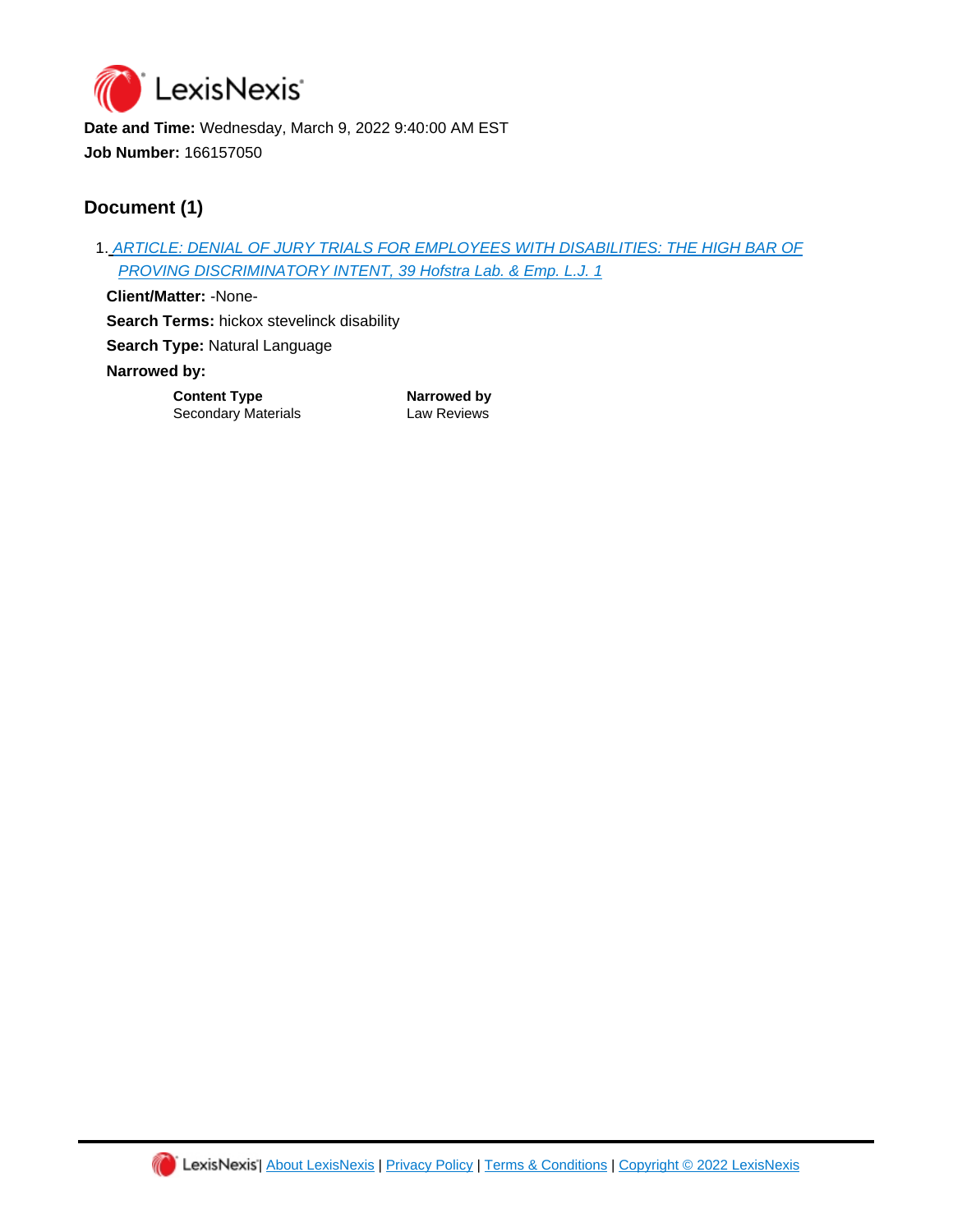# *[ARTICLE: DENIAL OF JURY TRIALS FOR EMPLOYEES WITH DISABILITIES:](https://advance.lexis.com/api/document?collection=analytical-materials&id=urn:contentItem:64WS-KXC1-JTNR-M00W-00000-00&context=1516831)  [THE HIGH BAR OF PROVING DISCRIMINATORY INTENT](https://advance.lexis.com/api/document?collection=analytical-materials&id=urn:contentItem:64WS-KXC1-JTNR-M00W-00000-00&context=1516831)*

Fall, 2021

**Reporter** 39 Hofstra Lab. & Emp. L.J. 1 \*

**Length:** 65809 words

### **Author:** Stacy *Hickox*\* *& Maya Stevelinck*\*\*

\* Associate Professor, Michigan State University, School of Human Resources & Labor Relations

\*\* Undergraduate Student, Michigan State University, School of Human Resources & Labor Relations

## **Highlight**

Employees with *disabilities* face stigma and stereotypes associated with their impairment. <sup>1</sup>Revelation of a *disability* to obtain an accommodation can lead to negative consequences including harassment, retaliation, or even discharge, as documented by a survey of employees who requested accommodations at a university.  $27$ his paper explores how difficult it is for employees facing such negative consequences to prove discriminatory intent under the Americans with *Disabilities* Act (hereinafter "ADA"). <sup>3</sup>An extensive review of court decisions reveals that the ADA's protection against discrimination rarely provides relief to employees who suffer those negative consequences because the courts defer to employers' reasons for adverse actions taken against people with disabilities, and discount circumstantial proof of intentional stigmatization and stereotyping. <sup>4</sup>

3 *See* Kaminer, *supra* note 1, at 253.

4 *See id.* at 252 ("Mentally ill employees also do not consistently fare well under the "adverse action" or third prong of the prima facie case.").

<sup>1</sup>  *See* Debbie N. Kaminer, *Mentally Ill Employees in the Workplace: Does the ADA Amendments Act Provide Adequate Protection?*, *[26 HEALTH MATRIX 205, 207, 215-20 \(2016\)](https://advance.lexis.com/api/document?collection=analytical-materials&id=urn:contentItem:5JMG-ST70-00CV-30D8-00000-00&context=1516831)*.

<sup>2</sup>F. Munir et al., *Dealing with Self-Management of Chronic Illness at Work: Predictors for Self-Disclosure,* 60 SOC. SCI. & MED. 1397, 1398 (2005).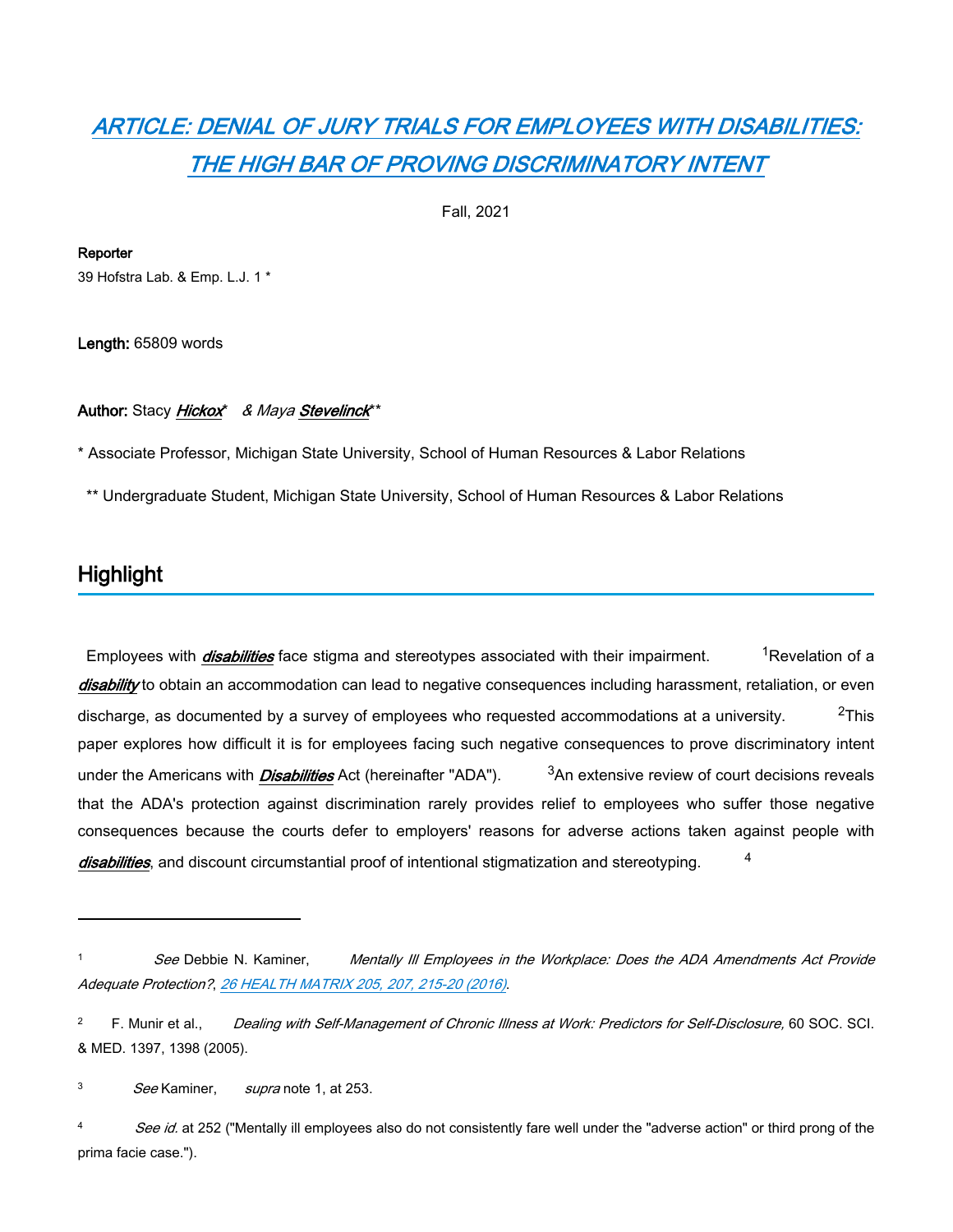## **Text**

### **[\*1]**

### INTRODUCTION

 Employment discrimination based on immutable characteristics has been deemed unfair, both because it is morally wrong <sup>5</sup>and because those immutable traits lack a relationship with the person's value as an  **[\*2]** employee. 6These principles apply to people with *disabilities* as much as other groups of people protected by Title VII of the Civil Rights Act. <sup>7</sup>Workplace biases continue to be structural, relational, and situational, and may often be based on cognitive or unconscious biases.  $\cdot$  <sup>8</sup>Such biases can be addressed by redesigning employers' systems of decision-making, work assignment, and conflict resolution, to influence subjective decisions that could be affected by those biases.  $\boldsymbol{9}$ 

 The passage of the ADA recognized that people with *disabilities* face those biases that continue to prevent their entry or retention in the workforce, while they often need to reveal their *disability* to obtain an accommodation they need to be productive. 10Therefore, it is important to understand how difficult it is for a person with a *disability* who is adversely affected by those biases to prove a claim of disparate treatment or retaliation.  $11$ 

<sup>5</sup>Deborah Hellman, *Discrimination: When Is It Morally Wrong and Why*, 4 DARTMOUTH L. J. 3, 5 (2006).

6 *See, e.g.*, Cass R. Sunstein, *Why Markets Don't Stop Discrimination*, 8 SOC. PHIL. & POL'Y 22, 26 (1991) (describing various irrational assumptions underlying discrimination); Larry Alexander, *What Makes Wrongful Discrimination Wrong? Biases, Preferences, Stereotypes, and Proxies*, 141 UNIV. PA. L. REV. 149, 169-70 (1992) (discussing irrationality and false beliefs).

<sup>7</sup>Kaminer, *supra* note 1, at 208-09.

<sup>8</sup>Susan Sturm, *Second Generation Employment Discrimination: A Structural Approach*, *[101 COLUM. L. REV. 458, 460](https://advance.lexis.com/api/document?collection=analytical-materials&id=urn:contentItem:433X-2WM0-00CW-7180-00000-00&context=1516831)  [\(2001\)](https://advance.lexis.com/api/document?collection=analytical-materials&id=urn:contentItem:433X-2WM0-00CW-7180-00000-00&context=1516831)*.

9 *Id.* at 463, 489.

10 *See* Mirella Sarah De Lorenzo, *Employee Mental Illness: Moving Towards a Dominant Discourse in Management and HRM*, 9 INT'L J. OF BUS. & MGMT. 133, 134 (2014).

11 *See* Nicole Buonocore Porter, *Disabling ADA Retaliation Claims*, *[19 NEV. L. J. 823, 846 \(2019\)](https://advance.lexis.com/api/document?collection=analytical-materials&id=urn:contentItem:5WCR-96W0-0198-G137-00000-00&context=1516831)*.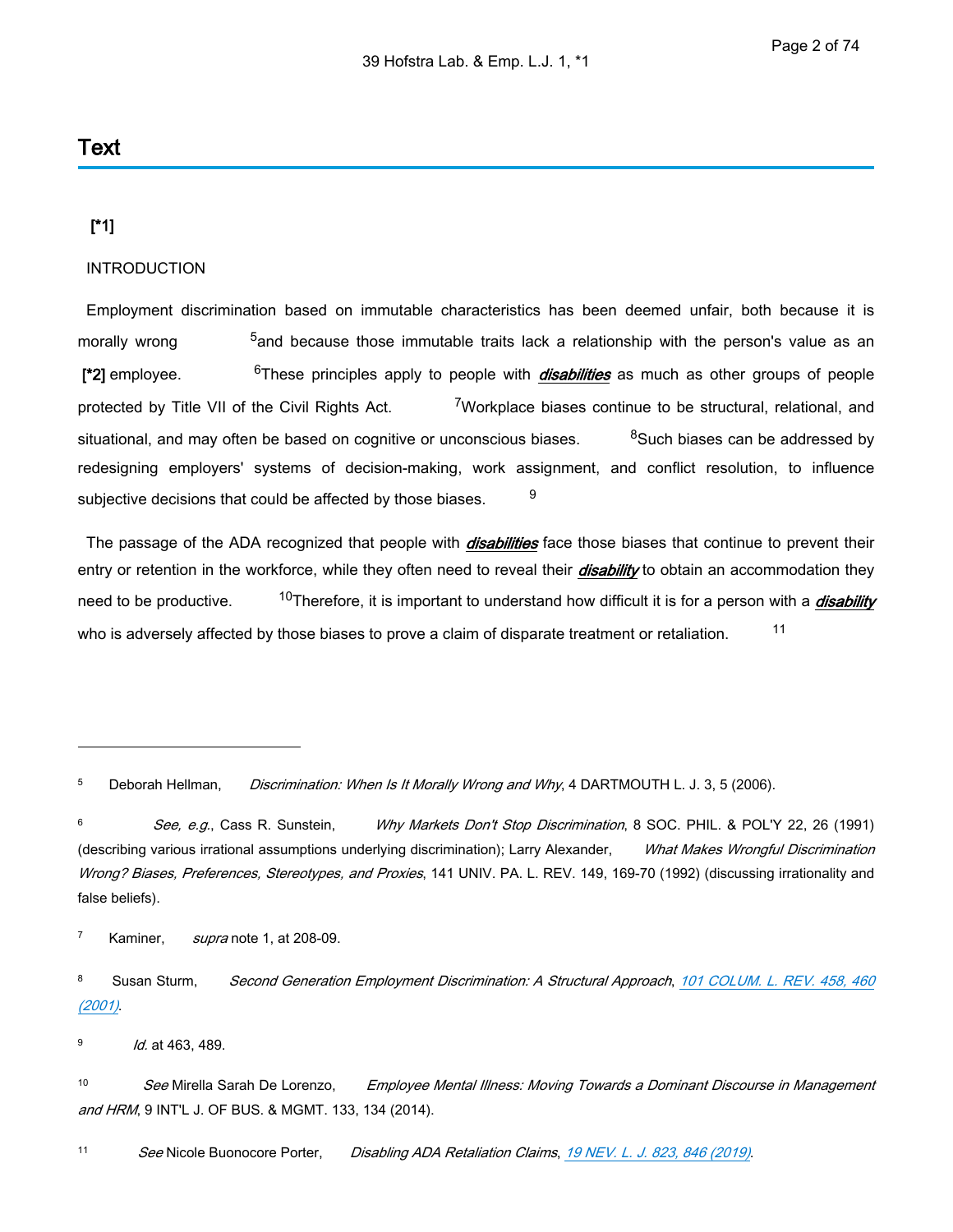Accountability is an important part of any system designed to address identified and uncorrected problems. <sup>12</sup>Unfortunately, for an employee whose *disability* becomes known or who must reveal her *disability* to be accommodated, her employer is rarely held accountable for its negative reaction to that revelation because it is so difficult to prove that employer's discriminatory intent. <sup>13</sup>This lack of accountability contributes directly to employees' reluctance to request accommodations provided under the ADA which could make them better performers, reduce the burdens associated with their *disability*, and ultimately support their continued employment. 14

 This paper begins with a discussion of the biases which can influence employers' decisions about people with *disabilities*. <sup>15</sup>Discrimination **[\*3]** results in a loss of opportunities for success in the workplace among people subjected to it. <sup>16</sup>For employers, discrimination can increase employee turnover <sup>17</sup>and forfeits the positive results of a more diverse workforce.  $18T_0$  address these biases, the ADA proposes to "assure equality of opportunity, full participation, independent living, and economic self-sufficiency" for people with *disabilities*. 19

 More than sixty-one million adult Americans, or at least one in four, suffer from some type of *disability*. <sup>20</sup>This prevalence is significantly higher for Blacks and Hispanics over age forty-five and among those in the lowest

12 Sturm, *supra* note 8, at 483.

13 *See* Porter, *supra* note 11, at 847-48 (citing an example of a CEO's statement, "life would be easier [without] this distraction," and a court holding this was insufficient to establish causation or pretext).

14 *See* De Lorenzo, *supra* note 10, at 133, 137.

15 *See* Kaminer, *supra* note 1, at 207, 215-20.

16 *See* De Lorenzo, *supra* note 10, at 134; Kaminer, *supra* note 1, at 215; Munir, *supra* note 2, at 1398; Carolyn S. Dewa et al., *Nature and Amplitude of Mental Illness in the Workplace,* 5 HEALTHCARE PAPERS 12, 18 (2004).

17 *See, e.g.*, Robert J. Flanagan, *Discrimination Theory, Labor Turnover, and Racial Unemployment Differentials*, 13 J. HUM. RES. 187, 205 (1978) (showing discrimination increases turnover).

18 *See, e.g.*, Craig Westergard, *Haply a Minority's Voice May Do Some Good: Diversity at the Supreme Court*, 29 J. JUD. ADMIN. 174, 184 (2020) (stating that diverse teams are more effective and more effective teams lead to greater economic efficiency and ultimately social equality).

19 *About the ADA National Network*, ADA NAT'L NETWORK, *<https://adata.org/about-ada-national-network>* (last visited Oct. 24, 2021).

<sup>20</sup>Catherine A. Okoro, et al., *Prevalence of Disabilities and Health Care Access by Disability Status and Type Among Adults - United States,* 2016, CTR. FOR DISEASE CONTROL AND PREVENTION (Aug. 17, 2018), *[https://www.cdc.gov/mmwr/volumes/67/wr/mm6732a3.htm?s\\_cid=mm6732a3\\_w](https://www.cdc.gov/mmwr/volumes/67/wr/mm6732a3.htm?s_cid=mm6732a3_w)*.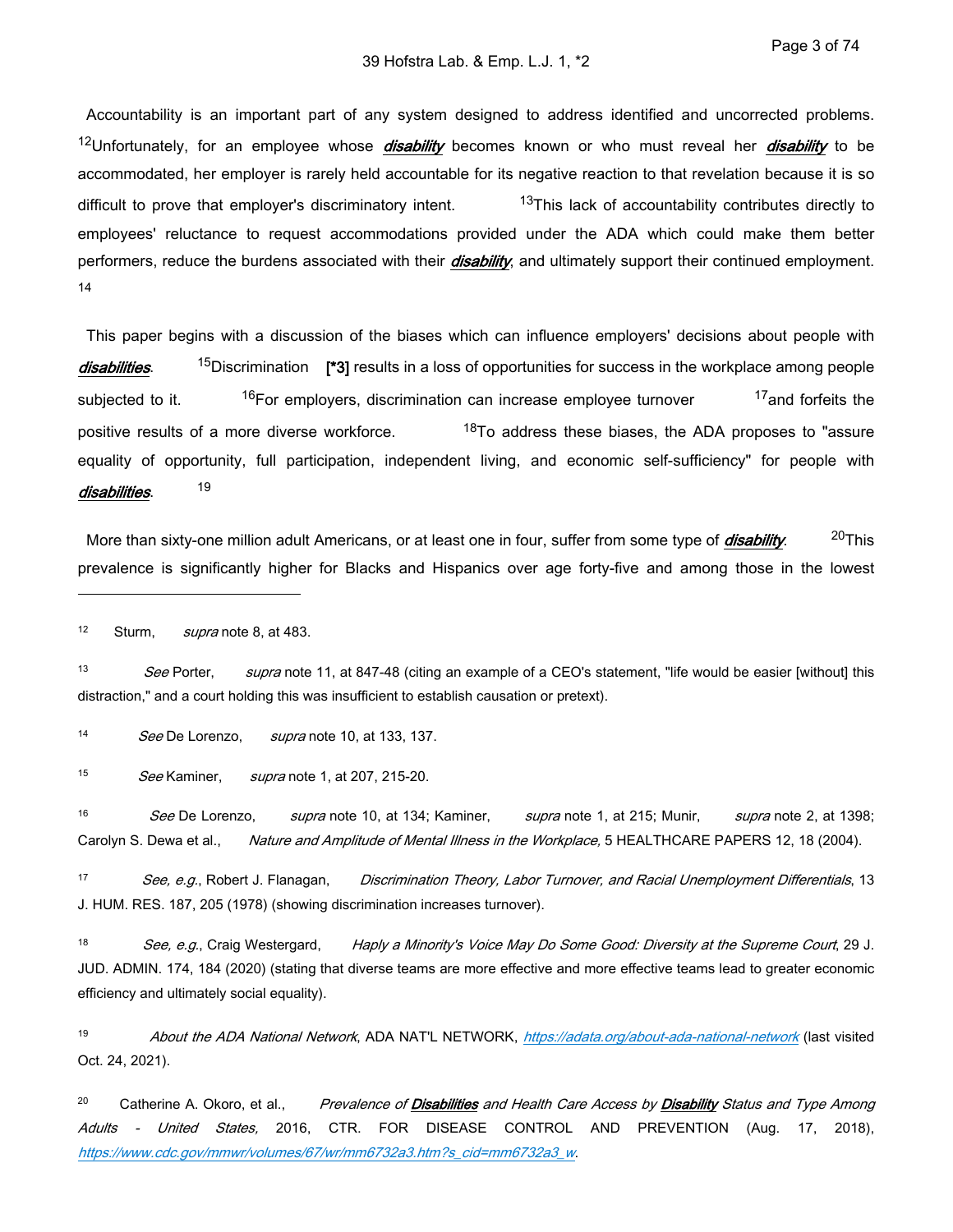poverty level. 21Among young adults, cognitive *disability* (10.6%) has been the most prevalent type,  $22$ while in 2019 a total of 51.5 million Americans, or 20.6% of adults aged eighteen or older, were estimated to have some mental illness, with many also suffering from co-occurring substance abuse. <sup>23</sup>Along with a variety of physical impairments, some visible and some not, these *disabilities* often lead to inequities and unfairness in hiring practices and their work environments. 24Research on the stigmatization of people with *disabilities* and an original survey of employees at a large university who requested **[\*4]** accommodations because of their *disabilities*, demonstrate the vitality and impact of biases on their employment opportunities. <sup>25</sup> 25

 These significant barriers to employment faced by people with *disabilities* lead to employment rates that lag significantly behind rates for people without *disabilities*, at rates of 36.7% for the former versus 76.6% for the latter, both as of December 2021. <sup>26</sup>One should not assume that people with *disabilities* cannot or do not choose to work given that one survey among unemployed people with *disabilities* showed that 25.8% were seeking work, <sup>27</sup>and 36% of those jobseekers had experienced an employer who incorrectly assumed that they could not do their job because of their *disability*. <sup>28</sup>Given this experience, it is important to understand biases against hiring or

- 21 *Id.*
- 22 *Id.*

<sup>23</sup> SUBSTANCE ABUSE & MENTAL HEALTH SERVS. ADMIN., KEY SUBSTANCE USE AND MENTAL HEALTH INDICATORS IN THE UNITED STATES: RESULTS FROM THE 2019 NATIONAL SURVEY ON DRUG USE AND HEALTH (SAMHSA) 3 (2020), *[https://www.samhsa.gov/data/sites/default/files/reports/rpt29393/2019NSDUHFFRPDFWHTML/2019NSDUHFFR1PDFW090120](https://www.samhsa.gov/data/sites/default/files/reports/rpt29393/2019NSDUHFFRPDFWHTML/2019NSDUHFFR1PDFW090120.pdf) [.pdf](https://www.samhsa.gov/data/sites/default/files/reports/rpt29393/2019NSDUHFFRPDFWHTML/2019NSDUHFFR1PDFW090120.pdf)*.

24 *See* U.S. DEP'T OF LAB., OFF. OF *DISABILITY* EMP. POL'Y, SURVEY OF EMPLOYER PERSPECTIVES ON THE EMPLOYMENT OF PEOPLE WITH *DISABILITIES*: TECHNICAL REPORT 3, 5 (2008), *<https://www.dol.gov/odep/research/SurveyEmployerPerspectivesEmploymentPeopleDisabilities.pdf>* (finding that only 8.7 percent of companies reported hiring people with *disabilities* during the twelve months preceding November 2008, and that employers cited "nature of the work" as a concern for hiring people with *disabilities*).

25 *See* KESSLER FOUND., THE KESSLER FOUNDATION 2015 NATIONAL EMPLOYMENT AND *DISABILITY* SURVEY: REPORT OF MAIN FINDINGS 20-22, 25 (2015), *[www.kesslerfoundation.org/sites/default/files/filepicker/5/KFSurvey15\\_Results-secured.pdf](http://www.kesslerfoundation.org/sites/default/files/filepicker/5/KFSurvey15_Results-secured.pdf)* (showing a survey conducted by the University of New Hampshire).

26 *See nTIDE December 2021 Jobs Report: Employment Remains above Historic Levels for People with Disabilities*, KESSLER FOUND. (Jan. 7, 2022), *[https://kesslerfoundation.org/press-release/ntide-december-2021-jobs-report-employment](https://kesslerfoundation.org/press-release/ntide-december-2021-jobs-report-employment-remains-above-historic-levels-people?utm_source=direct-homepage&utm_medium=banner&utm_campaign=ntide-december-2021-jobs-report-employment-remains-above-historic-levels-people)[remains-above-historic-levels-people?utm\\_source=direct-homepage&utm\\_medium=banner&utm\\_campaign=ntide-december-](https://kesslerfoundation.org/press-release/ntide-december-2021-jobs-report-employment-remains-above-historic-levels-people?utm_source=direct-homepage&utm_medium=banner&utm_campaign=ntide-december-2021-jobs-report-employment-remains-above-historic-levels-people)[2021-jobs-report-employment-remains-above-historic-levels-people](https://kesslerfoundation.org/press-release/ntide-december-2021-jobs-report-employment-remains-above-historic-levels-people?utm_source=direct-homepage&utm_medium=banner&utm_campaign=ntide-december-2021-jobs-report-employment-remains-above-historic-levels-people)*.

27 *See* KESSLER FOUND., *supra* note 25, at 15-16.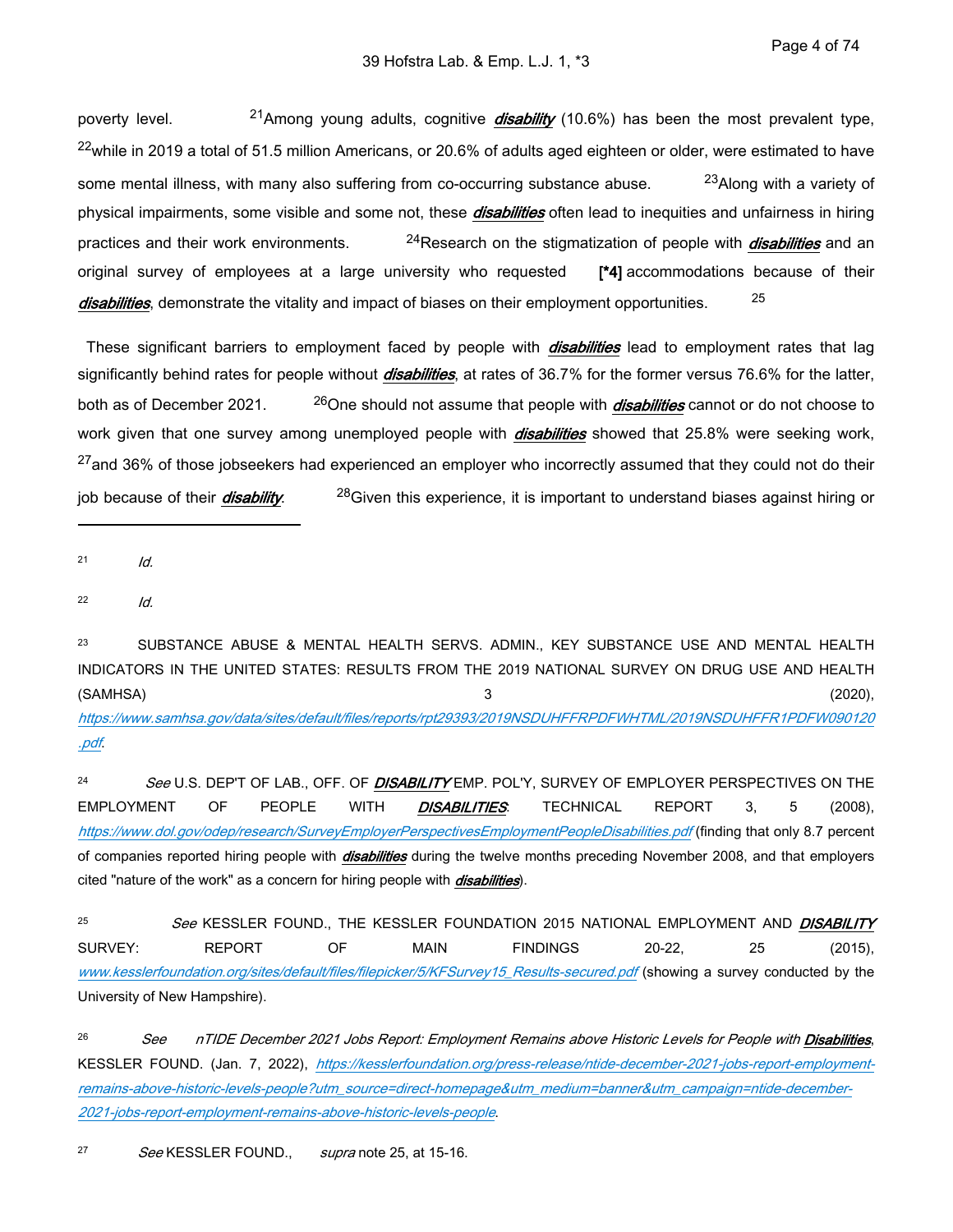retaining a person with a *disability*,  $29$ and to review how the courts have addressed these biases in litigation under the ADA. 30

 The second part of this paper explores the reluctance of courts to consider employers' biases against people with disabilities in reviewing claims of discrimination. <sup>31</sup> People often reveal their *disability* to obtain an accommodation that is both guaranteed under the ADA and essential to their inclusion and continuation as contributing members of the labor force. 32While the Americans with *Disabilities* Act Amendments Act (hereinafter "ADAAA") of 2008 expanded the scope of the ADA's coverage of people with impairments,  $33$ the ADA retained its requirement that people with *disabilities* provide explicit information about their **[\*5]** *disability* to access the ADA's right to reasonable accommodations.  $34$ The failure of courts to hold employers accountable for the disparate treatment and retaliation arising from such a request for accommodation may result from belief that the ADA's accommodation process is a form of "special treatment," benefitting individuals with *disabilities* "at the expense of the nondisabled workforce." 35

 ADA disparate treatment and retaliation claims often arise after a plaintiff has requested an accommodation for her *disability*, perhaps because employers first learn of a hidden *disability* at this time and because employers react negatively to any request for an accommodation.  $36$ Protection against retaliation claims aims to uphold the right to accommodations under the ADA.  $37$ As one court explained, "the right to request an accommodation in good faith is no less a guarantee under the ADA than the right to file a complaint with the [Equal Employment

28 *Id.* at 19-20.

29 *Infra* Part I.

30 *Infra* Part I.B.

31 *Infra* Part II.

32 *See* Stacy *Hickox* & Keenan Case, *Risking Stigmatization to Gain Accommodation*, *[22 U. PA. J. BUS. L. 533, 571-](https://advance.lexis.com/api/document?collection=analytical-materials&id=urn:contentItem:6165-BJF1-JKPJ-G41V-00000-00&context=1516831) [80 \(2020\)](https://advance.lexis.com/api/document?collection=analytical-materials&id=urn:contentItem:6165-BJF1-JKPJ-G41V-00000-00&context=1516831)* (explaining that an employee's failure to provide clarifying medical information can end the employer's duty to interact and that the ADA decisions have placed a heavy burden of an employee seeking accommodation to reveal both the existence of a *disability* and the limitations that flow from that *disability*).

33 *See* Michelle A. Travis, *Disqualifying Universality Under the Americans with Disabilities Act Amendments Act*, *[2015](https://advance.lexis.com/api/document?collection=analytical-materials&id=urn:contentItem:5JP0-JV30-00CV-V0Y2-00000-00&context=1516831)  [MICH. ST. L. REV. 1689, 1696, 1699, 1707 \(2015\)](https://advance.lexis.com/api/document?collection=analytical-materials&id=urn:contentItem:5JP0-JV30-00CV-V0Y2-00000-00&context=1516831)*.

34 *See Hickox* & Case, *supra* note 32, at 560-67

35 *See* Travis, *supra* note 33, at 1690-91.

36 *See* Porter, *supra* note 11, at 851-52.

37 *See id.* at 828 (describing requesting an accommodation as a "protected activity").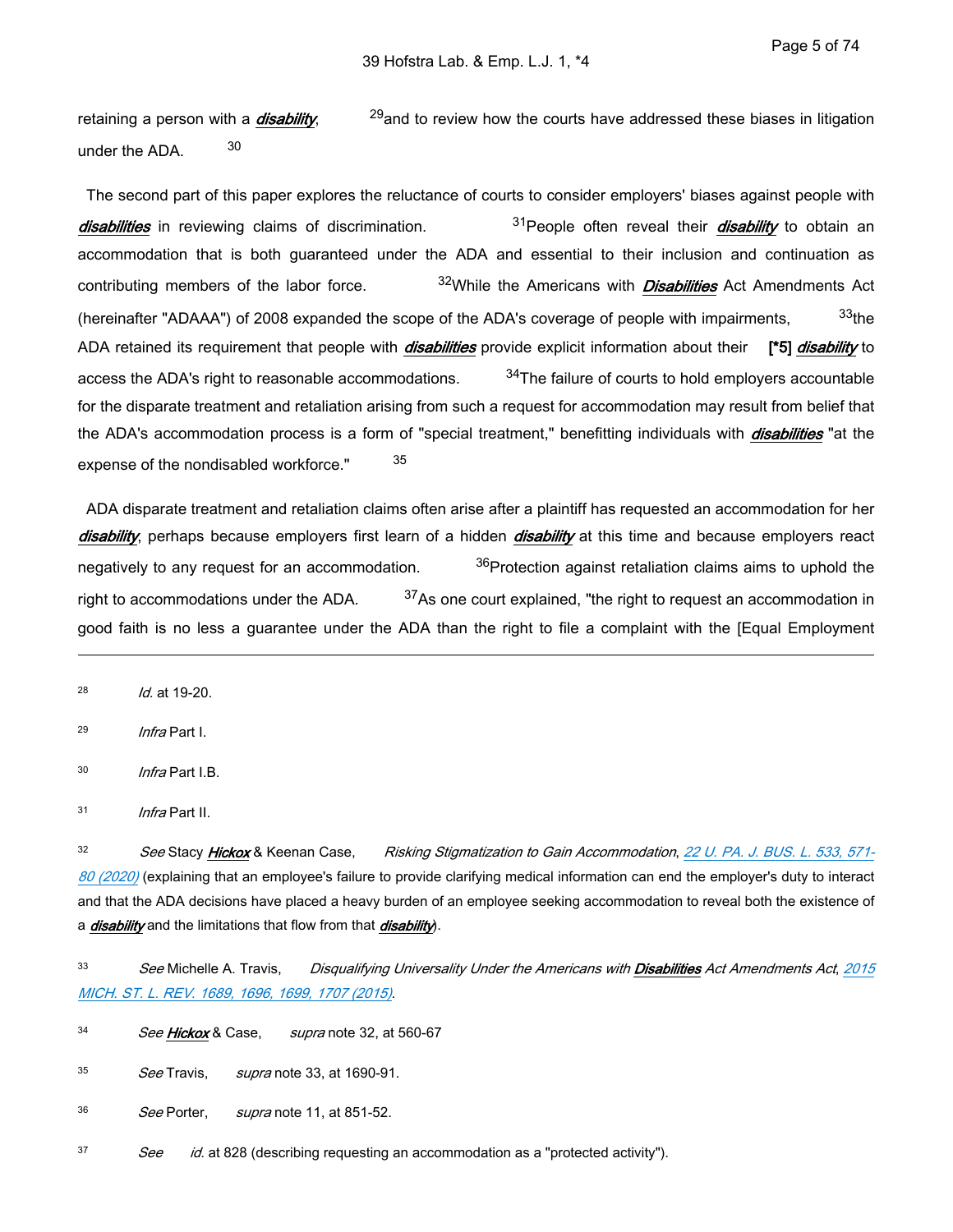Opportunity Commission]." <sup>38</sup>However, a 2019 study of retaliation claims under the ADAAA showed that of 294 cases, only 25% survived a motion for summary judgment filed by the employer.  $39$ This study suggests that ADA plaintiffs alleging retaliation may not be able to rely on a retaliation claim to protect their right to request the accommodations they need. 40

 The second part of this paper includes an in-depth analysis of the U.S. courts' approach to discrimination claims under the ADA, based on a legal analysis of 143 federal court decisions in which employees were required to prove that their *disability* was the but-for cause of their disparate treatment or retaliation. 41To survive a motion for summary judgment in a claim of disparate treatment or retaliation, that employee must produce evidence of a prima facie claim of discrimination and evidence that the employer's reason for taking an adverse action against them was a pretext for discrimination. 42

 Our review examines courts' reliance on statements linking the treatment of the employee to their *disability* or protected activity, such as requesting an accommodation, as well as the influence of the temporal proximity between the revelation of the employee's *disability* and the **[\*6]** adverse action in avoiding dismissal of a claim on summary judgment. <sup>43</sup>Our review also demonstrates the significant influence of courts' deference to employers' reasons for taking an adverse action, even shortly after their *disability* was revealed and after the employer made derogatory statements about an employee's *disability* or request for accommodation. <sup>44</sup>

 The paper concludes with recommendations to better address the potential for biases against people with disabilities to result in disparate treatment or retaliation. <sup>45</sup>Courts should reevaluate the evidence necessary for an employee with a *disability* to defeat a motion for summary judgment, taking into account the continuing influence of one's revelation of a *disability* on an employer who has been asked to accommodate her. <sup>46</sup>At a minimum, when an adverse action occurs shortly after the revelation of a *disability*, and statements by the employer

- 39 *See* Porter, *supra* note 11, at 836.
- 40 *See id.* at 852.
- 41 *See infra* Part II.
- 42 *See [Yarberry v. Gregg Appliances, Inc., 625 F. App'x 730, 737 \(6th Cir. 2015\)](https://advance.lexis.com/api/document?collection=cases&id=urn:contentItem:5GV5-NPG1-F04K-P002-00000-00&context=1516831)*.
- 43 *See infra* Part II.B.
- 44 *See infra* Part II.E.1.
- 45 *See infra* Part III.
- 46 *See infra* Part III.

<sup>38</sup>  *[Shellenberger v. Summit Bancorp, Inc., 318 F.3d 183, 191 \(3d Cir. 2003\)](https://advance.lexis.com/api/document?collection=cases&id=urn:contentItem:47T2-42Y0-0038-X0SN-00000-00&context=1516831)*.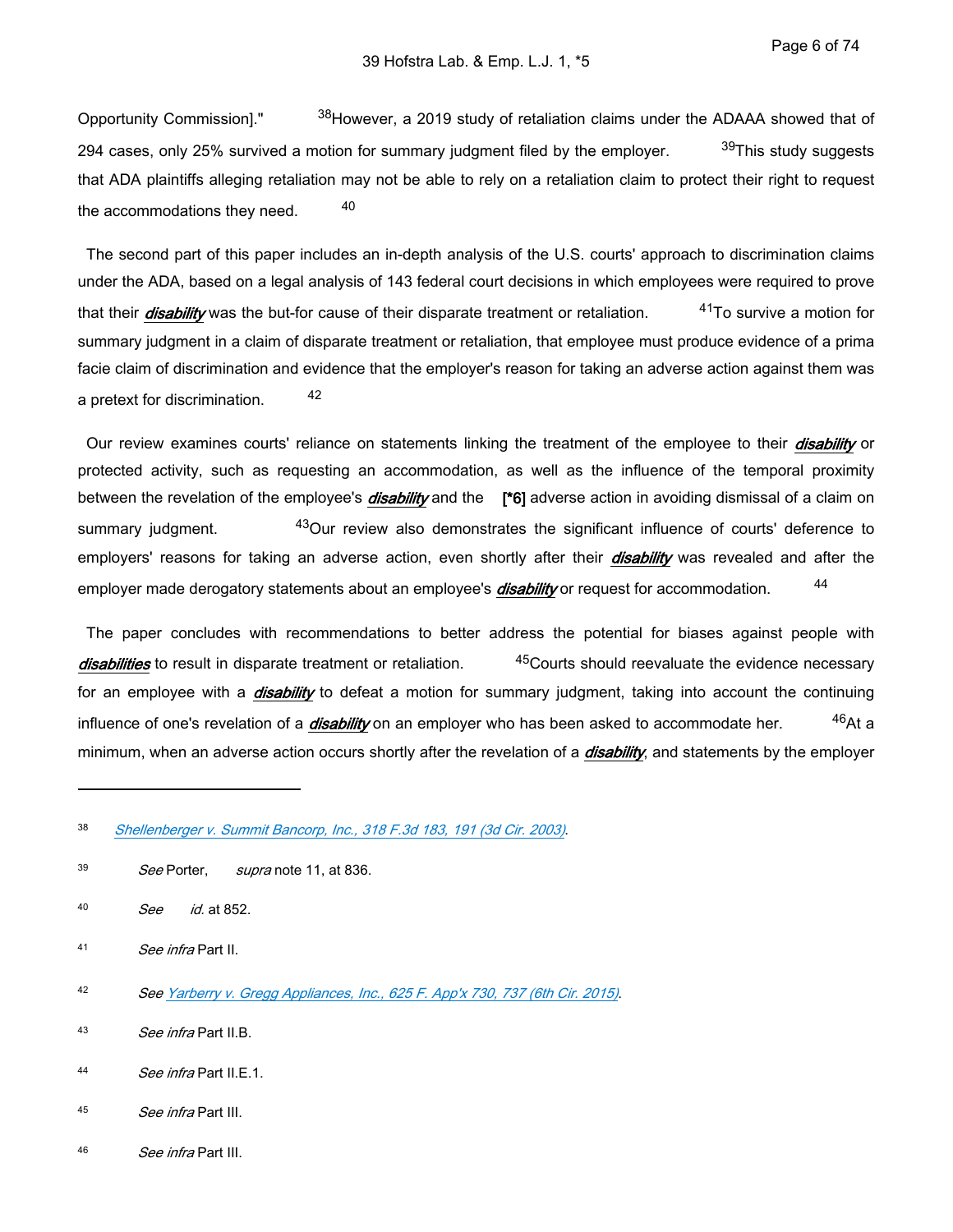indicate some causation, then a jury should decide whether the employee with a *disability* has proven the requisite discriminatory or retaliatory intent. 47

#### I. EVIDENCE OF BIAS AND ITS EFFECTS

 Studies and surveys have long documented discrimination faced by applicants and employees with *disabilities* in the U.S. <sup>48</sup>Discrimination starts with the hiring process: a 2008 survey of 3,797 employers in the U.S. showed that only 19.1% knowingly employed employees with *disabilities*, and only 8.7% reported hiring a person with a disability within the past twelve months. <sup>49</sup>In describing challenges in hiring people with *disabilities*, employers cited "discomfort or unfamiliarity" (32.2%),  $50"$  attitudes of co-workers" (29.1%),  $51'$  and "attitudes of supervisors" (20.3%).  $5^2$ In addition, 30.8% of the employers cited the concern that "supervisors are not comfortable with managing" people with *disabilities*, with a higher percentage among employers that do not  **[\*7]** actively recruit people with *disabilities*. <sup>53</sup>These reasons were consistently cited more often by employers who did not identify as actively recruiting people with *disabilities*. <sup>54</sup>Similarly, employers identified negative attitudes of customers as common challenges to retaining employees with *disabilities*. <sup>55</sup>It is noteworthy that none of these reasons concern the qualifications of the person with a *disability*. 56

 Even if hired, people with *disabilities* face additional barriers to success. 57For example, people with psychiatric *disabilities* can experience worse discrimination in the workplace than in any other setting. <sup>58</sup>One

- 52 *See id.* at 13.
- 53 *See id.* at 16.
- 54 *See id.* at 15.
- 55 *See id.* at 20.

56 *See id. (*showing the challenges consisting of attitude and cost concerns).

57 *See* Susan Stefan, *Hollow Promises: Employment Discrimination Against People with Mental Disabilities*, 3 AM. PSYCH. ASS'N 4 (2001).

<sup>47</sup>  *See infra* Part III.

<sup>48</sup>  *See* Michelle Maroto & David Pettinicchino, *Twenty-Five Years After the ADA: Situating Disability in America's System of Stratification*, 35 *DISABILITY* STUD. Q., no. 3, at 1, 3, 6 (2015).

<sup>49</sup>  *See* U.S. DEP'T OF LAB., *supra* note 24, at 2-3.

<sup>50</sup>  *See id.* at 13, 15.

<sup>51</sup>  *See id*.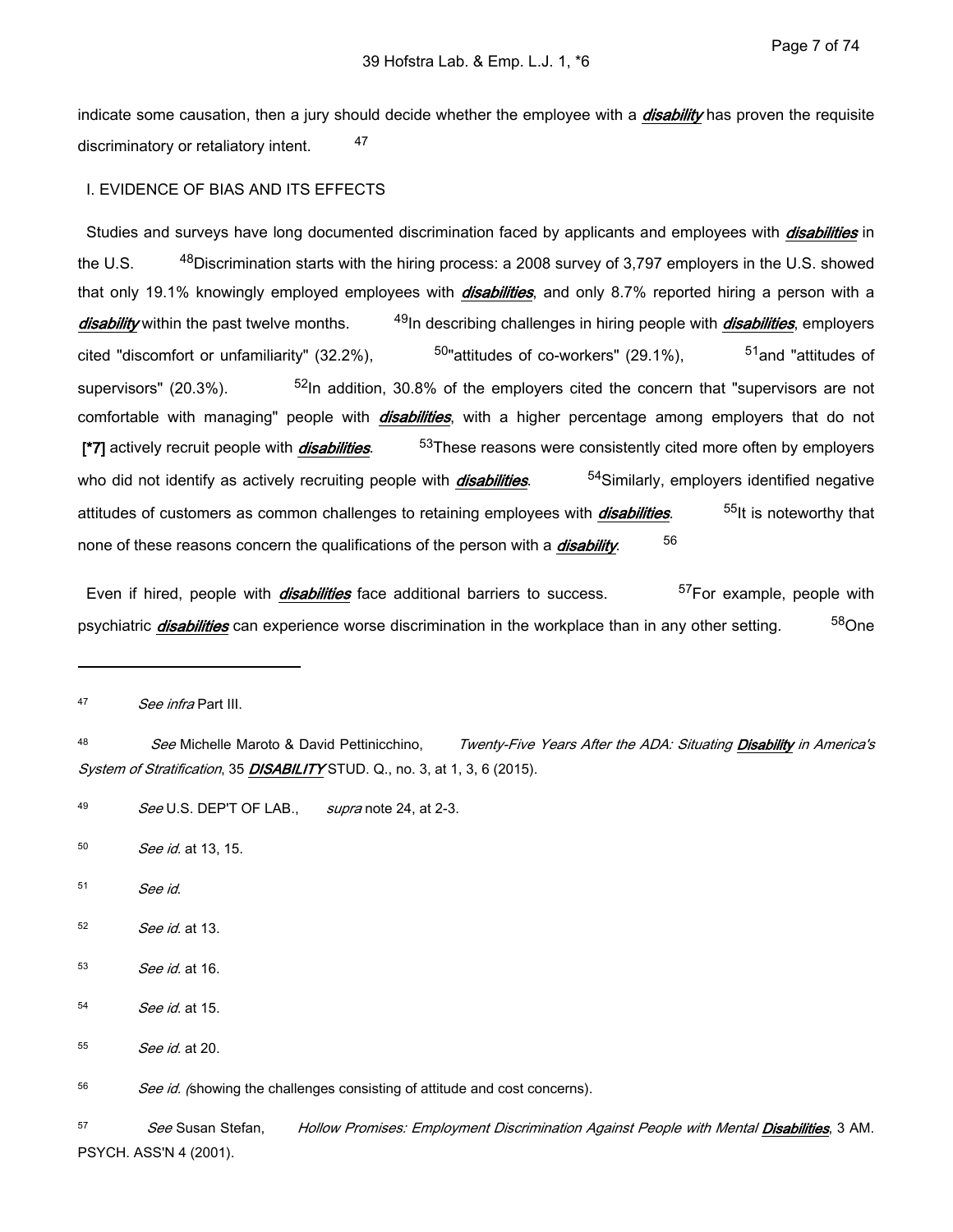survey of people with psychiatric *disabilities* revealed that 15.7% of the survey's participants experienced problems with a superior who had a negative attitude related to their *disability*, and only 41.3% were able to overcome this barrier; <sup>59</sup>15.5% experienced negative attitudes from co-workers, and 54.5% of them were able to overcome that barrier. <sup>60</sup>These attitudes were identified as more common barriers than "needing special features or accommodations on the job (11.4%, overcome by 57.4% of them). 61

 The stigma associated with mental illness is "both greater and more pervasive than the stigma associated with physical illness." <sup>62</sup>For example, one survey of 200 human resource professionals found that a physically impaired job applicant was more likely to be hired than an applicant taking medication for a mental illness. 63Employers can have "preconceived notions" that certain health conditions "signal underlying qualities about workers" with those conditions.  $64$ For example, the stereotype that an applicant with a mental impairment is incompetent and **[\*8]** has difficulty functioning as a capable adult <sup>65</sup>can lead to their rejection by employers.

 Both subtle and overt discrimination has been experienced by individuals with these forms of *disabilities*, which makes their interview and work-life experiences even more difficult. <sup>66</sup>Some actual hurdles that individuals with *disabilities* have faced include being blamed for acts they did not commit, and beliefs that these individuals are weak, or that they are just trying to receive special attention or advantages based on their impairment. <sup>67</sup>The

| 58 | ld.        |                      |                                                 |
|----|------------|----------------------|-------------------------------------------------|
| 59 |            |                      | See KESSLER FOUND., supra note 25, at 5, 20-21. |
| 60 | <i>See</i> | <i>id.</i> at 20-21. |                                                 |
| 61 | See        | <i>id.</i> at 21.    |                                                 |
|    |            |                      |                                                 |

<sup>62</sup>Kaminer, *supra* note 1, at 216.

63 *See* Denise A. Koser et al., *Comparison of a Physical and a Mental Disability in Employee Selection: An Experimental Examination of Direct and Moderated Effects*, 1 N. AM. J. OF PSYCH. 213, 213, 216, 218 (1999); *see also* Elaine Brohan et al., *Systematic Review of Beliefs, Behaviors and Influencing Factors Associated with Disclosure of a Mental Health Problem in the Workplace*, 12 BMC PSYCHIATRY (2012) (applicants with mental health problems consistently rated as less employable than candidates with no *disability* or physical *disability*).

64 *See* Jennifer Bennett Shinall, *Anticipating Accommodation*, *[105 IOWA L. REV. 621, 662 \(2020\)](https://advance.lexis.com/api/document?collection=analytical-materials&id=urn:contentItem:5Y85-YKC1-JC0G-6076-00000-00&context=1516831)*.

65 *See* Kaminer, *supra* note 1, at 220.

66 *See* Ariella Meltzer et al., *Barriers to Finding and Maintaining Open Employment for People with Intellectual Disability in Australia*, 54 SOC. POL'Y ADMIN. 88, 94-97 (2020).

67 *See* Pirjo Hakkarainen et al., *Concealment of Type 1 Diabetes at Work in Finland: A Mixed-Method Study*, 8 BMJ OPEN, Jan. 2018, at 1, 4-5 (2018) (main reason for nondisclosure was fear of discrimination).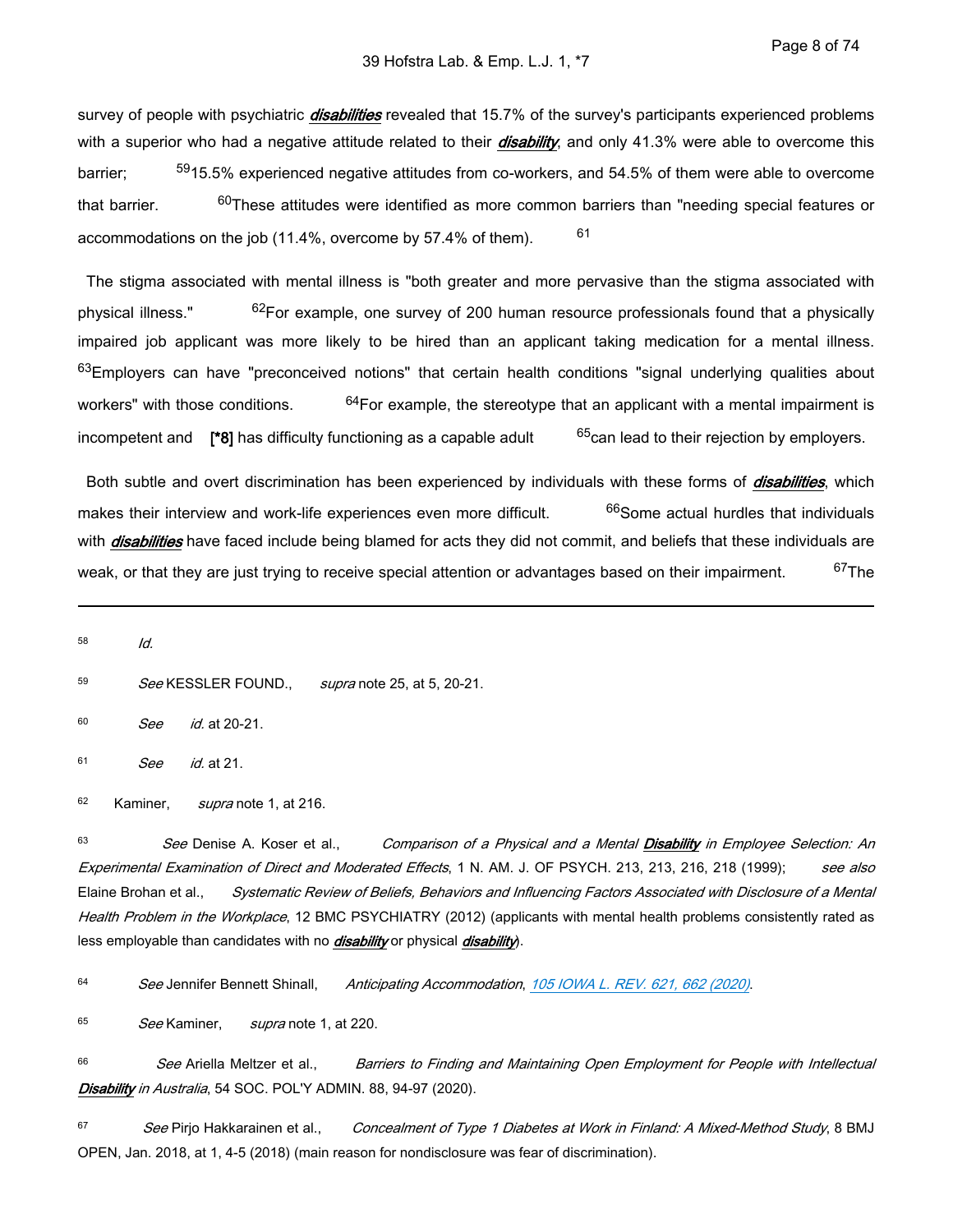impact can be circular, because a failure to reveal a hidden *disability* can result in a manager's misunderstanding about the reasons for an employee's negative work outcomes, such as absenteeism due to depression. 68

#### *A. Sources and Impact of Bias*

 The negative treatment of people with *disabilities* by employers arising from stigma and stereotypes associated with *disabilities* is supported by fear and misunderstanding. <sup>69</sup>Such stereotypes include the use of "imperfect proxies" and "overbroad generalizations." 70Employers fear that people with *disabilities* will be unable to carry out their duties and negatively affect the company's performance.  $71$ One study found that only 33% of businesses would choose to hire a person with a *disability* even if they were qualified, due in large part to the belief that employees with *disabilities* are "less capable members of the workforce." <sup>72</sup>Relying on similar assumptions, one court dismissed the claim of an applicant for an EMT position who was an amputee based on the employer's unproven **[\*9]** assumption that she could not perform the lifting duties of the position. <sup>73</sup>Additionally, employers often assume that people with *disabilities* will create emotional disturbances in the workplace or have poor social skills.  $74$ 

 Employers tend to focus on fears that people with *disabilities* will display unpredictable behaviors that could possibly put themselves or others around them in danger. <sup>75</sup>They also are concerned that "working is not

68 *See* De Lorenzo, *supra* note 10, at 134.

69 *See* Cynthia L. Harden et al., *Reaction to Epilepsy in the Workplace*, 45 EPILEPSIA 1134, 1135 (2004) (explaining how employers misunderstand how to treat those with *disabilities* like epilepsy and put unnecessary restrictions on their ability to use machinery).

70 *See* Deborah Dinner, *Beyond "Best Practices": Employment-Discrimination Law in the Neoliberal Era*, *[92 IND. L. J.](https://advance.lexis.com/api/document?collection=analytical-materials&id=urn:contentItem:5P8S-MST0-00CW-G22K-00000-00&context=1516831)  [1059, 1099 \(2017\)](https://advance.lexis.com/api/document?collection=analytical-materials&id=urn:contentItem:5P8S-MST0-00CW-G22K-00000-00&context=1516831)*.

71 *See* Darlene D. Unger, *Employers' Attitudes Toward Persons with Disabilities in the Workforce: Myths or Realities?*, 17 FOCUS ON AUTISM & OTHER DEVELOPMENTAL *DISABILITIES* 2, 4 (2002) (explaining how some studies show that employers are concerned with the productivity level of those with *disabilities* which leads to a negative effect on a company's overall performance levels).

72 *See* Marjorie L. Baldwin & Steven C. Marcus, *Perceived and Measured Stigma Among Workers with Serious Mental Illness*, 57 PSYCH. SERVS. 388, 388 (2006).

#### 73 *See [Gillen v. Fallon Ambulance Serv. Inc., 283 F.3d 11, 32 \(1st Cir. 2002\)](https://advance.lexis.com/api/document?collection=cases&id=urn:contentItem:45CX-7TT0-0038-X1GM-00000-00&context=1516831)*.

74 *See* Unger, *supra* note 71, at 4; *see also* Carri Hand & Joyce Tryssenaar, *Small Business Employers' Views on Hiring Individuals with Mental Illness*, 29 PSYCH. REHAB. J. 166, 169-70 (2006).

<sup>75</sup>Harden, et. al., *supra* note 69, at 1135, 1138-39.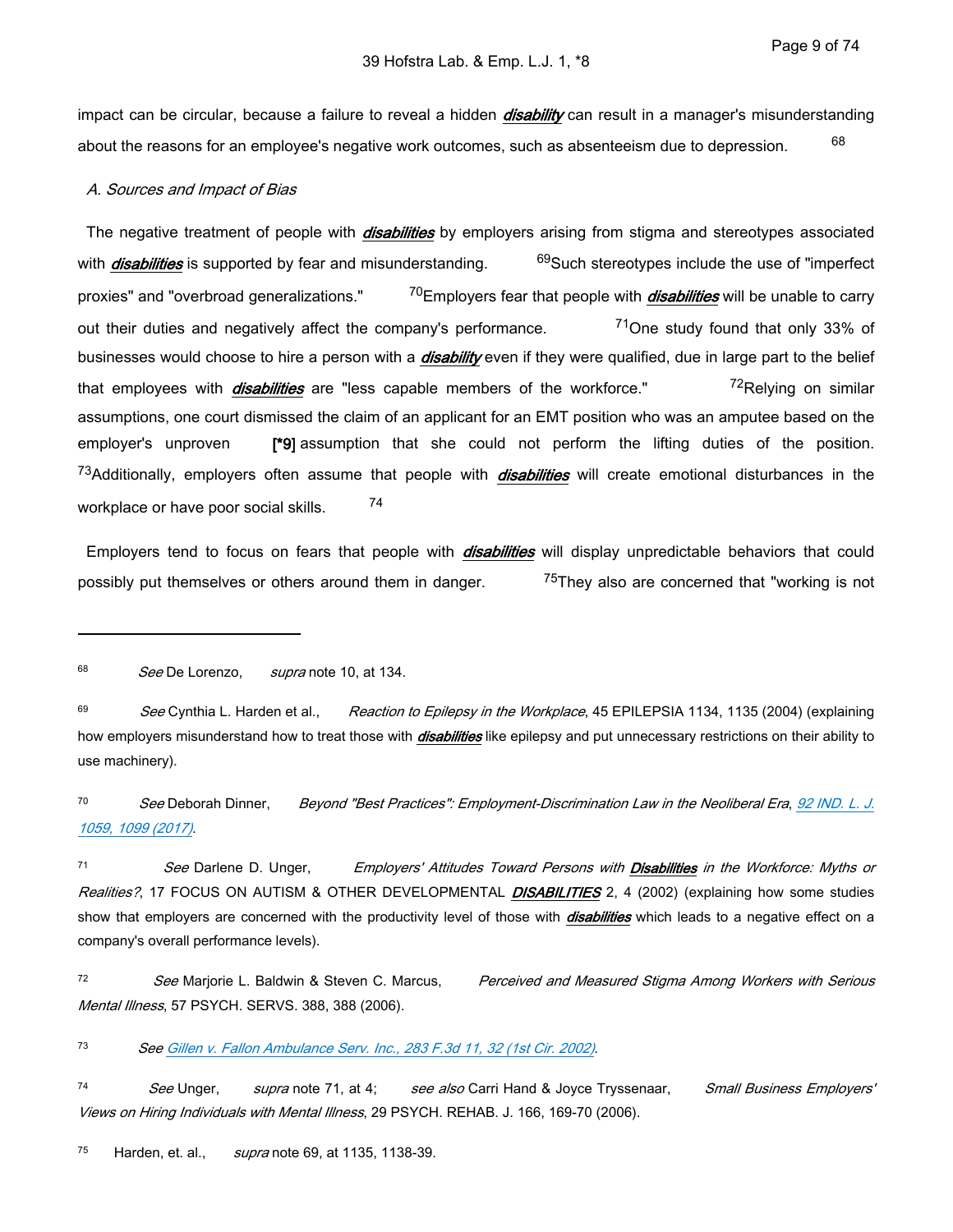healthy for people with a mental health problem" or the individual will be unable or disinclined to treat their illness themselves (e.g. taking medication) during the workday.  $76$ Managers and supervisors are worried that these individuals with invisible *disabilities* will be unfit in their workplace, but instead of making the reasonable adjustments, they choose to mistreat them even if that is not their original intention. 77

 Reliance on stigma and stereotypes about people with *disabilities* also arises from a lack of education behind the nature of *disabilities* and a lack of exposure to others with *disabilities*. 78Supervisors and managers have admitted that they do not know how to react and are fearful of the unknown. <sup>79</sup>Their unfamiliarity with the nature of hidden *disabilities* in particular makes them extremely uncomfortable and because of this they tend to act uninterested, and do not provide or discuss the level of support that these employees may need.  $80$ Several employers in one study noted the lack of understanding towards the nature of diabetes among employees, and explained, "linked to this lack of understanding of diabetes was a tendency for managers to be disinterested and therefore not likely to ascertain the level of support that might be needed."  $81$ Other employer concerns include a lack of knowledge as to how to **[\*10]** accommodate employees with *disabilities* and the potential for future litigation. 82

 Employers may view some health conditions as more ambiguous than others, based on symptomatic differences,  $83$ leading to their reluctance to hire individuals with some particular conditions.  $84$ For example, one study showed a greater willingness to accommodate a pregnant worker compared to a worker with a need for joint

<sup>76</sup>Elaine Brohan & Graham Thornicroft, *Stigma and Discrimination of Mental Health Problems: Workplace Implications*, 60 OCCUPATIONAL MED. 414, 414 (2010).

77 *See id.*

78 *See* Annmarie Ruston et al., *Diabetes in the Workplace - Diabetic's Perceptions and Experiences of Managing their Disease at Work: A Qualitative Study*, BMC PUB. HEALTH 1, 6 (2013).

79 *See id.* at 8.

80 *See id.* at 5 ("They know I'm diabetic, but that's it, they never asked anything about it or what to do.").

81 *Id.*

82 H. Stephan Kaye et al., *Why Don't Employers Hire and Retain Workers with Disabilities, 21 J. OF OCCUPATIONAL* REHAB. 526, 527-30 (2011).

83 Shinall, *supra* note 64, at 662.

84 *Id.* at 662, 665.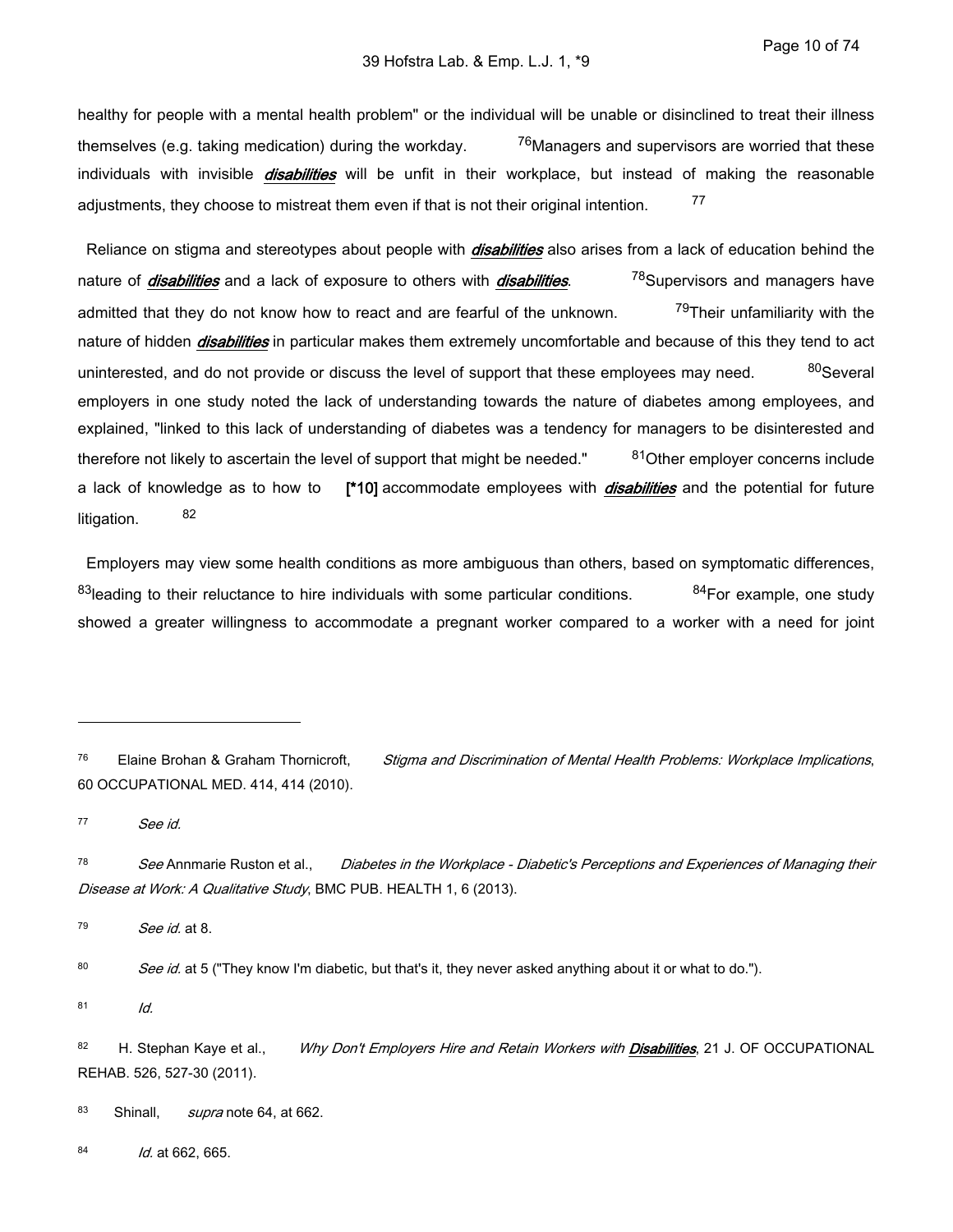surgery, a more ambiguous condition. <sup>85</sup>Such ambiguity may be perpetuated by the inability of an employer to ask questions about an applicant's need for accommodation prior to making a tentative job offer. 86

 The third cause of stigma burdening employees with *disabilities* may result from a perception that they are receiving "special-treatment." <sup>87</sup>For example, requiring an employee to show that he or she is a person with a *disability* to receive accommodation marks them "as separate and different from all workers, who become normalized in the process." <sup>88</sup>This negative treatment may result from employers' perceptions that accommodating employees is "expensive and burdensome,"  $89$  even though the cost of turnover as well as decreased productivity and loyalty of the employee who is not accommodated may be greater than the cost of the accommodation itself. <sup>90</sup>This perception results in an employer's reluctance to hire or promote people with disabilities who "need or are likely to need accommodations." <sup>91</sup>Ironically, employers seem to be less willing to accommodate if legally required to do so.  $^{92}$ Stigma may also arise from coworkers who resent the accommodations afforded to an employee with a *disability*, either because they are overburdened by that accommodation or they resent being denied a similar accommodation. 93

**[\*11]** This stigmatization is well-documented and its causes are understood. <sup>94</sup>But it is also important to understand its significant impact on people with *disabilities* who are seeking to succeed in a workplace. <sup>95</sup>It is both the actual stigmatization and the fear of the same which create barriers to their success. <sup>96</sup>

85 *See id.* at 663-64.

- 87 Nicole Buonocore Porter, *Accommodating Everyone*, [47 SETON HALL L. REV. 85, 87 \(2016\)](https://advance.lexis.com/api/document?collection=analytical-materials&id=urn:contentItem:5M73-FG80-00CT-T10R-00000-00&context=1516831).
- 88 *Id.* at 124.
- 89 *Id.* at 87.
- 90 *See id.* at 126.
- **91** *Id*. at 97.
- 92 *See id.*

94 *See id.* at 260-63.

95 *See generally id.* at 254 (exploring the stigmas that individuals with *disabilities* experience in the workplace and the harm experienced by individuals with *disabilities* because of special treatment stigma).

<sup>86</sup>  *See id.* at 664-65.

<sup>93</sup> Nicole Buonocore Porter, *Special Treatment Stigma After the ADA Amendments Act*, 43 PEPP. L. REV. 213, 234 *[\(2016\)](https://advance.lexis.com/api/document?collection=analytical-materials&id=urn:contentItem:5J8F-TR50-00CV-71HD-00000-00&context=1516831)*.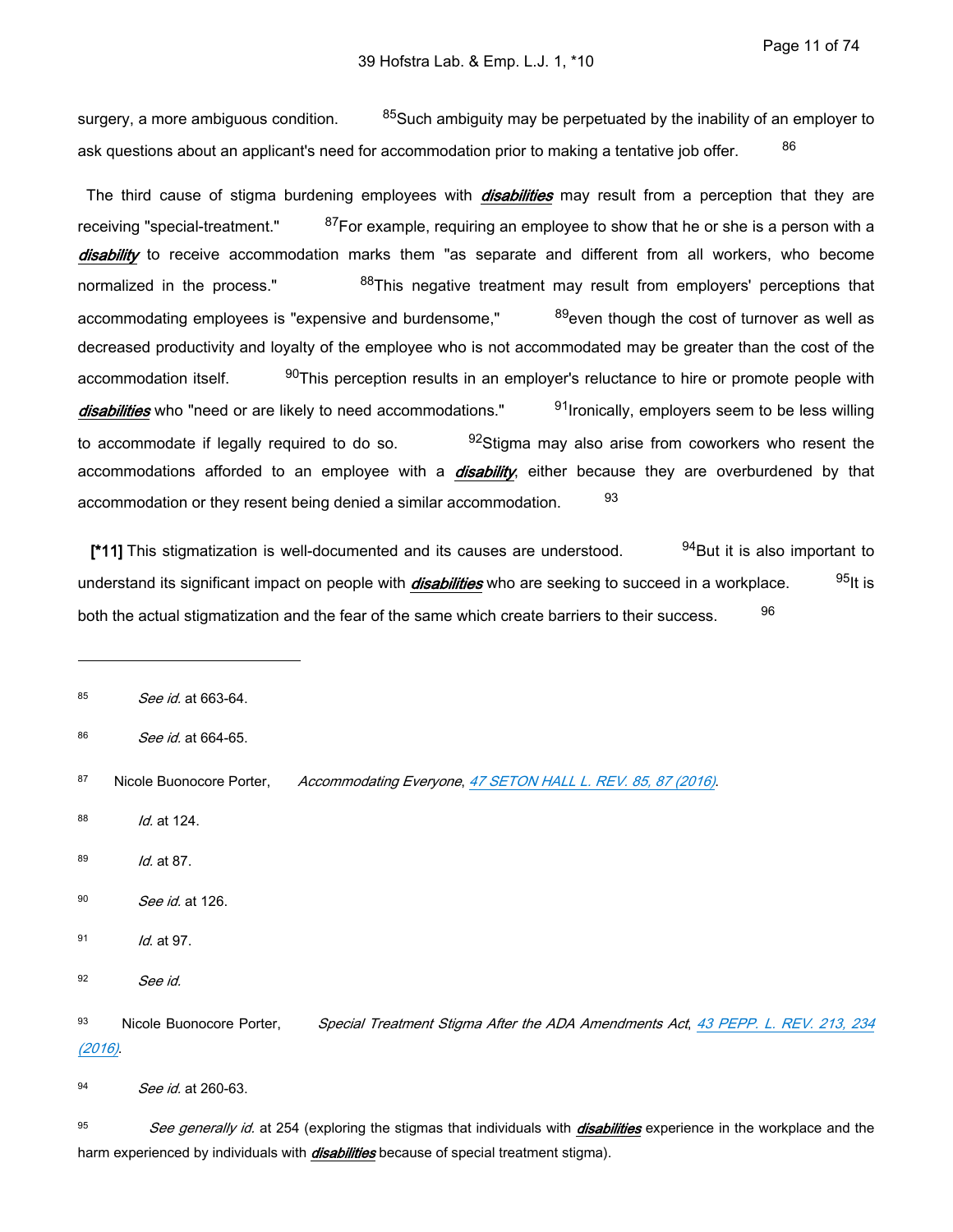#### *B. Repercussions from Revelation of Disability*

 Because of the biases outlined above, many applicants and employees are concerned about disclosure of a hidden *disability* based on fears about that revelation's impact on their career . 97Among people with *disabilities* surveyed in 2015, 72.7% of those currently or previously employed were willing to discuss their *disability* with others at work, but this percentage lowered to 67.5% for those with cognitive *disabilities*. 98<sub>Conversely.</sub> this means that one quarter to one third of people with *disabilities* do not feel comfortable disclosing their *disability* in their workplace, even if they need to do so to be accommodated.  $99$ 

 The anticipation or fear of negative reaction to the disclosure of a *disability* influences behavior, even if that fear is unfounded. 100For example, employees with depression hesitate to disclose their *disability* at work "because of the potential of being ridiculed or viewed as less competent." <sup>101</sup>Anticipating such a reaction from a supervisor may cause the individual with a *disability* to suffer from stress/fear, or even change their behavior accordingly. 102Consequently, anticipated fear limits people with *disabilities*' opportunity and ability to find proper and satisfying work. 103Being too afraid to put themselves out there to find a **[\*12]** place of employment, even though they are fully capable and qualified, negatively affects their lifetime career path. <sup>104</sup>These fears cause anxiety and low self-esteem, adding to the negative self-perceptions of their *disability* even

96 *See* Katharina Vornholt et al., *Disability and Employment - Overview and Highlights*, 27 EUR. J. OF WORK & ORG. PSYCH. 40, 49 (2018) (explaining that many individuals in many countries around the world fail to disclose their *disability* because of the fear of stigmatization).

97 *See* De Lorenzo, *supra* note 10, at 134-35, 138; Kaminer, *supra* note 1, at 215; Dewa, *supra* note 16, at 214; Munir, *supra* note 2, at 1398.

98 *See* KESSLER FOUND., *supra* note 25, at 24.

99 *See id.*

100 *See [id. at 25](https://advance.lexis.com/api/document?collection=cases&id=urn:contentItem:45CX-7TT0-0038-X1GM-00000-00&context=1516831)*.

<sup>101</sup>Angela J. Martin & Rebecca Giallo, *Confirmatory Factor Analysis of a Questionnaire Measure of Managerial Stigma Towards Employee Depression*, 32 STRESS AND HEALTH: J. INT'L SOC'Y FOR THE INVESTIGATION OF STRESS 621, 628 (2016).

102 Margaret H. Vickers, *Dark Secrets and Impression Management: Workplace Masks of People with Multiple Sclerosis (MS),* 29 EMP. RESP. & RTS. J. 175, 178 (2017).

103 *Id.* at 176.

104 *[Id. at 188-89](https://advance.lexis.com/api/document?collection=cases&id=urn:contentItem:47T2-42Y0-0038-X0SN-00000-00&context=1516831)*.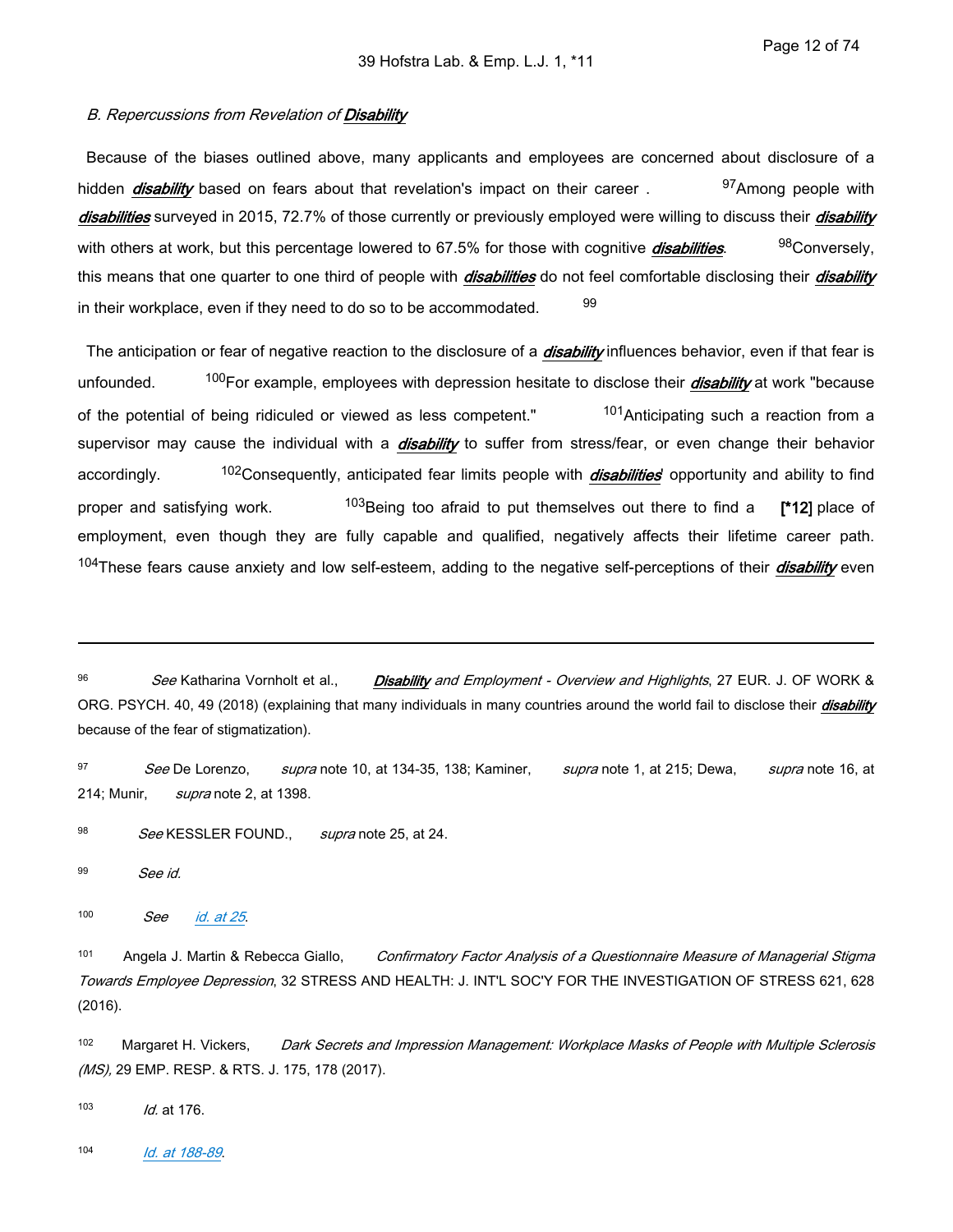more. <sup>105</sup>Consequently, many individuals pretend to not even have the illness, so that others around them are unaware and cannot think of them as any less of a person.  $106$ 

 Despite this potential for stigmatization, people with *disabilities* may be required to disclose their *disability* to their employer for several reasons. <sup>107</sup>First, prior to being hired, an applicant may be required to complete a full medical examination. <sup>108</sup>Although the ADA stipulates that this examination should not be used to discriminate against applicants with *disabilities* and the information should be kept confidential, <sup>109</sup>the burden falls on the applicant to prove such discrimination, including proof that her *disability* does not render her unqualified for the position. <sup>110</sup>For example, the claim of a hearing-impaired applicant for a transfer with Walmart was dismissed because he was unable to show that he was qualified to perform the communication aspects of the position he sought. <sup>111</sup>In reaching this decision, the court accepted the employer's chosen communication method as the only way that the plaintiff could fulfill the communications requirement of the position. 112

Accommodation can be essential for entry or retention in the workforce. <sup>113</sup>An employee will also be required to reveal her *disability* to justify a request for a reasonable accommodation. <sup>114</sup>One study found that a hidden *disability* is often disclosed in connection with a request for accommodation; a need to be understood or to explain circumstances may **[\*13]** also drive disclosure. <sup>115</sup>A 2019 study reported that among 1,247 Americans,

105 *Id.* at 178.

106 *Id.*

<sup>107</sup>Americans with *Disabilities* Act of 1990, *[42 U.S.C. § 12112\(d\)\(3\)](https://advance.lexis.com/api/document?collection=statutes-legislation&id=urn:contentItem:8SHT-0732-D6RV-H0VV-00000-00&context=1516831)*-(4) (permitting employers to require all employees to receive a medical examination, or submit to a medical examination for job related purposes consistent with business necessity).

108 *Id.* § 12112(d) (prohibiting an employer from conducting a medical examination of a job applicant unless, among other requirements, the employer has already made the applicant a job offer conditioned on a medical examination).

109 *See, e.g*., *[Buchanan v. City of San Antonio, 85 F.3d 196, 198-99 \(5th Cir. 1996\)](https://advance.lexis.com/api/document?collection=cases&id=urn:contentItem:3S4X-22Y0-006F-M3HV-00000-00&context=1516831)*.

110 *See infra* Part II-B.

111 *See [Barnhart v. Wal-Mart Stores, Inc., 206 F. App'x 890, 892 \(11th Cir. 2006\)](https://advance.lexis.com/api/document?collection=cases&id=urn:contentItem:4M88-0W30-0038-X3PW-00000-00&context=1516831)*; *see also [Roberts v. City of](https://advance.lexis.com/api/document?collection=cases&id=urn:contentItem:5JDY-DR71-F04K-R119-00000-00&context=1516831)  [Chicago, 817 F.3d 561, 566 \(7th Cir. 2006\)](https://advance.lexis.com/api/document?collection=cases&id=urn:contentItem:5JDY-DR71-F04K-R119-00000-00&context=1516831)* (plaintiffs failed to prove that they were not hired because of *disability* rather than delays associate with obtaining medical clearance).

112 *See [Barnhart, 206 F. App'x at 892](https://advance.lexis.com/api/document?collection=cases&id=urn:contentItem:4M88-0W30-0038-X3PW-00000-00&context=1516831)*.

<sup>113</sup>Matthew J. Hill et al., *Employer Accommodation and Labor Supply of Disabled Workers*, 41 LAB. ECON. 291, 292 (2016).

114 *Hickox* & Case, *supra* note 32, at 538-39.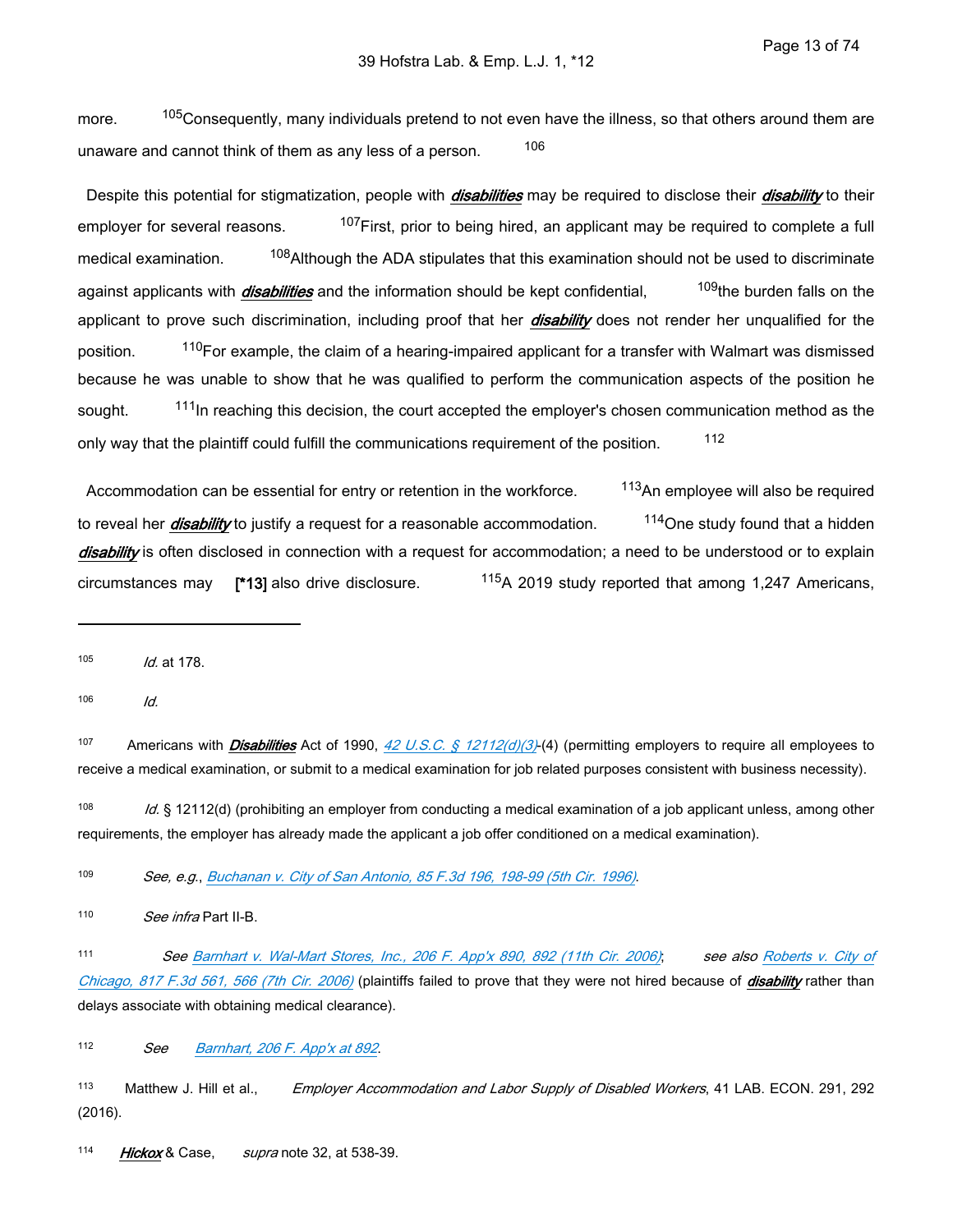14.7% were experiencing a work-limiting health problem, and 22.3% were accommodation-sensitive, meaning that a workplace accommodation could potentially enable them to work (79% of whom were currently working). <sup>116</sup>

 Past studies estimate that between one quarter and one third of workers with *disabilities* are accommodated by their employers. <sup>117</sup>One study found that being non-white, agreeable, introverted, neurotic, or having certain *disabilities* (back problems, emotion-related *disabilities*) was significantly related to being less likely to be accommodated, whereas higher education or job tenure of six to twelve years had a positive correlation with receiving accommodation. <sup>118</sup>One study concluded that "policies targeting the disclosure environment for disabled workers may be more effective in increasing accommodation rates than policies that target the employer side of the accommodation equation alone." 119

 Despite the prevalence of need for accommodation, as few as one quarter of accommodation-sensitive individuals ask their employers for an accommodation.  $120$ One study showed that among employees who needed accommodations, 47.1% did not receive the accommodation they needed.  $121$ Yet approval of an accommodation led to a much higher likelihood that they would be working both in the short and long term. <sup>122</sup>

 In addition to requests for accommodation, a current employee may be required to complete a fitness for duty examination to establish one's ability to continue performing work duties. <sup>123</sup>Even though that employee is protected against discrimination based on the results of that examination, <sup>124</sup>the resulting medical information

<sup>115</sup>Marsh Langer Ellison et al., *Patterns and Correlates of Workplace Disclosure Among Professionals and Managers with Psychiatric Conditions*, 18 J. OF VOCATIONAL REHAB. 3, 12 (2003).

<sup>116</sup> Nicole Maestas et al., *Unmet Need for Workplace Accommodation*, 38 J. OF POL'Y ANALYSIS & MGMT. 1004, 1013, 1018, 1023 (2019).

- 117 Hill et al., *supra* note 113, at 291.
- 118 *[Id. at 296](https://advance.lexis.com/api/document?collection=cases&id=urn:contentItem:3S4X-22Y0-006F-M3HV-00000-00&context=1516831)* tbl. 4, 297, 298 tbl. 6.
- 119 *Id*. at 301.
- <sup>120</sup>Maestas et al., *supra* note 116, at 1024.
- 121 *Id.* at 1020.
- 122 *See id.* at 1021.

123 *See, e.g.*, *[Watson v. City of Miami Beach, 177 F.3d 932, 935 \(11th Cir. 1999\)](https://advance.lexis.com/api/document?collection=cases&id=urn:contentItem:3WP2-T850-0038-X0HK-00000-00&context=1516831)* (ADA does not require a police department to delay a fitness for duty examination until perceived threat becomes real).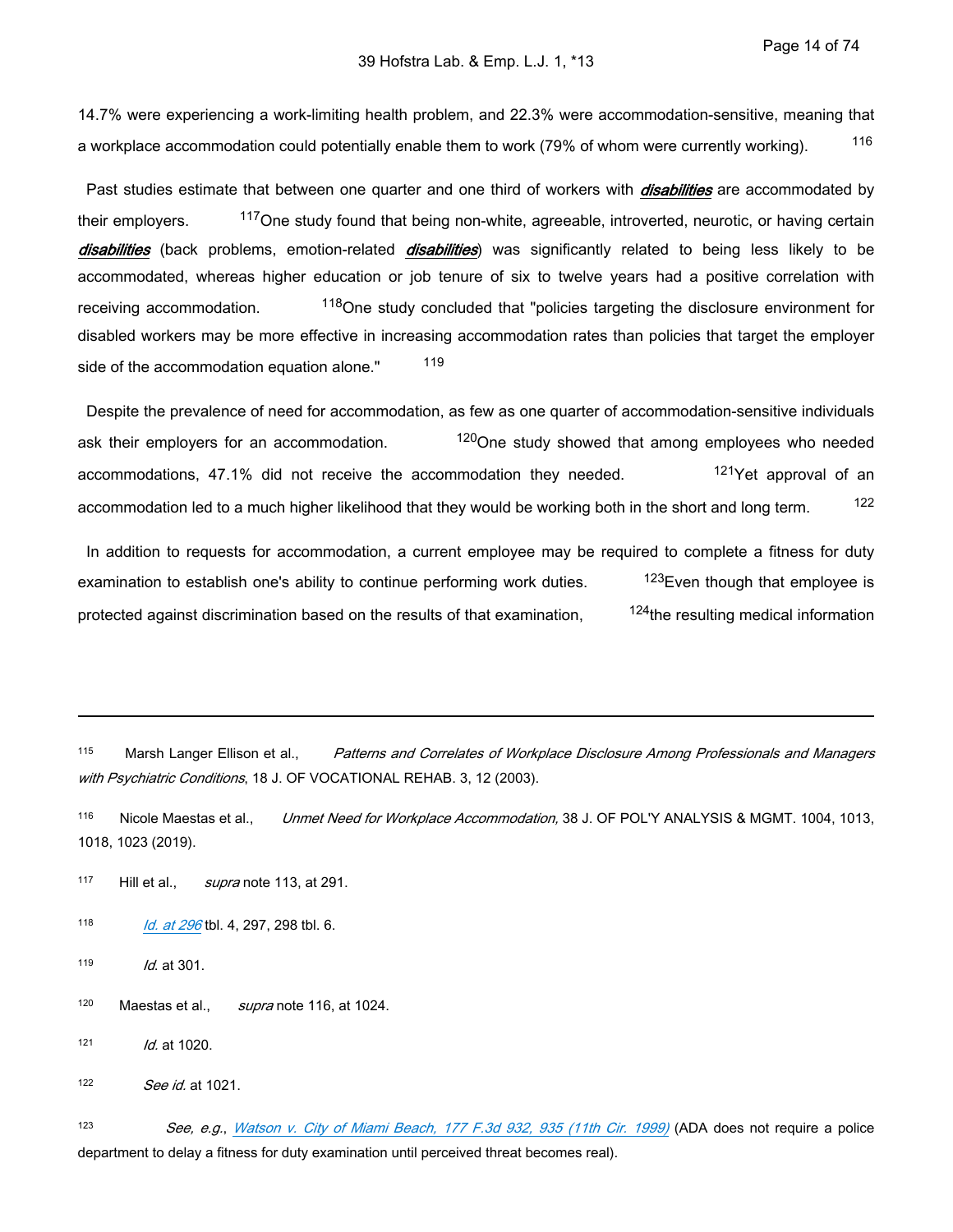can be used by an employer to establish that the employee is not otherwise qualified for her **[\*14]** position. 125For example, an employee who was sent for an evaluation was discharged just ten days after a report stating that the employee had a "thought disorder and deeply ingrained personality issues" was provided to his employer. 126

 This need to reveal one's *disability* as part of the hiring, accommodation, or retention process raises serious concerns about the potential for stigmatization and stereotyping based on that information revealed. <sup>127</sup>If a supervisor or coworker acts based on these biases, the person with a *disability* can be subjected to disparate treatment and/or retaliation. 128

#### *C. Study Results*

 Personal accounts of the biases and conflicts described above were revealed in the author's survey and interviews of employees of a large mid-western university. <sup>129</sup>The survey was conducted during the Summer of 2019 among university employees registered with the university's Resource Center for Persons with *Disabilities* (hereinafter "RCPD"), which certifies employees' eligibility for accommodations. 130The survey asked employees about their experiences in revealing a *disability* to obtain accommodations. <sup>131</sup>The most common

124 *See, e.g.*, *[Krocka v. City of Chicago, 203 F.3d 507, 511 \(7th Cir. 2000\)](https://advance.lexis.com/api/document?collection=cases&id=urn:contentItem:3YHT-39C0-0038-X0GM-00000-00&context=1516831)* (adverse employment action against a police department because they placed the plaintiff, a chronically depressed officer, into program for officers with disciplinary problems).

125 *[Id. at 515](https://advance.lexis.com/api/document?collection=cases&id=urn:contentItem:3YHT-39C0-0038-X0GM-00000-00&context=1516831)* (the results of a medical evaluation may be used by an employer to determine whether an employee is able to continue working).

126 Krowiak v. BWXT Nuclear Operations Grp., Inc., No. 1:18 CV 629, 2018 U.S. Dist. LEXIS 184027, at 7-8 (N.D. Ohio Oct. *[25, 2018\)](https://advance.lexis.com/api/document?collection=cases&id=urn:contentItem:5TK9-VY61-FGCG-S34T-00000-00&context=1516831)*; *see also [Andrekovich v. Borough of Punxsutawney, No. 17-1041, 2018 U.S. Dist. LEXIS 184557, at 13-14 \(W.D.](https://advance.lexis.com/api/document?collection=cases&id=urn:contentItem:5TKW-2VH1-JFKM-600P-00000-00&context=1516831)  [Pa. Oct. 29, 2018\)](https://advance.lexis.com/api/document?collection=cases&id=urn:contentItem:5TKW-2VH1-JFKM-600P-00000-00&context=1516831)* (police department required an employee to remain on administrative leave to undergo additional counseling and evaluation despite the evaluating doctor's recommendation that the employee should retorn to work.).

127 *See generally* ABA Comm'n on *Disability* Rts., *Implicit Biases & People with Disabilities*, ABA IMPLICIT BIAS GUIDE, *[https://www.americanbar.org/groups/diversity/disabilityrights/resources/implicit\\_bias/](https://www.americanbar.org/groups/diversity/disabilityrights/resources/implicit_bias/)* (last visited Oct. 22, 2021) (references numerous studies to demonstrate employers prefer to hire people without *disabilities*).

128 *See generally id.* (implicit and explicit biases related to *disabilities* can lead to discriminatory employment practices).

<sup>129</sup>Stacy *Hickox*, RCPD Survey Data (July 19, 2021) (on file with author); *see also infra* Appendix B (listing the questions asked of participants).

130 *About RCPD*, MICH. STATE UNIV., *<https://www.rcpd.msu.edu/about-rcpd>* (last visited Dec. 27, 2021).

131 *Hickox*, *supra* note 129; *infra* Appendix B.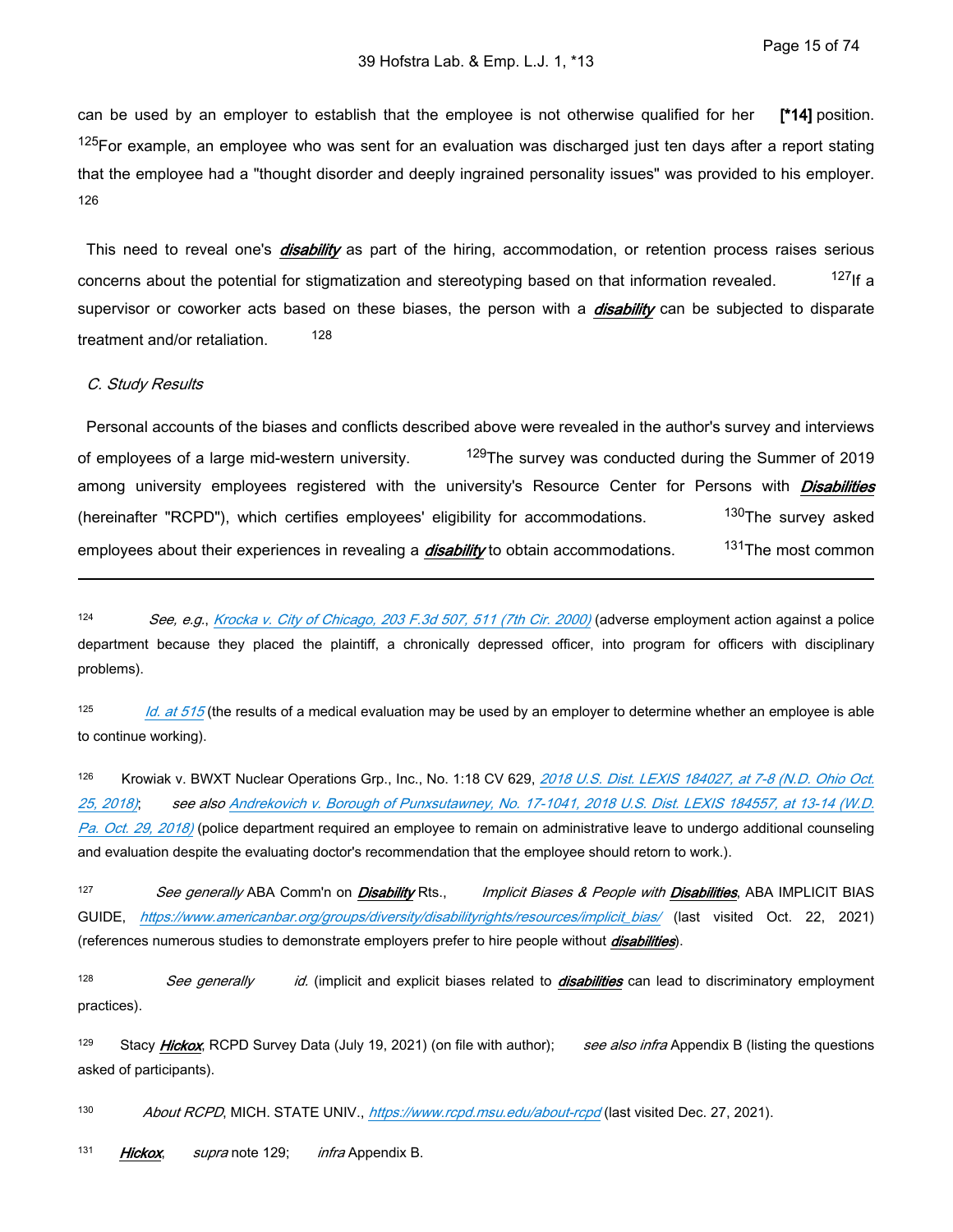accommodations requested by these employees included paid or unpaid time off for medical needs (28.9%), modification of the physical environment (35.6%), provision of **[\*15]** tools or assistive technology to help complete tasks  $(24.4\%)$ , or a flexible work schedule  $(20\%)$ . 132

 In the forty-six responses to the general question regarding their accommodation process, 15.2% disagreed and 8.7% strongly disagreed that they were "satisfied with the results of the accommodation request process," while 28.3% strongly agreed and 28.3% agreed with that statement.  $133$ When asked to characterize the accommodation process, 17.4% responded "difficult" and 30.4% responded "somewhat difficult," whereas 21.7% responded "somewhat easy" and 10.7% responded "easy." <sup>134</sup>Overall, more than 56% agreed or strongly agreed that they were satisfied with the results of the accommodation request process. 135

 In contrast to this expression of general satisfaction, when asked specifically about their relationship with their supervisor, 11.1% strongly agreed and 20% agreed with the statement that "my relationship with my supervisor was negatively affected by the accommodation process," whereas 22.2% disagreed and 28.9% strongly disagreed with that statement. <sup>136</sup>Interestingly, a much lower percentage of employees reported a worsened relationship if they first went to their supervisor with an accommodation request, compared to employees who first sought certification of their *disability* by the university. <sup>137</sup>In one explanation of whether the employee needed and/or received assistance to complete the accommodation request, one respondent noted that "the special accommodation shouldn't have been necessary, but because of harassment by my unit supervisor, and a lack of cooperation by HR and Parking Services, I was forced to independently pursue a formal accommodation from RCPD, which I received, but ultimately, was not honored." 138

 The survey demonstrated that a large percentage of employees were hesitant to reveal their *disability* in the workplace. In response to the statement "I can be honest with my supervisor about my *disability* and how it affects me," 56.5% of the respondents agreed or strongly agreed, whereas 17.4% disagreed and 17.4% strongly disagreed. 13939.1% of respondents agreed or strongly agreed with the statement "I feel in control **[\*16]** of

| 132 | Hickox. | <i>supra</i> note 129;                          | <i>infra</i> Appendix B at Question 3.  |  |
|-----|---------|-------------------------------------------------|-----------------------------------------|--|
| 133 | Hickox. | <i>supra</i> note 129;                          | <i>infra</i> Appendix B at Question 9.  |  |
| 134 | Hickox. | <i>supra</i> note 129;                          | <i>infra</i> Appendix B at Question 8.  |  |
| 135 | Hickox. | supra note 129;                                 | <i>infra</i> Appendix B at Question 8.  |  |
| 136 | Hickox, | <i>supra</i> note 129;                          | <i>infra</i> Appendix B at Question 10. |  |
| 137 |         | <i>Compare infra</i> Appendix B at Question 10, | with infra Appendix B at Question 4     |  |
| 138 | Hickox. | <i>supra</i> note 129 at Question 6.1.          |                                         |  |
| 139 | Hickox. | <i>supra</i> note 129;                          | infra Appendix B at Question 14.        |  |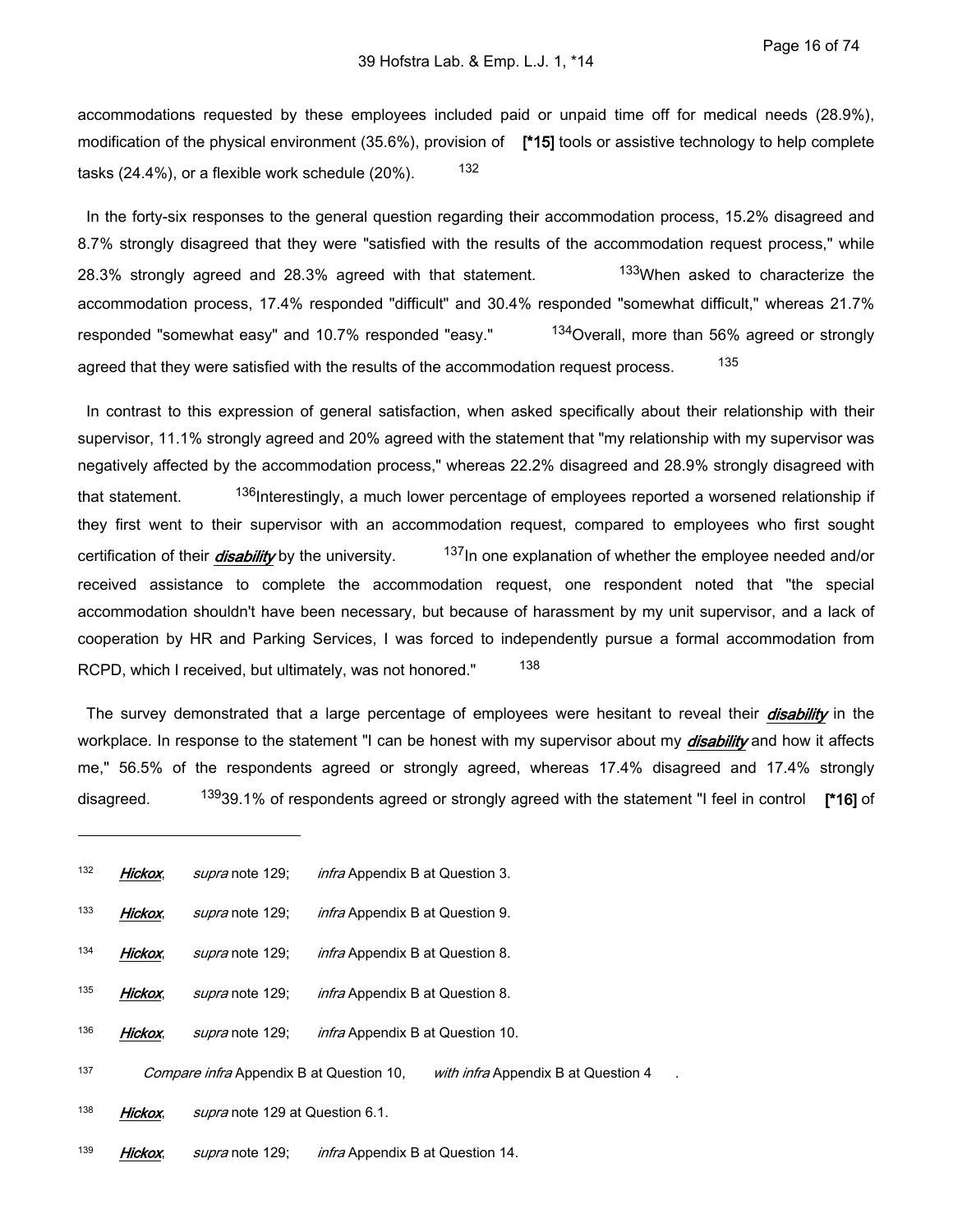the accommodation process and how it affects me," whereas 17.4% disagreed and 19.6% strongly disagreed with that statement. 140

 Employees also revealed practices which did not protect the privacy of their health information, which could contribution to more widespread stigmatization by coworkers and supervisors. <sup>141</sup>Regarding the health information connected to an employee's request for accommodation, 51.1% of employees agreed or strongly agreed with the statement that "only the necessary information to provide my accommodation was given to my supervisor," whereas 20% disagreed or strongly disagreed with that statement. 142

Employees revealed perceptions of stigmatization as well. <sup>143</sup>When asked for reaction to the statement that "stereotypes/stigma related to my *disability* have negatively influenced how peers and supervisors treat me," 26.1% strongly agreed and 26.1% agreed, whereas only 10.7% disagreed and 13% strongly disagreed. <sup>144</sup>More broadly, in reaction to the statement "disclosing my *disability* has helped achieve my goals at work," 15.6% of respondents strongly disagreed and 24.4% disagreed, whereas 20% agreed and 11.1% strongly agreed. 145

 Survey respondents were asked to participate in a follow up interview to gain more insight into their experiences in requesting accommodations. <sup>146</sup>While some of the six interviewed employees did not reveal any negative repercussions from revealing their *disability* to obtain an accommodation, some related a much more negative experience. <sup>147</sup>One employee described significant negative treatment from a supervisor after requesting to work remotely as an accommodation, and another employee was accused of lying after requesting accommodations to reduce allergic reactions. <sup>148</sup>A third employee received a negative performance evaluation because her *disability* affected her ability to work a regular schedule, even though she had asked for a

| 140 | Hickox. | supra note 129;        | <i>infra</i> Appendix B at Question 15. |
|-----|---------|------------------------|-----------------------------------------|
| 141 | Hickox. | supra note 129;        | <i>infra</i> Appendix B at Question 13. |
| 142 | Hickox. | supra note 129;        | <i>infra</i> Appendix B at Question 13. |
| 143 | Hickox. | supra note 129;        | <i>infra</i> Appendix B at Question 11. |
| 144 | Hickox. | supra note 129;        | <i>infra</i> Appendix B at Question 11. |
| 145 | Hickox. | supra note 129;        | <i>infra</i> Appendix B at Question 12. |
| 146 | Hickox. | <i>supra</i> note 129; | <i>infra</i> Appendix B at Question 17. |

147 *See* Keenan Case, Mich. State Univ., Presentation at the Mid-Michigan Symposium for Undergraduate Research Experiences (July 24, 2019) (on file with author).

148 *See id.*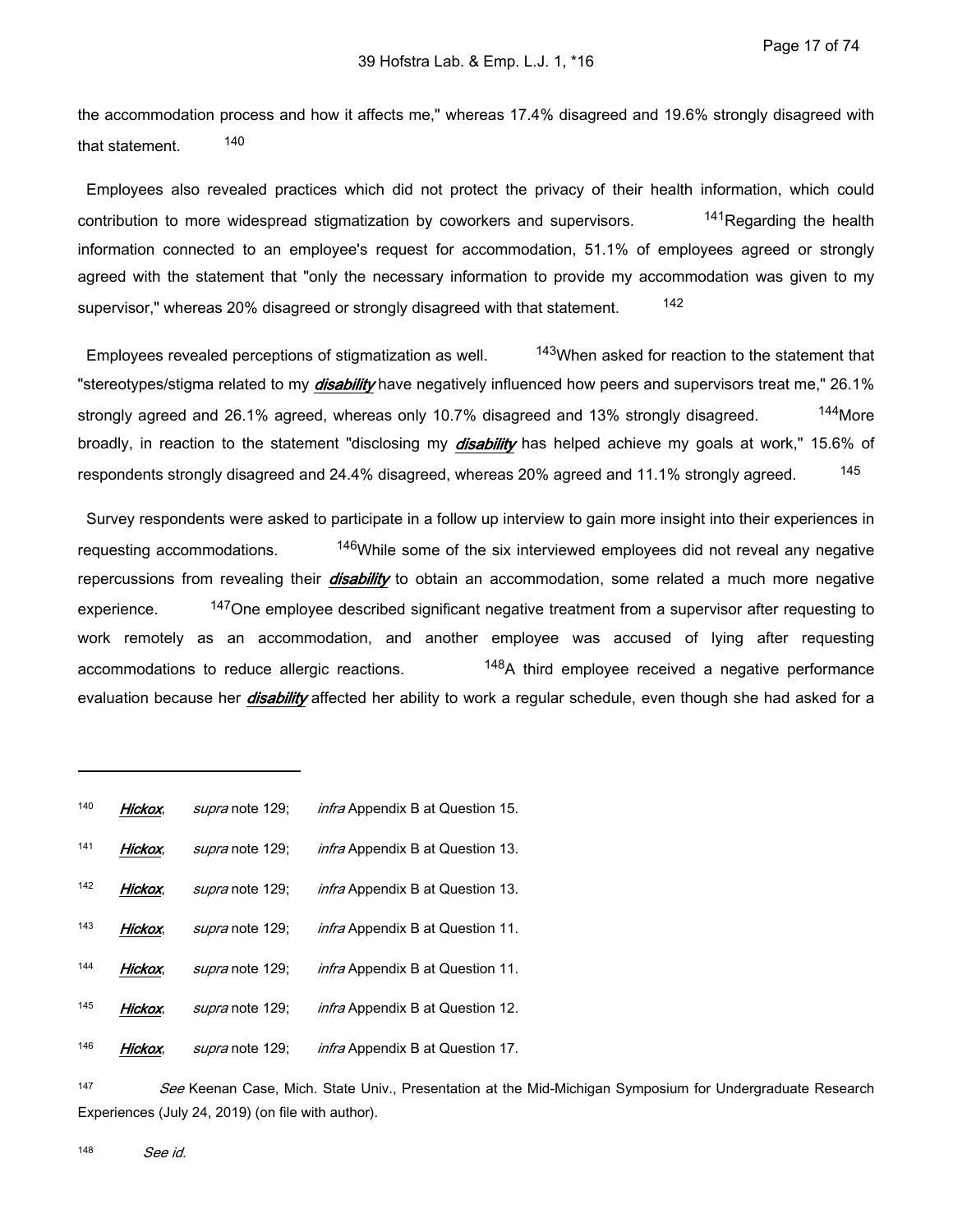revised schedule as an accommodation. 149Several employees also **[\*17]** reported being excluded from meetings about their accommodation requests between their supervisor and a representative from RCPD. 150

 These survey and interview responses demonstrate that while a majority of the employees were satisfied with the overall accommodation process, a significant minority of the employees perceived that their relationship with their supervisor was negatively impacted by the process.  $151A$  majority of employees also believed that stereotypes and/or stigma related to their *disability* had negatively influenced their treatment at work, and close to a majority disagreed that revealing their *disability* had helped them achieve their goals at work. <sup>152</sup>These results suggest that supervisors and coworkers are still reacting negatively when learning about an employee's *disability*, even after that person has been hired for the position. 153

#### II. PROVING CAUSATION IN THE COURTS

 The stigmatization revealed, both in this study and in previous research, should be addressed and remedied by non-discrimination laws. Overall, these laws are intended to broaden employment opportunities for members of a protected class "seeking economic opportunity and social freedom," and attempt to reduce "the gap between an individual's true capacities and identity and the capacities attributed to her" by her membership in a protected class, such as *disability*. <sup>154</sup>In other words, prohibitions against disparate treatment and retaliation should interrupt employers' reliance on biases and stereotypes, and "reward[] workers for the true value of their labor." 155

 Nondiscrimination laws, including the ADA, aim to reduce the "injury to individual potential" caused by employers' reliance on stigma and stereotypes. <sup>156</sup>Allowance of disparate treatment claims focuses on the notion that membership in a protected class is "unrelated to job productivity," so as to correct "market failures" caused by

- 155 *Id.* at 1102.
- 156 *Id.* at 1069.

<sup>149</sup>  *See id.*

<sup>150</sup>  *See id.*

<sup>151</sup>  *Hickox*, *supra* note 129, at Question 10; *infra* Appendix B at Question 10.

<sup>152</sup>  *Hickox*, *supra* note 129, at Question 12; *infra* Appendix B at Question 12.

<sup>153</sup>  *See supra* notes 132-46.

<sup>&</sup>lt;sup>154</sup> Dinner, *supra* note 70, at 1065.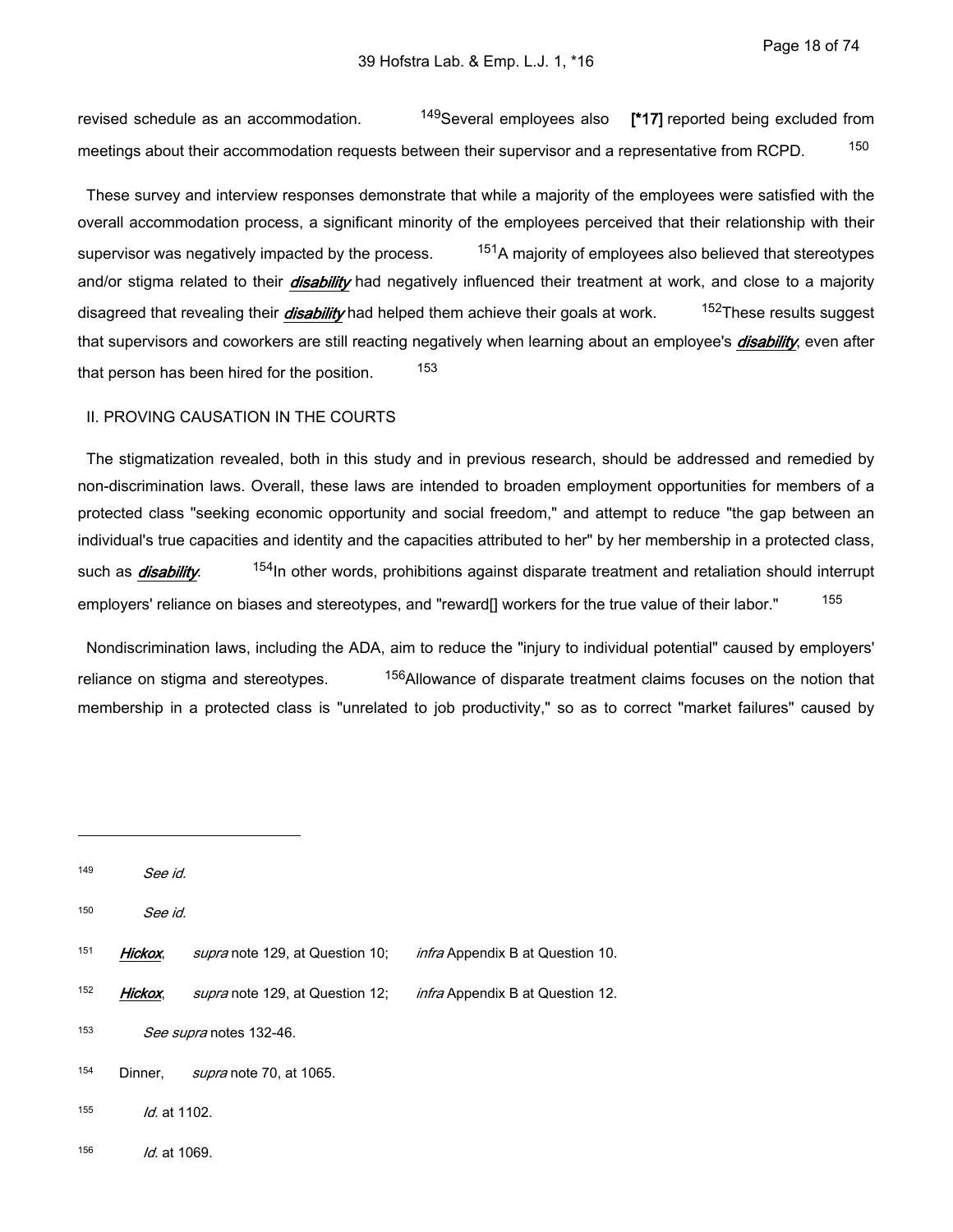employers' inefficient "propensity to discriminate." 157It can also be said that non- **[\*18]** discrimination laws prohibit decisions by employers that are simply "wrong" and undermine "social equality." 158

 Despite these lofty purposes and noble goals, discrimination and retaliation continue to limit the opportunities of people with *disabilities* in the workplace. <sup>159</sup>Employers often resist providing accommodations and take adverse action against those who ask for them.  $160$ Resistance to the mandates of the ADA in particular may arise from the view that accommodation claims under the ADA impose costs beyond those posed by other nondiscrimination laws' "demand for an efficient marketplace." <sup>161</sup>This view may explain why people with *disabilities* find it so difficult to convince courts that an employer has intentionally discriminated against them in violation of the ADA.  $162$ 

 The stigma and stereotyping described earlier not only affects employers' reactions to requests for accommodation, but can also influence the decisions of judges who review the claims of employees who have suffered adverse actions. <sup>163</sup>These biases can lead to a court's acceptance of an employer's reason to discharge an employee with a *disability*. <sup>164</sup>Claims of disparate treatment by people with *disabilities* may also be undermined by courts' tendencies to focus on conscious, expressed intent to discriminate, <sup>165</sup>as evidenced

157 *Id.* at 1087-88.

158 *Id.* at 1104.

<sup>159</sup>Kaminer, *supra* note 1 at 208.

160 *See* Porter, *supra* note 11, at 852.

<sup>161</sup> Dinner, *supra* note 70, at 1103.

162 *See generally id.* (concluding that requests for accommodation are more contestable than simple discrimination claims because accommodating a *disability* involves expending finite social resources).

163 Susan Stefan, *Delusions of Rights: Americans with Psychiatric Disabilities*, *Employment Discrimination and the Americans with Disabilities Act*, *[52 ALA. L. REV. 271, 272-73 \(2000\)](https://advance.lexis.com/api/document?collection=analytical-materials&id=urn:contentItem:42DX-JJG0-00CV-Y0FH-00000-00&context=1516831)*.

164 *See, e.g.*, *[Wilson v. Chrysler Corp., 172 F.3d 500, 513 \(7th Cir. 1999\)](https://advance.lexis.com/api/document?collection=cases&id=urn:contentItem:3W4X-XXW0-0038-X2NV-00000-00&context=1516831)* (Easterbrook, J., concurring) ("Paranoid schizophrenia often entails the sort of violent outbursts ... that an employer need not accommodate."); Ann Hubbard, *The ADA, the Workplace, and the Myth of the "Dangerous Mentally Ill', [34 U.C. DAVIS L. REV. 849, 921-22 \(2001\)](https://advance.lexis.com/api/document?collection=analytical-materials&id=urn:contentItem:43RM-7BY0-00CW-C10R-00000-00&context=1516831)* (criticizing court's evidence-free assumption about the plaintiff's "inability to control her behavior.").

165 *See generally*, Mark C. Weber, *Accidentally on Purpose: Intent in Disability Discrimination Law*, 56 BOS. COLL. L. REV. 1417, 1417 (2015) (the requirement for intent is wrongfully inferred and enforced by courts).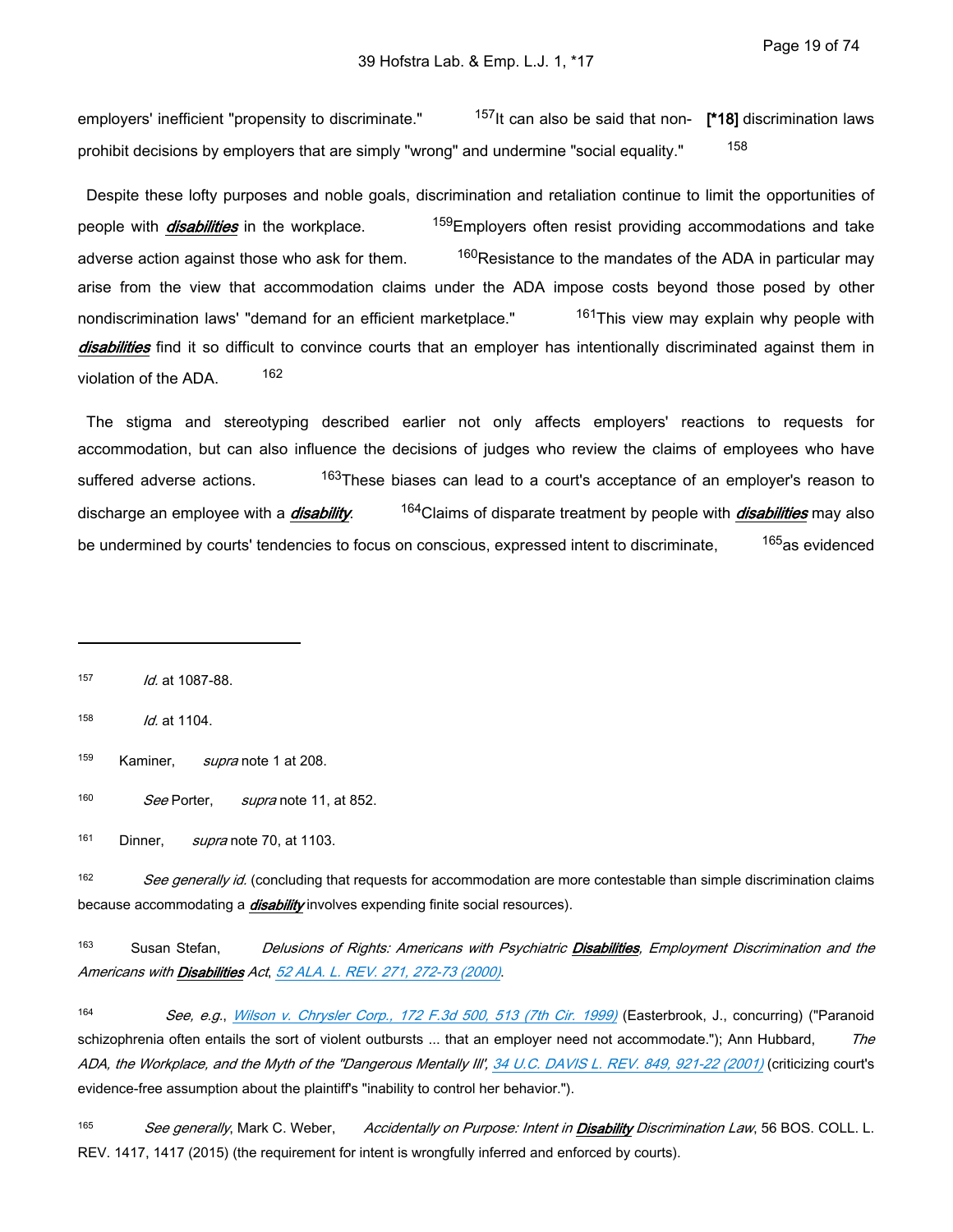by blatant ableist statements by supervisors. This approach disadvantages people with *disabilities* who often face discrimination based on risk assessment influenced by unconscious or unspoken stereotypes or biases. 166

 Regardless of the motivations of judges, employees and applicants making claims under the ADA often face dismissal at either the trial or **[\*19]** appellate level. <sup>167</sup>Some experts have called the ADA's track record on improving employment opportunities for individuals with *disabilities* "dismal." <sup>168</sup>Even after the 2009 amendments (the ADAAA), summary judgment was granted to the employer in 20.7% of cases involving physical illness and 40% of cases involving mental illness,  $169$ decreasing from pre-ADAAA employer win rates of 78.3% in cases involving a physical *disability* and 60% in cases involving a mental *disability*. 170This increase in win rates for people with *disabilities* likely resulted from the expanded definition of who is a person with a *disability*, rather than some expansion of the opportunity to establish disparate treatment based on that *disability*. 171

 After the passage of the ADAAA, more people with *disabilities* face dismissal of their claims based on the employer's opinion that they lack the qualifications to perform the job they seek or hold, often because the employer is unwilling to accommodate them.  $172$ Under the ADAAA, discrimination claims which reached the issue of whether the person with a *disability* was qualified were decided in favor of the employer in 69.7% of trial court cases, compared to 47.9% of the cases prior to the ADAAA amendments. <sup>173</sup>These decisions on motions for

167 *See* Michael Selmi, *Why Are Employment Discrimination Cases So Hard to Win?*, *[61 LA. L. REV. 555, 566 \(2001\)](https://advance.lexis.com/api/document?collection=analytical-materials&id=urn:contentItem:44K8-GCC0-00CW-81SN-00000-00&context=1516831)*; Ruth Colker, *The Americans with Disabilities Act: A Windfall for Defendants*, 34 HARV. C.R.C.L. L. REV. 99, 100 (1999) (defendants prevailed in more than ninety-three percent of the ADA cases decided on the merits at the trial court level, and in eighty-four percent of the cases that were subsequently appealed); McCarthy Weisberg Cummings, P.C., *Disabled Workers Still Face Discrimination in the Workplace*, DISABLED WORLD (Aug. 26, 2010), *[www.disabled](http://www.disabled-world.com/disability/discrimination/workplace-discrimination.php)world.com/disability[/discrimination/workplace-discrimination.php](http://www.disabled-world.com/disability/discrimination/workplace-discrimination.php)*; *Study Finds Employers Win Most ADA Title I Judicial and Administrative Complaints*, 22 MENTAL & PHYSICAL *DISABILITY* L. REP. 403, 404 (1998).

168 PETER BLANCK ET AL., IS IT TIME TO DECLARE THE ADA A FAILED LAW?, THE DECLINE OF EMPLOYMENT OF PEOPLE WITH *DISABILITIES*: A POLICY PUZZLE 301 (David C. Stapleton & Richard Burkhauser eds., W.E. Upjohn INST. 2003), *[https://research.upjohn.org/cgi/viewcontent.cgi?article=1175&context=up\\_press](https://research.upjohn.org/cgi/viewcontent.cgi?article=1175&context=up_press)*.

<sup>169</sup>Kaminer, *supra* note 1, at 224.

170 *Id.*

171 *Id.*

172 Stephen F. Befort, *An Empirical Examination of Case Outcomes Under the ADA Amendments Act, 70 WASH. & LEE [L. REV. 2027, 2031-32 \(2013\)](https://advance.lexis.com/api/document?collection=analytical-materials&id=urn:contentItem:5B4T-SKG0-00CW-10G0-00000-00&context=1516831)*.

<sup>166</sup>  *See* Hubbard, *supra* note 164, at 921.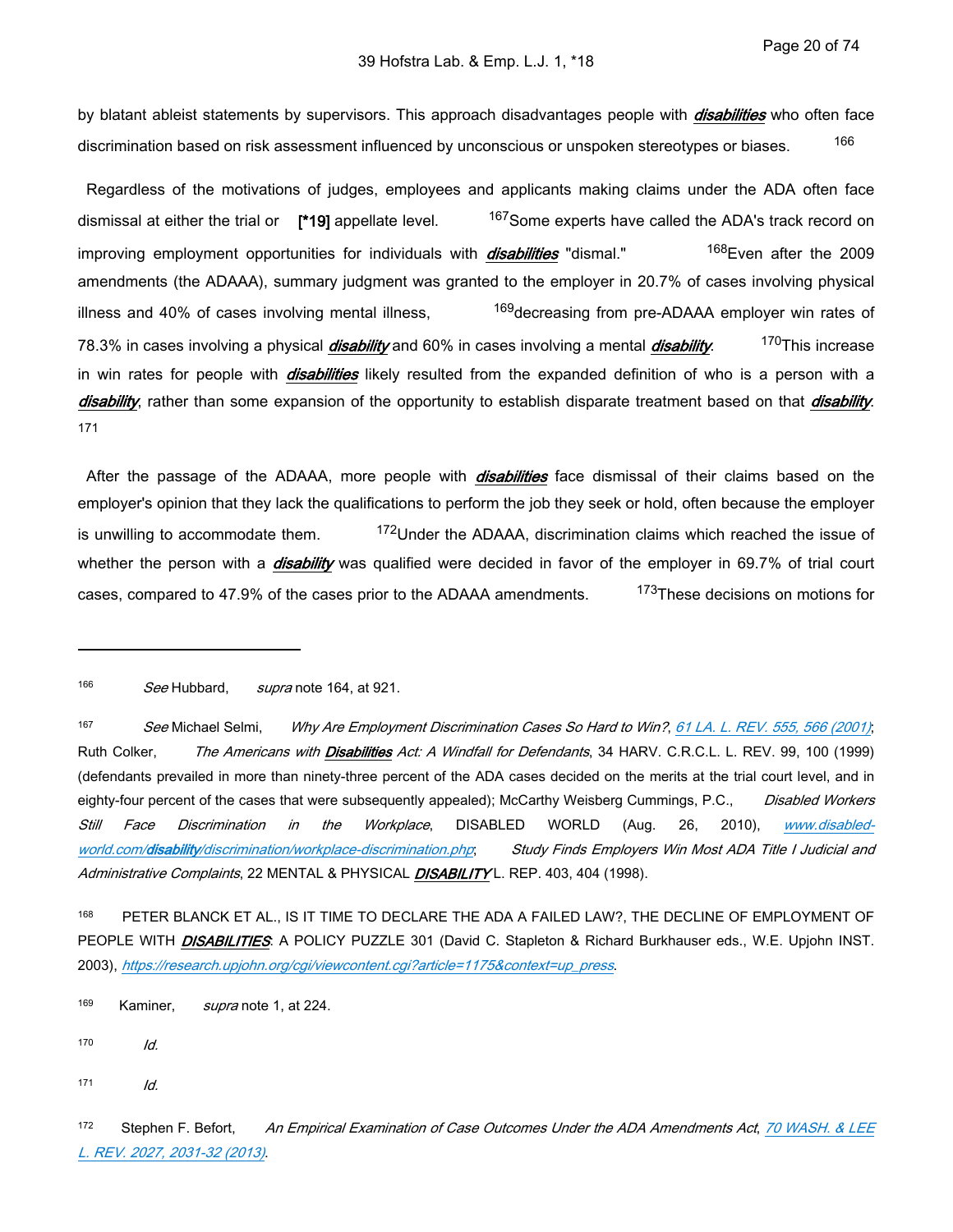summary judgment prevent plaintiffs from even getting to the issue of whether the employer acted with an intent to discriminate based on his or her *disability*. 174

 These low win rates for plaintiffs facing motions for summary judgment result from the expansive definition of essential functions of jobs so as to exclude people with *disabilities* based on qualification **[\*20]** standards such as a lack of skills or characteristics. 175This approach "imbeds *disability* and impairment-based stereotypes and assumptions into the definition of work and the workplace itself, making them even more difficult to recognize and disrupt." 176Moreover, the essential qualifications for a job sought by a person with a *disability*, often including when and where those duties are accomplished, most often depends on an employer's own judgment. <sup>177</sup>This approach allows *disability*-based stereotypes to influence the "definition of the workplace itself." 178Arguably this approach undermines the entire purpose of the ADA to open up the labor market for people with *disabilities*. 179

 This paper's review of ADA decisions goes beyond earlier studies by examining the heavy burden of avoiding summary judgment even after the plaintiff has established that she is a person with a *disability* who is otherwise qualified for the position. <sup>180</sup>The heavy burden of establishing an employer's discriminatory intent is revealed by our review of 143 court decisions involving claims by employees with *disabilities* who alleged disparate treatment and/or retaliation connected to their *disability*. 181These decisions were chosen because the claim was specifically decided (at least in part) based on the court's determination as to whether the alleged disparate treatment or retaliation was because of an employee's *disability* or protected activity, typically following a request for accommodation or some other incident that revealed the employee's *disability* to her employer. These decisions were gathered from a broad search of Nexis UNI and Bloomberg BNA, including both reported and unreported decisions. Decisions were excluded if the outcome was determined by a plaintiff's failure to prove that she was disabled as defined by the ADA, or that she lacked qualifications for the job even if provided with reasonable

173 *Id.* at 2055. 174 *See id.* at 2071. <sup>175</sup>Travis, *supra* note 33, at 1702-03, 1712, 1721. 176 *Id.* at 1706-07. 177 *Id.* at 1710, 1715. 178 *Id.* at 1720. 179 *Id.* at 1757. 180 *See infra* Part II.E.3. 181 *See infra* Appendix A.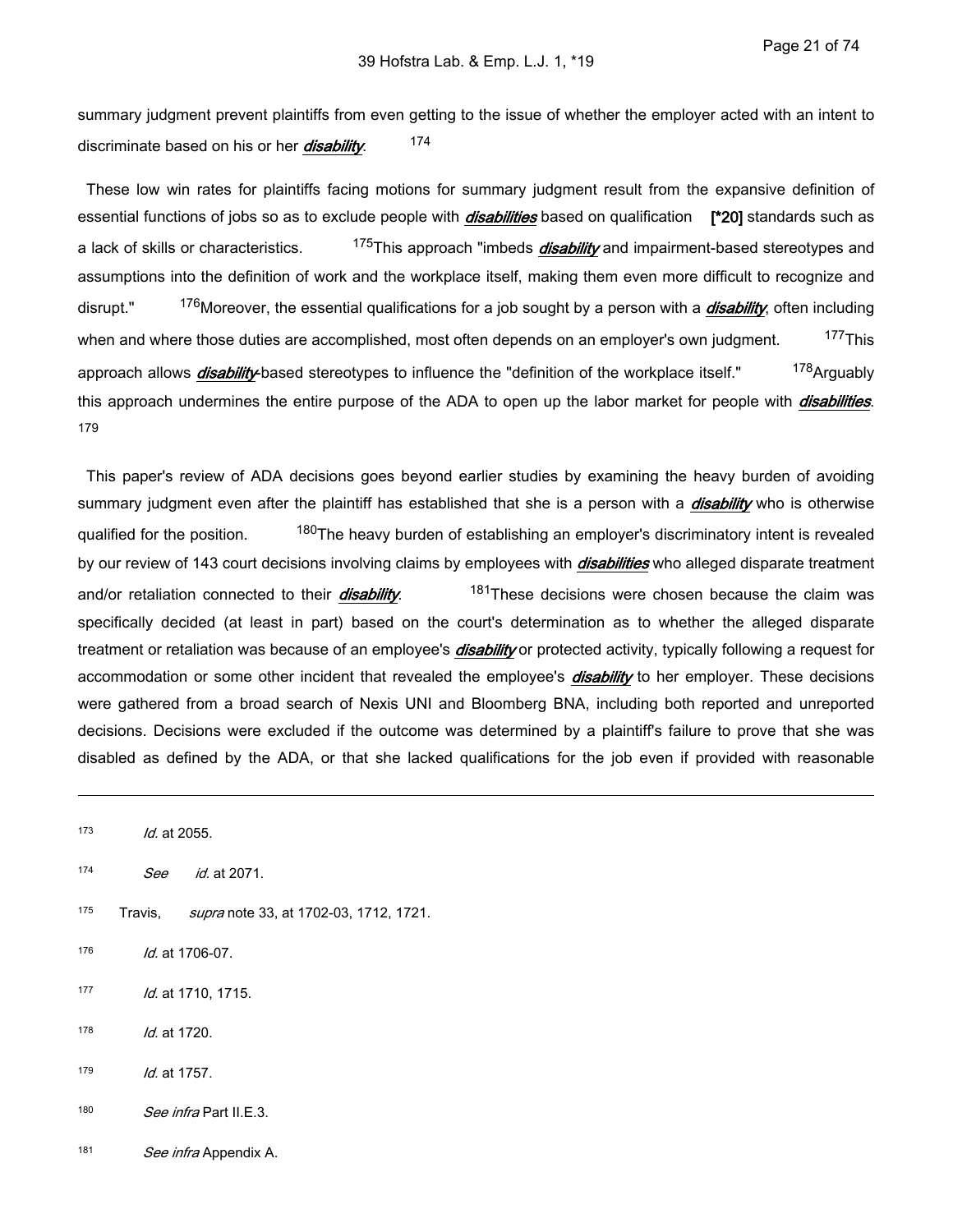accommodations. Many of these decisions also included claims of harassment and failure to provide a reasonable accommodation, but this analysis focuses on the outcome of the disparate treatment and/or retaliation claims.

 Of the 143 decisions reviewed, ninety-five (66.4%) were decided in favor of the employer and forty-eight (33.6%) in favor of the plaintiff **[\*21]** employee with a *disability*. <sup>182</sup>Of these 143 decisions, eighteen were decided on a motion to dismiss, 120 were decided on a motion for summary judgment, and five were decided on post-trial motions. <sup>183</sup>Of those 120 decisions decided on a motion for summary judgment, eighty-six (71.7%) were decided in favor of the employer and in the eighteen cases decided on motions to dismiss, 33.3% were decided in favor of the employer. <sup>184</sup>The relatively more favorable outcome for employers filing motions for summary judgment is unsurprising given the lower threshold for a plaintiff to survive a motion to dismiss. 185

 These decisions were analyzed to determine the impact, if any, of the plaintiff's characteristics. Gender of the plaintiff did not appear to be a significant factor, in that the win rate for male plaintiffs was 32.0% and the win rate for female plaintiffs was 35.3%. <sup>186</sup>The type of *disability* experienced by the plaintiff seems to be a somewhat more influential factor in the outcome of the decision. Table 1 displays the different outcomes according to the type of *disability*:

TABLE 1. Influence of *Disability* Type <sup>187</sup>

| Disability Type            | Number of | Outcome in favor of |  |
|----------------------------|-----------|---------------------|--|
|                            | claims    | employer            |  |
| Mental Illness/Psychiatric | 32        | 24 (75%)            |  |

#### *Disability*

182 *See infra* Appendix A.

183 *See infra* Appendix A.

184 *See infra* Appendix A.

185 *Compare [Watts v. Fla. Int'l Univ., 495 F.3d 1289, 1295 \(11th Cir. 2007\)](https://advance.lexis.com/api/document?collection=cases&id=urn:contentItem:4PFG-5J50-TXFX-G3B9-00000-00&context=1516831)* (stating that the Court must accept the factual allegations as true and construe them broadly in the light most favorable to the plaintiff when reviewing a motion to dismiss), *with [Ashcroft v. Iqbal, 556 U.S. 662, 678 \(2009\)](https://advance.lexis.com/api/document?collection=cases&id=urn:contentItem:4W9Y-4KS0-TXFX-1325-00000-00&context=1516831)* ("To survive a motion to dismiss, a complaint must contain sufficient factual matter, accepted as true, to "state a claim to relief that is plausible on its face.'"). *See generally [FED. R. CIV. P. 12\(b\)\(6\)](https://advance.lexis.com/api/document?collection=statutes-legislation&id=urn:contentItem:5GYC-1WP1-6N19-F0YW-00000-00&context=1516831)* (establishing that a court may dismiss a case for "failure to state a claim upon which relief can be granted.").

186 *See infra* Appendix A.

187 *See infra* Appendix A.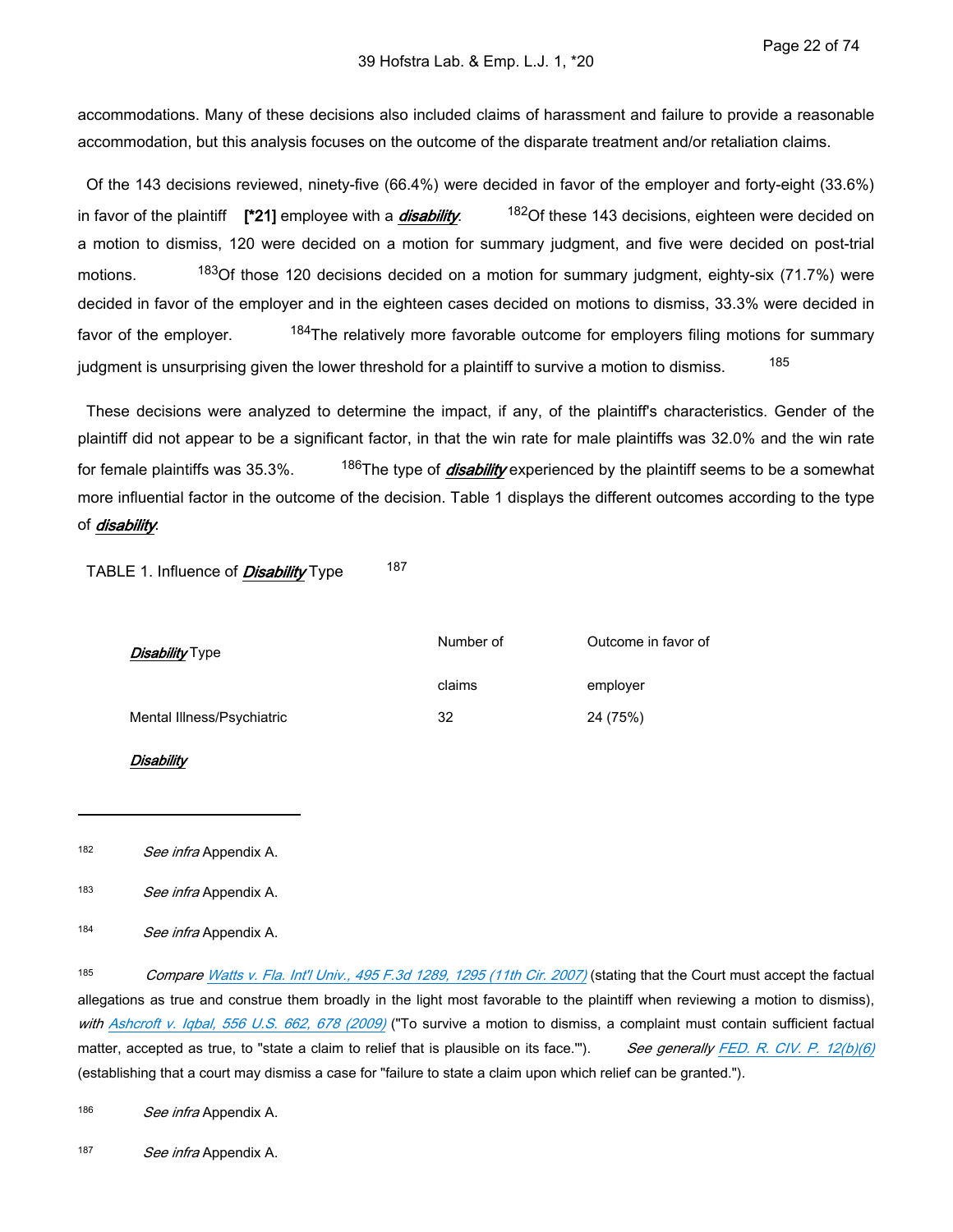| Mental Illness & Cognitive      | 1  | 0           |
|---------------------------------|----|-------------|
| Impairment                      |    |             |
| Mental Illness & Physical       | 3  | $3(100\%)$  |
| Impairment                      |    |             |
| Cognitive Impairment            | 3  | $2(66.6\%)$ |
| Physical Impairment             | 99 | 64 (64.6%)  |
| <b>Physical &amp; Cognitive</b> | 3  | $1(33.3\%)$ |

 **[\*22]** It was surprising, given the research on stigmatization of people with mental illness in particular, <sup>188</sup>that the negative outcomes were not significantly higher for plaintiffs suffering from mental illness compared to the *disabilities* experienced by other plaintiffs.

### *A. Proof of Causation*

 The high likelihood that an employee's claim of *disability* discrimination will be dismissed even before it reaches a jury demonstrates the weight of the burden to establish that their employer acted with discriminatory and/or retaliatory intent. 189These dismissals occur even where the plaintiff has established that she has a *disability* and is otherwise qualified for the position in question. <sup>190</sup>In the absence of direct evidence of discriminatory intent, such as a statement that "we fired Joe because of his *disability*," a plaintiff must rely on "circumstances which tend to prove that an illegal motivation was more likely than the reason offered by the [employer]," <sup>191</sup>under the ADA's "but-for" causation standard. Our review demonstrates that courts often engage in their own interpretation of these factual circumstances on a motion for summary judgment, blocking an opportunity for the plaintiff to convince a jury that the employer acted on the biases and stereotypes documented above. 192

 In general, a motion for summary judgment in a claim of employment discrimination should only be granted if an employer "shows that there is no genuine issue as to any material fact and the movant is entitled to judgment as a

<sup>188</sup>  *See supra* Part I.

<sup>&</sup>lt;sup>189</sup> Alexandra Zabinski, *Surviving the "Pretext" Stage of McDonnell Douglas: Should Employment Discrimination and Retaliation Plaintiffs Prove "Motivating Factors" or But-For Causation?*, 40 MITCHELL HAMLINE L. J. PUB. POL'Y & PRAC. 280, 281, 283 (2019).

<sup>190</sup>  *See supra* Part II.

<sup>191</sup>  *See [Manzer v. Diamond Shamrock Chem. Co., 29 F.3d 1078, 1084 \(6th Cir. 1994\)](https://advance.lexis.com/api/document?collection=cases&id=urn:contentItem:3S4X-4800-003B-P0SV-00000-00&context=1516831)*; Rafferty v. Giant Eagle Mkts, Inc., No. 2:17-CV617, *[2018 U.S. Dist. LEXIS 186643, at 14 \(S.D. Ohio Oct. 31, 2018\)](https://advance.lexis.com/api/document?collection=cases&id=urn:contentItem:5TM9-C2P1-JF75-M2TM-00000-00&context=1516831)*.

<sup>192</sup>  *See supra* Part I.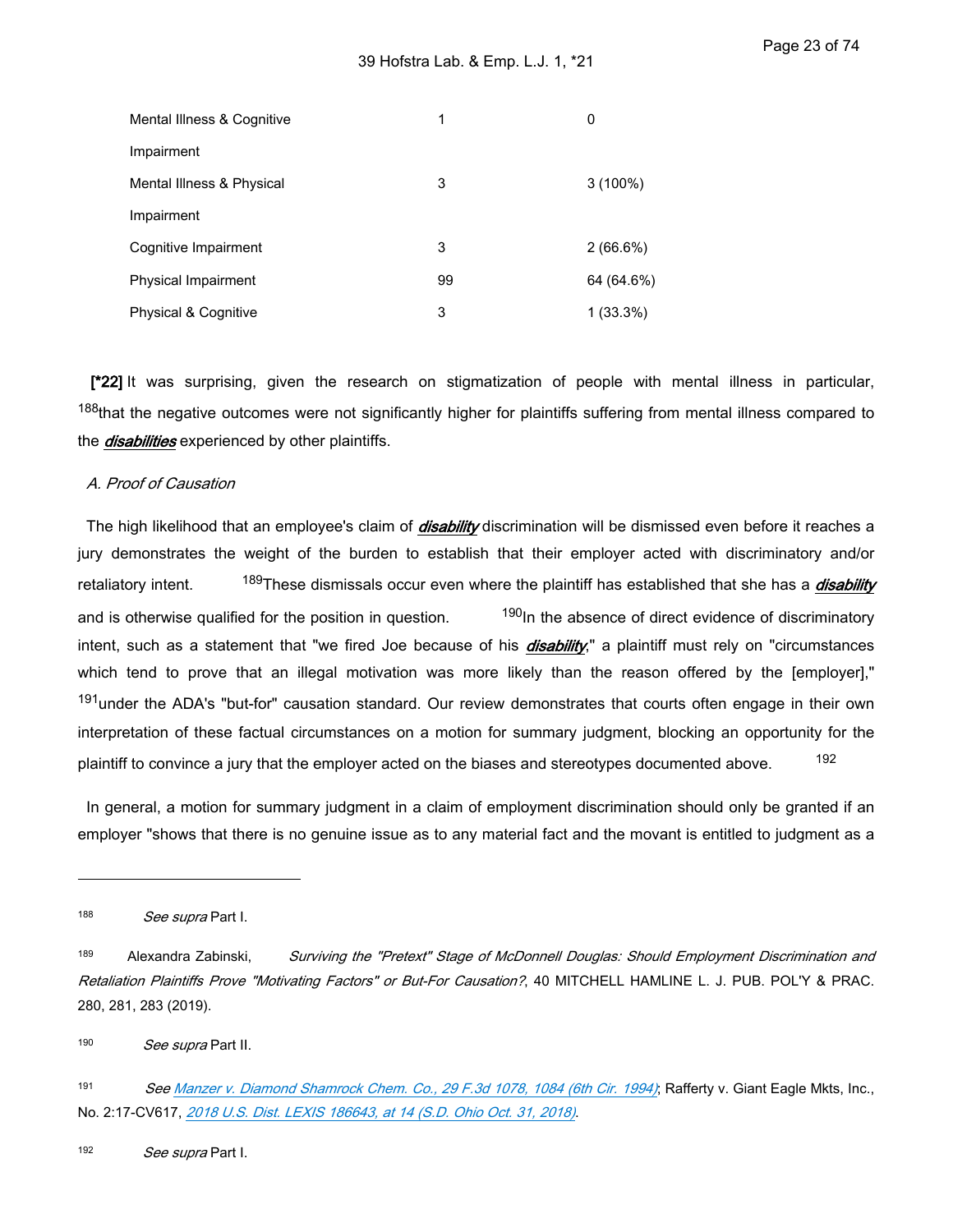matter of law." 193Thus, reasonable inferences should be drawn in favor of the plaintiff with a *disability*, and genuine disputes of fact should be resolved by a jury. <sup>194</sup>In employment discrimination claims, this means that where the outcome depends upon witnesses' credibility or other disputes as to the sufficiency of the **[\*23]** evidence of discriminatory intent, a jury rather than a judge should decide the outcome. <sup>195</sup>This deference to juries in making credibility determinations provides employees with the opportunity to present all of the evidence supporting a claim of disparate treatment and avoids the influence of an individual judge's biases on the interpretation of that evidence. <sup>196</sup>

The ADA prohibits intentional discrimination "on the basis of *disability*." <sup>197</sup>Some have argued that this standard of proof adopted in 2009 under the ADAAA amendments should be easier to meet, <sup>198</sup>compared to the original ADA's prohibition of discrimination "because of" a *disability*. 199In contrast to the ADAAA, Title VII's language was amended in 1991 to allow for disparate treatment claims where the plaintiff's "race, color, religion, sex, or national origin was a *motivating factor* for any employment practice, even though other factors also motivated the practice." <sup>200</sup>The Supreme Court subsequently has interpreted this language as preventing

194 *See [id. at 660](https://advance.lexis.com/api/document?collection=cases&id=urn:contentItem:5C4H-PB61-F04K-F005-00000-00&context=1516831)*.

195 *See [Valderaz v. Lubbock Cnty. Hosp. Dist., 611 F. App'x 816, 827 \(5th Cir. 2015\)](https://advance.lexis.com/api/document?collection=cases&id=urn:contentItem:5G93-17N1-F04K-N096-00000-00&context=1516831)* (Dennis, J., dissenting).

<sup>196</sup> Hon. Bernice B. Donald & J. Eric Pardue, *Bringing Back Reasonable Inferences: A Short, Simple Suggestion for Addressing Some Problems at the Intersection of Employment Discrimination and Summary Judgment*, *[57 N.Y. L. SCH. L. REV.](https://advance.lexis.com/api/document?collection=analytical-materials&id=urn:contentItem:58C8-7M30-00CV-209N-00000-00&context=1516831)  [749, 763 \(2013\)](https://advance.lexis.com/api/document?collection=analytical-materials&id=urn:contentItem:58C8-7M30-00CV-209N-00000-00&context=1516831)* ("A liberal application of reasonable inference-drawing would alleviate, or altogether eliminate, many of the barriers federal courts have placed in the path of employment discrimination plaintiffs."); Trina Jones, *Anti-Discrimination Law in Peril?*, *[75 MO. L. REV. 423, 433 \(2010\)](https://advance.lexis.com/api/document?collection=analytical-materials&id=urn:contentItem:50CW-SSM0-00CW-F05J-00000-00&context=1516831)*; Selmi, *supra* note 167, at 562.

197 *[42 U.S.C. § 12112\(a\)](https://advance.lexis.com/api/document?collection=statutes-legislation&id=urn:contentItem:8SHT-0732-D6RV-H0VV-00000-00&context=1516831)*.

198 *See, e.g., [Grant v. Oceans Healthcare, LLC, No. 17-00642, 2019 U.S. Dist. LEXIS 211504, at 32 \(M.D. La. Dec. 9,](https://advance.lexis.com/api/document?collection=cases&id=urn:contentItem:5XPH-SVV1-F900-G2K8-00000-00&context=1516831)  [2019\)](https://advance.lexis.com/api/document?collection=cases&id=urn:contentItem:5XPH-SVV1-F900-G2K8-00000-00&context=1516831)* (requiring that adverse action be taken "in whole or in part because of" the plaintiff's *disability*); *[Whalen v. City of](https://advance.lexis.com/api/document?collection=cases&id=urn:contentItem:5CNP-SB51-F04F-0454-00000-00&context=1516831)  [Syracuse, No. 11-0794, 2014 U.S. Dist. LEXIS 95835, at 23 \(N.D.N.Y. July 15, 2014\)](https://advance.lexis.com/api/document?collection=cases&id=urn:contentItem:5CNP-SB51-F04F-0454-00000-00&context=1516831)* (explaining that plaintiff must demonstrate that her *disability* was "in the very least, "a motivating factor'... if not a "but-for' cause."); *[Siring v. Or. State Bd. of Higher Educ.,](https://advance.lexis.com/api/document?collection=cases&id=urn:contentItem:59KG-FXN1-F04F-30P4-00000-00&context=1516831)  [977 F. Supp. 2d 1058, 1062-63 \(D. Ore. 2013\)](https://advance.lexis.com/api/document?collection=cases&id=urn:contentItem:59KG-FXN1-F04F-30P4-00000-00&context=1516831)* (providing that no Congressional intent to require dismissal of claims under the more onerous but-for standard); *see also* H.R. Rep. No. 110-730, pt. 1, at 16 (2008) (explaining the legislative history of ADA and suggesting that "indirect evidence" and "mixed motive" cases should be permitted under the ADA discrimination causes of action).

199 *See* H.R. Rep. No. 110-730, pt. 1, at 16.

<sup>193</sup>  *[Tolan v. Cotton, 572 U.S. 650, 656-57 \(2014\)](https://advance.lexis.com/api/document?collection=cases&id=urn:contentItem:5C4H-PB61-F04K-F005-00000-00&context=1516831)*.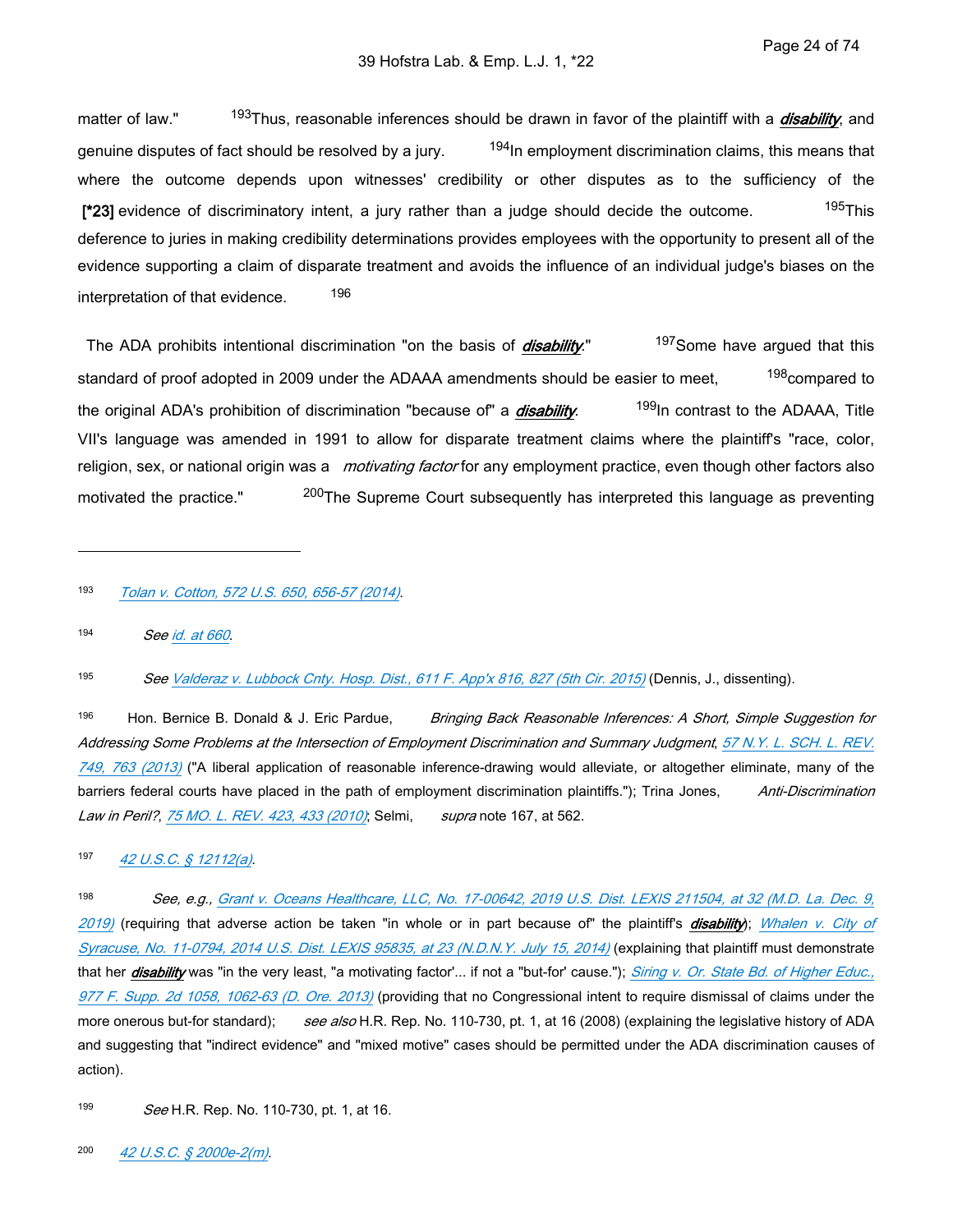dismissal of disparate treatment claims where an employee's protected class was "a motivating factor for an adverse employment decision." 201

 The "on the basis of" language, found both in the ADAAA and the Age Discrimination in Employment Act (hereinafter "ADEA"), incorporates a "but-for" standard to prove discriminatory intent, **[\*24]** according to the Supreme Court's interpretation of the ADEA. <sup>202</sup>The but-for standard allows dismissal of a claim of disparate treatment based on an employer's evidence that "it would have made the same decision" even if it had taken the employee's protected class into account. <sup>203</sup>Consequently, the ADAAA only protects employees who can prove that an employer's discriminatory or retaliatory animus was outcome-determinative. <sup>204</sup> 204

 The "but-for" standard of proof under the ADAAA has been adopted by the Courts of Appeal for the Second Circuit, 205<sub>the Fourth Circuit, 206the Sixth Circuit, 207 and the Ninth Circuit. 208 These courts</sub> reason that, unlike Title VII, the "on the basis of" language in the ADAAA does not allow a plaintiff to avoid dismissal by showing that discrimination was a motivating factor in the decision. <sup>209</sup>The Court of Appeals for the Fourth Circuit explained that it failed to see any "meaningful textual difference" between "on the basis of" in the ADAAA, and the term "because of," found in the ADA and the original Title VII, which has been interpreted to require satisfaction of the "but-for" standard. <sup>210</sup>The Fourth Circuit later granted summary judgment in favor of an

202 *See [Univ. of Tex. Sw. Med. Ctr. v. Nassar, 570 U.S. 338, 362 \(2013\)](https://advance.lexis.com/api/document?collection=cases&id=urn:contentItem:58RB-XK31-F04K-F005-00000-00&context=1516831)*; *[Gross v. FBL Fin. Servs., Inc., 557 U.S. 167,](https://advance.lexis.com/api/document?collection=cases&id=urn:contentItem:4WJH-T0S0-TXFX-121B-00000-00&context=1516831)  [176 \(2009\)](https://advance.lexis.com/api/document?collection=cases&id=urn:contentItem:4WJH-T0S0-TXFX-121B-00000-00&context=1516831)*.

203 *See [29 U.S.C. § 623\(a\)](https://advance.lexis.com/api/document?collection=statutes-legislation&id=urn:contentItem:8SG9-5TK2-8T6X-7068-00000-00&context=1516831)*; *[Univ. of Tex., 570 U.S. at 360](https://advance.lexis.com/api/document?collection=cases&id=urn:contentItem:58RB-XK31-F04K-F005-00000-00&context=1516831)*; *[Gross, 557 U.S. at 173-74](https://advance.lexis.com/api/document?collection=cases&id=urn:contentItem:4WJH-T0S0-TXFX-121B-00000-00&context=1516831)*.

<sup>204</sup>Zabinski, *supra* note 189, at 303; *see, e.g.*, *[McNely v. Ocala Star-Banner Corp., 99 F.3d 1068, 1076 \(11th Cir.](https://advance.lexis.com/api/document?collection=cases&id=urn:contentItem:3RVK-BDT0-006F-M3P0-00000-00&context=1516831)  [1996\)](https://advance.lexis.com/api/document?collection=cases&id=urn:contentItem:3RVK-BDT0-006F-M3P0-00000-00&context=1516831)* (imposing liability on employer only where a person's *disability* "makes the difference in the employer's decision"), *cert. denied*, *520 U.S. 1228 (1997)*.

205 *[Natofsky v. City of New York, 921 F.3d 337, 348 \(2d Cir. 2019\)](https://advance.lexis.com/api/document?collection=cases&id=urn:contentItem:5VX9-5511-JKHB-633W-00000-00&context=1516831)*, *cert. denied*, *140 S. Ct. 2688 (2020)*.

206 *See [Gentry v. E. W. Partners Club Mgmt. Co., 816 F.3d 228, 235-36 \(4th Cir. 2016\)](https://advance.lexis.com/api/document?collection=cases&id=urn:contentItem:5J77-2GG1-F04K-M15K-00000-00&context=1516831)* (applying "but-for" causation standard based on ADA language prohibiting discrimination "on the basis of" *disability*); Zabinski, *supra* note 189, at 286.

207 *See* EEOC v. W. Meade Place, LLP, 841 F. A'ppx 962, 969 (6th Cir. 2021); *[Hunt v. Monro Muffler Brake, Inc., 769](https://advance.lexis.com/api/document?collection=cases&id=urn:contentItem:5VYT-06N1-F22N-X0HV-00000-00&context=1516831)  [Fed. Appx. 253, 256 \(6th Cir. 2019\)](https://advance.lexis.com/api/document?collection=cases&id=urn:contentItem:5VYT-06N1-F22N-X0HV-00000-00&context=1516831)*; *[Lewis v. Humboldt Acquisition Corp., 681 F.3d 312, 321 \(6th Cir. 2012\)](https://advance.lexis.com/api/document?collection=cases&id=urn:contentItem:55R4-DK21-F04K-P0J0-00000-00&context=1516831)* (applying "but-for" test).

208 *See [Murray v. Mayo Clinic, 934 F.3d 1101, 1107 \(9th Cir. 2019\)](https://advance.lexis.com/api/document?collection=cases&id=urn:contentItem:5WVR-TJN1-JYYX-60GB-00000-00&context=1516831)*, *cert. denied, 140 S. Ct. 2720 (2020)*.

209 *Id. But see [Flaherty v. Entergy Nuclear Operations, Inc., 946 F.3d 41, 53 \(1st Cir. 2019\)](https://advance.lexis.com/api/document?collection=cases&id=urn:contentItem:5XTF-40T1-F8D9-M54D-00000-00&context=1516831)* (stating in dictum that the plaintiff must demonstrate that the employer took the adverse employment action "in whole or in part because of [her] *disability*.").

<sup>201</sup>  *[Desert Palace, Inc. v. Costa, 539 U.S. 90, 95 \(2003\)](https://advance.lexis.com/api/document?collection=cases&id=urn:contentItem:48T5-4BC0-004B-Y028-00000-00&context=1516831)*.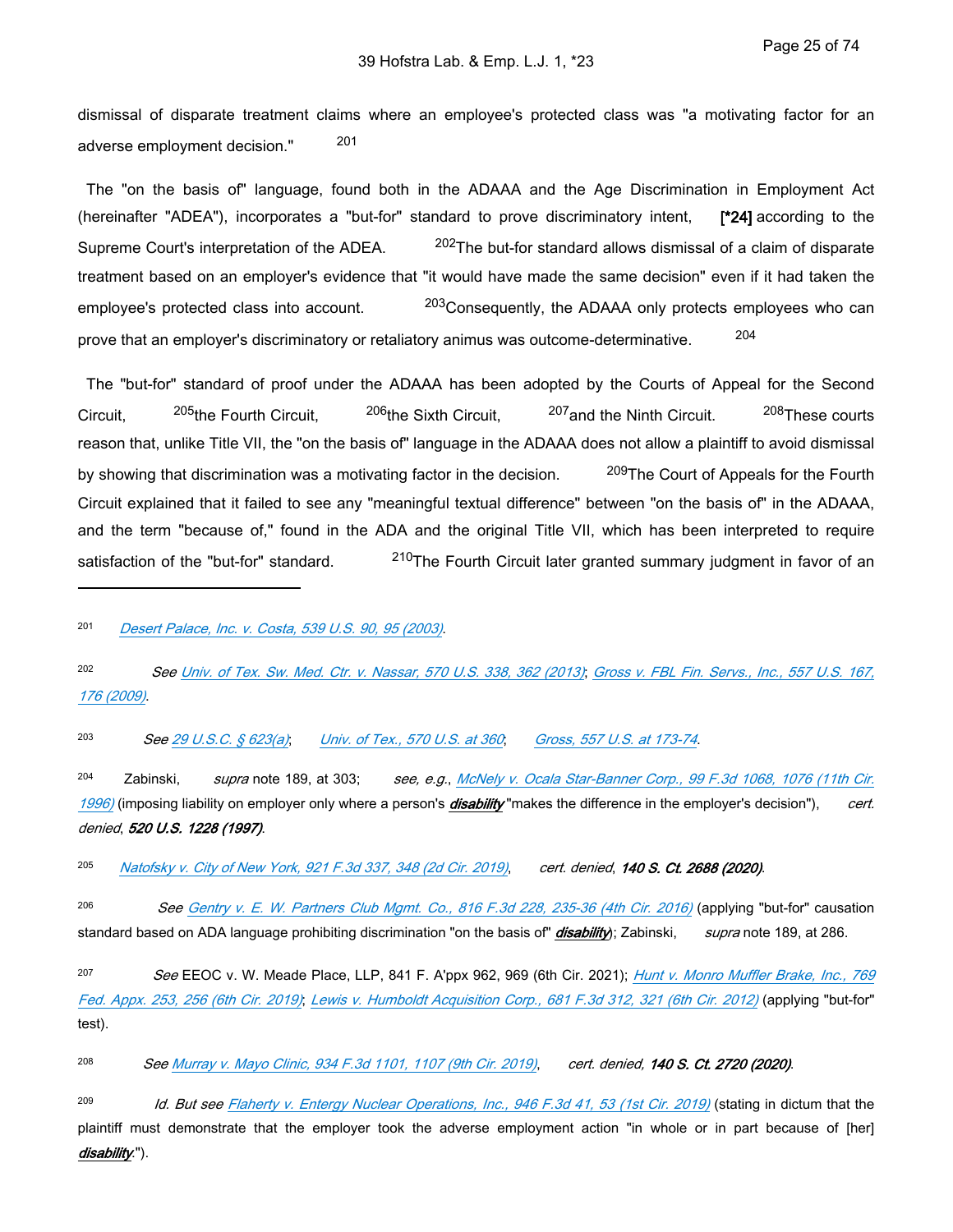employer where "an employer acts with a mixed motive - both a discriminatory and non-discriminatory reason" because the but-for standard "requires *disability* to be more than *a* motivating factor: it must be *the only* motivating factor." 211This "but-for" standard has been relied upon subsequently to **[\*25]** dismiss claims of disparate treatment  $^{212}$  and retaliation under the ADAAA. 213

 Some see this adherence to the "but-for" standard as an expression of courts' concern about the potential breadth of the ADA. <sup>214</sup>Regardless of any court's motivation, adherence to the "but-for" standard for proving discriminatory intent makes it more difficult for plaintiffs with *disabilities* to establish disparate treatment caused by unconscious or subtle discrimination. <sup>215</sup>Until the ADAAA is amended to lower this more difficult standard of proof, it becomes even more important to understand the courts' application of this standard where an employee faces an adverse action after the revelation of her *disability*.

#### *B. Prima Facie Evidence of Discriminatory Intent*

 To prove that an employer acted with the intent to discriminate under the "but-for" standard, a plaintiff with a *disability* must first prove that the employer had some knowledge of her *disability*. 216But the more difficult burden is to prove that the *disability* or their protected activity led to the employer's decision to reject or discharge that person.  $2^{17}$ This review of court decisions where the employer's intent was in dispute establishes just how difficult it is for plaintiffs to meet that burden in the face of courts' widespread use of motions for summary judgment to dispose of claims where the factual issue of intent should determine the outcome of the claim.  $^{218}$ If a

#### 210 *[Gentry, 816 F.3d at 235-36](https://advance.lexis.com/api/document?collection=cases&id=urn:contentItem:5J77-2GG1-F04K-M15K-00000-00&context=1516831)*.

211 *[Davis v. W. Carolina Univ. 695 F. App'x. 686, 688 \(4th Cir. 2017\)](https://advance.lexis.com/api/document?collection=cases&id=urn:contentItem:5NSK-89R1-F04K-M1BG-00000-00&context=1516831)*.

212 Donaldson v. Clover Sch. Dist., No. 0:15-1768-*[MBS-KDW, 2017 U.S. Dist. LEXIS 155431, at 33 \(D.S.C. July 24, 2017\)](https://advance.lexis.com/api/document?collection=cases&id=urn:contentItem:5PJ8-B091-F04F-8178-00000-00&context=1516831)*.

<sup>213</sup>Wilson v. Montgomery Cty. Coll. Bd. of Trs., No. 17-cv-2784-*[PWG, 2021 U.S. Dist. LEXIS 54740, at 23 \(D. Md. Mar. 23,](https://advance.lexis.com/api/document?collection=cases&id=urn:contentItem:628S-R6M1-FFTT-X3GT-00000-00&context=1516831)  [2021\)](https://advance.lexis.com/api/document?collection=cases&id=urn:contentItem:628S-R6M1-FFTT-X3GT-00000-00&context=1516831)* (explaining that employer had "ample non-retaliatory reason" to discharge plaintiff).

- <sup>214</sup>Selmi, *supra* note 167, at 556.
- 215 *Id.* at 571.

216 *[Tennial v. UPS, 840 F.3d 292, 306 \(6th Cir. 2016\)](https://advance.lexis.com/api/document?collection=cases&id=urn:contentItem:5M14-23V1-F04K-P00S-00000-00&context=1516831)*; *[Nilles v. Givaudan Flavors Corp., 521 F. App'x 364, 368 \(6th Cir.](https://advance.lexis.com/api/document?collection=cases&id=urn:contentItem:582T-BS71-F04K-P0RJ-00000-00&context=1516831)  [2013\)](https://advance.lexis.com/api/document?collection=cases&id=urn:contentItem:582T-BS71-F04K-P0RJ-00000-00&context=1516831)*.

- 217 *See [Tennial, 840 F.3d at 306](https://advance.lexis.com/api/document?collection=cases&id=urn:contentItem:5M14-23V1-F04K-P00S-00000-00&context=1516831)*.
- 218 *See [Holcomb v. Iona Coll., 521 F.3d 130, 137 \(2d Cir. 2008\)](https://advance.lexis.com/api/document?collection=cases&id=urn:contentItem:4S69-5390-TXFX-422J-00000-00&context=1516831)*.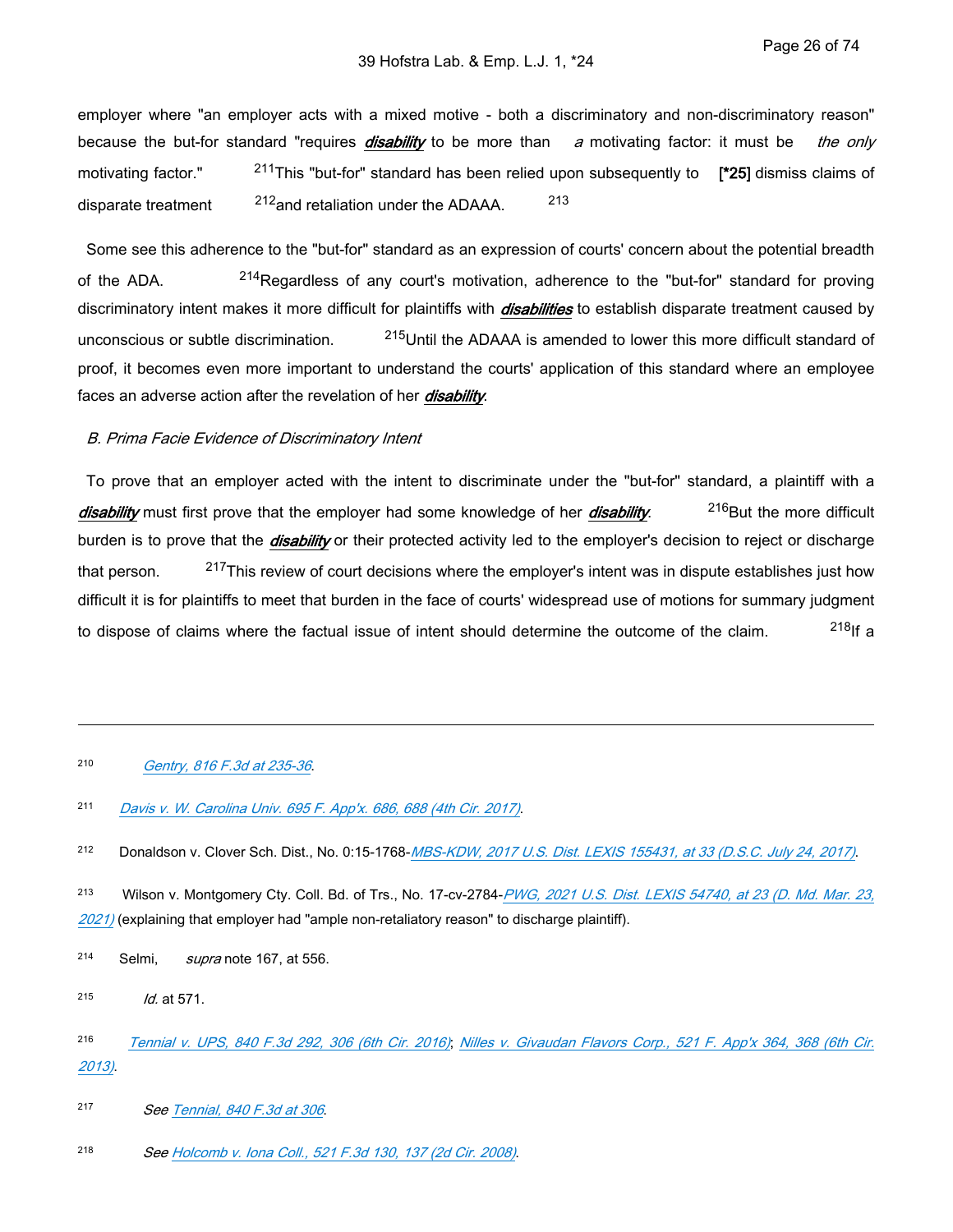plaintiff is unable to establish a prima facie claim of disparate treatment, the case may even be dismissed on a motion to dismiss. 219

 An employee will fail to meet this initial burden of proof if the decision makers implementing an adverse action did not know about the employee's *disability* or protected activity. <sup>220</sup>Courts have explained that [\*26] even an employer's knowledge of the symptoms of a plaintiff's *disability* does not establish the employer's knowledge of the disability to support ADA claims. <sup>221</sup>As the Sixth Circuit has recognized, "unless the [employer] knew or believed that the plaintiff was disabled, or knew that the symptoms were caused by a *disability* as defined by law, it would be impossible for the [employer] to have made its decision *because of* the *disability*." <sup>222</sup>Under this approach, one court dismissed the claim of an employee with rheumatoid arthritis because an "employer must be aware of symptoms raising an inference of *disability* and not every complaint of pain or statement relaying the medications an employee is taking necessarily creates such an inference." <sup>223</sup>This means that if an employee has requested an accommodation but has not revealed or been asked about "the specifics of [her] *disabilities* or restrictions" then she has failed to establish a prima facie claim of disparate treatment.  $224$ 

 Thus, even if the employee exhibits symptoms of her impairment at work, the failure of an employer's deciding official to categorize those symptoms as a *disability* will establish an employer's lack of notice of the employee's

219 *See [Moore v. Time Warner GRC 9, 18 F. Supp. 2d 257, 262 \(W.D.N.Y. 1998\)](https://advance.lexis.com/api/document?collection=cases&id=urn:contentItem:3TGM-CCY0-0038-Y00C-00000-00&context=1516831)*.

<sup>220</sup>Kaminer, *supra* note 1, at 251; *[Reutzel v. Answer Pro, LLC, No 17-944, 2019 U.S. Dist. LEXIS 130511, at 14 \(W.D.](https://advance.lexis.com/api/document?collection=cases&id=urn:contentItem:5WRJ-37M1-F22N-X1WS-00000-00&context=1516831)  [Pa. Aug. 5, 2019\)](https://advance.lexis.com/api/document?collection=cases&id=urn:contentItem:5WRJ-37M1-F22N-X1WS-00000-00&context=1516831)*; Porto v. Chevron NA Exploration & Prod. Co., No. H-17-1419, *[2018 U.S. Dist. LEXIS 123757, at 31 \(S.D.](https://advance.lexis.com/api/document?collection=cases&id=urn:contentItem:5SW9-RV31-F81W-2176-00000-00&context=1516831)  [Tex. July 24, 2018\)](https://advance.lexis.com/api/document?collection=cases&id=urn:contentItem:5SW9-RV31-F81W-2176-00000-00&context=1516831)*; *see also* Whaley v. Bonded Logic Inc., No. CV-19-02442-*[PHX-DJH, 2020 U.S. Dist. LEXIS 171801, at 8](https://advance.lexis.com/api/document?collection=cases&id=urn:contentItem:60WK-8BG1-FGRY-B4W2-00000-00&context=1516831)  [\(D. Az. Sept. 18, 2020\)](https://advance.lexis.com/api/document?collection=cases&id=urn:contentItem:60WK-8BG1-FGRY-B4W2-00000-00&context=1516831)* (using the employer's decision to discharge made before employer learned of *disability* as evidence in favor of granting employer's motion); *[Williams v. AT&T Mobility Servs. LLC, 847 F.3d 384, 395 \(6th Cir. 2017\)](https://advance.lexis.com/api/document?collection=cases&id=urn:contentItem:5MRC-7CY1-F04K-P0MM-00000-00&context=1516831)* (requiring that employer "knew or had reason to know" of her *disability*); *[EEOC v. C.R. Eng., Inc., 644 F.3d 1028, 1049 \(10th Cir. 2011\)](https://advance.lexis.com/api/document?collection=cases&id=urn:contentItem:52SD-55M1-F04K-W08W-00000-00&context=1516831)*; *[Ainsworth v. Indep. Sch. Dist. No. 3, 232 F. App'x 765, 771 \(10th Cir. 2007\)](https://advance.lexis.com/api/document?collection=cases&id=urn:contentItem:4NKB-3G90-0038-X54W-00000-00&context=1516831)* (providing that an employer must know of a *disability* before it can be held liable under ADA).

221 *[Nilles, 521 F. App'x at 369](https://advance.lexis.com/api/document?collection=cases&id=urn:contentItem:582T-BS71-F04K-P0RJ-00000-00&context=1516831)*; *see also* Cozzi v. Great Neck Union Free Sch. Dist *., [No. 05-CV-1389 \(ENV\), 2009](https://advance.lexis.com/api/document?collection=cases&id=urn:contentItem:4X2T-JHC0-TXFR-J2JV-00000-00&context=1516831)  [U.S. Dist. LEXIS 74305, at 42 \(E.D.N.Y. Aug. 21, 2009\)](https://advance.lexis.com/api/document?collection=cases&id=urn:contentItem:4X2T-JHC0-TXFR-J2JV-00000-00&context=1516831)* (noting that employer's knowledge of plaintiff's symptoms does not establish knowledge that plaintiff was disabled); *[Moore, 18 F. Supp. 2d at 262](https://advance.lexis.com/api/document?collection=cases&id=urn:contentItem:3TGM-CCY0-0038-Y00C-00000-00&context=1516831)* (noting that knowledge of plaintiff's diabetes or hypertension is "not equivalent to knowing that his condition "disabled' him within the meaning of the ADA.").

222 *[Yarberry v. Gregg Appliances, Inc. 625 Fed. Appx. 729, 737 \(6th Cir. 2015\)](https://advance.lexis.com/api/document?collection=cases&id=urn:contentItem:5GV5-NPG1-F04K-P002-00000-00&context=1516831)*; *see also [Brown v. BKW Drywall Supply,](https://advance.lexis.com/api/document?collection=cases&id=urn:contentItem:4BT7-7W30-0038-Y0B7-00000-00&context=1516831)  [Inc., 305 F. Supp. 2d 814, 829 \(S.D. Ohio 2004\)](https://advance.lexis.com/api/document?collection=cases&id=urn:contentItem:4BT7-7W30-0038-Y0B7-00000-00&context=1516831)* ("Knowing that an employee has health problems, however, is not the same as knowing that the employee suffers from a *disability*.").

223 *[EEOC v. Detroit Cmty. Health Connection, No. 13-12801, 2014 U.S. Dist. LEXIS 165904, at 25 \(E.D. Mich. Nov. 26,](https://advance.lexis.com/api/document?collection=cases&id=urn:contentItem:5DP9-16X1-F04D-H09J-00000-00&context=1516831)  [2014\)](https://advance.lexis.com/api/document?collection=cases&id=urn:contentItem:5DP9-16X1-F04D-H09J-00000-00&context=1516831)*.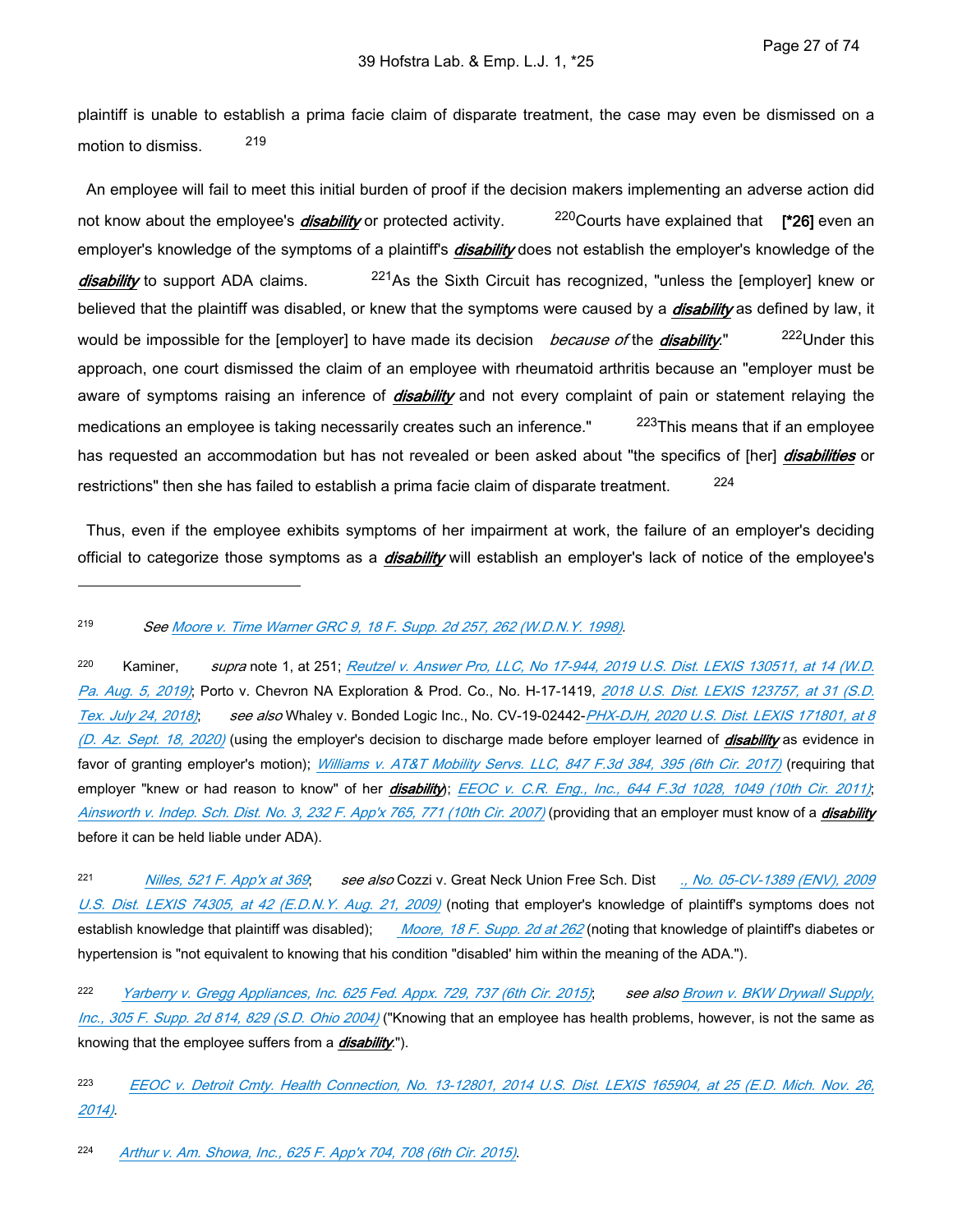*disability*.  $225$ This lack of knowledge defense has supported the dismissal of a claim by an employee with a psychiatric *disability* who had requested that his supervisor provide an accommodation and even **[\*27]** filed an EEO complaint, based on the court's finding that the "concurring official" and "deciding official" taking the adverse action lacked knowledge of his *disability*. 226Similarly, a previous supervisor's knowledge of a plaintiff's *disability* was insufficient evidence of the current deciding supervisor's knowledge of her *disability*, even though that decision maker took over the same position as the person with knowledge of the *disability*. 227

 An employer's awareness of an employee's *disability* typically arises from communication with that employee, <sup>228</sup>often in connection with a request for accommodation. Ironically, if an employee or applicant chooses to forego accommodation because of a fear of discrimination, she may have a difficult time proving that her employer acted with an intent to discriminate. <sup>229</sup>In some cases, an employee has failed to establish causation even when the disparate treatment is linked to such a request for accommodation. 230For example, even when an employee's request for accommodation also referenced his *disability*, one court found no evidence of causation because the employer's communications with the plaintiff never indicated that his "medical condition itself was ever discussed or at issue." 231

225 *See Crandall v. Paralyzed Veterans of Am., 146 F.3d 894, 898 (D.C. Cir. 1998)* (no "adequate, prior alert to the defendant of the plaintiff's disabled status" where plaintiff displayed extremely "rude behavior" but did not reveal to his employer that he suffered from bipolar disorder); *[Taylor v. Principal Fin. Grp., Inc., 93 F.3d 155, 159 \(5th Cir. 1996\)](https://advance.lexis.com/api/document?collection=cases&id=urn:contentItem:3S4X-1XX0-006F-M1H1-00000-00&context=1516831)* (explaining that there was an insufficient notice of *disability* to employer where employee with worsening job performance told his employer that he was bipolar but said he was all right, never offered more information).

<sup>226</sup>Lober v. Brennan, No. CV-18-2640-*[PHX-DMF, 2020 U.S. Dist. LEXIS 68694, at 15-16 \(D. Az. Apr. 20, 2020\)](https://advance.lexis.com/api/document?collection=cases&id=urn:contentItem:5YPX-3CF1-F4GK-M327-00000-00&context=1516831)*; *see also* Bates v. Anthem Ins. Cos., No. 1:18-cv-502, *[2020 U.S. Dist. LEXIS 142522, at 16-18 \(S.D. Ohio Aug. 10, 2020\)](https://advance.lexis.com/api/document?collection=cases&id=urn:contentItem:60JS-X5T1-FGCG-S001-00000-00&context=1516831)* (knowledge that employee requires leave and temporary adjustment of schedule does not support inference that plaintiff's supervisor knew she was disabled); *[Arthur, 625 F. App'x at 708](https://advance.lexis.com/api/document?collection=cases&id=urn:contentItem:5GNX-J0H1-F04K-P0GP-00000-00&context=1516831)* (noting that the decision maker was aware of restrictions but unaware of specifics or why restrictions were imposed); *[Moloney v. Home Depot U.S.A., Inc., No. 11-10924, 2013 U.S. Dist. LEXIS 16526, at 2 \(E.D.](https://advance.lexis.com/api/document?collection=cases&id=urn:contentItem:57P6-5KM1-F04D-H0X2-00000-00&context=1516831)  [Mich. Feb. 7, 2013\)](https://advance.lexis.com/api/document?collection=cases&id=urn:contentItem:57P6-5KM1-F04D-H0X2-00000-00&context=1516831)* (noting that it is knowledge of person who made the decision to terminate that is relevant).

227 *[Morgan v. J. C. Penney Co., No. 13-10023, 2014 U.S. Dist. LEXIS 43069, at 7-9 \(E.D. Mich. Mar. 31, 2014\)](https://advance.lexis.com/api/document?collection=cases&id=urn:contentItem:5BW3-VHR1-F04D-H005-00000-00&context=1516831)*, *recon. den'd [2014 U.S. Dist. LEXIS 62907 \(E.D. Mich. May 7, 2014\)](https://advance.lexis.com/api/document?collection=cases&id=urn:contentItem:5C50-SB51-F04D-H03R-00000-00&context=1516831)*.

228 *[Yarberry v. Gregg Appliances, Inc. 625 Fed. Appx. 729, 737 \(6th Cir. 2015\)](https://advance.lexis.com/api/document?collection=cases&id=urn:contentItem:5GV5-NPG1-F04K-P002-00000-00&context=1516831)*.

231 *[Id. at 20](https://advance.lexis.com/api/document?collection=cases&id=urn:contentItem:45CX-7TT0-0038-X1GM-00000-00&context=1516831)*.

<sup>&</sup>lt;sup>229</sup> JENNY YANG & JANE LIU, ECON. POL'Y INST., STRENGTHENING ACCOUNTABILITY FOR DISCRIMINATION 9 *(*2021), *[https://www.epi.org/unequalpower/publications/strengthening-accountability-for-discrimination-confronting-fundamental](https://www.epi.org/unequalpower/publications/strengthening-accountability-for-discrimination-confronting-fundamental-power-imbalances-in-the-employment-relationship/)[power-imbalances-in-the-employment-relationship/](https://www.epi.org/unequalpower/publications/strengthening-accountability-for-discrimination-confronting-fundamental-power-imbalances-in-the-employment-relationship/)*.

<sup>230</sup>Israelitt v. Enter. Servs. LLC, No. SAG-18-1454, *[2021 U.S. Dist. LEXIS 38821, at 19 \(D. Md. Mar. 2, 2021\)](https://advance.lexis.com/api/document?collection=cases&id=urn:contentItem:6249-BBY1-JX3N-B2ND-00000-00&context=1516831)*.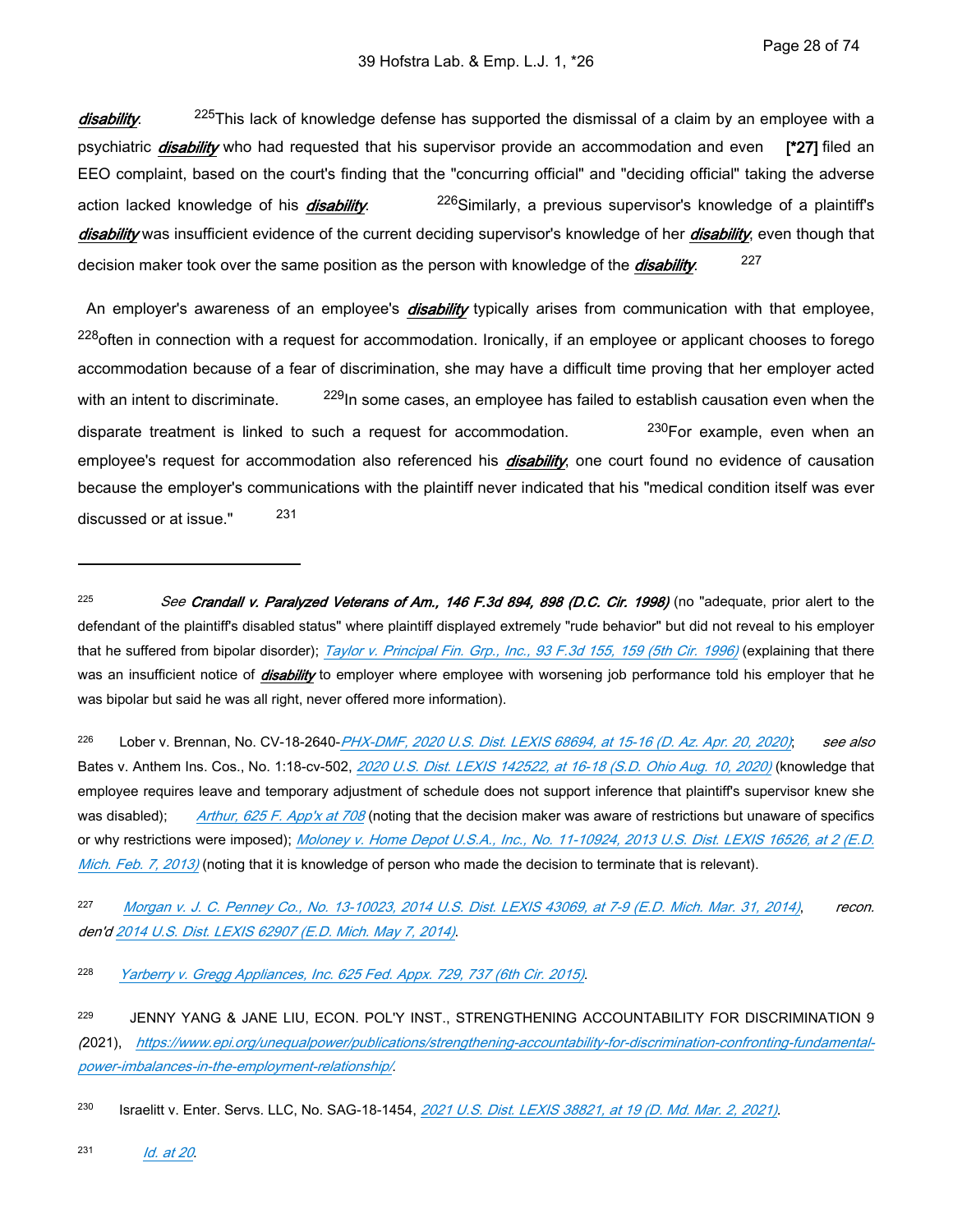The reasoning of these courts ignores the inherent link between a request for accommodation and the *disability* necessitating that accommodation. These decisions fail to recognize that supervisors, managers, and other decision makers may know enough about an employee's *disability* through informal communications with other employer representatives or even based on unsupported assumptions, which led to an adverse action. Moreover, the "ignorance" of those **[\*28]** representatives regarding the scope of the ADA's coverage should not allow them to escape the obligation to at least produce some legitimate reason for an adverse action against that employee. 232

 Even under these exacting standards to prove an employer's notice of *disability*, some courts refuse to dismiss a claim based on an employer's constructive notice of an employee's *disability*. Such notice may be established "if an employee's symptoms are "severe enough to alert" it, giving it either knowledge or "some generalized notion" of the

*disability*. <sup>233</sup>For example, where the employee was hospitalized and unable to communicate more details with his employer, the Sixth Circuit deemed that an employer had sufficient notice of the employee's mental illness where his discharge was finalized after his supervisor learned of his involuntary commitment to a mental hospital, combined with the sudden onset of his extreme symptoms.  $234$ Similarly, a plaintiff avoided dismissal of his *disability* discrimination claim based on his supervisor's knowledge that he had used Family & Medical Leave Act (hereinafter "FMLA") leave in the past, creating a question of fact regarding that supervisor's knowledge of his

*disability*. <sup>235</sup>This more enlightened approach recognizes that discrimination can occur based on an employee's *disability* even if the employer's representative has not engaged in a legal analysis of whether the employee's impairment qualifies under the ADA's definition of *disability*.  $236$ This approach also allows a jury, rather than a judge, to decide whether an employer was on notice of an employee's *disability*.

 Even if an employee can establish that her employer had knowledge of her *disability*, a prima facie claim to survive a motion for summary judgment will require evidence of a link between that *disability* and an adverse action, which is often established by the temporal proximity between the employee's revelation of a *disability* and the adverse action taken against them. <sup>237</sup>Like a disparate treatment claim, a retaliation claim will require some employer

236 *See generally [id. at 26](https://advance.lexis.com/api/document?collection=cases&id=urn:contentItem:45CX-7TT0-0038-X1GM-00000-00&context=1516831)* (the employer's representative had no knowledge of the plaintiff's prior use of FMLA leave, nor his history of suffering from migraines).

237 *See [id. at 32](https://advance.lexis.com/api/document?collection=cases&id=urn:contentItem:45CX-7TT0-0038-X1GM-00000-00&context=1516831)*.

<sup>232</sup>  *[Hedberg v. Ind. Bell Tel. Co., Inc., 47 F.3d 928, 934 \(7th Cir. 1995\)](https://advance.lexis.com/api/document?collection=cases&id=urn:contentItem:3S3D-8J20-001T-D1TK-00000-00&context=1516831)*.

<sup>233</sup>  *[Nilles v. Givaudan Flavors Corp., 521 F. App'x 364, 369 \(6th Cir. 2013\)](https://advance.lexis.com/api/document?collection=cases&id=urn:contentItem:582T-BS71-F04K-P0RJ-00000-00&context=1516831)*; *see also [Hedberg, 47 F.3d at 934](https://advance.lexis.com/api/document?collection=cases&id=urn:contentItem:3S3D-8J20-001T-D1TK-00000-00&context=1516831)* (some symptoms may be "so obviously manifestations of an underlying *disability* that it would be reasonable to infer that an employer actually knew of the *disability*.").

<sup>234</sup>  *[Yarberry v. Gregg Appliances, Inc. 625 Fed. Appx. 729, 738 \(6th Cir. 2015\)](https://advance.lexis.com/api/document?collection=cases&id=urn:contentItem:5GV5-NPG1-F04K-P002-00000-00&context=1516831)*.

<sup>235</sup>Buzulencia v. Ohio Bell Tel. Co., No. 4:11CV2293, *[2014 U.S. Dist. LEXIS 102551, at 3 \(N.D. Ohio July 28, 2014\)](https://advance.lexis.com/api/document?collection=cases&id=urn:contentItem:5CSK-50H1-F04F-11YW-00000-00&context=1516831)*.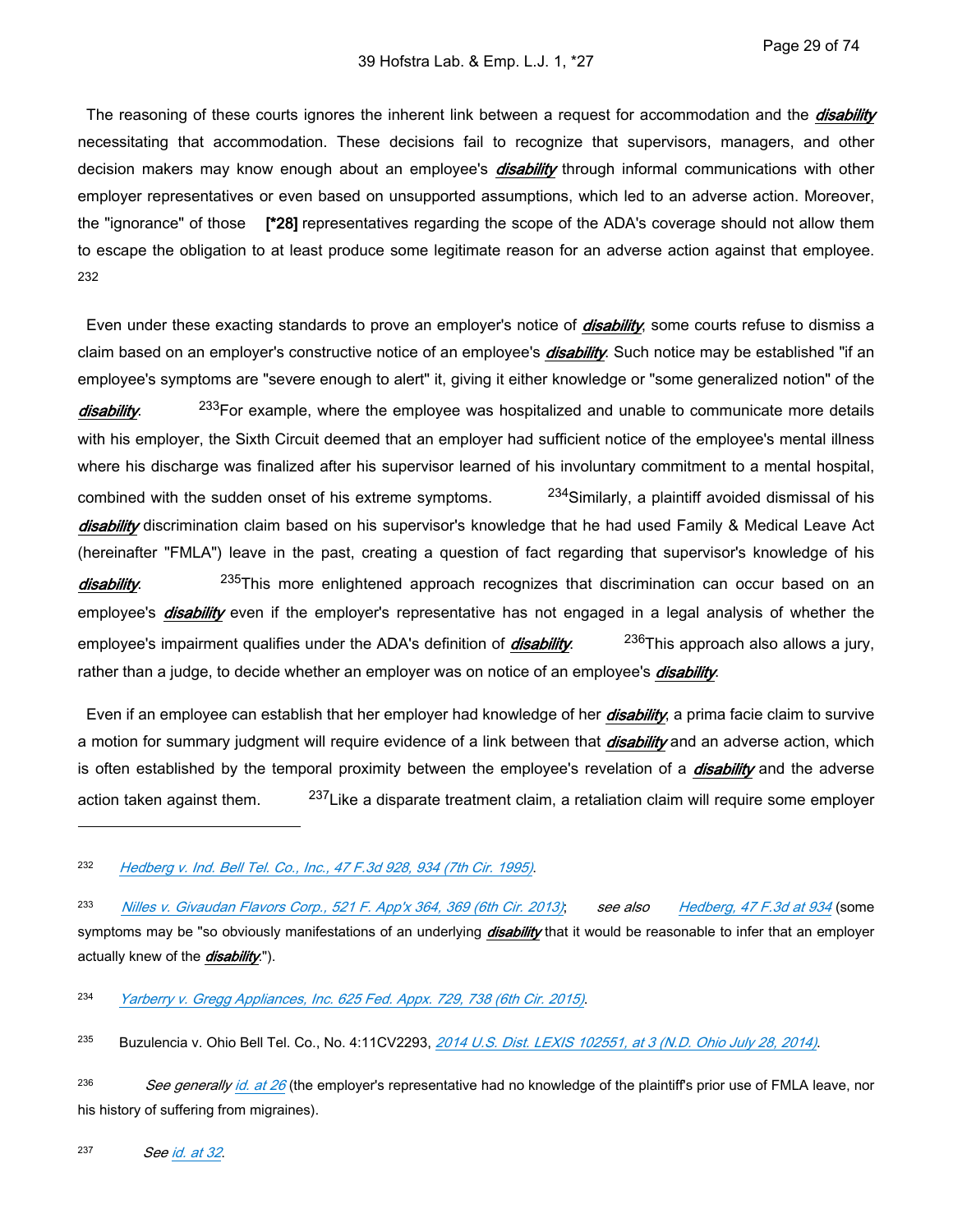awareness of an employee's engagement in **[\*29]** some protected activity, such as requesting an accommodation. <sup>238</sup>To establish a prima facie case of ADA retaliation, the plaintiff must prove that: (1) she engaged in a protected activity; (2) the employer took an adverse employment action against her either subsequent to or contemporaneous with the protected activity; and (3) there was a "causal connection between the protected activity and the adverse employment action." 239

 In general, temporal proximity between the adverse action experienced by the employee and disclosure of a disability can raise an inference of unlawful discrimination or retaliation. <sup>240</sup>Thus, it is important to understand the latitude afforded to employers who wish to remove a person with a *disability* from employment by waiting for some time to pass before taking an adverse action. 241

#### *C. Role of Temporal Proximity in Disparate Treatment Claims*

 The temporal proximity between a revelation of an employee's *disability* or engagement in protected activity can support a prima facie claim of disparate treatment, yet the impact of such temporal proximity carries some significant limitations. <sup>242</sup>First, the timing must be close enough to suggest some causation. <sup>243</sup>In addition, while temporal proximity may establish a prima facie case of disparate treatment, close timing alone will be insufficient to avoid dismissal of a claim if an employer provides some legitimate justification for its adverse action and the plaintiff cannot show that reason to be pretextual. 244

240 *[Williamson v. Bon Secours Rich. Health Sys., 34 F. Supp. 3d 607, 615 \(E.D. Va. 2014\)](https://advance.lexis.com/api/document?collection=cases&id=urn:contentItem:5CSF-X9V1-F04F-F17R-00000-00&context=1516831)*.

241 *See [Cormier v. City of Meriden, 420 F. Supp. 2d 11, 22 \(D. Conn. 2006\)](https://advance.lexis.com/api/document?collection=cases&id=urn:contentItem:4JGC-T3Y0-0038-Y4Y9-00000-00&context=1516831)* (the district court describes a "few months" period which allows for the inference of temporal proximity).

242 *See [Robinson v. City of Pittsburgh, 120 F.3d 1286, 1302 \(3d Cir. 1997\)](https://advance.lexis.com/api/document?collection=cases&id=urn:contentItem:3S4X-FD20-00B1-D0T7-00000-00&context=1516831)*.

<sup>238</sup>  *[42 U.S.C. § 12203\(a\)](https://advance.lexis.com/api/document?collection=statutes-legislation&id=urn:contentItem:8SHT-0732-D6RV-H0XC-00000-00&context=1516831)*.

<sup>239</sup>  *[Oehmke v. Medtronic, Inc., 844 F.3d 748, 758 \(8th Cir. 2016\)](https://advance.lexis.com/api/document?collection=cases&id=urn:contentItem:5MFN-XV51-F04K-S07K-00000-00&context=1516831)*; *[LaRochelle v. Wilmac Corp., 210 F. Supp. 3d 658, 698](https://advance.lexis.com/api/document?collection=cases&id=urn:contentItem:5KTK-76G1-F04F-408Y-00000-00&context=1516831)  [\(E.D. Pa. 2016\)](https://advance.lexis.com/api/document?collection=cases&id=urn:contentItem:5KTK-76G1-F04F-408Y-00000-00&context=1516831)* (causal connection); *[Coleman v. Md. Ct. of Appeals, 626 F.3d 187, 190 \(4th Cir. 2010\)](https://advance.lexis.com/api/document?collection=cases&id=urn:contentItem:51F9-VPM1-652R-2000-00000-00&context=1516831)* (causal link); *[Freadman](https://advance.lexis.com/api/document?collection=cases&id=urn:contentItem:4NHP-51S0-0038-X4HR-00000-00&context=1516831)  [v. Metro. Prop. & Cas. Ins. Co., 484 F.3d 91, 106 \(1st Cir. 2007\)](https://advance.lexis.com/api/document?collection=cases&id=urn:contentItem:4NHP-51S0-0038-X4HR-00000-00&context=1516831)* (causal connection); *[Anderson v. Coors Brewing Co., 181 F.3d](https://advance.lexis.com/api/document?collection=cases&id=urn:contentItem:3WVB-7850-0038-X423-00000-00&context=1516831)  [1171, 1178 \(10th Cir. 1999\)](https://advance.lexis.com/api/document?collection=cases&id=urn:contentItem:3WVB-7850-0038-X423-00000-00&context=1516831)*.

<sup>243</sup>  *[Clark Cnty. Sch. Dist. v. Breeden, 532 U.S. 268, 274 \(2001\)](https://advance.lexis.com/api/document?collection=cases&id=urn:contentItem:42WG-7220-004B-Y04F-00000-00&context=1516831)*; *see also* Kane v. City of Ithaca, No. 3:18-CV-0074, *[2019](https://advance.lexis.com/api/document?collection=cases&id=urn:contentItem:5XD2-8521-F956-S2KM-00000-00&context=1516831)  [U.S. Dist. LEXIS 188376, at 32 \(N.D.N.Y. Oct. 30, 2019\)](https://advance.lexis.com/api/document?collection=cases&id=urn:contentItem:5XD2-8521-F956-S2KM-00000-00&context=1516831)* (discharged three days after revelation of *disability* raises inference of discrimination); *[Kelly v. N. Shore-Long Island Jewish Health Sys., 166 F. Supp. 3d 274, 286-87 \(E.D.N.Y. 2016\)](https://advance.lexis.com/api/document?collection=cases&id=urn:contentItem:5HVS-61H1-F04F-02XK-00000-00&context=1516831)* (plaintiff placed on administrative leave two hours after revelation of *disability* raises inference of discrimination); *[Baron v. Advanced Asset &](https://advance.lexis.com/api/document?collection=cases&id=urn:contentItem:5C38-XGS1-F04F-013V-00000-00&context=1516831)  [Prop. Mgmt. Sols., LLC, 15 F. Supp. 3d 274, 283 \(E.D.N.Y. 2014\)](https://advance.lexis.com/api/document?collection=cases&id=urn:contentItem:5C38-XGS1-F04F-013V-00000-00&context=1516831)* (disclosure of *disability* five-six weeks before termination could be factor in determining that employer discriminated against plaintiff).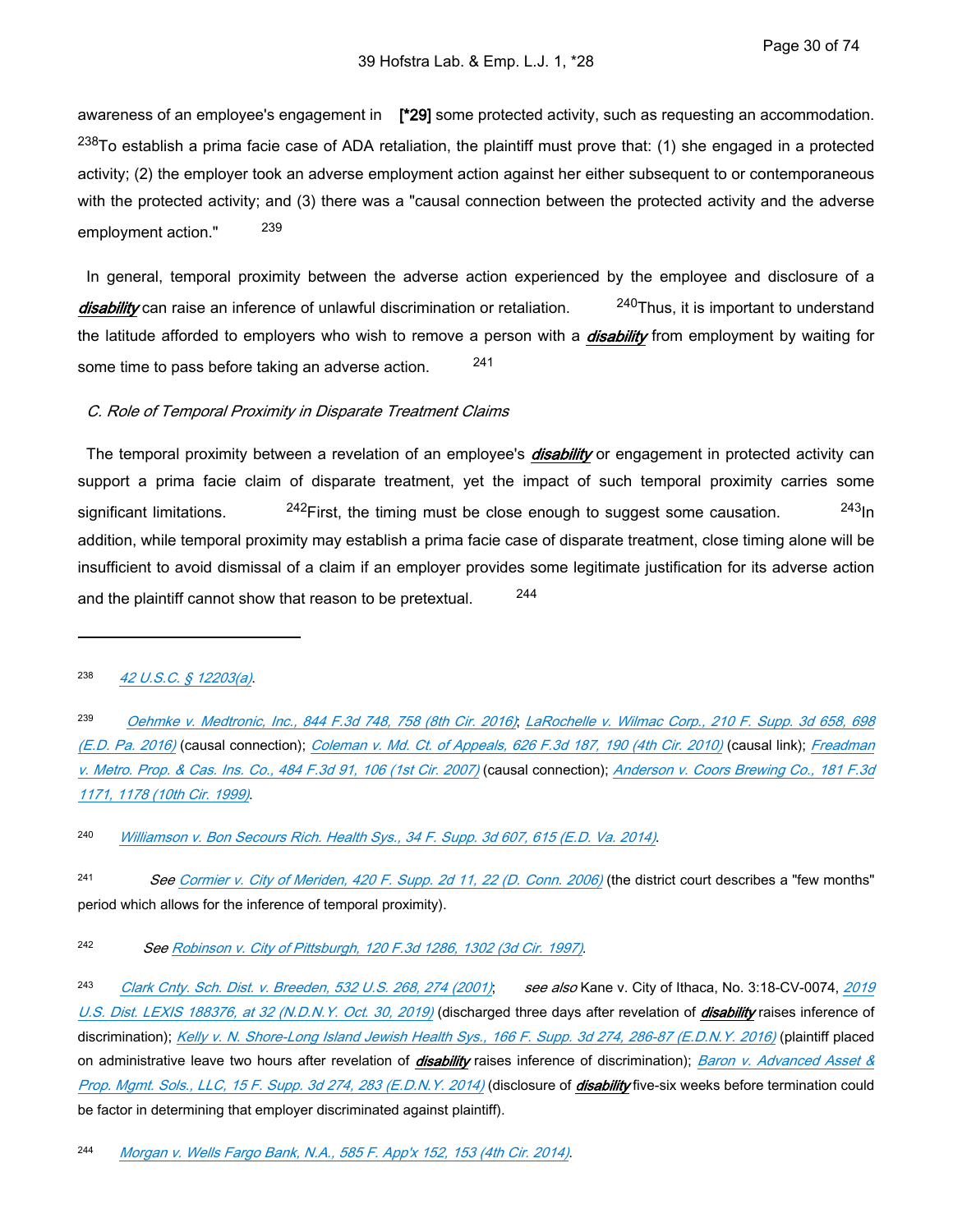**[\*30]** In our review of 143 court decisions concerning disparate treatment claims by plaintiffs with *disabilities*, sixtyeight involved adverse actions which occurred within a relatively close time frame after the plaintiff revealed her *disability* or engaged in protected conduct related to her *disability*, typically a request for accommodation.  $245$ The outcomes of those cases are displayed in the following table:

TABLE 2. Influence of Temporal Proximity 246

|          | Close  | Close      | Rejection   | Timing,     | Close       | Statements  |
|----------|--------|------------|-------------|-------------|-------------|-------------|
|          | Timing | Timing &   | of          | Statements  | Timing &    | & Close     |
|          | Only   | Relevant   | Reason      | & Rejection | Acceptance  | Timing but  |
|          |        | Statements | & Timing    | of Employer | of Employer | Employer    |
|          |        |            |             | Reason      | Reason      | Reason      |
|          |        |            |             |             |             | Accepted    |
| For      | 5      | 8          | 11          | 12          | $\pmb{0}$   | $\pmb{0}$   |
| Employee |        |            |             |             |             |             |
| (48)     |        |            |             |             |             |             |
| For      | 1      | $\pmb{0}$  | $\mathbf 0$ | $\pmb{0}$   | 28          | $\mathsf 3$ |
| Employer |        |            |             |             |             |             |
| (96)     |        |            |             |             |             |             |
| Success  | 5/6    | 8/8        | 11/11       | 12/12       | 0/28        | 0/3         |
| Rate     |        |            |             |             |             |             |
| for      |        |            |             |             |             |             |
|          |        |            |             |             |             |             |

**Plaintiffs** 

 This table shows that plaintiff employees were most often successful, in 12/48 (25%) of the cases decided in their favor, by establishing close timing between the adverse action and the revelation or protected activity combined with negative, relevant statements and an ability to otherwise discredit the employer's reason for taking the adverse action. <sup>247</sup>Rejection of an employer's reason for the adverse action combined with close timing led to success for an additional eleven (22.9%) of the successful plaintiffs, and combined with negative statements led to success for an additional six (12.5%) of the plaintiffs.  $^{248}$ Close timing combined with negative statements led to the

247 *Supra* Table 2.

<sup>245</sup>  *See infra* Appendix A.

<sup>246</sup>  *See infra* Appendix A.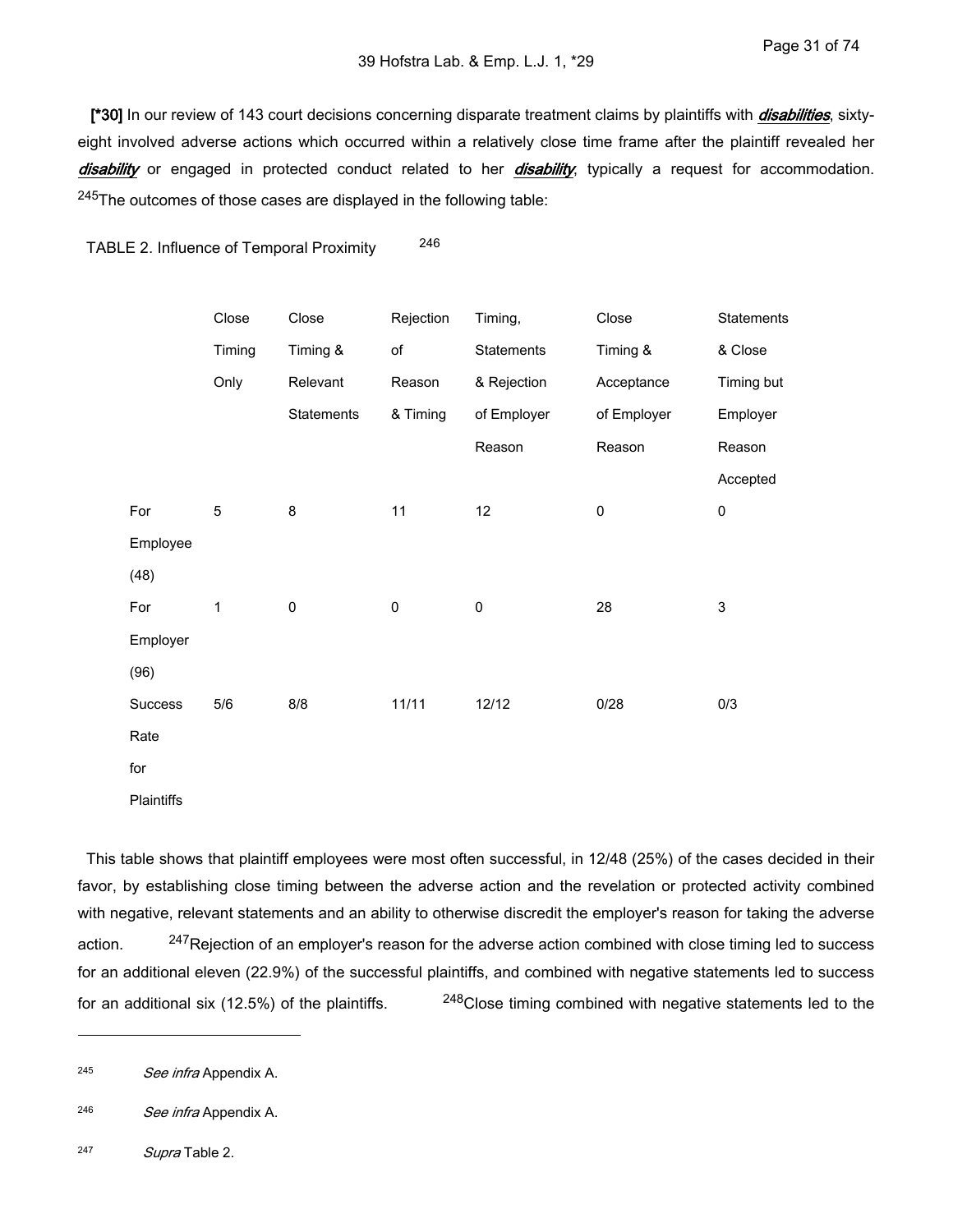success of an additional eight (16.7%) of the successful plaintiffs, whereas close timing alone only supported the continuation of five (10.4%) out of forty-eight successful claims. <sup>249</sup>

 **[\*31]** Close proximity between the revelation of a *disability* or engagement in a protected activity, such as requesting an accommodation, and the employer's adverse action can establish causation. <sup>250</sup>To effectively prove discriminatory intent, the Supreme Court has suggested that temporal proximity must be "very close." <sup>251</sup>In trying to define the precise meaning of "very close," a collection of ADA decisions illustrates that plaintiffs' adverse actions occurring up to two months after a requested accommodation or the revelation of a *disability* allowed them to establish a prima facie claim of disparate treatment or retaliation. <sup>252</sup>Temporal proximity has established a *prima facie* case of retaliation based on a separation of as much as three months between the engagement in protected activity and the adverse action. <sup>253</sup>If an employer does not learn **[\*32]** about a

248 *Supra* Table 2 *.*

249 *Supra* Table 2 *.*

250 *See, e.g*., Stryker v. HSBC Sec. (USA), No. 16-cv-9424, *[2020 U.S. Dist. LEXIS 158630, at 40-43 \(S.D.N.Y. Aug. 31,](https://advance.lexis.com/api/document?collection=cases&id=urn:contentItem:60R9-M4T1-F5DR-223V-00000-00&context=1516831)  [2020\)](https://advance.lexis.com/api/document?collection=cases&id=urn:contentItem:60R9-M4T1-F5DR-223V-00000-00&context=1516831)* (causation not shown because a year gap existed between the leave taken and her *disability* and had a history of performance and attendance issues).

251 *[Clark Cnty. Sch. Dist. v. Breeden, 532 U.S. 268, 274 \(2001\)](https://advance.lexis.com/api/document?collection=cases&id=urn:contentItem:42WG-7220-004B-Y04F-00000-00&context=1516831)*; *see also* Kane v. City of Ithaca, No. 3:18-CV-0074, *[2019](https://advance.lexis.com/api/document?collection=cases&id=urn:contentItem:5XD2-8521-F956-S2KM-00000-00&context=1516831)  [U.S. Dist. LEXIS 188376, at 32 \(N.D.N.Y. Oct. 30, 2019\)](https://advance.lexis.com/api/document?collection=cases&id=urn:contentItem:5XD2-8521-F956-S2KM-00000-00&context=1516831)* (noting that discharge three days after revelation of *disability* raises inference of discrimination); *[Kelly v. N. Shore-Long Island Jewish Health Sys., 166 F. Supp. 3d 274, 286-87 \(E.D.N.Y. 2016\)](https://advance.lexis.com/api/document?collection=cases&id=urn:contentItem:5HVS-61H1-F04F-02XK-00000-00&context=1516831)* (noting that a plaintiff placed on administrative leave two hours after revelation of *disability* raises inference of discrimination); *[Baron v. Advanced Asset & Prop. Mgmt. Sols., LLC, 15 F. Supp. 3d 274, 283 \(E.D.N.Y. 2014\)](https://advance.lexis.com/api/document?collection=cases&id=urn:contentItem:5C38-XGS1-F04F-013V-00000-00&context=1516831)* (noting that disclosure of *disability* five-six weeks before termination could be factor in determining that employer discriminated against plaintiff).

252 *[Consedine v. Willimansett E. SNF, 213 F. Supp. 3d 253, 262 \(D. Mass. 2016\)](https://advance.lexis.com/api/document?collection=cases&id=urn:contentItem:5KVS-C8X1-F04D-D1MR-00000-00&context=1516831)*; *see also* Horwath v. DHD Windows & Doors, LLC, No. 3:18-cv-1422, *[2020 U.S. Dist. LEXIS 106371, at 75 \(D. Conn. June 17, 2020\)](https://advance.lexis.com/api/document?collection=cases&id=urn:contentItem:605B-8BS1-FFMK-M2C7-00000-00&context=1516831)* (plaintiff placed on PIP shortly after revealing impairment); *[Mancini v. Accredo Health Grp., Inc., 411 F. Supp. 3d 243, 251 \(D. Conn. 2019\)](https://advance.lexis.com/api/document?collection=cases&id=urn:contentItem:5WYY-9TN1-JGHR-M1PF-00000-00&context=1516831)* (finding that discharge less than two weeks after medical emergency establishes prima facie case of *disability* discrimination); Pogorzelski v. Cmty. Care Physicians, PC, No. 6:16-cv-498, *[2018 U.S. Dist. LEXIS 54217, at 4 \(N.D.N.Y. Mar. 30, 2018\)](https://advance.lexis.com/api/document?collection=cases&id=urn:contentItem:5S0F-9231-JS0R-20KC-00000-00&context=1516831)* (discharge twelve days after disclosure of *disability* suffice as evidence of discriminatory intent); *[Powell v. Merrick Acad. Charter Sch., No. 16-CV-](https://advance.lexis.com/api/document?collection=cases&id=urn:contentItem:5RS2-9B71-F22N-X4GK-00000-00&context=1516831)[5315, 2018 U.S. Dist. LEXIS 32810, at 19 \(E.D.N.Y. Feb. 28, 2018\)](https://advance.lexis.com/api/document?collection=cases&id=urn:contentItem:5RS2-9B71-F22N-X4GK-00000-00&context=1516831)* (denying a motion to dismiss with one month between disclosure and discharge); *[Budzban v. Dupage Cnty. Reg'l Office of Educ., No. 12C900, 2013 U.S. Dist. LEXIS 5094, at 15-17](https://advance.lexis.com/api/document?collection=cases&id=urn:contentItem:57H2-WR71-F04D-72X8-00000-00&context=1516831)  [\(N.D. Ill. Jan. 14, 2013\)](https://advance.lexis.com/api/document?collection=cases&id=urn:contentItem:57H2-WR71-F04D-72X8-00000-00&context=1516831)* (showing a plausible connection to survive motion to dismiss where termination shortly followed Plaintiff's request for accommodations); *[Primmer v. CBS Studios, Inc., 667 F. Supp. 2d 248, 253-54, 260 \(S.D.N.Y. 2009\)](https://advance.lexis.com/api/document?collection=cases&id=urn:contentItem:4X67-MJ90-TXFR-J26B-00000-00&context=1516831)* (providing that less than two months between health event and discharge was a sufficiently short amount of time to give rise to inference of unlawful discrimination). *But see [Clark Cnty., 532 U.S. at 274](https://advance.lexis.com/api/document?collection=cases&id=urn:contentItem:42WG-7220-004B-Y04F-00000-00&context=1516831)* ("20 months later suggests, by itself, no causality at all."); *[Zelasko v. N.Y.C. Dept. of Educ., No. 20-CV-5316, 2021 U.S. Dist. LEXIS 119127, at 5-6 \(E.D. N.Y. June 25,](https://advance.lexis.com/api/document?collection=cases&id=urn:contentItem:630T-8KD1-FD4T-B1HV-00000-00&context=1516831)  [2021\)](https://advance.lexis.com/api/document?collection=cases&id=urn:contentItem:630T-8KD1-FD4T-B1HV-00000-00&context=1516831)* (finding no causation based on adverse action 7 months after health event).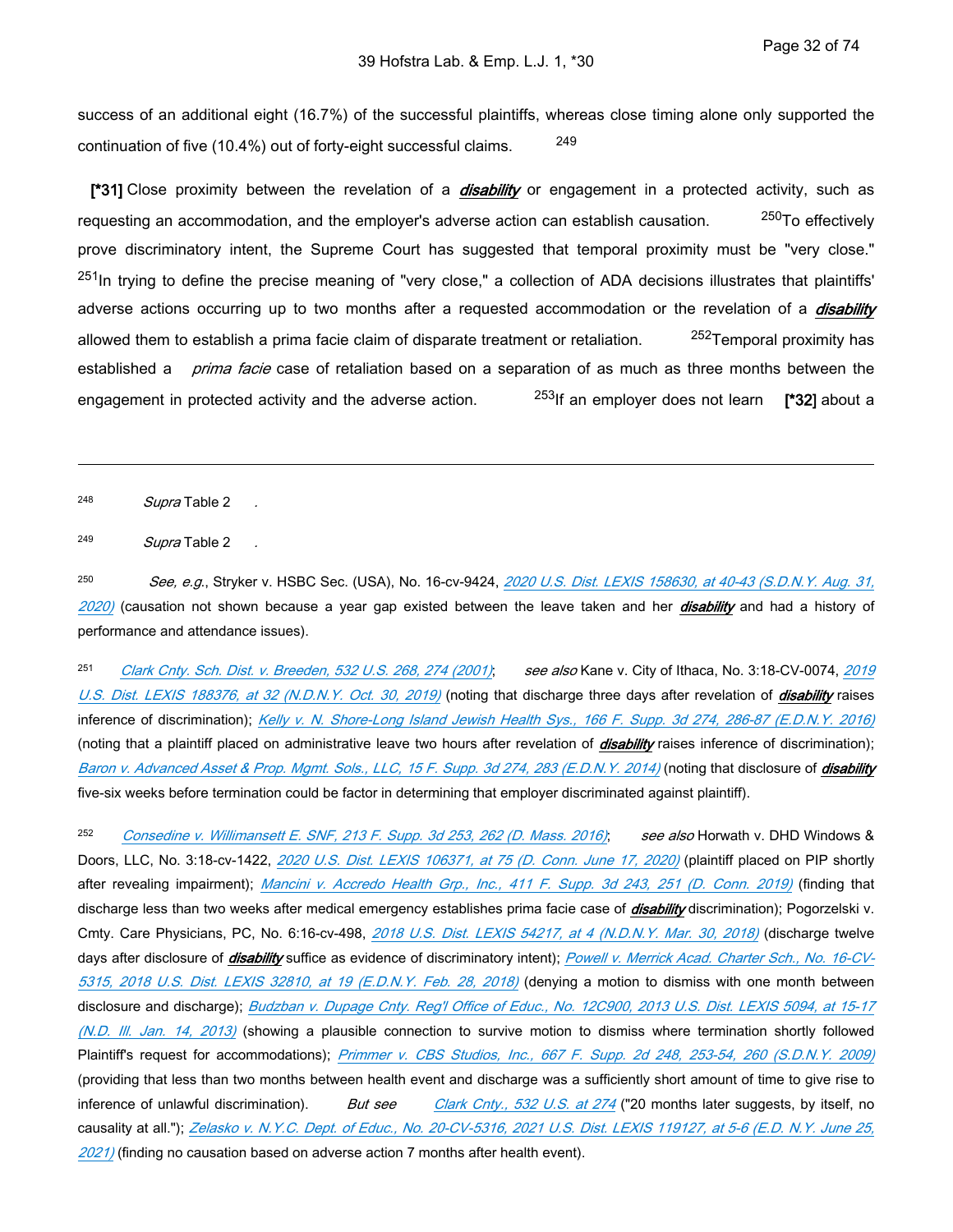person's *disability* until an accommodation is requested, this approach leaves an employee who has faced disparate treatment or retaliation with a very short window of time in which an adverse action is sufficiently causally related to the person's *disability*. 254

Under the Supreme Court's description of this requisite timing as "very close," <sup>255</sup>lower courts vary in the amount of time which allows for an inference of disparate treatment or retaliation. <sup>256</sup>In some cases, close temporal proximity has been established by a gap of six to seventeen days, between the request for accommodation and the adverse treatment by an employer. <sup>257</sup>In other cases, temporal proximity has been recognized despite a gap of as long as three months between protected activity and an adverse action. <sup>258</sup>In stark contrast, other courts have deemed that a period of two or three months between a request for accommodation and an adverse action may be too long to establish retaliation. <sup>259</sup>Such a variation must lead

<sup>253</sup>Goree v. UPS, 17-5139, *[2017 U.S. App. LEXIS 22596, at 4-5 \(6th Cir. Nov. 8, 2017\)](https://advance.lexis.com/api/document?collection=cases&id=urn:contentItem:5PXB-MPD1-F04K-P0SB-00000-00&context=1516831)* (finding three weeks between the protected activity and the adverse action); *see also [Sanchez-Rodriguez v. AT&T Mobility P.R., Inc., 673 F.3d 1, 15 \(1st Cir.](https://advance.lexis.com/api/document?collection=cases&id=urn:contentItem:554H-N161-F04K-H03Y-00000-00&context=1516831)  [2012\)](https://advance.lexis.com/api/document?collection=cases&id=urn:contentItem:554H-N161-F04K-H03Y-00000-00&context=1516831)* (finding that a three month gap between filing EEOC complaint and employer discipline was "close enough to suggest causation"); *[Colon-Fontanez v. Mun. of San Juan, 660 F.3d 17, 37 \(1st Cir. 2011\)](https://advance.lexis.com/api/document?collection=cases&id=urn:contentItem:83D0-CT11-652P-Y07T-00000-00&context=1516831)* (finding that the employer's knowledge of the protected activity close in time to the employer's adverse action can show causation); *[Treglia v. Town of Manlius, 313 F.3d 713,](https://advance.lexis.com/api/document?collection=cases&id=urn:contentItem:47GB-6BX0-0038-X2FV-00000-00&context=1516831)  [720-21 \(2d Cir. 2002\)](https://advance.lexis.com/api/document?collection=cases&id=urn:contentItem:47GB-6BX0-0038-X2FV-00000-00&context=1516831)* (holding that adverse action one month after protected activity supports prima facie claim of retaliation).

254 *See [Sanchez-Rodriguez, 673 F.3d at 15](https://advance.lexis.com/api/document?collection=cases&id=urn:contentItem:554H-N161-F04K-H03Y-00000-00&context=1516831)*; *[Tregalia, 313 F.3d at 720-21](https://advance.lexis.com/api/document?collection=cases&id=urn:contentItem:47GB-6BX0-0038-X2FV-00000-00&context=1516831)*.

255 *[Clark Cty. Sch. Dist. , 532 U.S. at 273](https://advance.lexis.com/api/document?collection=cases&id=urn:contentItem:42WG-7220-004B-Y04F-00000-00&context=1516831)*; *[Adams v. Persona, Inc., 124 F. Supp. 3d 973, 982-83 \(D.S.D. 2015\)](https://advance.lexis.com/api/document?collection=cases&id=urn:contentItem:5GRF-B771-F04F-9003-00000-00&context=1516831)*; Porter, *supra* note 11, at 846.

256 *[Mickey v. Zeidler Tool & Die Co., 516 F.3d 516, 525 \(6th Cir. 2008\)](https://advance.lexis.com/api/document?collection=cases&id=urn:contentItem:4RR3-MP10-TXFX-83B4-00000-00&context=1516831)*; *see also* Magee v. Trader Joe's Co., No. 3:18-cv-01956-*[AC, 2021 U.S. Dist. LEXIS 76777, at 3 \(D. Ore. Apr. 20, 2021\)](https://advance.lexis.com/api/document?collection=cases&id=urn:contentItem:62GR-SWD1-JWJ0-G2RX-00000-00&context=1516831)* (adverse action occurred within one month of employee being placed on unpaid leave for *disability*); D'Alessio v. Charter Commc'n, LLC, No. 18-cv-2738, *[2020 U.S. Dist. LEXIS 173332,](https://advance.lexis.com/api/document?collection=cases&id=urn:contentItem:60WV-2321-JW5H-X3T2-00000-00&context=1516831)  [at 20 \(E.D.N.Y. Sept. 21, 2020\)](https://advance.lexis.com/api/document?collection=cases&id=urn:contentItem:60WV-2321-JW5H-X3T2-00000-00&context=1516831)* (time period of more than one year insufficient to support causation).

257 *[Bridgewater v. Mich. Gaming Control Bd., 282 F. Supp. 3d 985, 1001 \(E.D. Mich. 2017\)](https://advance.lexis.com/api/document?collection=cases&id=urn:contentItem:5PP0-86Y1-F04D-H3M5-00000-00&context=1516831)*; *[Consedine, 213 F. Supp. 3d](https://advance.lexis.com/api/document?collection=cases&id=urn:contentItem:5KVS-C8X1-F04D-D1MR-00000-00&context=1516831)  [at 262](https://advance.lexis.com/api/document?collection=cases&id=urn:contentItem:5KVS-C8X1-F04D-D1MR-00000-00&context=1516831)*; *[Cloe v. City of Indianapolis, 712 F.3d 1171, 1181 \(7th Cir. 2013\)](https://advance.lexis.com/api/document?collection=cases&id=urn:contentItem:5855-4FY1-F04K-R0XS-00000-00&context=1516831)*; *[Anderson v. Coors Brewing Co., 181 F.3d 1171, 1179](https://advance.lexis.com/api/document?collection=cases&id=urn:contentItem:3WVB-7850-0038-X423-00000-00&context=1516831)  [\(10th Cir. 1999\)](https://advance.lexis.com/api/document?collection=cases&id=urn:contentItem:3WVB-7850-0038-X423-00000-00&context=1516831) . See also [Israelitt, 2021 U.S. Dist. LEXIS 38821, at 25-28](https://advance.lexis.com/api/document?collection=cases&id=urn:contentItem:6249-BBY1-JX3N-B2ND-00000-00&context=1516831)* (no summary judgment for employer where request for accommodation was followed a few weeks after by adverse treatment).

258 *[Hixon v. TVA Bd. of Dir., 504 F. Supp. 851, 874 \(E.D. Tenn. 2020\)](https://advance.lexis.com/api/document?collection=cases&id=urn:contentItem:3S4N-W7V0-0039-S3WV-00000-00&context=1516831)*; *see also [Dye v. Office of Racing Comm'n., 702](https://advance.lexis.com/api/document?collection=cases&id=urn:contentItem:5798-MD91-F04K-P3F1-00000-00&context=1516831)  [F.3d 286, 306 \(6th Cir. 2012\)](https://advance.lexis.com/api/document?collection=cases&id=urn:contentItem:5798-MD91-F04K-P3F1-00000-00&context=1516831)* (causation based on adverse action taken two to three months after plaintiff engaged in protected activity under ADA); *[Singfield v. Akron Metro. Hous. Auth., 389 F.3d 555, 563 \(6th Cir. 2004\)](https://advance.lexis.com/api/document?collection=cases&id=urn:contentItem:4DS3-R6D0-TVRV-B2GP-00000-00&context=1516831)* (establishing prima facie retaliation under Title VII by a three-month period between protected activity and discharge).

259 *See* Payne v. Cornell Univ., No. 18-cv-1442, *[2021 U.S. Dist. LEXIS 864, at 57-8 \(N.D.N.Y. Jan. 5, 2021\)](https://advance.lexis.com/api/document?collection=cases&id=urn:contentItem:61PB-B2G1-JNCK-217Y-00000-00&context=1516831)* (finding no causation where adverse employment actions took place approximately six months after she engaged in the protected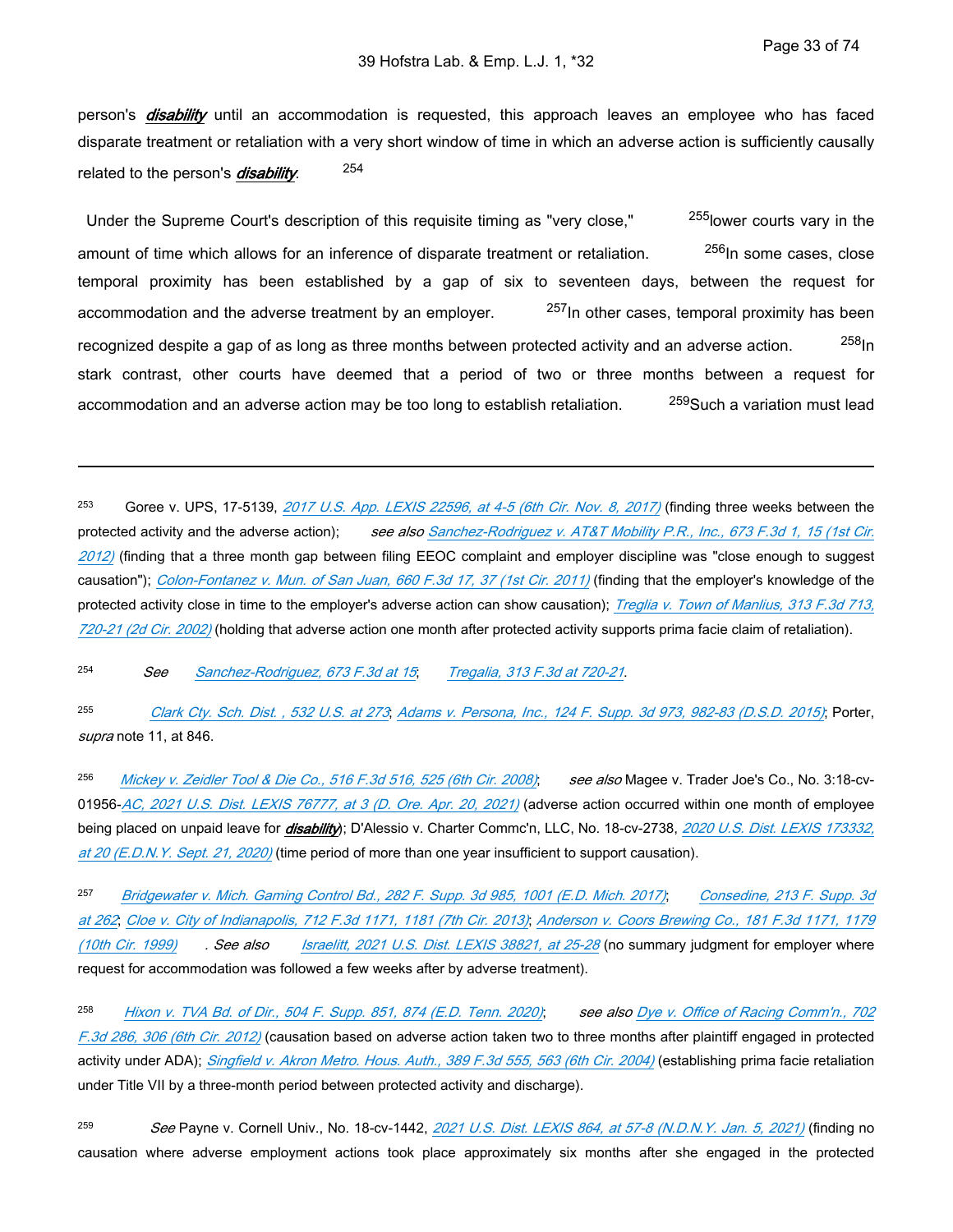to confusion among both employees seeking to establish discriminatory or retaliatory intent, and among employers who seek to avoid liability based on an adverse action taken against an employee with a *disability*.

 As illustrated by these examples, courts have explained that "a specified time period cannot be mechanically applied," 260and that there **[\*33]** is no bright line to define the outer limits beyond which a temporal relationship is too attenuated to establish a causal relationship. <sup>261</sup>Longer lapses of time may not establish causation, unless the plaintiff can show that some reason for a delay in the retaliatory action, <sup>262</sup>or ongoing hostility such as a "pattern of antagonism" occurring during the intervening period. <sup>263</sup>

 These decisions demonstrate the point that temporal proximity does not establish a prima facie claim for all adverse actions taken after engagement in protected activity. <sup>264</sup>If "some time" elapses between when the employer learns of a protected activity and the subsequent adverse action, "the employee must couple temporal proximity with other evidence of retaliatory conduct to establish causality." 265

activities); *[Perez v. Transformer Mfrs., Inc., 35 F. Supp. 3d 941, 954 \(N.D. Ill. 2014\)](https://advance.lexis.com/api/document?collection=cases&id=urn:contentItem:5BTM-1VM1-F04D-710T-00000-00&context=1516831)* (finding no evidence of causal connection between filing of plaintiff's discrimination charge and his termination).

260 *[Van Asdale v. Int'l Game Tech., 577 F.3d 989, 1003 \(9th Cir. 2009\)](https://advance.lexis.com/api/document?collection=cases&id=urn:contentItem:4X0G-TTY0-TXFX-D31R-00000-00&context=1516831)*.

261 *[Magnotti v. Crossroad Healthcare Mgmt., LLC, 126 F. Supp. 3d 301, 313 \(E.D.N.Y. 2015\)](https://advance.lexis.com/api/document?collection=cases&id=urn:contentItem:5GVB-GC21-F04F-0004-00000-00&context=1516831)*; *[Espinal v. Goord, 558 F.3d](https://advance.lexis.com/api/document?collection=cases&id=urn:contentItem:4VW5-SB00-TXFX-42RN-00000-00&context=1516831)  [119, 129 \(2d Cir. 2009\)](https://advance.lexis.com/api/document?collection=cases&id=urn:contentItem:4VW5-SB00-TXFX-42RN-00000-00&context=1516831)*; *see also* Ivankovskaya v. Metro. Transp. Auth. Bus Co., No. 15-cv-5727, *[2017 U.S. Dist. LEXIS](https://advance.lexis.com/api/document?collection=cases&id=urn:contentItem:5P5G-7B31-F04F-02R4-00000-00&context=1516831)  [122598, at 16 \(E.D.N.Y. Aug. 3, 2017\)](https://advance.lexis.com/api/document?collection=cases&id=urn:contentItem:5P5G-7B31-F04F-02R4-00000-00&context=1516831)* (finding that a passage of 2 months between request for accommodation and retaliatory act does not defeat finding of causation); *[Abrams v. Dept. of Pub. Safety, 764 F.3d 244, 254-55 \(2d Cir. 2014\)](https://advance.lexis.com/api/document?collection=cases&id=urn:contentItem:5D0M-KN11-F04K-J037-00000-00&context=1516831)* (noting that a temporal proximity of events may give rise to inference of retaliation); *[Infantolino v. Joint Indus. Bd. of Elec. Indus., 582 F. Supp.](https://advance.lexis.com/api/document?collection=cases&id=urn:contentItem:4TKH-S0X0-TXFR-J2H3-00000-00&context=1516831)  [2d 351, 359 \(E.D.N.Y. Oct. 1, 2008\)](https://advance.lexis.com/api/document?collection=cases&id=urn:contentItem:4TKH-S0X0-TXFR-J2H3-00000-00&context=1516831)* (finding that plaintiff established prima facie retaliation claim despite two month lapse between protected activity and adverse action.).

262 *[Hurd v. N. Y. Health & Hosps. Corp., No. 04-CV-998, 2007 U.S. Dist. LEXIS 15635, at 5 \(S.D.N.Y. Mar. 5, 2007\)](https://advance.lexis.com/api/document?collection=cases&id=urn:contentItem:4N6N-X2P0-TVW3-P39F-00000-00&context=1516831)*, *aff'd sub nom*. *[Hurd v. N. Y. C. Health & Hosps. Corp., No. 07-CV-1250, 2008 U.S. App. LEXIS 24727 \(2d Cir. Dec. 8, 2008\)](https://advance.lexis.com/api/document?collection=cases&id=urn:contentItem:4V3V-5VJ0-TXFX-4380-00000-00&context=1516831)*.

263 *[Curcio v. Roosevelt Union Free Sch. Dist., No. 10-CV-5612 \(SJF\), 2012 U.S. Dist. LEXIS 120144, at 44 \(E.D.N.Y. Aug.](https://advance.lexis.com/api/document?collection=cases&id=urn:contentItem:56DF-SG71-F04F-051K-00000-00&context=1516831)  [22, 2012\)](https://advance.lexis.com/api/document?collection=cases&id=urn:contentItem:56DF-SG71-F04F-051K-00000-00&context=1516831)*; *see also [Schmitt v. City of N.Y., No. 15-CV-05992, 2018 U.S. Dist. LEXIS 187382, at 29 \(E.D.N.Y. Nov. 1, 2018\)](https://advance.lexis.com/api/document?collection=cases&id=urn:contentItem:5TMG-YXR1-JFDC-X19Y-00000-00&context=1516831)* (showing a pattern of antagonism helped establish causation despite less temporal proximity); *[Quinby v. WestLB AG, No. 04-CV](https://advance.lexis.com/api/document?collection=cases&id=urn:contentItem:4NHW-VMD0-TVW3-P266-00000-00&context=1516831)  [7406, 2007 U.S. Dist. LEXIS 28657, at 14 \(S.D.N.Y. Apr. 19, 2007\)](https://advance.lexis.com/api/document?collection=cases&id=urn:contentItem:4NHW-VMD0-TVW3-P266-00000-00&context=1516831)*.

264 *[Robinson v. City of Pittsburgh, 120 F.3d 1286, 1302 \(3d Cir. 1997\)](https://advance.lexis.com/api/document?collection=cases&id=urn:contentItem:3S4X-FD20-00B1-D0T7-00000-00&context=1516831)*.

265 *[Mickey v. Zeidler Tool & Die Co., 516 F.3d 516, 525 \(6th Cir. 2008\)](https://advance.lexis.com/api/document?collection=cases&id=urn:contentItem:4RR3-MP10-TXFX-83B4-00000-00&context=1516831)*; *see also [Piligian v. Icahn Sch. of Med. at Mt.](https://advance.lexis.com/api/document?collection=cases&id=urn:contentItem:60Y4-MGW1-F65M-614W-00000-00&context=1516831)  [Sinai, 490 F. Supp. 3d 707, 720 \(S.D.N.Y. 2020\)](https://advance.lexis.com/api/document?collection=cases&id=urn:contentItem:60Y4-MGW1-F65M-614W-00000-00&context=1516831)* (showing a temporal proximity of a few days combined with emails showing lack of intent to accommodate justified denial of summary judgment for employer); McCoy v. MV Residential Prop. Mgmt., 2:14- *[CV-2642, 2016 U.S. Dist. LEXIS 47733, at 7 \(S.D. Ohio Apr. 8, 2016\)](https://advance.lexis.com/api/document?collection=cases&id=urn:contentItem:5JGT-0J71-F04F-11FH-00000-00&context=1516831)* (showing a gap in time between plaintiff's complaints and his transfer, no other indicia of retaliatory conduct); *[Cormier v. City of Meriden, 420 F. Supp. 2d 11, 21-22 \(D. Conn. 2006\)](https://advance.lexis.com/api/document?collection=cases&id=urn:contentItem:4JGC-T3Y0-0038-Y4Y9-00000-00&context=1516831)* (explaining that temporal proximity of a few months is sufficient for prima facie case of retaliation).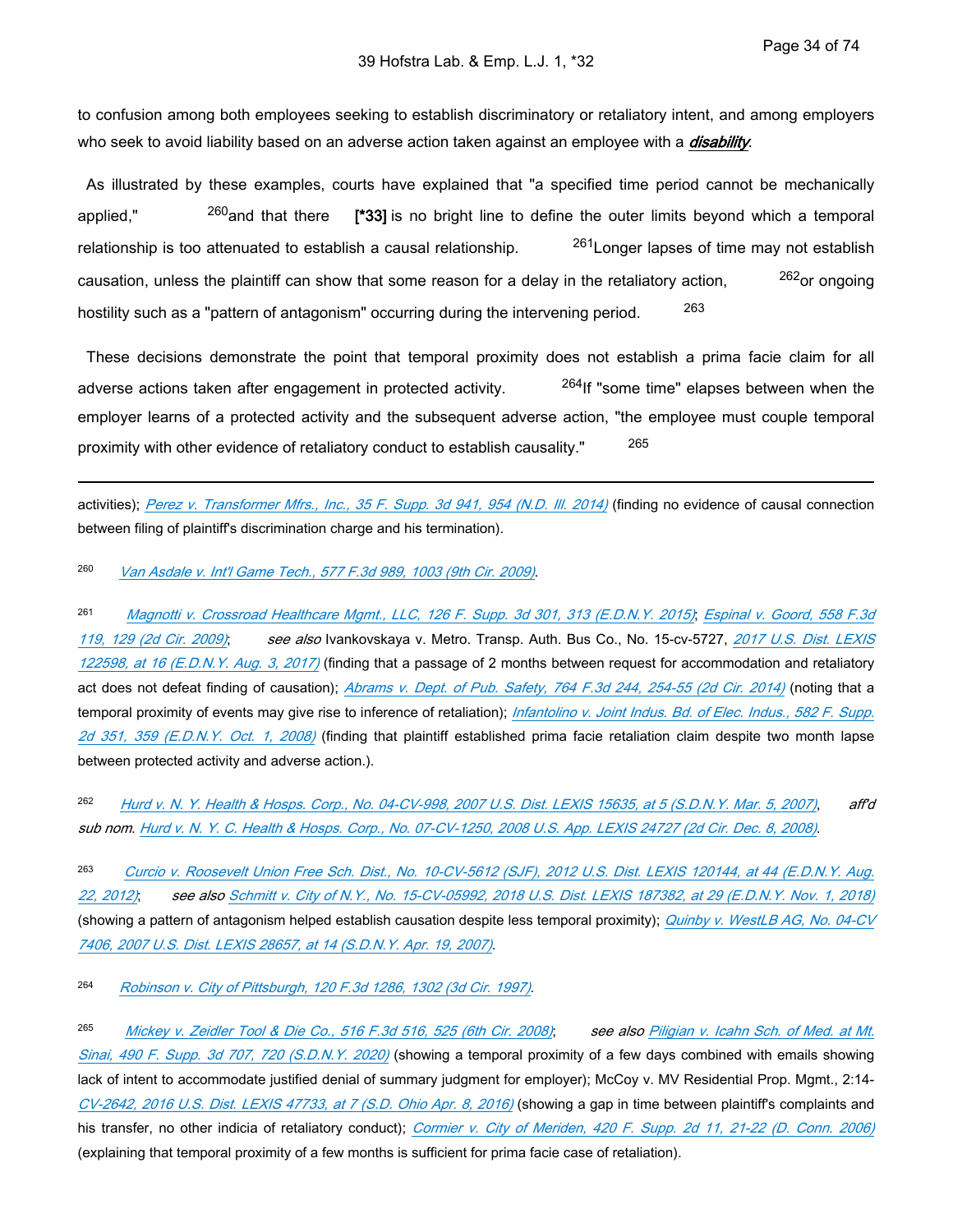Even if an adverse action is taken within a short time after the revelation of a *disability* or engagement in protected activity, summary judgment still may be granted for an employer whose timing is consistent with its justification for the adverse action. 266For example, a discharge which occurred just days after a plaintiff with a *disability* returned from [\*34] leave was justified by patient complaints about her behavior. <sup>267</sup>Courts often grant summary judgment for an employer that imposes an adverse action in close temporal proximity when progressive discipline or an investigation into the reasons for an adverse job actions began before the plaintiff's *disability* was revealed or an accommodation requested. 268This approach makes it difficult for an employee with a *disability* who may be having performance or attendance issues because of her *disability* to establish a prima facie claim of discrimination based on temporal proximity, if the employer begins any type of progressive discipline or even just a critique of her performance before that employee reveals her *disability* or requests an accommodation. 269

 If the employer delays a decision regarding an accommodation after that revelation occurs, then the person with a *disability* who is subsequently subjected to an adverse action will have a difficult time proving that the employer acted with discriminatory intent. <sup>270</sup>Moreover, these decisions ignore the continuing potential influence of a request for accommodation on future adverse actions against an employee who continues to challenge an employer's denial of an accommodation, or who receives an accommodation that draws resentment from supervisors, managers, and/or coworkers. 271

#### 266 *[Watson v. Fairfax Cty., 297 F. Supp. 3d 591, 604 \(E.D. Va. 2018\)](https://advance.lexis.com/api/document?collection=cases&id=urn:contentItem:5RS4-PN61-F8SS-60GJ-00000-00&context=1516831)*.

267 *[Mancini v. Accredo Health Grp., Inc., 411 F. Supp. 3d 243, 251 \(D. Conn. 2019\)](https://advance.lexis.com/api/document?collection=cases&id=urn:contentItem:5WYY-9TN1-JGHR-M1PF-00000-00&context=1516831)*; *see also [Toussaint v. N.Y. Dialysis](https://advance.lexis.com/api/document?collection=cases&id=urn:contentItem:5R6W-88S1-F04K-J1SV-00000-00&context=1516831)  [Services, Inc., 706 F. App'x 44, 45 \(2d Cir. 2017\)](https://advance.lexis.com/api/document?collection=cases&id=urn:contentItem:5R6W-88S1-F04K-J1SV-00000-00&context=1516831)* (affirming summary judgment for employer even though employer erroneously credited a colleague's version of events).

268 *[Powell v. Merrick Acad. Charter Sch., No. 16-CV-5315, 2018 U.S. Dist. LEXIS 32810, at 21 \(E.D.N.Y. Feb. 28, 2018\)](https://advance.lexis.com/api/document?collection=cases&id=urn:contentItem:5RS2-9B71-F22N-X4GK-00000-00&context=1516831)* (explaining plaintiff was subject to disciplinary action and her position was "demonstrably at risk" before disclosure of *disability*); *see also [Telesford v. N.Y.C. Dept. of Educ., No. 16-CV-819, 2021 U.S. Dist. LEXIS 26242, at 9-10 \(E.D.N.Y. Jan. 6, 2021\)](https://advance.lexis.com/api/document?collection=cases&id=urn:contentItem:6204-5F91-F7VM-S2BR-00000-00&context=1516831)* (showing plaintiff faced gradual adverse job actions long before *disability* arose); Gray v. Onondaga-Cortland-Madison Bd. of Coop. Educ. Servs., No. 5:16-CV-973, *[2020 U.S. Dist. LEXIS 36231, at 22-23 \(N.D.N.Y. Mar. 3, 2020\)](https://advance.lexis.com/api/document?collection=cases&id=urn:contentItem:5YBN-GJ01-FGRY-B2NM-00000-00&context=1516831)* (explaining that administrators started investigation into Plaintiff's alleged inappropriate and unprofessional conduct before she submitted notice of her medical leave); *[McDonnell v. Schindler Elevator Corp., No. 12-CV-4614 \(VEC\), 2014 U.S. Dist. LEXIS 96824, at 38-42](https://advance.lexis.com/api/document?collection=cases&id=urn:contentItem:5CNX-NMJ1-F04F-047D-00000-00&context=1516831)  [\(S.D.N.Y. July 16, 2014\)](https://advance.lexis.com/api/document?collection=cases&id=urn:contentItem:5CNX-NMJ1-F04F-047D-00000-00&context=1516831)*, *aff'd* 618 F. App'x. 697 (2d Cir. 2015) (noting that poor performance evaluations were received before *disability* revealed).

- 269 *See [Powell, 2018 U.S. Dist. LEXIS 32810 at 10](https://advance.lexis.com/api/document?collection=cases&id=urn:contentItem:5RS2-9B71-F22N-X4GK-00000-00&context=1516831)*.
- 270 *See* Porter, *supra* note 11, at 854 n.270.
- 271 *See [id. at 852](https://advance.lexis.com/api/document?collection=cases&id=urn:contentItem:3S4N-W7V0-0039-S3WV-00000-00&context=1516831)*.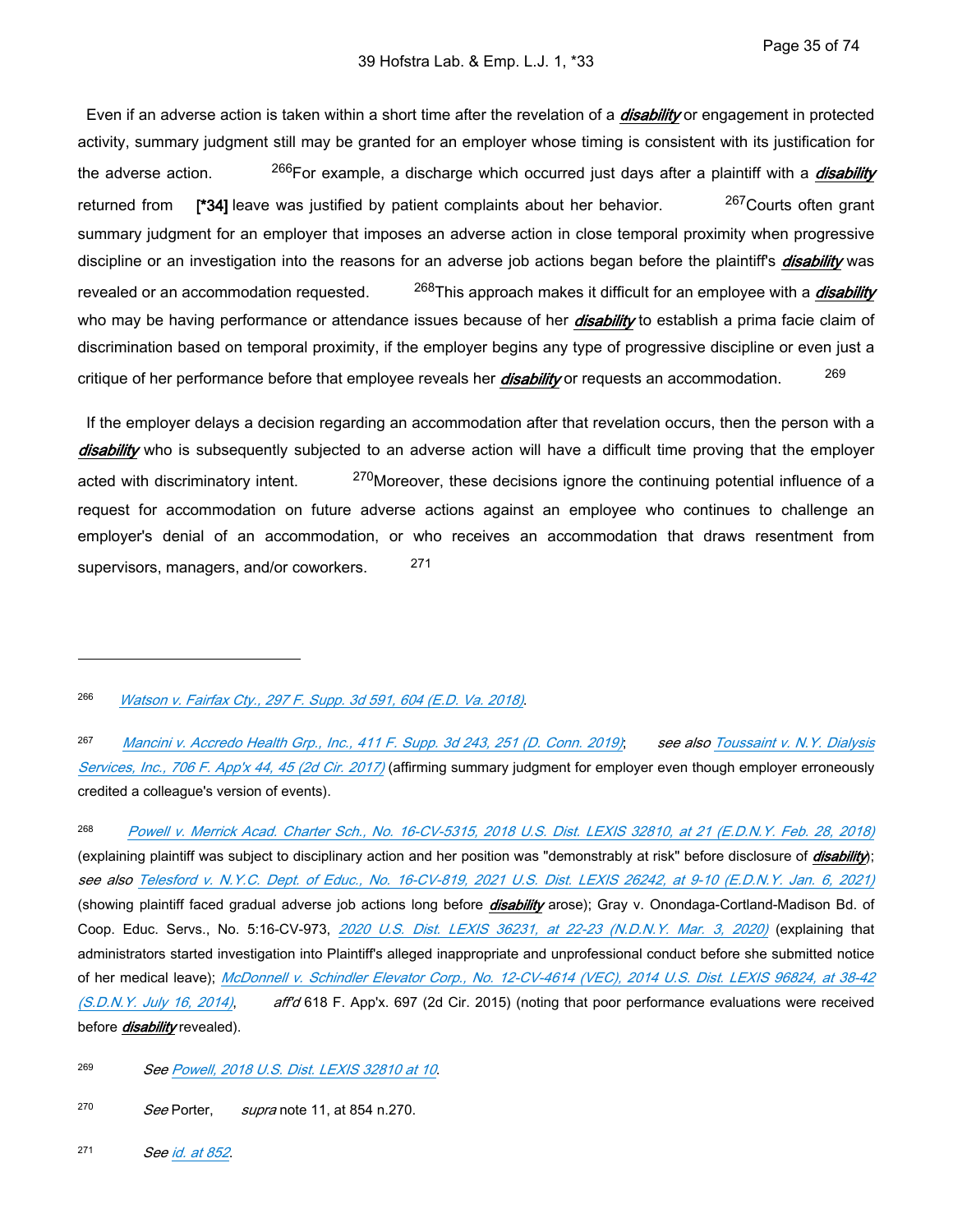This approach allows an employer to delay a decision to discharge or otherwise punish an employee who has requested an accommodation, which necessarily requires the disclosure of an employee's *disability*, and consequently avoid a claim of retaliation. <sup>272</sup>Plaintiffs' reliance on close temporal proximity between the revelation of a *disability* and an adverse **[\*35]** action has led to the observation that "[a] savvy, well-counseled employer knows that it cannot take an adverse employment action immediately after a harassment or discrimination complaint." 273

 This reasoning also ignores the ongoing influence of a revelation of a *disability* or a request for accommodation that may continue to influence an employer's treatment of an employee with a *disability* long after the initial revelation or request. <sup>274</sup>Because of the interactive process associated with requests for accommodation, the employer may continue to consider that employee's *disability* for a period of time that is insufficiently "close" in time to satisfy courts' requirement of proof of a prima facie claim of disparate treatment or retaliation. 275

 These decisions demonstrate that an employee with a *disability* may have a difficult time establishing a prima facie claim of disparate treatment or retaliation even if that adverse event occurred in a relatively short amount of time after she revealed her *disability* to her employer. <sup>276</sup>Instead, many courts will be quick to dismiss that claim even without evidence of a legitimate reason for the adverse action.

#### *D. Deference to Employers' Reason for Adverse Action*

 Once a plaintiff presents a prima facie claim of discrimination under the ADA, the employer has the "relatively light" burden to "articulate a legitimate, nondiscriminatory reason" for an adverse action taken against a person with a *disability*. <sup>277</sup>In imposing this light burden, courts have demonstrated extreme deference to employers' judgments regarding what job duties are essential and whether the employee with a *disability* can fulfill those duties. <sup>278</sup>This deference is exemplified by the dismissal of the claim of an employee with a *disability* based on his employer's view that his *disability* prevented him from "performing his job at a level that met his employer's

273 *[Id. at 854](https://advance.lexis.com/api/document?collection=cases&id=urn:contentItem:3S4N-W7V0-0039-S3WV-00000-00&context=1516831)*.

274 *See [id. at 843](https://advance.lexis.com/api/document?collection=cases&id=urn:contentItem:5MFN-XV51-F04K-S07K-00000-00&context=1516831)*.

275 *See id.*

276 *See [id. at 825-26](https://advance.lexis.com/api/document?collection=cases&id=urn:contentItem:5MFN-XV51-F04K-S07K-00000-00&context=1516831)* (explaining requirements for establishing a prima facie claim and the reasons many courts dismiss Plaintiffs' claims).

<sup>277</sup>Weirich v. Horst Realty Co., LLC, No. 07-cv-871, *[2009 U.S. Dist. LEXIS 24526, at 7 \(E.D. Pa. Mar. 26, 2009\)](https://advance.lexis.com/api/document?collection=cases&id=urn:contentItem:4VXW-71D0-TXFR-P3CX-00000-00&context=1516831)*; *[Fuentes v.](https://advance.lexis.com/api/document?collection=cases&id=urn:contentItem:3S4X-3X80-003B-P4C6-00000-00&context=1516831)  [Perskie, 32 F.3d 759, 763 \(3d Cir. 1994\)](https://advance.lexis.com/api/document?collection=cases&id=urn:contentItem:3S4X-3X80-003B-P4C6-00000-00&context=1516831)*.

<sup>278</sup> Travis, *supra* note 33, at 1701.

<sup>272</sup>  *See [id. at 841](https://advance.lexis.com/api/document?collection=cases&id=urn:contentItem:5MFN-XV51-F04K-S07K-00000-00&context=1516831)* (delaying grant of accommodation was not considered an adverse employment action).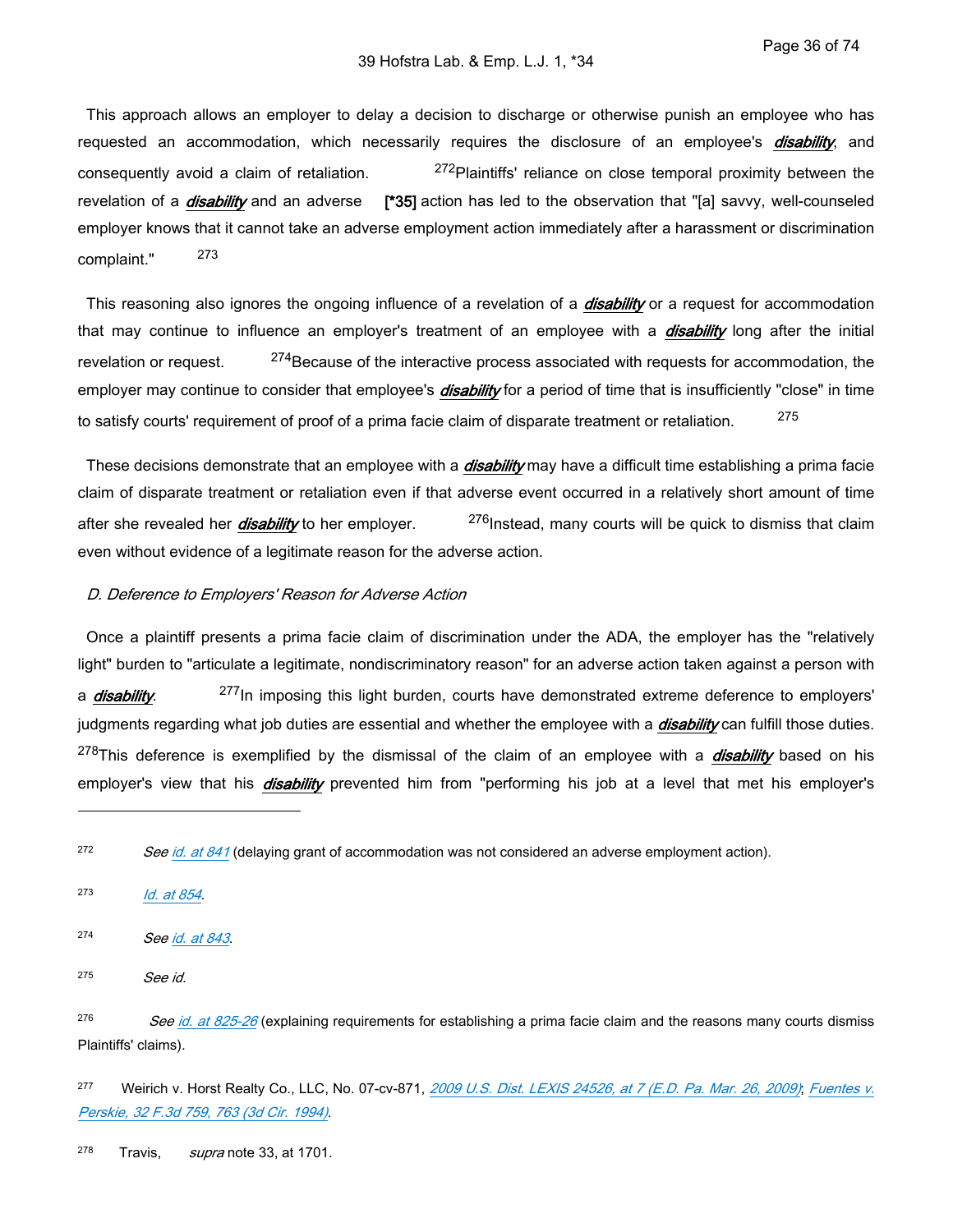legitimate expectations." 279In conferring this **[\*36]** deference to employers, courts often decline to act as "a super-personnel office" by questioning an employer's "business judgment" to take an adverse action against an employee, even if that employee has established a prima facie case of disparate treatment or retaliation. 280

 The significant influence of this deference to employers' reasons for taking an adverse action against an employee with a *disability* is illustrated by our review of 143 court decisions. <sup>281</sup>Decisions were categorized as "Acceptance of Employer Reason" if the court relied on the employer's proffered reason for taking an adverse action in granting a motion for summary judgment or motion to dismiss in favor of the employer. <sup>282</sup>Conversely, "Rejection of Reason" refers to a court's questioning of whether the reason provided by the employer for taking an adverse action was a pretext for discrimination or retaliation. <sup>283</sup>"Close Timing" refers to a court's determination that the adverse action followed closely in time after an employee's revelation of their disability or engagement in protected activity, such as requesting an accommodation. <sup>284</sup>"Statements" refers to statements by a decision maker for the employer that directly relate to the employee's *disability* or protected activity; this does not include statements that were deemed to be unrelated, made by someone other than a decision maker, or otherwise as "stray" statements that were insufficient to show an employer's intent. 285

# **[\*37]**

TABLE 3. Influence of Employer's Reason 286

- 281 *See infra* Appendix A.
- 282 *See infra* Table 3.
- 283 *See infra* Table 3.
- 284 *See infra* Table 3.
- 285 *See infra* Table 3.
- 286 *See infra* Appendix A.

<sup>279</sup>Matthews v. Gee, No. 3:17cv271-*[HEH, 2017 U.S. Dist. LEXIS 102549, at 14 \(E.D. Va. June 30, 2017\)](https://advance.lexis.com/api/document?collection=cases&id=urn:contentItem:5NX6-STV1-F04F-F25S-00000-00&context=1516831)*; *see also* Melani v. Chipotle Serv., LLC, No. 3:17-cv-01177-*[AC, 2019 U.S. Dist. LEXIS 227041, at 39-47 \(D. Ore. Sept. 4, 2019\)](https://advance.lexis.com/api/document?collection=cases&id=urn:contentItem:5Y69-8RJ1-FD4T-B3DY-00000-00&context=1516831)* (legitimatizing discharge ten days after revelation of *disability* by assertion that plaintiff was discharged for unacceptable work performance); Brown v. Duke Energy Corp., No. 1:13cv869, *[2019 U.S. Dist. LEXIS 54923, at 39 \(S.D. Ohio Mar. 31, 2019\)](https://advance.lexis.com/api/document?collection=cases&id=urn:contentItem:5VSM-JDH1-JWBS-63CW-00000-00&context=1516831)* (noting no causation where employer identified performance issues before *disability* arose).

<sup>280</sup>  *[Hunt v. Moro Muffler Brake, Inc., 769 F. App'x 253, 257 \(6th Cir. 2019\)](https://advance.lexis.com/api/document?collection=cases&id=urn:contentItem:5VYT-06N1-F22N-X0HV-00000-00&context=1516831)*; *[Tingle v. Arbors at Hilliard, 692 F.3d 523, 530-31](https://advance.lexis.com/api/document?collection=cases&id=urn:contentItem:56FK-K0K1-F04K-P22C-00000-00&context=1516831)  [\(6th Cir. 2012\)](https://advance.lexis.com/api/document?collection=cases&id=urn:contentItem:56FK-K0K1-F04K-P22C-00000-00&context=1516831)*; *[Klimek v USW Local 397, 618 F. App'x 77, 80 \(3d Cir. 2015\)](https://advance.lexis.com/api/document?collection=cases&id=urn:contentItem:5G7J-4PR1-F04K-K02K-00000-00&context=1516831)*; *[Harp v. SEPTA, No. 04-2205, 2006 U.S. Dist.](https://advance.lexis.com/api/document?collection=cases&id=urn:contentItem:4K3F-FVJ0-0038-Y1W7-00000-00&context=1516831)  [LEXIS 35344, at 12 \(E.D. Pa. June 1, 2006\)](https://advance.lexis.com/api/document?collection=cases&id=urn:contentItem:4K3F-FVJ0-0038-Y1W7-00000-00&context=1516831)*.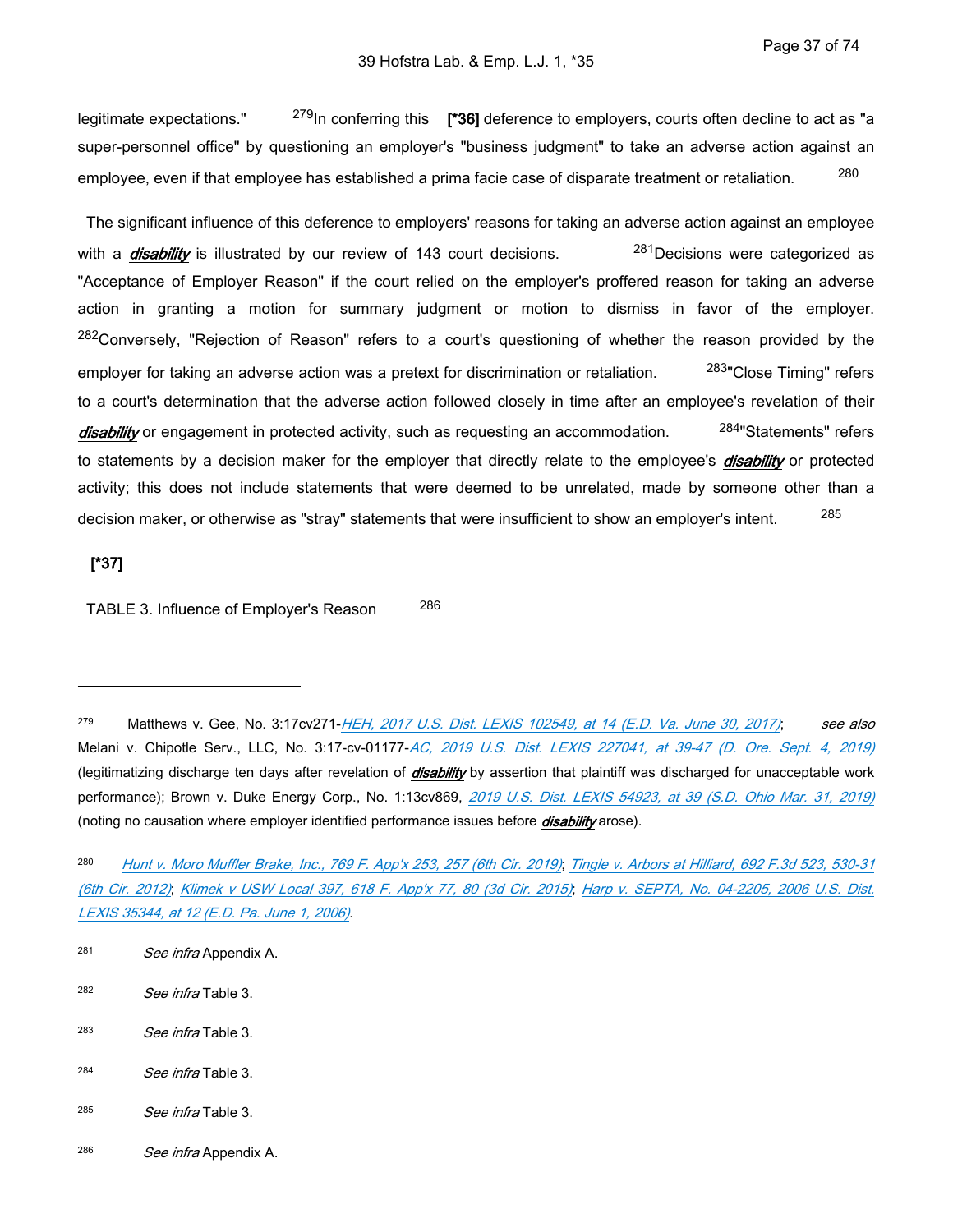| Outcome                        | For Employee | For Employer | <b>Success Rate</b> |
|--------------------------------|--------------|--------------|---------------------|
|                                | $(N=48)$     | $(N=95)$     | for Plaintiffs      |
| Acceptance of Employer Reason  | $\mathbf 0$  | 40           | 0/40                |
| Only                           |              |              |                     |
| Close Timing & Acceptance of   | $\mathbf 0$  | 28           | 0/28                |
| Employer Reason                |              |              |                     |
| Acceptance of Employer Reason  | 0            | 4            | 0/4                 |
| & Statements                   |              |              |                     |
| Statements & Close Timing but  | 0            | 3            | 0/3                 |
| Employer Reason Accepted       |              |              |                     |
| Rejection of Employer Reason   | 3            | 0            | 3/3                 |
| Only                           |              |              |                     |
| Rejection of Employer Reason & | 6            | 0            | 6/6                 |
| Statements                     |              |              |                     |
| Rejection of Reason & Timing   | 11           | $\mathbf 0$  | 11/11               |
| Timing, Statements & Rejection | 12           | 0            | 12/12               |
| of Employer Reason             |              |              |                     |

 Of the ninety-five out of 143 decisions in which the employer succeeded in its motion to dismiss or motion for summary judgment, courts most often (75/95 cases) relied on their acceptance of the employer's reason for taking an adverse action against the plaintiff. <sup>287</sup>This acceptance occurred even in 28 of those cases where the adverse action took place close in time to the revelation of the plaintiff's *disability* or engagement in protected activity, such as asking for an accommodation. <sup>288</sup>Employers also had success in four of those seventy-five cases where the court accepted its reason for the adverse action even if the plaintiff submitted evidence of negative statements related to their *disability* or protected activity, and in three of those cases even where the **[\*38]** plaintiff established both close timing and negative statements. <sup>289</sup>This analysis demonstrates the influence of the deference given to an employer's reason for taking an adverse action against an employee with a *disability*.

 Courts often defer to employers regarding their standard of performance for a particular position or employee, and the court will not readily question an employer's business judgment as to whether an employee met those

- 288 *See supra* Table 3.
- 289 *See supra* Table 3.

<sup>287</sup>  *See supra* Table 3.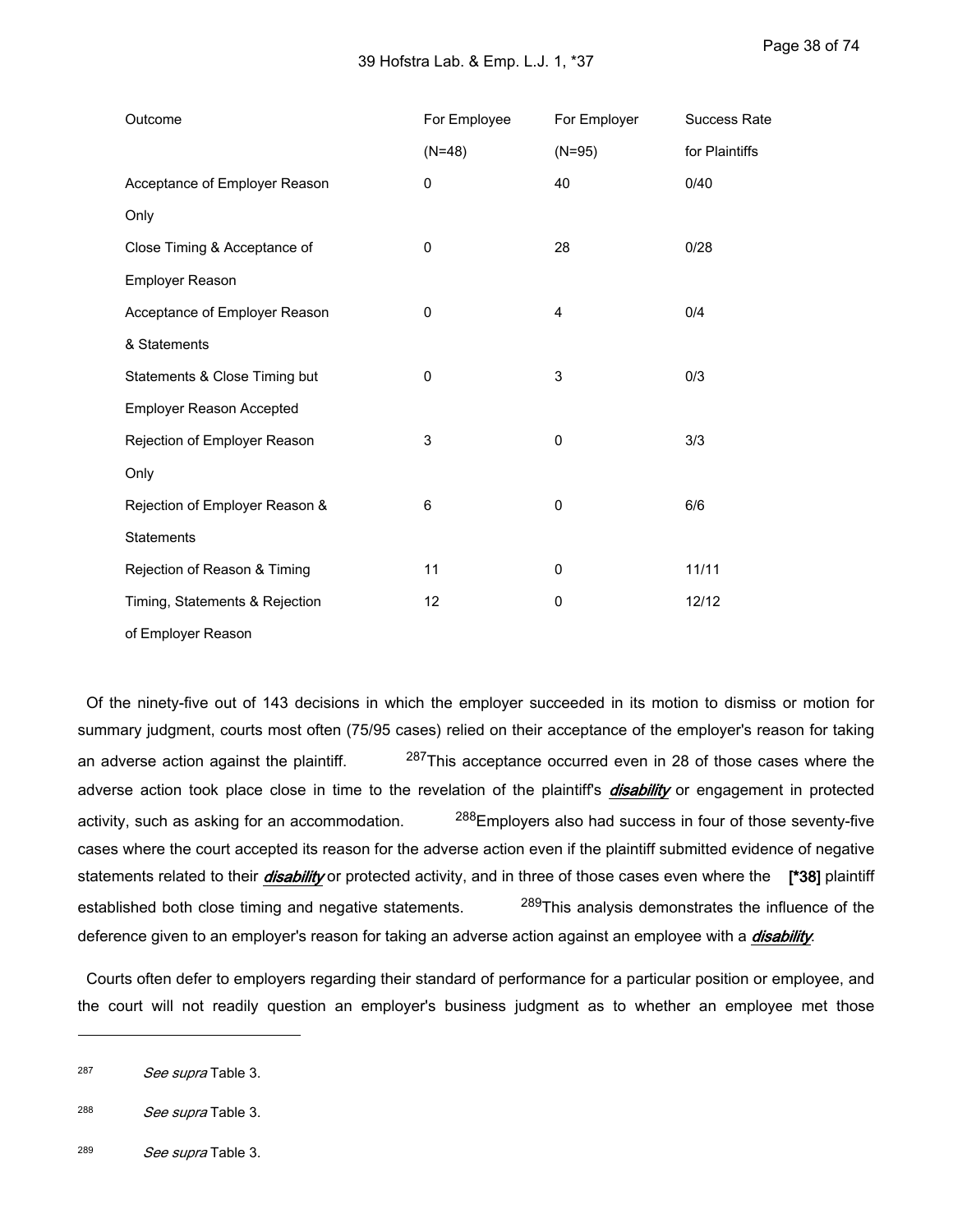standards. <sup>290</sup>Moreover, courts defer to employers' judgment that job duties must be completed in a particular way, which may not be possible given the limitations of the employee's impairment. <sup>291</sup>The legitimacy of the employer's reason for taking an adverse action is supported by evidence that the plaintiff's deficiencies were noted or even the reason for discipline before her *disability* was revealed. <sup>292</sup>It is the rare case in which a court will deny summary judgment for an employer which has presented evidence of a plaintiff's performance issues, and this typically only occurs where the plaintiff has presented substantial evidence that those issues are untrue combined with harsher treatment compared to similarly situated coworkers. 293

 Some courts defer to employers by allowing them to define a job so as to render the person with a *disability* unqualified. <sup>294</sup>For example, by classifying in-person attendance as an essential part of a job, an employer can eliminate telework or a flexible schedule as a reasonable accommodation. 295This deference to employers results in the dismissal of claims without allowing a jury to determine which aspects of a job are essential. <sup>296</sup>Employers also benefit when courts misclassify personal and professional qualifications to include the absence of a *disability*, which relieves them of the burden of showing that the exclusionary qualification  **[\*39]** serves a business necessity. 297This deference and misclassification "embeds the same *disability*based stereotypes that the ADA was intended to disrupt" leading to the disqualification of many people with disabilities who could otherwise be accommodated. 298

291 *See* Travis, *supra* note 33, at 1715.

292 *[Wein v. N.Y. City Dep't of Educ., No. 18 Civ. 11141, 2020 U.S. Dist. LEXIS 150136, at 38 \(S.D.N.Y. Aug. 19, 2020\)](https://advance.lexis.com/api/document?collection=cases&id=urn:contentItem:60MK-FVR1-FBV7-B15D-00000-00&context=1516831)*; *see also* Gray v. Onondaga-Cortland-Madison Bd. of Coop. Educ. Servs., No. 5:16-CV-973, *[2020 U.S. Dist. LEXIS 36231, at 22-](https://advance.lexis.com/api/document?collection=cases&id=urn:contentItem:5YBN-GJ01-FGRY-B2NM-00000-00&context=1516831) [23 \(N.D.N.Y. Mar. 3, 2020\)](https://advance.lexis.com/api/document?collection=cases&id=urn:contentItem:5YBN-GJ01-FGRY-B2NM-00000-00&context=1516831)* (finding that the investigation into conduct began before request for medical leave).

- 295 *Id.* at 1715-17.
- 296 *Id.* at 1718-19.
- 297 *Id.* at 1721-23.
- 298 *Id.* at 1720.

<sup>290</sup>Jacobson v. Capital One Fin. Corp., No. 16cv6169, *[2018 U.S. Dist. LEXIS 211312, at 16 \(S.D.N.Y. Dec. 12, 2018\)](https://advance.lexis.com/api/document?collection=cases&id=urn:contentItem:5TYP-0W61-FFTT-X17D-00000-00&context=1516831)*; *see also [White v. Pacifica Found., 973 F. Supp. 2d 363, 382 \(S.D.N.Y. 2013\)](https://advance.lexis.com/api/document?collection=cases&id=urn:contentItem:59CX-M811-F04F-0295-00000-00&context=1516831)* (noting that plaintiff did not deny poor performance and could not show that reasons for termination, including economic recession, were pretextual); *see Silva v. Peninsula Hotel, 509 F. Supp. 2d 364, 385 (S.D.N.Y. 2007)* (noting that plaintiff did not dispute that he committed various infractions of employer policies).

<sup>293</sup>Corona v. Clarins U.S.A., Inc., No. 17-cv-4438, *[2019 U.S. Dist. LEXIS 155862, at 21-22 \(S.D.N.Y. Sept. 12, 2019\)](https://advance.lexis.com/api/document?collection=cases&id=urn:contentItem:5X1M-XNT1-FFMK-M35S-00000-00&context=1516831)*.

<sup>&</sup>lt;sup>294</sup> Travis, *supra* note 33, at 1701.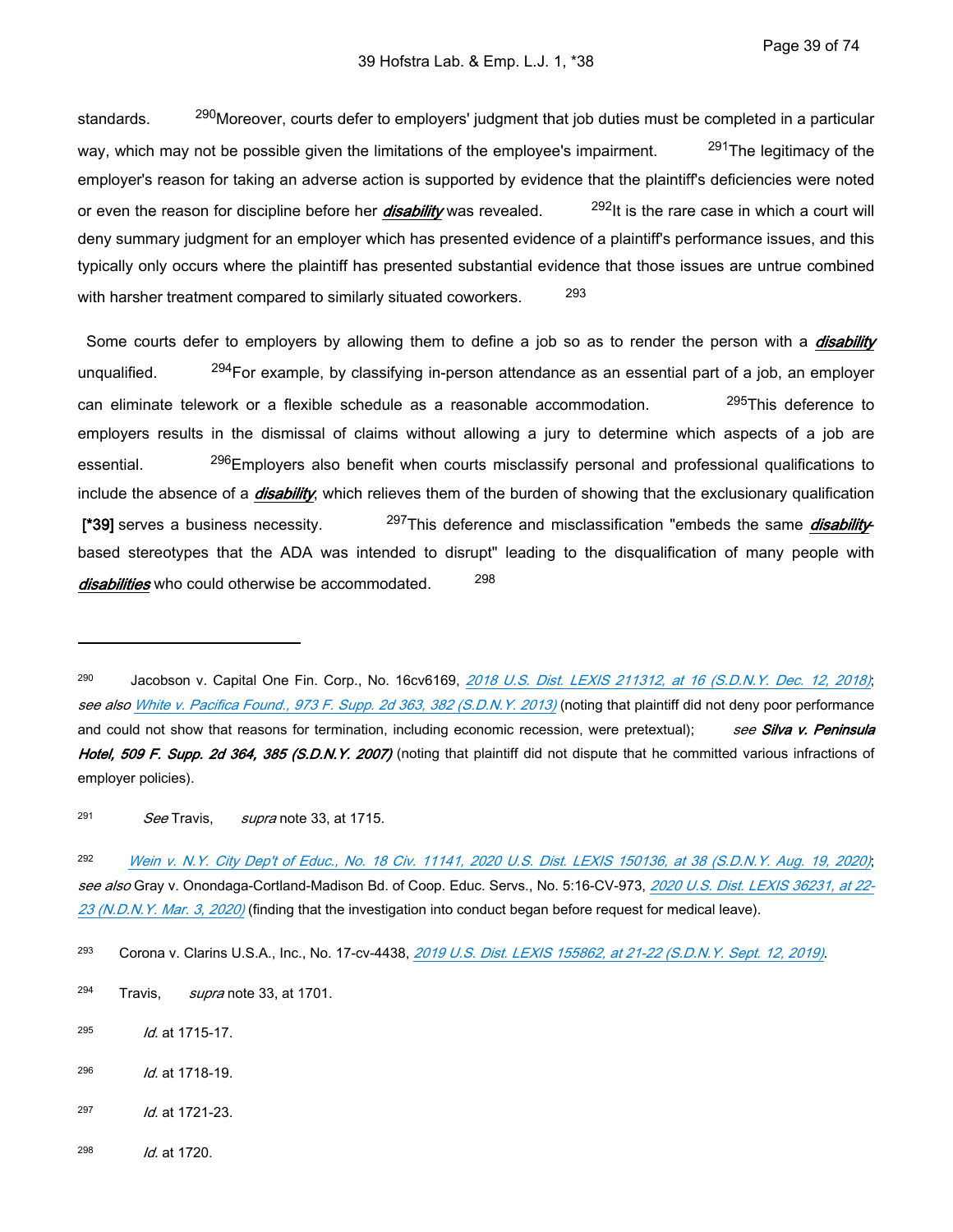An employer's legitimate reason for taking an adverse action has been interpreted so broadly as to even defer to an employer's judgment that the absence of a *disability* is an essential job qualification. <sup>299</sup>Such deference undermines the assumption made in other discrimination claims that one's protected status, such as sex or race, is "irrelevant to job performance unless the employer proves otherwise." 300In other words, courts regularly defer to an employer's opinion about qualifications or whether the person poses a direct threat even if that employer's assessment is influenced by stigma or stereotypes related to the person's *disability*. 301

 In rare circumstances, a court will allow a claim to proceed past a motion for summary judgment where the employer's reason for the adverse action is especially suspect. <sup>302</sup>For example, an employer's failure to adhere to its own disciplinary process or failure to document past performance issues can undermine the legitimacy of that discipline. <sup>303</sup>Similarly, a motion for summary judgment was denied for an employer who alleged that the adverse action was taken because of "job abandonment" combined with past attendance issues, but the employer had tolerated the plaintiff's attendance pattern for years before her request for an accommodation. 304

 In addition to allegations of poor performance or misconduct, employers often rely on the direct threat defense to justify the taking of an adverse action against a person with a *disability*, based on the employer's opinion that the person with a *disability* poses some threat to themselves or others in the workplace. <sup>305</sup>While the ADA characterizes direct threats as "defenses to an allegation of discrimination," circuit courts vary on **[\*40]** which party carries the burden of proving that a person with a *disability* poses a direct threat. <sup>306</sup>In theory, this defense requires that the employer prove that the employee with a *disability* in fact poses a "direct threat." <sup>307</sup>In reality,

302 *See [Wallace v. SMC Pneumatics, Inc., 103 F.3d 1394, 1396 \(7th Cir. 1997\)](https://advance.lexis.com/api/document?collection=cases&id=urn:contentItem:3S4X-JP30-00B1-D221-00000-00&context=1516831)*.

<sup>303</sup>Corona v. Clarins U.S.A., Inc., No. 17-cv-4438, *[2019 U.S. Dist. LEXIS 155862, at 22-23 \(S.D.N.Y. Sept. 12, 2019\)](https://advance.lexis.com/api/document?collection=cases&id=urn:contentItem:5X1M-XNT1-FFMK-M35S-00000-00&context=1516831)*; *see also* Lareau v. Nw. Med. Ctr., No. 2:17-cv-81, *[2019 U.S. Dist. LEXIS 174256, at 6-7 \(D. Vt. Oct. 8, 2019\)](https://advance.lexis.com/api/document?collection=cases&id=urn:contentItem:5X76-SP31-JF75-M09J-00000-00&context=1516831)* (finding that the employer failed to follow its usual, documented practice of providing employee with written notice before imposing disciplinary action).

304 *[Torres v. Hilton Int'l of P.R., Inc., No. 10-1190, 2012 U.S. Dist. LEXIS 91436, at 15-16 \(D.P.R. July 2, 2012\)](https://advance.lexis.com/api/document?collection=cases&id=urn:contentItem:561B-WPB1-F04F-50PJ-00000-00&context=1516831)*.

306 *[Id. at 163](https://advance.lexis.com/api/document?collection=cases&id=urn:contentItem:5G7J-4PR1-F04K-K02K-00000-00&context=1516831)*.

<sup>299</sup>  *Id.* at 1712.

<sup>300</sup>  *Id.* at 1713.

<sup>301</sup>  *Id.* at 1729.

<sup>305</sup>  *[29 C.F.R. § 1630.15\(b\)\(2\) \(2011\)](https://advance.lexis.com/api/document?collection=administrative-codes&id=urn:contentItem:608H-2J01-DYB7-W1VJ-00000-00&context=1516831)*.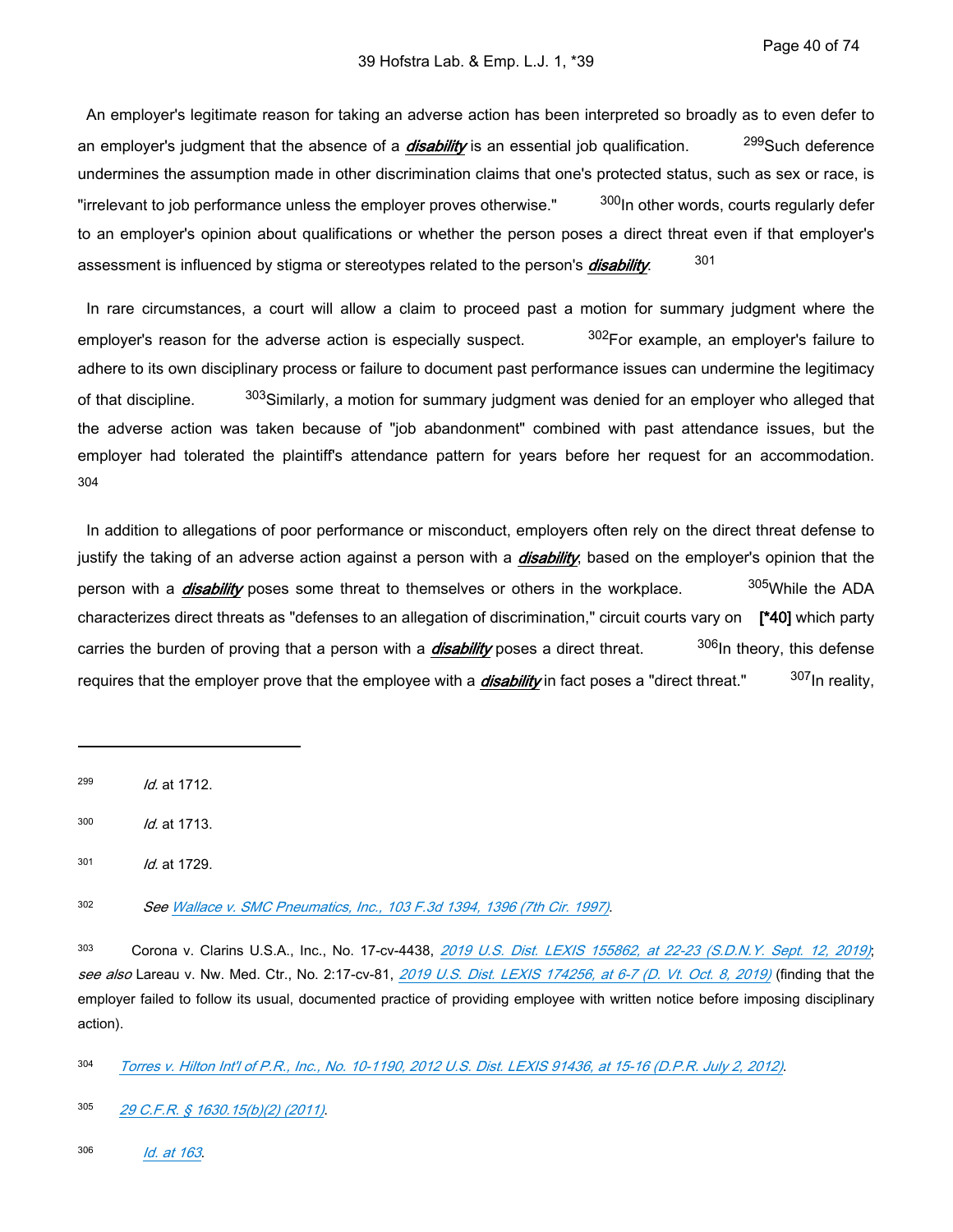raising the direct threat defense forces employees to produce detailed medical evidence to show the absence of a threat, to survive a motion for summary judgment.  $308$ This approach obviates the burden on the employer to show that the safety standard serves a business necessity. 309

 In an early decision addressing whether an employee with a *disability* poses a direct threat in the workplace, the Supreme Court stated that a "belief that a significant risk existed, even if maintained in good faith, would not relieve" a discriminator from liability for excluding someone as a "direct threat." <sup>310</sup>Similarly, the EEOC has offered the guidance that:

 "the determination that an individual poses a "direct threat" shall be based on an individualized assessment of the individual's present ability to safely perform the essential functions of the job. This assessment shall be based on a reasonable medical judgment that relies on the most current medical knowledge and/or on the best available objective evidence." 311

 Instead of following the guidance of the Supreme Court and the EEOC, lower courts have treated the question of whether an employee poses a direct threat as a question of law which can be decided on a motion for summary judgment rather than by a jury. <sup>312</sup>Many courts often afford employers significant deference in establishing the direct threat defense, including basing a finding of direct threat not on medical opinion, but rather based on the evidence of the employee's behavior. 313

307 *[EEOC v. Beverage Distribs. Co., LLC, 780 F.3d 1018, 1021-22 \(10th Cir. 2015\)](https://advance.lexis.com/api/document?collection=cases&id=urn:contentItem:5FHP-SC11-F04K-W093-00000-00&context=1516831)*; *[Osborne v. Baxter Healthcare Corp., 798](https://advance.lexis.com/api/document?collection=cases&id=urn:contentItem:5GS2-2Y31-F04K-W003-00000-00&context=1516831)  [F.3d 1260, 1268 \(10th Cir. 2015\)](https://advance.lexis.com/api/document?collection=cases&id=urn:contentItem:5GS2-2Y31-F04K-W003-00000-00&context=1516831)*; *see, e.g.*, U.S. EEOC, QUESTIONS & ANSWERS ABOUT DIABETES IN THE WORKPLACE AND THE AMERICANS WITH *DISABILITIES* ACT 6, 7 (2013), *[https://www.eeoc.gov/laws/guidance/diabetes](https://www.eeoc.gov/laws/guidance/diabetes-workplace-and-ada)[workplace-and-ada](https://www.eeoc.gov/laws/guidance/diabetes-workplace-and-ada)*.

<sup>308</sup>Travis, *supra* note 33, at 1727.

309 *Id.* at 1728.

310 *[Bragdon v. Abbott, 524 U.S. 624, 649 \(1998\)](https://advance.lexis.com/api/document?collection=cases&id=urn:contentItem:3TGV-N270-002K-6009-00000-00&context=1516831)*; *see also [Stragapede v. City of Evanston, No. 12C08879, 2016 U.S.](https://advance.lexis.com/api/document?collection=cases&id=urn:contentItem:5HX7-X2B1-F04D-726C-00000-00&context=1516831)  [Dist. LEXIS 7370, at 12 \(N.D. Ill. Jan. 22, 2016\)](https://advance.lexis.com/api/document?collection=cases&id=urn:contentItem:5HX7-X2B1-F04D-726C-00000-00&context=1516831)* (finding that the employer's burden to show that employee posed direct threat to workplace safety that could not be eliminated by reasonable accommodation).

311 *[29 C.F.R. § 1630.2\(r\) \(2011\)](https://advance.lexis.com/api/document?collection=administrative-codes&id=urn:contentItem:608H-2J01-DYB7-W1V3-00000-00&context=1516831)*.

312 *[Michael v. City of Troy Police Dep't, 808 F.3d 304, 307, 309 \(6th Cir. 2015\)](https://advance.lexis.com/api/document?collection=cases&id=urn:contentItem:5HKX-W441-F04K-P05W-00000-00&context=1516831)*.

313 *See* Jeffrey A. Van Detta, *"For the Love of God! Open This Door!": Individual Rights Versus Public Safety Under the "Direct Threat" Standard of The Americans with Disabilities Act After Three Decades of Litigation*, 6 BELMONT L. REV. 147, 190 (2019).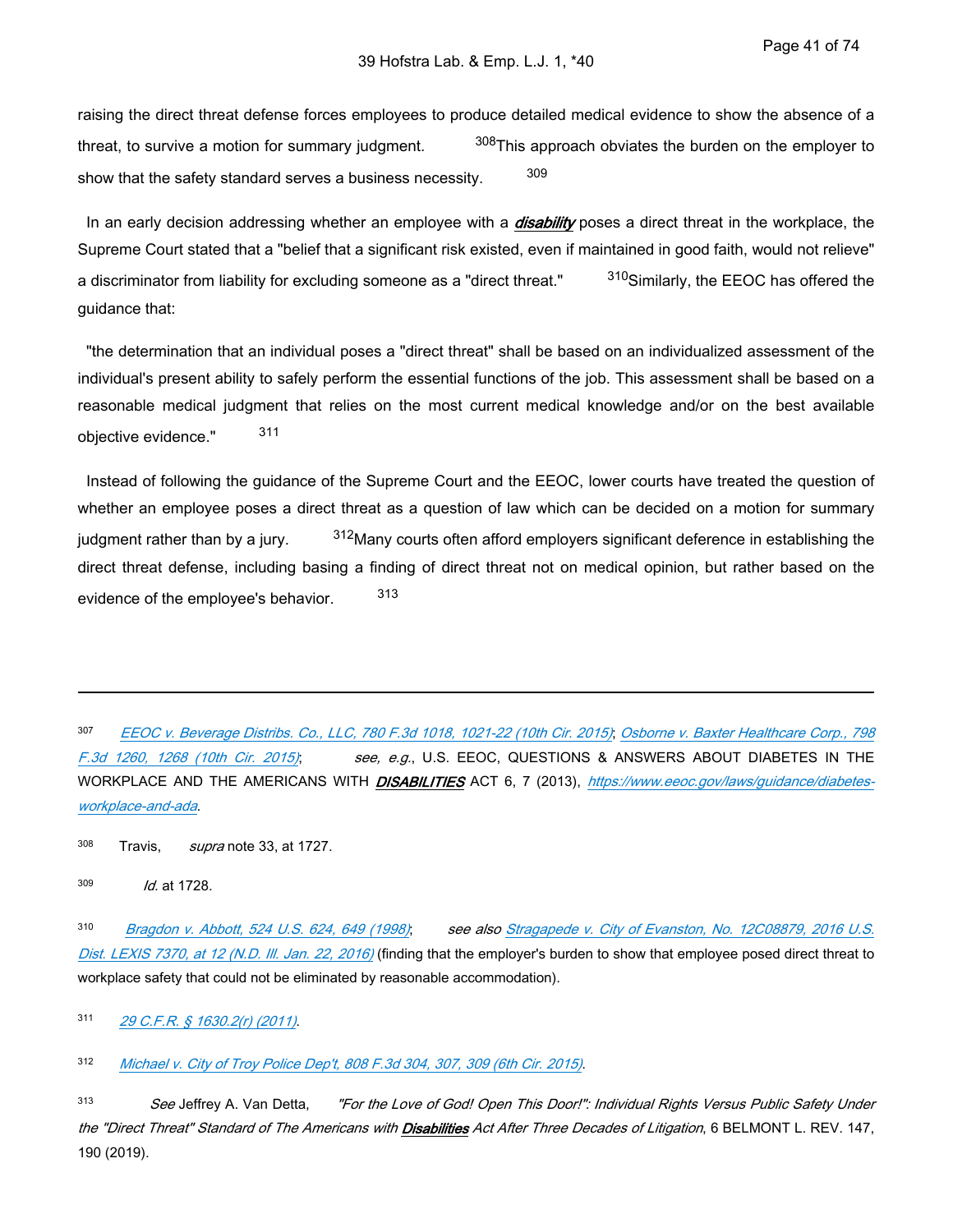**[\*41]** Under this deference to employers, courts grant a motion for summary judgment in the employer's favor rather than allowing a fact finder to independently assess whether the employee poses a direct threat; instead, a claim is dismissed if the employer's assessment of the threat was "objectively reasonable" in the employer's opinion. <sup>314</sup>For example, the Tenth Circuit dismissed the claim of an employee with post-traumatic stress disorder who was discharged after reacting to physical contact originating with a coworker, based only on the employer's individualized assessment of what the employer claimed to be the "best available objective evidence" that he posed a direct threat, without requiring support from an "independent medical examination." <sup>315</sup>In contrast, only a small number of courts have required that a direct threat defense be based on "objective reasonableness of [the employer's] actions,"  $316$  as established by the views of health care professionals, <sup>317</sup>and scientific objectivity. <sup>318</sup>

 This common deference to an employer's opinion about whether a person with a *disability* poses a direct threat is particularly problematic for people with a mental illness or other stigmatized impairment. <sup>319</sup>Stereotypes and stigmatization of mentally ill individuals as dangerous allows for intentional employment discrimination against them based on employers' concerns about violence in the workplace generally as well as their potential negligent hiring liability. 320Instead of relying on stigma and stereotypes, an employer's conclusion that an employee with a *disability* poses a direct threat in the workplace should rely on medical **[\*42]** evidence, but neither courts nor juries have the medical or scientific competency to determine whether a person with a *disability* poses a direct threat.

315 *[Jarvis v. Potter, 500 F.3d 1113, 1117 \(10th Cir. 2007\)](https://advance.lexis.com/api/document?collection=cases&id=urn:contentItem:4PJC-04B0-TXFX-F32V-00000-00&context=1516831)*.

316 *[Nail v. BNSF Ry. Co., 917 F.3d 335, 342 \(5th Cir. 2019\)](https://advance.lexis.com/api/document?collection=cases&id=urn:contentItem:5VF3-RY81-JJ6S-62KF-00000-00&context=1516831)* (citing *[Bragdon v. Abbott, 524 U.S. 624, 650 \(1998\)\)](https://advance.lexis.com/api/document?collection=cases&id=urn:contentItem:3TGV-N270-002K-6009-00000-00&context=1516831)*.

317 *Id. (*citing *Chevron USA, Inc. v. Echazabal, 536 U.S. 73, 86 (2002))*; *[Justice v. Crown Cork & Seal Co., 527 F.3d 1080,](https://advance.lexis.com/api/document?collection=cases&id=urn:contentItem:4SNH-MSG0-TXFX-F301-00000-00&context=1516831)  [1091-92 \(10th Cir. 2008\)](https://advance.lexis.com/api/document?collection=cases&id=urn:contentItem:4SNH-MSG0-TXFX-F301-00000-00&context=1516831)*; *see also [Lowe v. Ala. Power Co., 244 F.3d 1305, 1309 \(11th Cir. 2001\)](https://advance.lexis.com/api/document?collection=cases&id=urn:contentItem:42NH-12S0-0038-X1GS-00000-00&context=1516831)*.

318 *See* Burns v. Dal-Italia, LLC, No. CIV-13-528-*[KEW, 2016 U.S. Dist. LEXIS 7564, at 14 \(E.D. Okla. Jan. 22, 2016\)](https://advance.lexis.com/api/document?collection=cases&id=urn:contentItem:5HXC-1841-F04F-20R1-00000-00&context=1516831)* (summary judgment denied because of questions of fact as to whether employer relied on reasonable medical judgment in determining that plaintiff posed direct threat).

319 Travis, *supra* note 33, at 1729.

<sup>320</sup>Kaminer, *supra* note 1, at 219-21; Edward Diksa & E. Sally Rogers, *Employer Concerns about Hiring Persons with Psychiatric Disability: Results of the Employer Attitude Questionnaire*, 40 J. OF AM. REHAB. COUNSELING ASS'N 31, 31 (1996); *see also* OTTO F. WAHL, TELLING IS RISKY BUSINESS: MENTAL HEALTH CONSUMERS CONFRONT STIGMA 82 (1999) (stating that "the change of attitude of interviewers and prospective employers when psychiatric status was disclosed, as well as the negative outcomes, helped to convince consumers that their psychiatric history rather than their current competence was the basis of job denials."); Jean Campbell, *Unintended Consequences in Public Policy: Persons with Psychiatric Disabilities and the Americans with Disabilities Act*, 22 POL'Y STUD. J. (1994).

<sup>314</sup>  *[EEOC v. Beverage Distribs. Co., LLC, 780 F.3d 1018, 1021 \(10th Cir. 2015\)](https://advance.lexis.com/api/document?collection=cases&id=urn:contentItem:5FHP-SC11-F04K-W093-00000-00&context=1516831)*.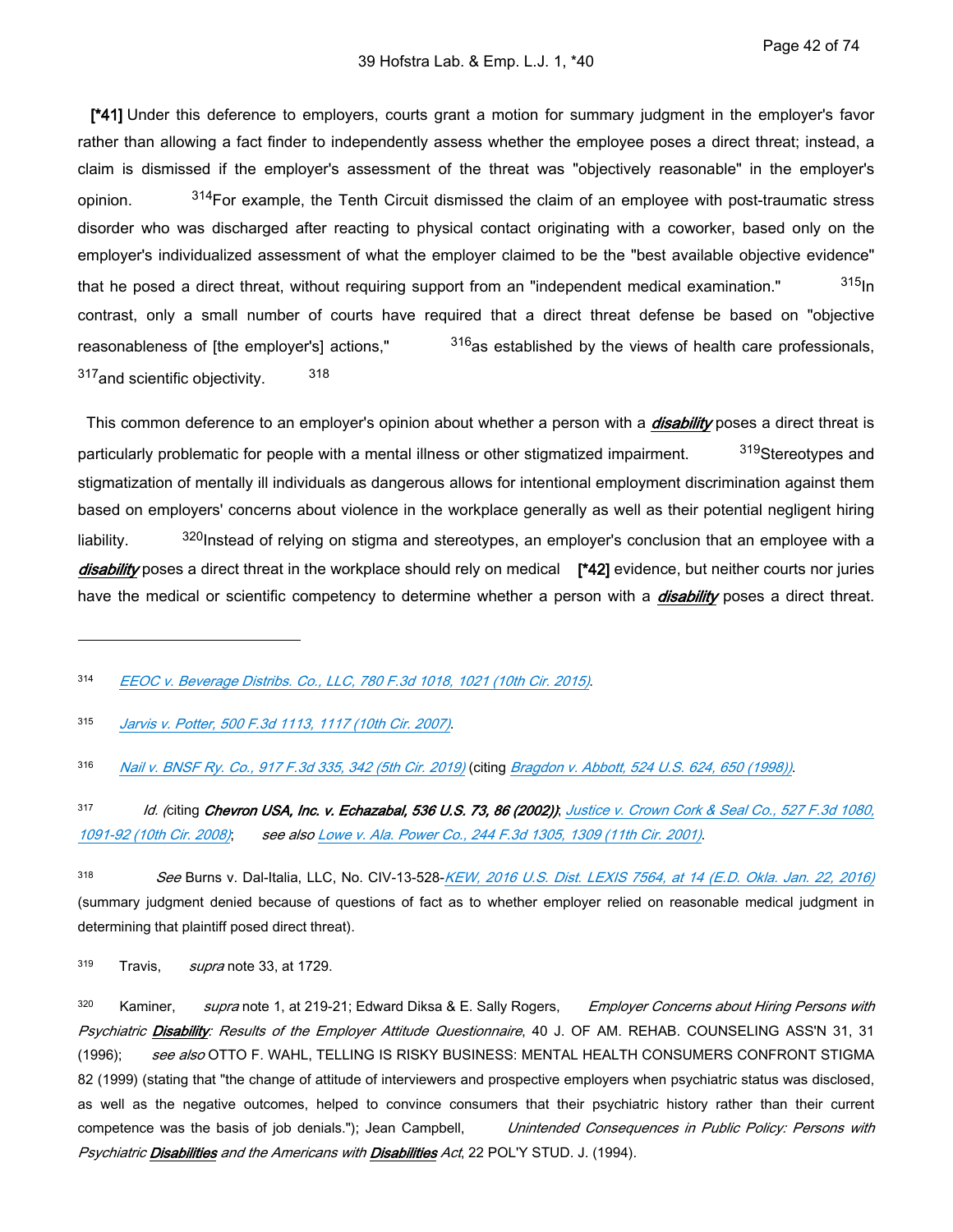<sup>321</sup>Deference to an employer's determination of whether a person poses a direct threat seems to be the preferred solution to this lack of knowledge.  $322$ 

 Courts' deference to employers includes allowing employers to legitimize adverse actions against employees with *disabilities* based on their "good faith belief" that the employee posed a threat, engaged in misconduct, or performed poorly. 323For a plaintiff with a *disability*, evidence that her employer's decision was "wrong or mistaken," $324$ or that the decision was not "wise, shrewd, prudent or competent" will be insufficient to establish pretext so as to avoid dismissal on a motion for summary judgment.  $325As$  one court explained, "questionable decision-making does not equate to pretext." 326

 Under this approach, courts have allowed the dismissal of a claim of discrimination brought by a person with a *disability* based on the employer's reasonable belief that the employee or applicant posed a direct threat. 327Thus, if an employer can characterize "speculation regarding future risk of injury as a direct threat to self, then it becomes a valid reason for disqualification." 328Even beyond cases involving a direct threat defense, courts defer to an employer's beliefs regarding an employee's alleged misconduct. <sup>329</sup>For example, a court dismissed the retaliation claim of a plaintiff accused of working while he was on leave, based on that employer's

<sup>321</sup> Van Detta, *supra* note 313, at 154.

#### 322 *Id. at 165-66*.

323 *[Merrill v. McCarthy, 184 F. Supp. 3d 221, 244 \(E.D.N.C. 2016\)](https://advance.lexis.com/api/document?collection=cases&id=urn:contentItem:5JPB-GKR1-F04D-R3NB-00000-00&context=1516831)*; *[Little v. Ill. Dep't of Revenue, 369 F.3d 1007, 1012 \(7th](https://advance.lexis.com/api/document?collection=cases&id=urn:contentItem:4CGG-XRB0-0038-X1DH-00000-00&context=1516831)  [Cir. 2004\)](https://advance.lexis.com/api/document?collection=cases&id=urn:contentItem:4CGG-XRB0-0038-X1DH-00000-00&context=1516831)*; *see also [Trent v. Constellation Energy Grp., Inc., No. CCB-08-1271, 2009 U.S. Dist. LEXIS 58260, at 18-19 \(D.](https://advance.lexis.com/api/document?collection=cases&id=urn:contentItem:4WR6-C110-TXFR-126H-00000-00&context=1516831)  [Md. July 8, 2009\)](https://advance.lexis.com/api/document?collection=cases&id=urn:contentItem:4WR6-C110-TXFR-126H-00000-00&context=1516831)* (stating that "employers are free to rely on allegations of misconduct in making [disciplinary] decisions, so long as their reliance is reasonable and in good faith."). *But see [McCullough v. Univ. of Ark. for Med. Scis., 559 F.3d 855, 862](https://advance.lexis.com/api/document?collection=cases&id=urn:contentItem:4VX6-J890-TXFX-B1W6-00000-00&context=1516831)  [\(8th Cir. 2009\)](https://advance.lexis.com/api/document?collection=cases&id=urn:contentItem:4VX6-J890-TXFX-B1W6-00000-00&context=1516831)* (possible pretext where "the record in support of the employer's conclusion is ... so sparse, or the employer's conclusion so implausible.").

#### 324 *[Harp v. SEPTA, No. 04-2205, 2006 U.S. Dist. LEXIS 35344, at 12 \(E.D. Pa. June 1, 2006\)](https://advance.lexis.com/api/document?collection=cases&id=urn:contentItem:4K3F-FVJ0-0038-Y1W7-00000-00&context=1516831)*.

- 325 *[Peterson v. Sec'y U.S. Dep't of Veterans Affs., No. 20-3244, 2021 U.S. App. LEXIS 15517, at 8 \(3d Cir. May 25, 2021\)](https://advance.lexis.com/api/document?collection=cases&id=urn:contentItem:62S3-5C91-FC6N-X2WF-00000-00&context=1516831)*.
- 326 *[Rumanek v. Indep. Sch. Mgmt., 619 F. App'x 71, 80 \(3d Cir. 2015\)](https://advance.lexis.com/api/document?collection=cases&id=urn:contentItem:5GGT-50S1-F04K-K09F-00000-00&context=1516831)* (affirming jury verdict in favor of employer).

<sup>328</sup> Van Detta, *supra* note 313, at 158.

<sup>327</sup>  *[EEOC v. Beverage Distributors Co., 780 F.3d 1018, 1021-22 \(10th Cir. 2015\)](https://advance.lexis.com/api/document?collection=cases&id=urn:contentItem:5FHP-SC11-F04K-W093-00000-00&context=1516831)*; *[Jarvis v. Potter, 500 F.3d 1113, 1121-22](https://advance.lexis.com/api/document?collection=cases&id=urn:contentItem:4PJC-04B0-TXFX-F32V-00000-00&context=1516831)  [\(10th Cir. 2007\)](https://advance.lexis.com/api/document?collection=cases&id=urn:contentItem:4PJC-04B0-TXFX-F32V-00000-00&context=1516831)*.

<sup>329</sup>  *[Schwendeman v. Marietta City Schs., No. 20-3251, 2020 U.S. App. LEXIS 39230, at 5-6, 9 \(6th Cir. Dec. 14, 2020\)](https://advance.lexis.com/api/document?collection=cases&id=urn:contentItem:61HS-5JM1-JBDT-B2MN-00000-00&context=1516831)*.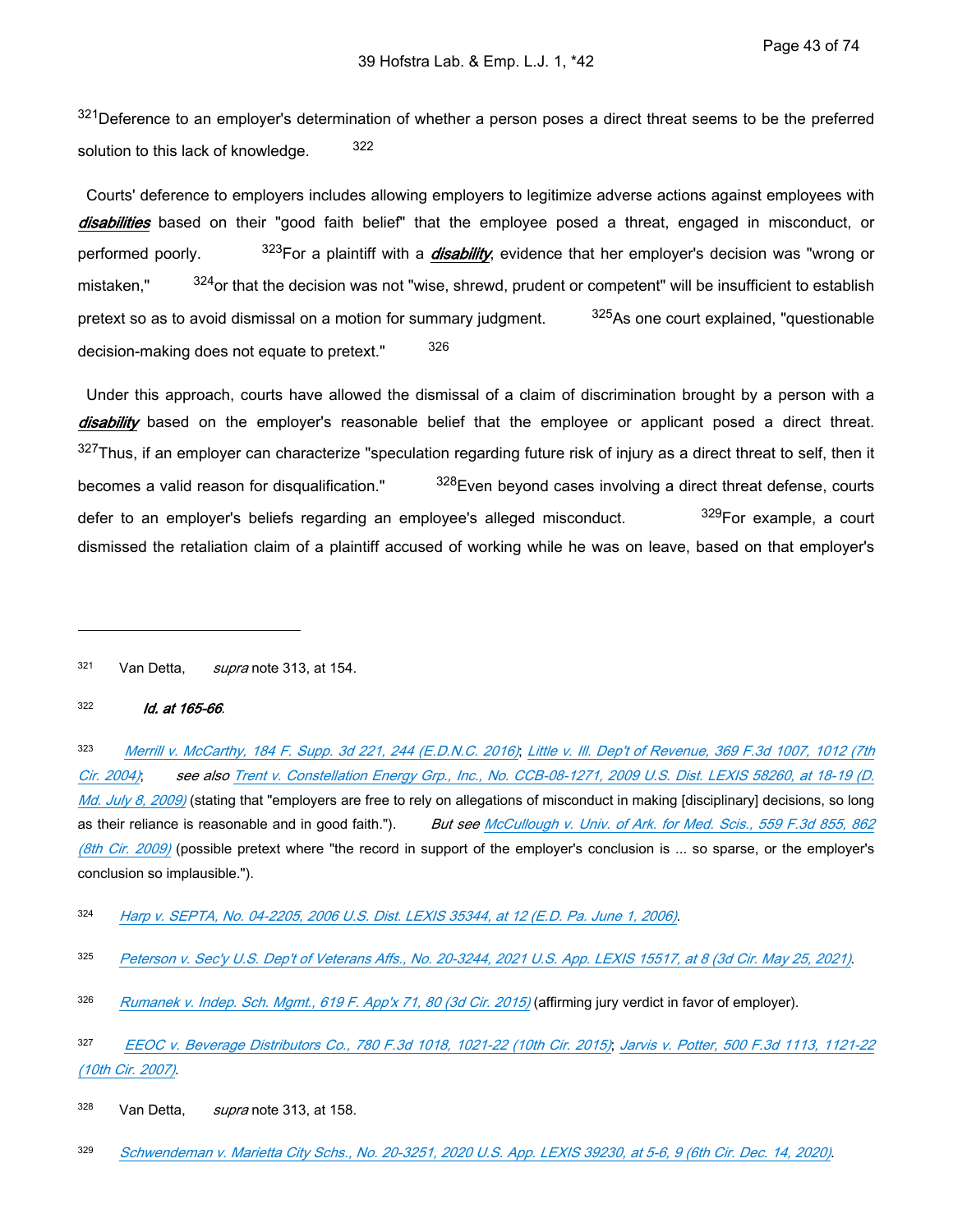"honest belief" that the plaintiff was evasive in [\*43] responding to the employer's allegations. <sup>330</sup>No proof of actual misuse of leave was required to avoid dismissal of the claim.  $331$ 

 This honest belief defense, for both assertion of a direct threat and other employer-generated reasons for taking an adverse action, allows employers to escape liability for disparate treatment or retaliation if they can articulate some reason for taking an adverse action against an employee with a *disability*, even if that reason is not true. 332Courts have consistently held that the falsity of an employer's explanation for an adverse action is not enough to prove discriminatory intent; <sup>333</sup>instead, the employee must show the employer did not truly believe that the employee engaged in the alleged misconduct or poor performance.  $334$ Consequently, an employee who has suffered an adverse action after revealing her *disability* or requesting an accommodation will be unable to survive a motion for summary judgment even if the employer's reason for taking that action is not based in reality, so long as the employer professes its belief in that reason. 335

 Courts' reliance on employers' perceptions of whether an employee fails to meet performance standards or poses a direct threat undermines the ability of a person with a *disability* to establish that the decision was made with discriminatory intent. 336For example, if an employee reveals a *disability* to obtain an accommodation, but the employer perceives that the employee or applicant cannot perform their duties, has engaged in misconduct, or poses a direct threat, then that employer can reject or discharge that employee *because of* their *disability*. <sup>337</sup>Given this deference, employees with *disabilities* are forced to produce evidence of pretext to survive a motion for summary judgment. 338

330 *[Id. at 10-11](https://advance.lexis.com/api/document?collection=cases&id=urn:contentItem:554H-N161-F04K-H03Y-00000-00&context=1516831)*.

331 *[Id. at 12-13](https://advance.lexis.com/api/document?collection=cases&id=urn:contentItem:554H-N161-F04K-H03Y-00000-00&context=1516831)*.

333 Stefanidis v. Jos. A. Bank Clothiers, Inc., No. 3:14-CV-971, *2016 U.S. Dist. LEXIS 26133, at 17-18 (D. Conn. Mar. 2, [2016\)](https://advance.lexis.com/api/document?collection=cases&id=urn:contentItem:5J6X-MF71-F04C-W0NN-00000-00&context=1516831)*; *see also [Kolesnikow v. Hudson Valley Hosp. Ctr., 622 F. Supp. 2d 98, 111 \(S.D.N.Y. 2009\)](https://advance.lexis.com/api/document?collection=cases&id=urn:contentItem:4WBK-2T00-TXFR-J32H-00000-00&context=1516831)* (stating that termination is justified if employer made a good-faith business determination, regardless of whether employer reached a correct conclusion in attributing fault to plaintiff); *[Roge v. NYP Holdings Inc., 257 F.3d 164, 169 \(2d Cir. 2001\)](https://advance.lexis.com/api/document?collection=cases&id=urn:contentItem:43HV-D440-0038-X1GM-00000-00&context=1516831)* (lawful for employer to base termination on good faith belief that employee recently engaged in fraud relating to employment, whether or not fraud actually occurred).

334 *[Pulczinski v. Trinity Structural Towers, Inc., 691 F.3d 996, 1003 \(8th Cir. 2012\)](https://advance.lexis.com/api/document?collection=cases&id=urn:contentItem:56G1-N5P1-F04K-S2K3-00000-00&context=1516831)*.

<sup>335</sup>Van Detta, *supra* note 313, at 158.

336 Natasha T. Martin, *Pretext in Peril, [75 MO. L. REV. 313, 356 \(2010\)](https://advance.lexis.com/api/document?collection=analytical-materials&id=urn:contentItem:50CW-SSM0-00CW-F05G-00000-00&context=1516831)*.

337 *Id.* at 321-23.

<sup>332</sup>  *[Id. at 14](https://advance.lexis.com/api/document?collection=cases&id=urn:contentItem:554H-N161-F04K-H03Y-00000-00&context=1516831)*.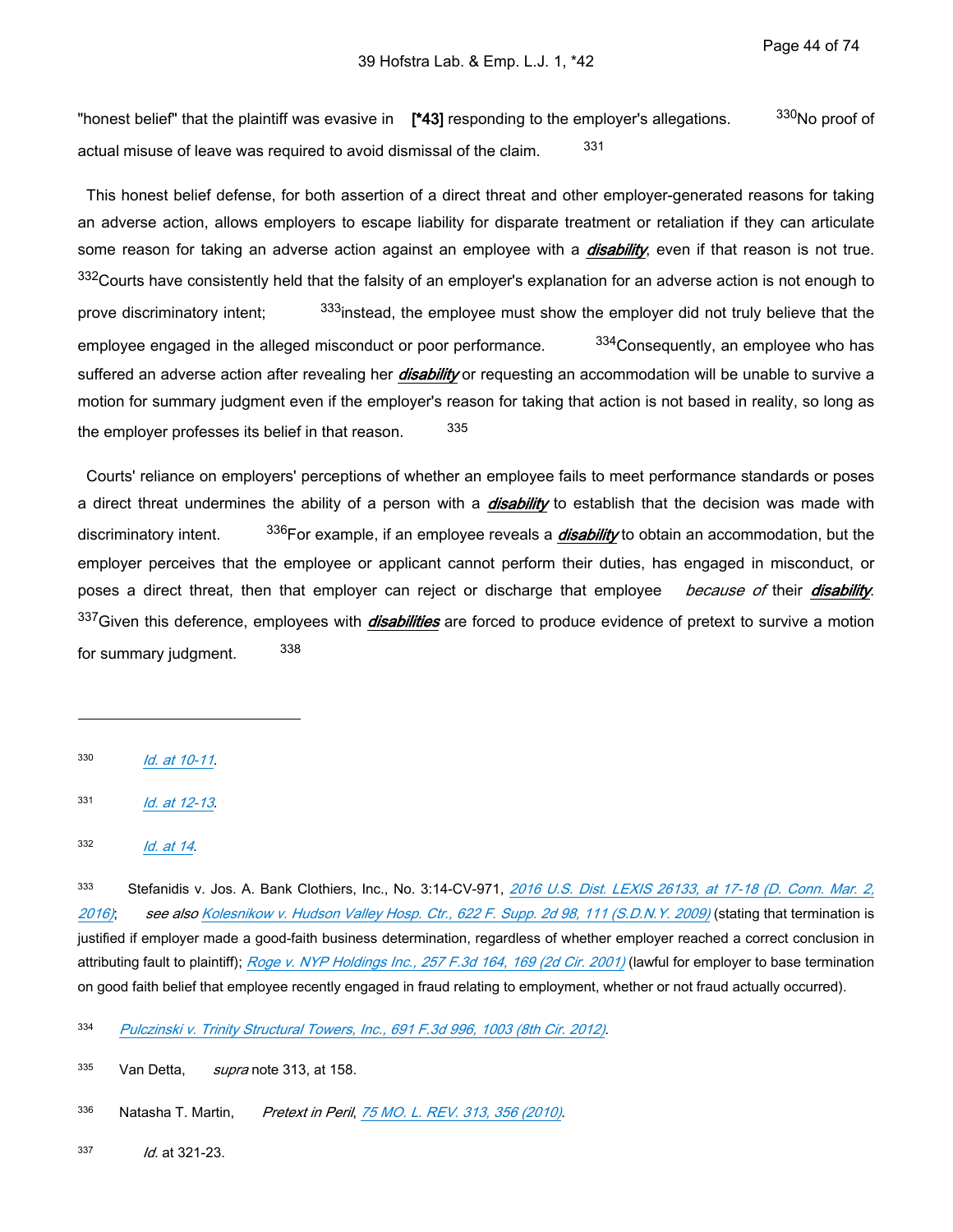## **[\*44]**

## *E. Discounting Evidence of Pretext Leads to Dismissal*

 Even if an employee with a *disability* can establish a prima face claim of disparate treatment or retaliation based on her revelation of a *disability* and/or a request for accommodation, the claim will still be dismissed unless that employee invalidates the employer's legitimate reason for an adverse action by showing that the reason proffered by the employer was a pretext for unlawful discrimination.  $339$  If a plaintiff provides sufficient evidence to raise a credible question of pretext, the claim should be referred to a jury rather than being dismissed on a motion for summary judgment. <sup>340</sup>To survive a motion for summary judgment, however, a plaintiff must demonstrate that a jury could reasonably doubt or reject her employer's legitimate reason and infer that her *disability* or protected activity was the "but-for" cause of the adverse action. 341

 Pretext can be established by facts that could convince a jury to "(1) disbelieve the employer's articulated legitimate reasons; or (2) believe that an invidious discriminatory reason was more likely than not a motivating or determinative cause of the employer's action."  $342$ In determining whether the employer's reason was the true explanation for the adverse action, <sup>343</sup>the court evaluates the plaintiff's evidence supporting a future jury's rejection of the employer's explanation for the adverse action. This evaluation includes significant deference afforded to that employer's judgment, as described above. <sup>344</sup>Moreover, this requirement on the employer to legitimize its action is light, and the plaintiff bears the "ultimate burden of proving that she has been the victim of intentional discrimination." <sup>345</sup>Under this standard, courts often dismiss a claim on a motion for summary

340 *[Reeves v. Sanderson Plumbing Prod., Inc., 530 U.S. 133, 147-48 \(2000\)](https://advance.lexis.com/api/document?collection=cases&id=urn:contentItem:40G9-3090-004B-Y03B-00000-00&context=1516831)*.

341 *[Upshaw v. Ford Motor Co., 576 F.3d 576, 586 \(6th Cir. 2009\)](https://advance.lexis.com/api/document?collection=cases&id=urn:contentItem:4X0P-GYX0-TXFX-838N-00000-00&context=1516831)*; *see also* Hersko v. Wilson, No. 3:15-cv-215, *[2018 U.S.](https://advance.lexis.com/api/document?collection=cases&id=urn:contentItem:5STW-MM01-K0HK-24V9-00000-00&context=1516831)  [Dist. LEXIS 119573, at 43-44 \(S.D. Ohio July 18, 2018\)](https://advance.lexis.com/api/document?collection=cases&id=urn:contentItem:5STW-MM01-K0HK-24V9-00000-00&context=1516831)* (dismissing claim without reason to disbelieve that adverse action was taken based on record of absenteeism).

342 *[Wright v. Providence Care Ctr., LLC, 822 F. App'x 85, 91 \(3d Cir. 2020\)](https://advance.lexis.com/api/document?collection=cases&id=urn:contentItem:60JN-CW31-JJD0-G002-00000-00&context=1516831)*; *[West v. Northampton Clinic Co., 783 F. App'x](https://advance.lexis.com/api/document?collection=cases&id=urn:contentItem:5WTK-NCD1-F016-S15V-00000-00&context=1516831)  [118, 122 \(3d Cir. 2019\)](https://advance.lexis.com/api/document?collection=cases&id=urn:contentItem:5WTK-NCD1-F016-S15V-00000-00&context=1516831)*; *[Walton v. Mental Health Ass'n of Se. Pa., 168 F.3d 661, 668 \(3d Cir. 1999\)](https://advance.lexis.com/api/document?collection=cases&id=urn:contentItem:3VW7-2V10-0038-X15V-00000-00&context=1516831)*; *see also* Zabinski, *supra* note 189, at 285; Martin, *supra* note 336, at 326.

344 *See supra* notes 216-41 and accompanying text.

<sup>338</sup>  *Id.* at 323.

<sup>339</sup>  *[St. Mary's Honor Ctr. v. Hicks, 509 U.S. 502, 516-18 \(1993\)](https://advance.lexis.com/api/document?collection=cases&id=urn:contentItem:3S4W-XDP0-003B-R3R4-00000-00&context=1516831)* ("inquiry now turns from the few generalized factors that establish a prima facie case to the specific proofs and rebuttals of discriminatory motivation the parties have introduced"); *[Ferrari](https://advance.lexis.com/api/document?collection=cases&id=urn:contentItem:5K2W-4S11-F04K-P0DC-00000-00&context=1516831)  [v. Ford Motor Co., 826 F.3d 885, 892 \(6th Cir. 2016\)](https://advance.lexis.com/api/document?collection=cases&id=urn:contentItem:5K2W-4S11-F04K-P0DC-00000-00&context=1516831)*.

<sup>343</sup>  *[Reeves, 530 U.S. at 148-49](https://advance.lexis.com/api/document?collection=cases&id=urn:contentItem:40G9-3090-004B-Y03B-00000-00&context=1516831)*; *[Grose v. Lew, No. 15-5357, 2016 U.S. App. LEXIS 24454, at 17 \(6th Cir. Sept. 21,](https://advance.lexis.com/api/document?collection=cases&id=urn:contentItem:5X5P-XVN1-DY33-B0NN-00000-00&context=1516831)  [2016\)](https://advance.lexis.com/api/document?collection=cases&id=urn:contentItem:5X5P-XVN1-DY33-B0NN-00000-00&context=1516831)*.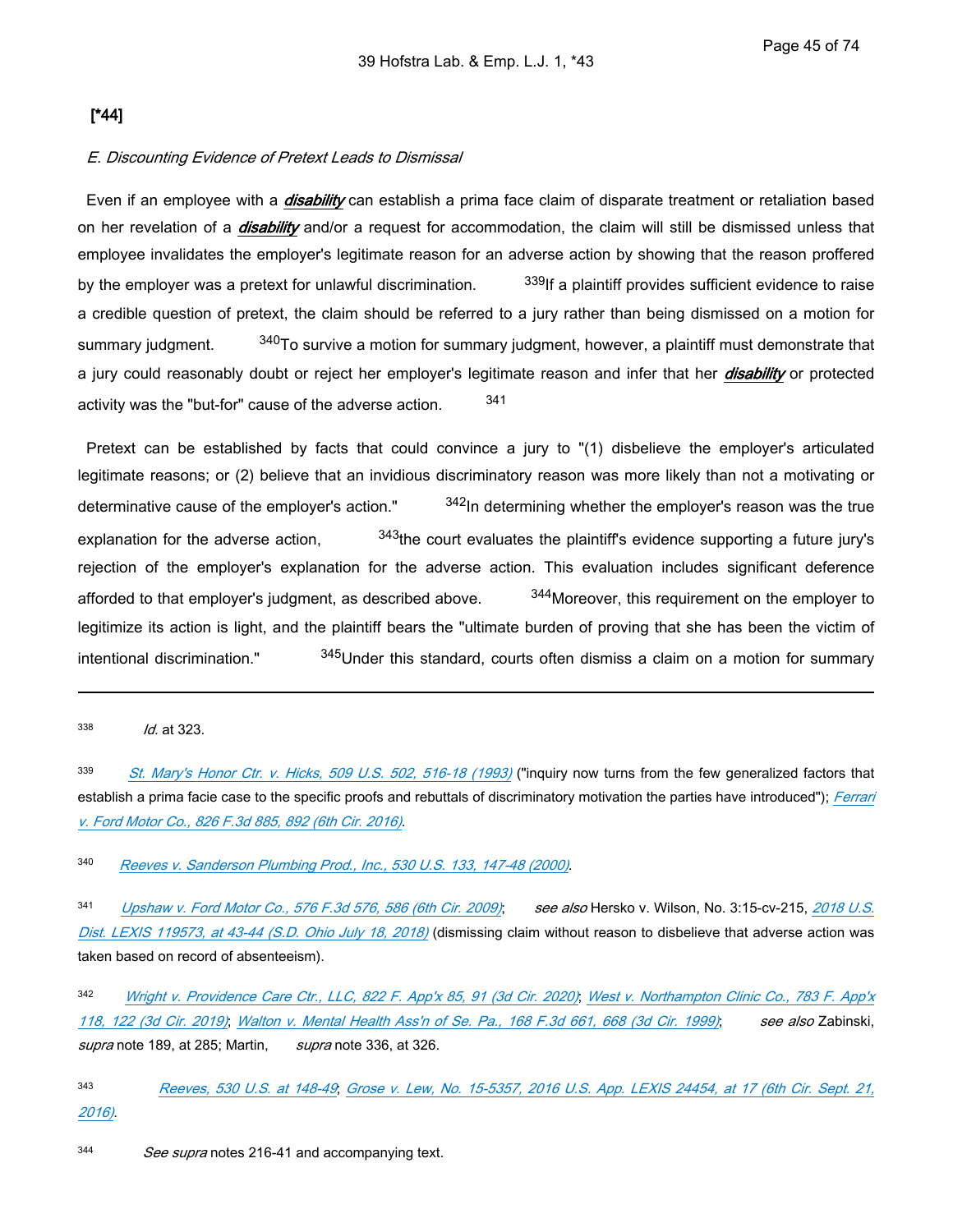judgment without allowing a **[\*45]** jury to determine whether the plaintiff has introduced sufficient facts to support their finding that the employer acted with discriminatory intent. 346

Beyond the employer's lack of honest belief in the reason discussed above,  $347a$  plaintiff can attempt to show that the employer's reasons "did not actually motivate the employer's action," or that the reason was "insufficient to motivate the employer's action." <sup>348</sup>Circumstantial evidence of pretext can include "weaknesses, implausibilities, inconsistencies, incoherencies, or contradictions" in the employer's proffered legitimate reasons, so as to permit a jury to infer the employer's discriminatory intent.  $349$ Plaintiffs typically rely on a relationship between the adverse action and (1) negative statements by their employer and/or (2) the timing of the revelation of their *disability* or their protected activity. 350Employees with *disabilities* may also establish pretext by showing that similarly situated, able-bodied employees were treated more favorably,  $351$ but this method is difficult because of the unique circumstances surrounding most claims by employees with *disabilities*. Without such evidence from the plaintiff, courts will dismiss a claim of disparate treatment or retaliation on a summary judgment motion. 352

1. Negative Statements as Evidence of Pretext

 Negative statements about a plaintiff's *disability* or protected activity can sometimes establish pretext, much like racial or sex-related comments can establish pretext under Title VII of the Civil Rights Act. <sup>353</sup>For example, a

#### 345 *[Smith v. Strayer Univ. Corp., 79 F. Supp. 3d 591, 599 \(E.D. Va. 2015\)](https://advance.lexis.com/api/document?collection=cases&id=urn:contentItem:5F2M-14X1-F04F-F4D4-00000-00&context=1516831)*.

- 346 *See, e.g.*, *[Id. at 602](https://advance.lexis.com/api/document?collection=cases&id=urn:contentItem:5F2M-14X1-F04F-F4D4-00000-00&context=1516831)* (dismissing harassment and hostile work environment claim for failure to produce sufficient evidence of subjective and objective discrimination).
- 347 *See supra* notes 339-52 and accompanying text *.*
- 348 *[Sands v. Brennan, No. 18-2186, 2019 U.S. App. LEXIS 7530, at 4-5 \(6th Cir. Mar. 13, 2019\)](https://advance.lexis.com/api/document?collection=cases&id=urn:contentItem:5VMV-JV21-F016-S0FX-00000-00&context=1516831)*; *[Chen v. Dow Chem. Co.,](https://advance.lexis.com/api/document?collection=cases&id=urn:contentItem:4X66-RBP0-TXFX-8261-00000-00&context=1516831)  [580 F.3d 394, 394 \(6th Cir. 2009\)](https://advance.lexis.com/api/document?collection=cases&id=urn:contentItem:4X66-RBP0-TXFX-8261-00000-00&context=1516831)*.
- 349 *[Palencar v. N.Y. Power Auth., 834 F. App'x 647, 651 \(2d Cir. 2020\)](https://advance.lexis.com/api/document?collection=cases&id=urn:contentItem:61G7-RP71-JJSF-20HP-00000-00&context=1516831)* (retaliation); *[Kwan v. Andalex Grp. LLC, 737 F.3d](https://advance.lexis.com/api/document?collection=cases&id=urn:contentItem:5B2P-4RT1-F04K-J12R-00000-00&context=1516831)  [834, 846 \(2d Cir. 2013\)](https://advance.lexis.com/api/document?collection=cases&id=urn:contentItem:5B2P-4RT1-F04K-J12R-00000-00&context=1516831)* (disparate treatment); *[Castellani v. Bucks Co. Mun., 351 F. App'x 774, 777 \(3d Cir. 2009\)](https://advance.lexis.com/api/document?collection=cases&id=urn:contentItem:7X2X-BDS0-YB0V-F001-00000-00&context=1516831)*.
- 350 *See, e.g.*, *[Kwan, 737 F.3d at 847](https://advance.lexis.com/api/document?collection=cases&id=urn:contentItem:5B2P-4RT1-F04K-J12R-00000-00&context=1516831)* (temporal proximity); *[Patten v. Wal-Mart Stores East, Inc., 300 F.3d 21, 25 \(1st](https://advance.lexis.com/api/document?collection=cases&id=urn:contentItem:46HF-W5Y0-0038-X11K-00000-00&context=1516831)  [Cir. 2002\)](https://advance.lexis.com/api/document?collection=cases&id=urn:contentItem:46HF-W5Y0-0038-X11K-00000-00&context=1516831)* (statements about *disability*).
- 351 *See* Martin, *supra* note 336, at 323, 333, 345.
- 352 *See [Reeves v. Sanderson Plumbing Products, 530 U.S. 133, 148 \(2000\)](https://advance.lexis.com/api/document?collection=cases&id=urn:contentItem:40G9-3090-004B-Y03B-00000-00&context=1516831)*.
- 353 *See, e.g*., Charlotte S. Alexander et al., *Post-Racial Hydraulics: The Hidden Dangers of the Universal Turn*, *[91](https://advance.lexis.com/api/document?collection=analytical-materials&id=urn:contentItem:5JMY-0HX0-02BN-104Y-00000-00&context=1516831)  [N.Y.U. L. REV. 1, 15 \(2016\)](https://advance.lexis.com/api/document?collection=analytical-materials&id=urn:contentItem:5JMY-0HX0-02BN-104Y-00000-00&context=1516831)*.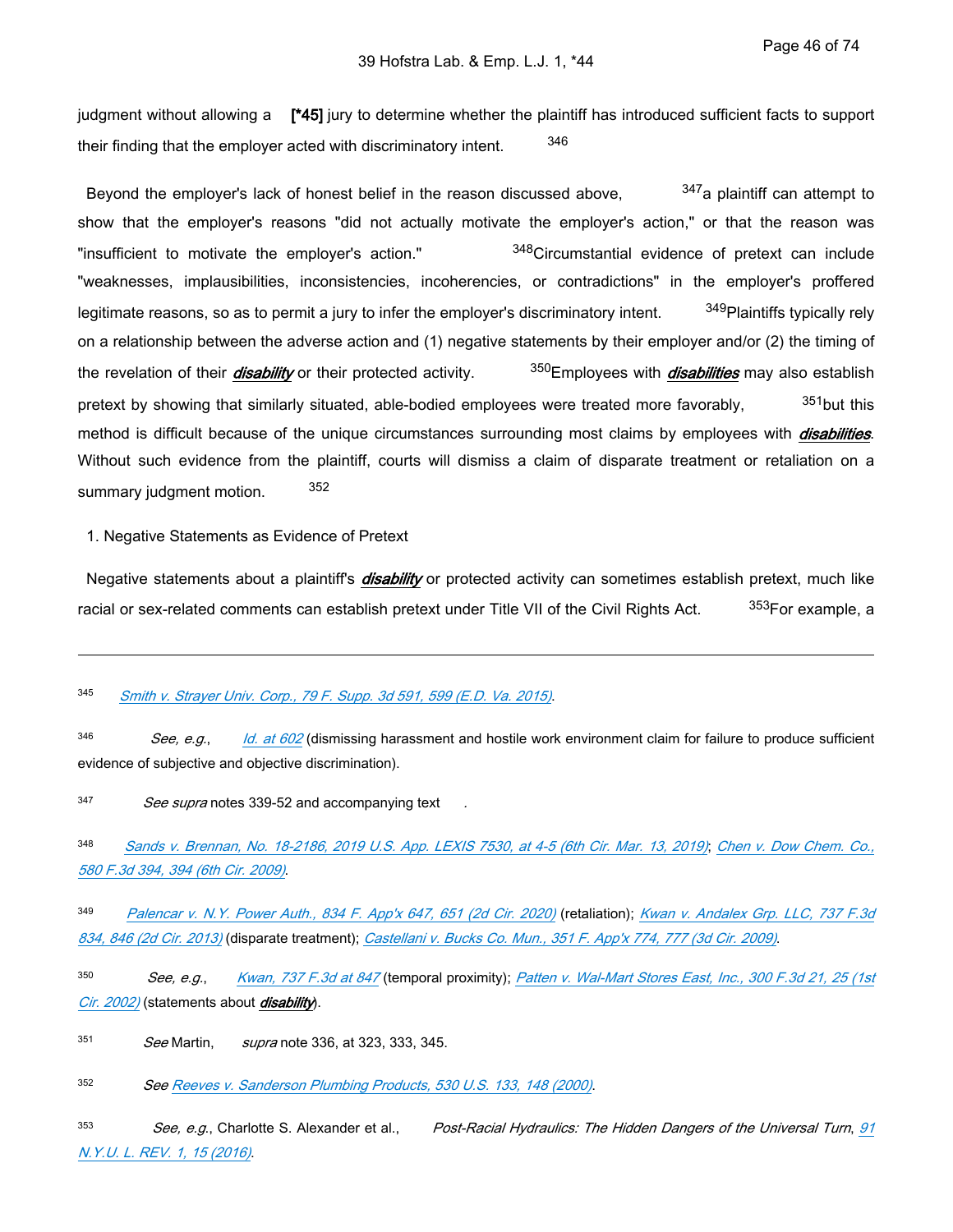supervisor's comments about a plaintiff's absences, indicating his dislike of people with *disabilities* combined with references to a plaintiff's need for physical therapy, helped to defeat an employer's motion for summary judgment regarding the plaintiff's subsequent [\*46] discharge. <sup>354</sup>As one court noted, however, admissions of an employer's discriminatory or retaliatory motive are rare, "for obvious reasons." 355After almost thirty years of ADA coverage, employers likely avoid such open expressions of discriminatory intent. Therefore, given the awareness of potential discrimination claims among managers and supervisors, proof of such blatant statements may be unobtainable even if a supervisor holds such discriminatory attitudes. 356

 Even though such discriminatory statements are unusual, our review of ADA claims reveals that without specific negative statements by the employer's decision maker, the plaintiff will likely fail to defeat a motion for summary judgment. <sup>357</sup>However, evidence of such statements is not a guarantee to reach a jury.

TABLE 4. Influence of Negative Statements 358

|          | Close      | Acceptance        | Statements &        | Rejection  | Timing,      |
|----------|------------|-------------------|---------------------|------------|--------------|
|          | Timing &   | of Employer       | <b>Close Timing</b> | of         | Statements & |
|          | Relevant   | Reason &          | but Employer        | t Employer | Rejection of |
|          | Statements | <b>Statements</b> | Reason              | Reason &   | Employer's   |
|          |            |                   | Accepted            | Statements | Reason       |
| For      | 8          | 0                 | $\mathbf 0$         | 6          | 12           |
| Employee |            |                   |                     |            |              |
| (48)     |            |                   |                     |            |              |
| For      | 0          | 4                 | $\mathsf 3$         | 0          | 0            |
| Employer |            |                   |                     |            |              |
| (96)     |            |                   |                     |            |              |
| Success  | 8/8        | 0/4               | 0/3                 | 6/6        | 12/12        |
| Rate for |            |                   |                     |            |              |

354 Murphy v. N.Y. State Pub. Emp. Fed'n, No. 1:17-cv-628, 2019 U.S. Dist. LEXIS 152908, at 37-40 (N.D.N.Y. Sept. 9, *[2019\)](https://advance.lexis.com/api/document?collection=cases&id=urn:contentItem:5X11-X1M1-F7ND-G4M9-00000-00&context=1516831)*.

355 *[Cloe v. City of Indianapolis, 712 F.3d 1171, 1180 \(7th Cir. 2013\)](https://advance.lexis.com/api/document?collection=cases&id=urn:contentItem:5855-4FY1-F04K-R0XS-00000-00&context=1516831)*.

356 *See* Martin, *supra* note 336, at 315, 317, 320.

357 *See infra* Table 4.

358 *See infra* Appendix A.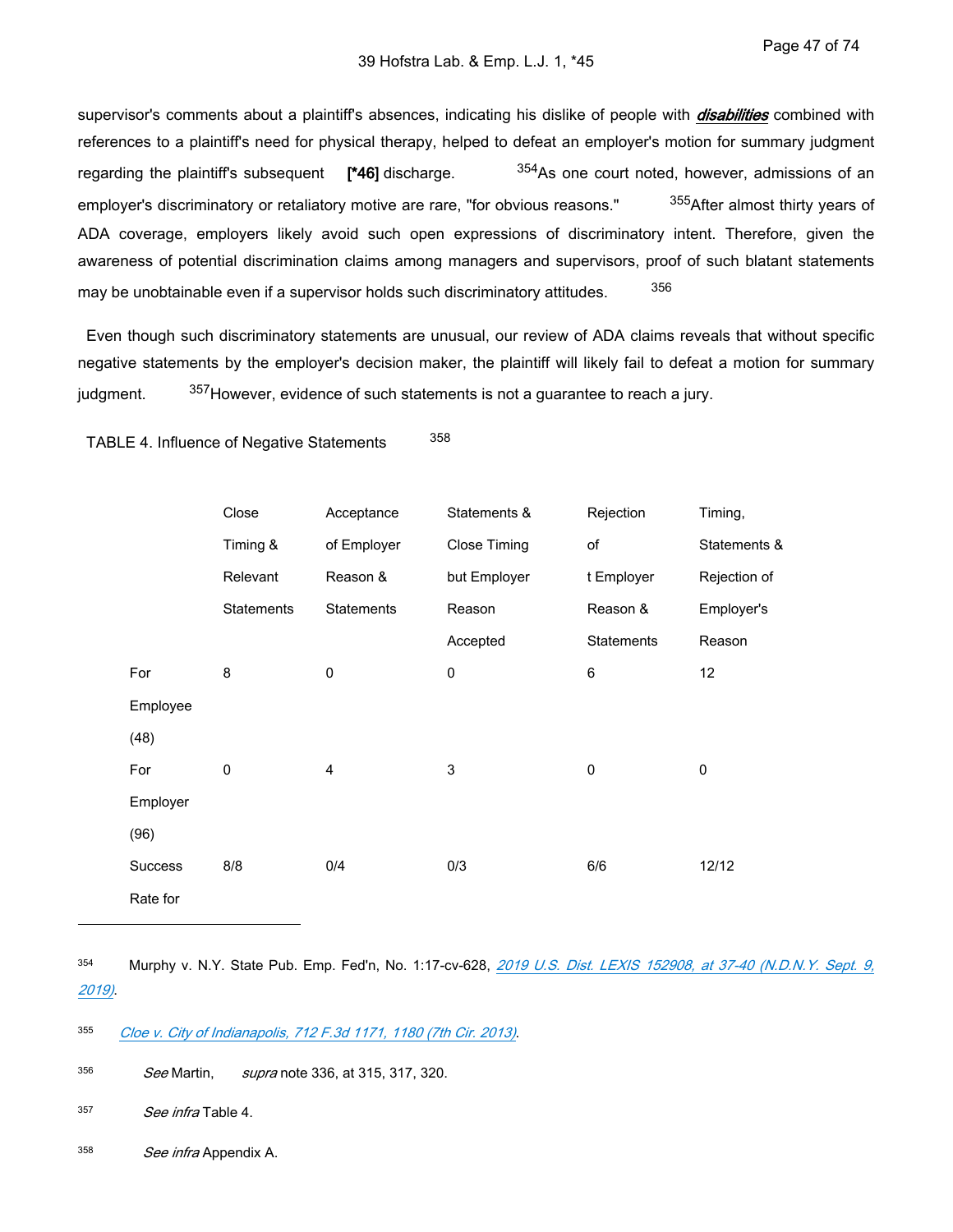#### **Plaintiffs**

The limited impact of negative statements is demonstrated in our review of 143 court decisions. <sup>359</sup>None of those decisions relied on negative statements about the plaintiff's *disability* or protected activity alone. 360Instead, negative statements related to the plaintiff's *disability* [\*47] and/or protected activity supported a denial of summary judgment where the plaintiff was able to produce other evidence of pretext, such as the temporal proximity of the adverse action or some reason for the court to reject the legitimacy of the employer's reason for the adverse action. 361

 Employers had success in four cases where the court accepted their reason for the adverse action, even if the plaintiff submitted evidence of negative statements related to their *disability* or protected activity, and in three of those cases the plaintiff even established both close timing and negative statements. 362

 The lack of influence of negative statements stems in part from the restrictive view of their relevance. In our review of decisions, eight out of 96 decisions for employers were dismissed in part because an employer's negative statements were deemed unrelated to the plaintiff's *disability* or protected activity; three were dismissed in part because statements were not made by a decision maker for the employer; two were dismissed where the statements were deemed unrelated and by a non-decision maker; and seven out of ninety-six decisions for employers were based in part on the court's determination that the negative statements were unrelated to the adverse action taken.

 As seen in our review, a negative statement about the plaintiff is only sufficient to avoid summary judgment when four factors related to the context demonstrate the employer's discriminatory intent: when the negative statement was made by a decision maker or some other supervisor or manager, in connection to the disparate treatment being challenged, and the content and context of the comment support an inference of the employer's discriminatory intent. <sup>363</sup>Thus, courts only consider statements with an obvious connection to a plaintiff's disability or request for accommodation. 364

<sup>359</sup>  *See infra* Appendix A.

<sup>360</sup>  *See infra* Appendix A.

<sup>361</sup>  *See infra* Appendix A.

<sup>362</sup>  *See supra* Table 4.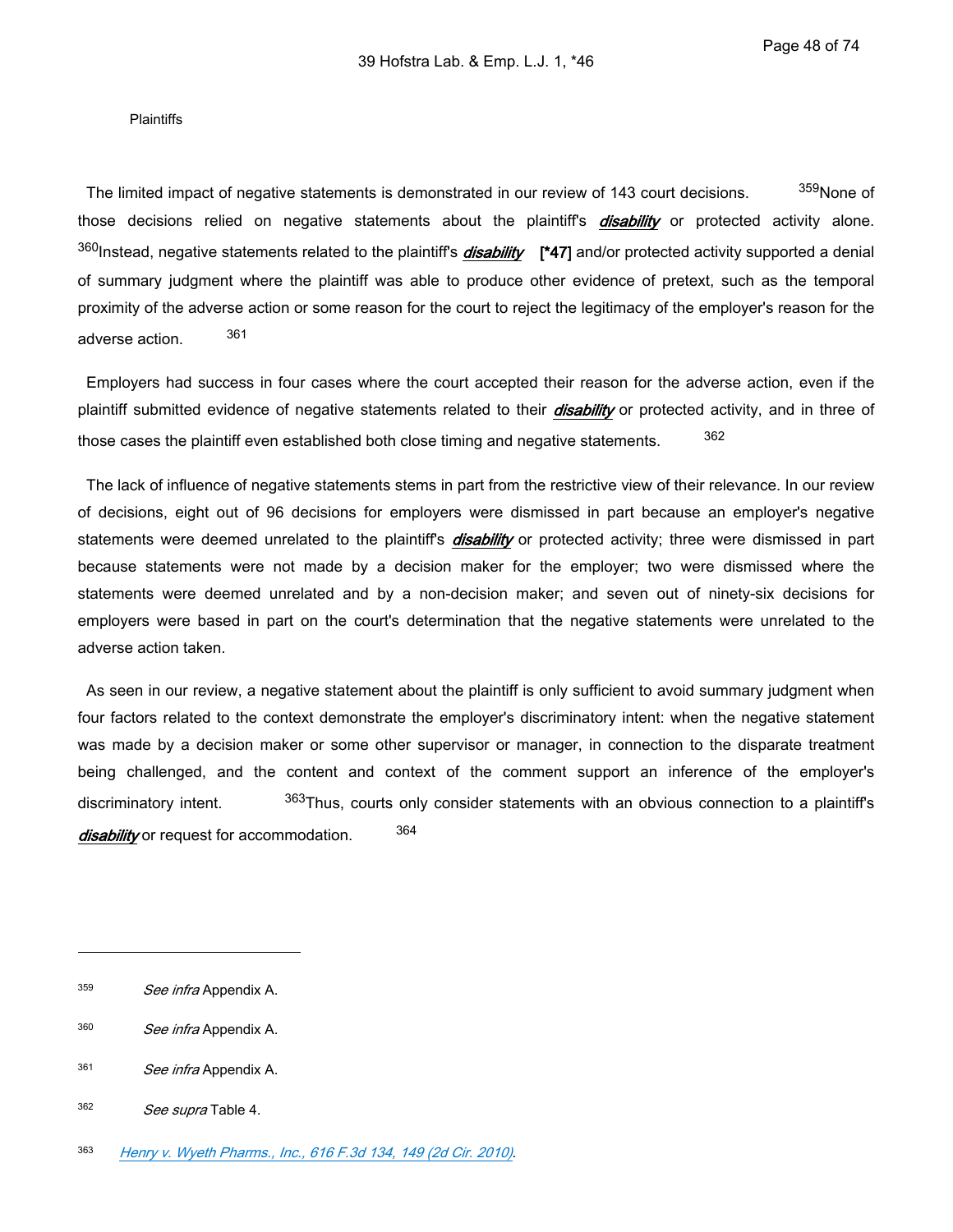Consequently, negative statements will only support a denial of summary judgment where "[a] jury can infer a causal connection between the alleged adverse employment action and the protected activity based on certain remarks made by Defendants." <sup>365</sup>For example, two plaintiffs avoided dismissal when they had been referenced as "handicapped," [\*48] "hospital people," "retarded," and "stupid." <sup>366</sup>Similarly, one court sent a claim to a jury based on *disability*-related comments about an employee who had used leave because of his *disability*, even though the statements were made six months before the employee's discharge, where the supervisor told him that he was there to get rid of "the old, the sick, the people taking a lot of time out from work." 367

 Given these limitations, in rare cases the negative, *disability*-related statements by a decision maker may help to prevent the dismissal of a claim on a motion for summary judgment. <sup>368</sup>In one case, comments made at a meeting where the plaintiff was informed of the adverse action to be taken, combined with the temporal proximity of that meeting to her return to work after leave for her *disability*, sufficed to defeat that employer's motion for summary judgment. <sup>369</sup>In a second decision, comments about the plaintiff's *disability* and negative comments on her performance evaluation for taking FMLA leave (even though they were made fourteen months before her termination), combined with treating the plaintiff more harshly than similarly situated coworkers, was sufficient to avoid dismissal of a claim for retaliation. <sup>370</sup>These examples illustrate the limited circumstances in which disability-related negative statements can prevent dismissal of a claim.

 In contrast, more general derogatory statements about an employee with a *disability* may be insufficient to establish pretext.  $371$  For example, statements that the plaintiff "is always trying to do something. She's nothing but a troublemaker," have been deemed to be unrelated to a *disability* involving asthma and allergies for which she

364 *See generally [Patten v. Wal-Mart Stores E., Inc., 300 F.3d 21, 25 \(1st Cir. 2002\)](https://advance.lexis.com/api/document?collection=cases&id=urn:contentItem:46HF-W5Y0-0038-X11K-00000-00&context=1516831)* (discussing the need for direct evidence of "statements by a decisionmaker that directly reflect the alleged animus and bear squarely on the contested employment decision.").

365 *[Schmitt v. City of New York, No. 15-CV-05992, 2018 U.S. Dist. LEXIS 187382, at 26 \(E.D.N.Y. Nov. 1, 2018\)](https://advance.lexis.com/api/document?collection=cases&id=urn:contentItem:5TMG-YXR1-JFDC-X19Y-00000-00&context=1516831)*.

<sup>366</sup>EEOC v. Big Lots Stores, Inc., No. 2:17-CV-73, *[2018 U.S. Dist. LEXIS 167382, at 11-14 \(N.D.W. Va. Sept. 27, 2018\)](https://advance.lexis.com/api/document?collection=cases&id=urn:contentItem:5TC1-CNG1-JCRC-B2C1-00000-00&context=1516831)*.

367 Darosa v. Admiral Packaging, Inc., No. 16-485 WES, 2019 U.S. Dist. LEXIS 74874, at 16-17 (D.R.I. May 2, 2019).

- 368 *See [Primmer v. CBS Studios, Inc., 667 F. Supp. 2d 248, 261 \(S.D.N.Y. 2009\)](https://advance.lexis.com/api/document?collection=cases&id=urn:contentItem:4X67-MJ90-TXFR-J26B-00000-00&context=1516831)*; Merendo v. Ohio Gastroenterology Grp., Inc., No. 2:17-cv-817, *[2019 U.S. Dist. LEXIS 31507, at 59-60 \(S.D. Ohio Feb. 27, 2019\)](https://advance.lexis.com/api/document?collection=cases&id=urn:contentItem:5VHS-3H71-JT42-S2V9-00000-00&context=1516831)*.
- 369 *See [Primmer, 667 F. Supp. 2d at 261](https://advance.lexis.com/api/document?collection=cases&id=urn:contentItem:4X67-MJ90-TXFR-J26B-00000-00&context=1516831)*.
- 370 *See [Merendo, 2019 U.S. Dist. LEXIS 31507, at 59-60](https://advance.lexis.com/api/document?collection=cases&id=urn:contentItem:5VHS-3H71-JT42-S2V9-00000-00&context=1516831)*.
- <sup>371</sup>Evans v. Capital Blue Cross, No. 1:19-CV-497, *[2021 U.S. Dist. LEXIS 40267 at 27-28 \(M.D. Pa. Mar. 4, 2021\)](https://advance.lexis.com/api/document?collection=cases&id=urn:contentItem:624K-DVX1-JSRM-618S-00000-00&context=1516831)*. *See generally* Martin, *supra* note 336, at 348-49 (discussing the "stray remarks" doctrine).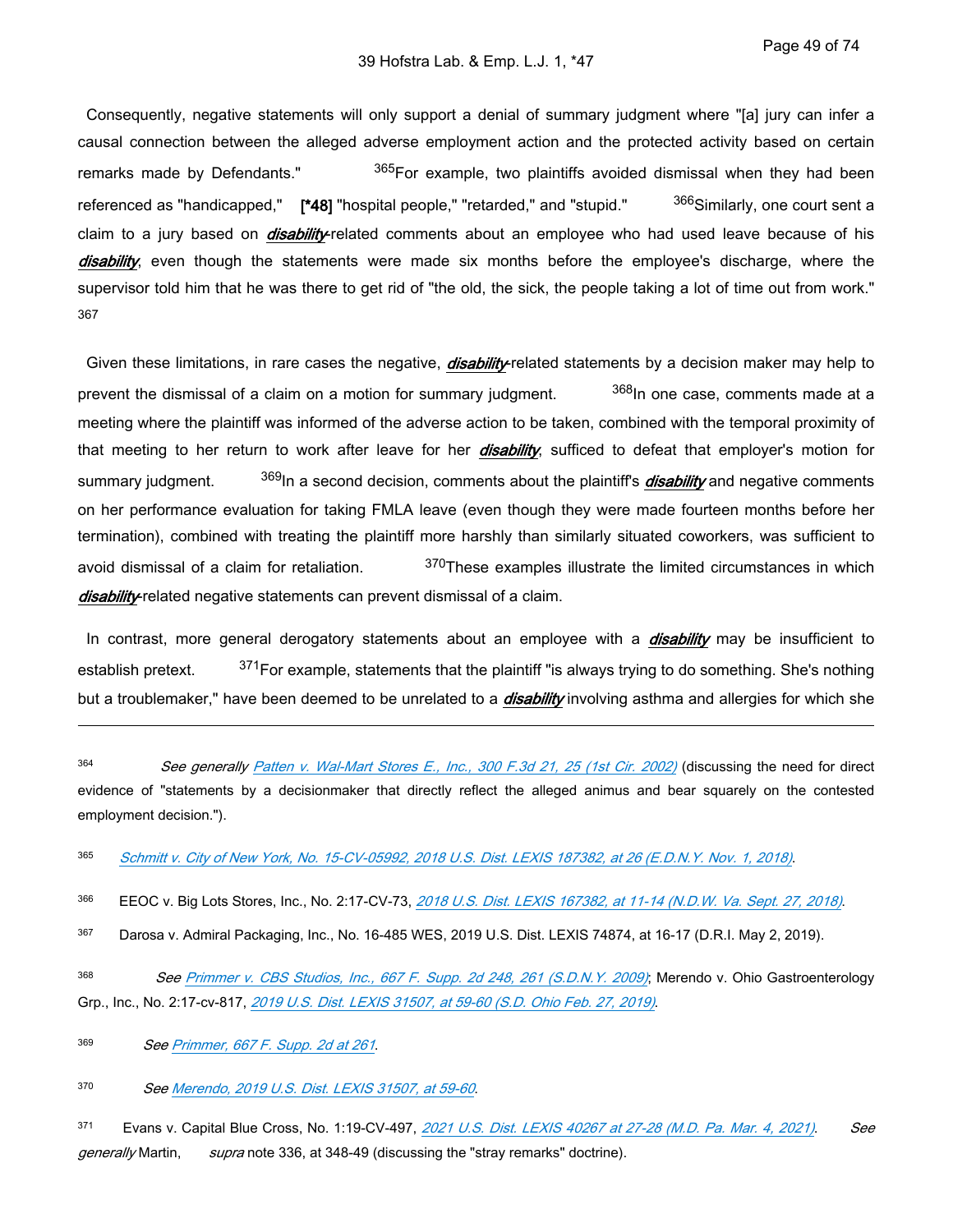had sought accommodations. 372Similarly, remarks that relate to the plaintiff's **[\*49]** behavior rather than her disability, such as "weird" and "creepy," may be insufficient to support a finding of discriminatory intent. 373

 The influence of negative statements is limited in avoiding dismissal of disparate treatment claims, even where the statements are clearly *disability*-related. 374Derogatory comments concerning a plaintiff's *disability* or protected activity typically may only establish pretext if those comments have some temporal or causal connection to the allegedly discriminatory adverse action. <sup>375</sup>If the timing of *disability*-related remarks predates the adverse action so as to be considered "stray remarks," those statements will not necessarily prevent dismissal of a claim. <sup>376</sup>For example, one court found that "a three-month lapse between alleged discriminatory statements and an adverse employment action is too long a gap to find the remark probative of discrimination." 377

 Even *disability*-related statements may be insufficient to avoid summary judgment for the employer if the employer offers other reasons for the adverse action. <sup>378</sup>For example, the Third Circuit recently affirmed the dismissal of a claim of discrimination brought by a nurse who missed work due to her cancer, who alleged that she was not chosen for several positions because of her *disability*. 379 Even though her supervisor had referenced her

373 Auble v. Babcock & Wilcox Tech. Servs. Y-12, LLC, No. 3:13-CV-422-*TAV-HBG, 2015 U.S. Dist. LEXIS 140868, at 2 [\(E.D. Tenn. Oct. 15, 2015\)](https://advance.lexis.com/api/document?collection=cases&id=urn:contentItem:5H54-XR91-F04F-B014-00000-00&context=1516831)*.

374 *See infra* notes 378-80.

375 *See [Laurin v. Providence Hosp., 150 F.3d 52, 58 \(1st Cir. 1998\)](https://advance.lexis.com/api/document?collection=cases&id=urn:contentItem:3T94-77T0-0038-X4KH-00000-00&context=1516831)*; *see also [Patten v. Wal-Mart Stores E., Inc., 300](https://advance.lexis.com/api/document?collection=cases&id=urn:contentItem:46HF-W5Y0-0038-X11K-00000-00&context=1516831)  [F.3d 21, 25 \(1st Cir. 2002\)](https://advance.lexis.com/api/document?collection=cases&id=urn:contentItem:46HF-W5Y0-0038-X11K-00000-00&context=1516831)* (noting that direct evidence of discrimination excludes "mere background noise" and "stray remarks"); Duryea v. MetroCast Cablevision of N.H., LLC, No. 15-cv-164-*[LM, 2017 U.S. Dist. LEXIS 60841, at 32-33 \(D.N.H. Apr. 21, 2017\)](https://advance.lexis.com/api/document?collection=cases&id=urn:contentItem:5NC9-9CF1-F04D-V001-00000-00&context=1516831)* (holding that pretext was not established by comments by supervisors who did not decide to discharge plaintiff).

376 *See* Langella v. Mahopac Cent. Sch. Dist., No. 18-cv-10023, *[2020 U.S. Dist. LEXIS 95588, at 29 \(S.D.N.Y. May 31,](https://advance.lexis.com/api/document?collection=cases&id=urn:contentItem:601R-YHG1-JG59-206K-00000-00&context=1516831)  [2020\)](https://advance.lexis.com/api/document?collection=cases&id=urn:contentItem:601R-YHG1-JG59-206K-00000-00&context=1516831)* (*disability*-related remarks made a year before adverse action in a different context); *[Luka v. Bard College, 263 F. Supp.](https://advance.lexis.com/api/document?collection=cases&id=urn:contentItem:5NX6-CBX1-F04F-052P-00000-00&context=1516831)  [3d 478, 487 \(S.D.N.Y. 2017\)](https://advance.lexis.com/api/document?collection=cases&id=urn:contentItem:5NX6-CBX1-F04F-052P-00000-00&context=1516831)* (showing *disability*-related remarks were made three years before adverse action being challenged); Moore v. Verizon, No. 13-cv-6467, *[2016 U.S. Dist. LEXIS 16201, at 9 \(S.D.N.Y. Feb. 5, 2016\)](https://advance.lexis.com/api/document?collection=cases&id=urn:contentItem:5J29-8N11-F04F-04H1-00000-00&context=1516831)* (showing that remarks made one year prior to termination were not related to decision to terminate).

377 *[Sethi v. Narod, 12 F. Supp. 3d 505, 540 \(E.D.N.Y. 2014\)](https://advance.lexis.com/api/document?collection=cases&id=urn:contentItem:5BWN-KYB1-F04F-00RK-00000-00&context=1516831)*; *see also [Callistro v. Cabo, No. 11-CV-2897, 2013 U.S. Dist.](https://advance.lexis.com/api/document?collection=cases&id=urn:contentItem:57M4-T3B1-F04F-0055-00000-00&context=1516831)  [LEXIS 11176, at 20-21 \(S.D.N.Y. Jan. 25, 2013\)](https://advance.lexis.com/api/document?collection=cases&id=urn:contentItem:57M4-T3B1-F04F-0055-00000-00&context=1516831)* (holding that the remarks were too attenuated where one remark was made at least one month before discussion of adverse action and the other remark was made at beginning of her employment).

378 *See [Yingst v. Coatesville Hosp. Co., LLC, No. 20-2960, 2021 U.S. App. LEXIS 20822, at 3-4, 9-11 \(3d Cir. July 14,](https://advance.lexis.com/api/document?collection=cases&id=urn:contentItem:634R-PH91-JFDC-X0R9-00000-00&context=1516831)  [2021\)](https://advance.lexis.com/api/document?collection=cases&id=urn:contentItem:634R-PH91-JFDC-X0R9-00000-00&context=1516831)*.

379 *See id.* at 3-4.

<sup>372</sup>Evans v. Capital Blue Cross, No. 1:19-CV-497, *[2021 U.S. Dist. LEXIS 40267 at 27-28 \(M.D. Pa. Mar. 4, 2021\)](https://advance.lexis.com/api/document?collection=cases&id=urn:contentItem:624K-DVX1-JSRM-618S-00000-00&context=1516831)*.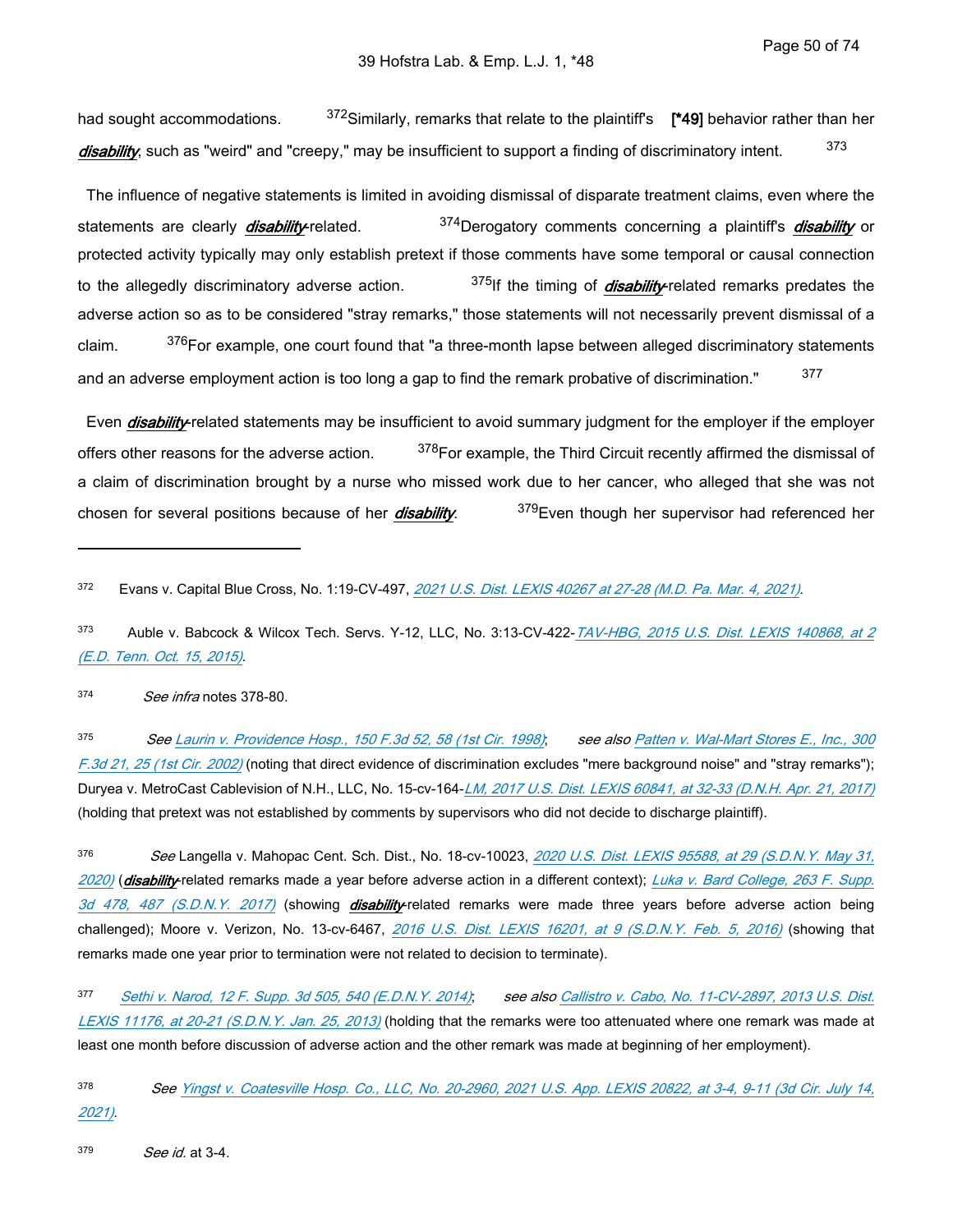recent use of leave in explaining her rejection for those positions, summary judgment was granted based in part on the employer's **[\*50]** perception that the plaintiff did not perform well during the interview for one of those positions. 380

 In addition to some temporal connection, negative, *disability*-related comments typically will not defeat a motion for summary judgment if those comments were not made by a decision maker in connection with the adverse action taken. <sup>381</sup>In a perfect example of a plaintiff's difficulty in surviving a motion for summary judgment, a court recognized that a supervisor's reference to management's concern about the plaintiff's use of leave because of his *disability*, shortly before his discharge, was sufficient to support a prima facie claim of disparate treatment when it was evident that this same "management" made the decision to discharge the plaintiff. <sup>382</sup>However, that same court went on to conclude that those statements were insufficient evidence of pretext, even though they were directly related to the plaintiff's use of *disability* leave, because the plaintiff was not discharged until after she returned from leave. 383

 Evidence of discriminatory intent on the part of a supervisor, connected with the plaintiff's disclosure of her *disability*, can establish an employer's discriminatory intent so as to avoid summary judgment under a "cat's paw" theory of liability. <sup>384</sup>Under this theory, discriminatory intent may be established under Title VII where a decision maker, regarding the adverse action taken, was influenced by a biased subordinate, <sup>385</sup>particularly

383 *See [id. at 257](https://advance.lexis.com/api/document?collection=cases&id=urn:contentItem:5FMX-BVB1-F04F-00M1-00000-00&context=1516831)*.

<sup>380</sup>  *See id.* at 9-11.

<sup>381</sup>  *See [Laurin v. Providence Hosp., 150 F.3d 52, 58 \(1st Cir. 1998\)](https://advance.lexis.com/api/document?collection=cases&id=urn:contentItem:3T94-77T0-0038-X4KH-00000-00&context=1516831)*; *see, e.g.*, *[Preston v. Bristol Hosp., 645 F.](https://advance.lexis.com/api/document?collection=cases&id=urn:contentItem:5JDY-C6B1-F04K-J11B-00000-00&context=1516831)  [App'x17, 22 \(2d Cir. 2016\)](https://advance.lexis.com/api/document?collection=cases&id=urn:contentItem:5JDY-C6B1-F04K-J11B-00000-00&context=1516831)* (comments not related to discharge by person who was not a decision maker); *see also [Harvin v.](https://advance.lexis.com/api/document?collection=cases&id=urn:contentItem:5S18-F3N1-JWBS-652B-00000-00&context=1516831)  [Manhattan & Bronx Surface Transit Operating Auth., No. 14-CV-5125, 2018 U.S. Dist. LEXIS 56759, at 30 \(E.D.N.Y. Mar. 30,](https://advance.lexis.com/api/document?collection=cases&id=urn:contentItem:5S18-F3N1-JWBS-652B-00000-00&context=1516831)  [2018\)](https://advance.lexis.com/api/document?collection=cases&id=urn:contentItem:5S18-F3N1-JWBS-652B-00000-00&context=1516831)* (*disability*-related comments were not made by a decision maker).

<sup>382</sup>  *[Clark v. Jewish Childcare Ass'n, 96 F. Supp. 3d 237, 253-54 \(S.D.N.Y. 2015\)](https://advance.lexis.com/api/document?collection=cases&id=urn:contentItem:5FMX-BVB1-F04F-00M1-00000-00&context=1516831)* (finding that the remark directly related to use of leave for *disability* was made shortly before discharge).

<sup>384</sup>  *See [Natofsky v. City of New York, 921 F.3d 337, 350 \(2d Cir. 2019\)](https://advance.lexis.com/api/document?collection=cases&id=urn:contentItem:5VX9-5511-JKHB-633W-00000-00&context=1516831)*; *see also [Staub v. Proctor Hosp., 562 U.S.](https://advance.lexis.com/api/document?collection=cases&id=urn:contentItem:528Y-R9B1-F04K-F112-00000-00&context=1516831)  [411, 415 n.1 \(2011\)](https://advance.lexis.com/api/document?collection=cases&id=urn:contentItem:528Y-R9B1-F04K-F112-00000-00&context=1516831)* (demonstrating an action brought under USERRA); *[Vasquez v. Empress Ambulance Serv., Inc., 835 F.3d](https://advance.lexis.com/api/document?collection=cases&id=urn:contentItem:5KK5-6DF1-F04K-J46N-00000-00&context=1516831)  [267, 272 \(2d Cir. 2016\)](https://advance.lexis.com/api/document?collection=cases&id=urn:contentItem:5KK5-6DF1-F04K-J46N-00000-00&context=1516831)* (exemplifying an action brought under Title VII); *[Holcomb v. Iona Coll., 521 F.3d 130, 143 \(2d Cir. 2008\)](https://advance.lexis.com/api/document?collection=cases&id=urn:contentItem:4S69-5390-TXFX-422J-00000-00&context=1516831)* (showing another action brought under Title VII).

<sup>385</sup>  *See* Bourara v. N.Y. Hotel Trades Council & Hotel Ass'n of N.Y.C., No. 17cv7895, *[2020 U.S. Dist. LEXIS 159371, at](https://advance.lexis.com/api/document?collection=cases&id=urn:contentItem:60RC-PWP1-F22N-X1V6-00000-00&context=1516831)  [27-28 \(S.D.N.Y. Sept. 1, 2020\)](https://advance.lexis.com/api/document?collection=cases&id=urn:contentItem:60RC-PWP1-F22N-X1V6-00000-00&context=1516831)*; *see also* Murphy v. N.Y.S. Pub. Employ. Fed., No. 1:17-cv-628, *[2019 U.S. Dist. LEXIS](https://advance.lexis.com/api/document?collection=cases&id=urn:contentItem:5X11-X1M1-F7ND-G4M9-00000-00&context=1516831)  [152908, at 12 \(N.D.N.Y. Sept. 9, 2019\)](https://advance.lexis.com/api/document?collection=cases&id=urn:contentItem:5X11-X1M1-F7ND-G4M9-00000-00&context=1516831)* (holding that a jury could find that the person who made *disability*-related statements played an "important role" in adverse action decision).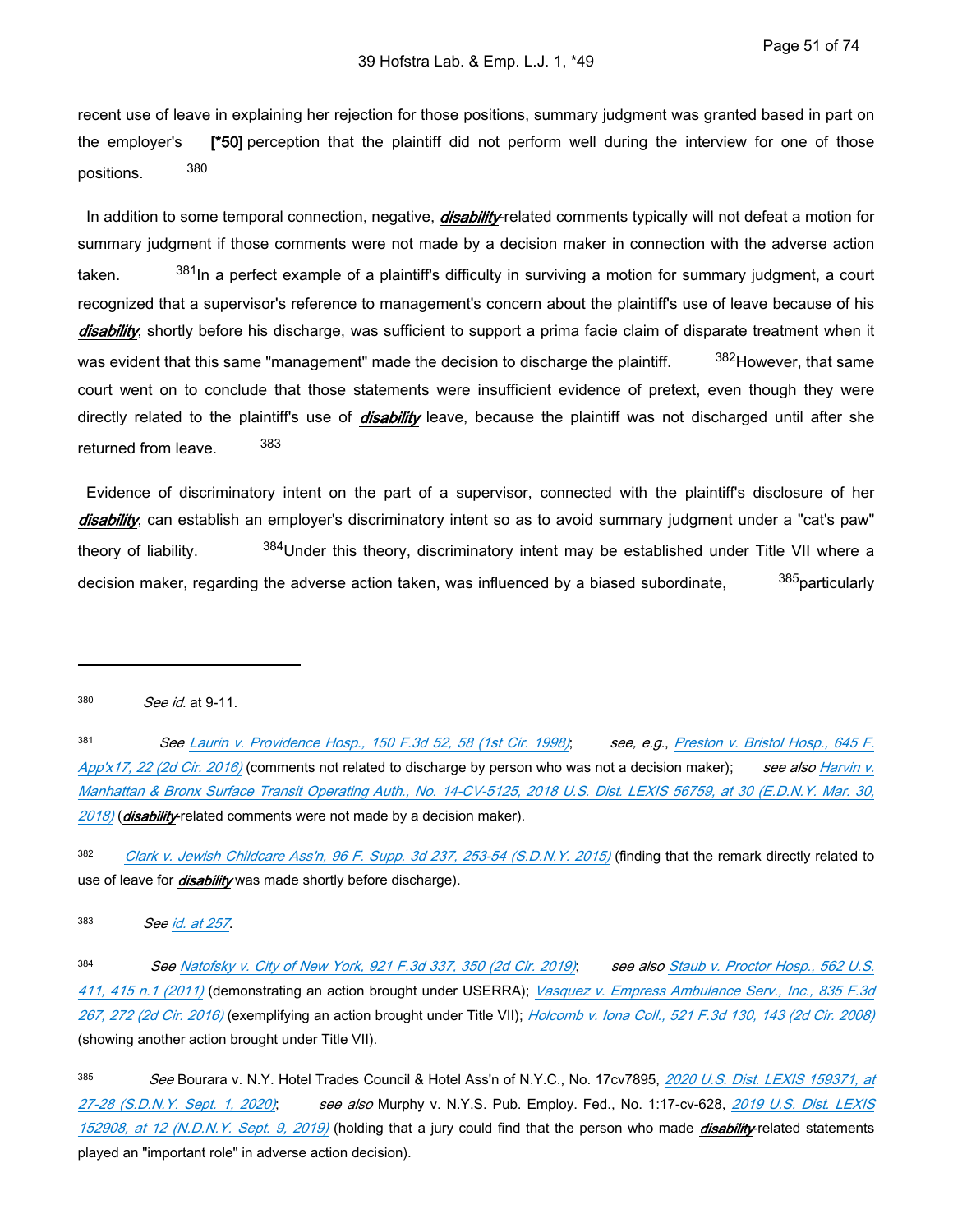where that decision maker failed to undertake **[\*51]** any independent investigation regarding the legitimacy of the reason for the adverse action taken.  $386$ 

 Under this approach, a plaintiff with a *disability* survived a motion for summary judgment by an employer, the discriminatory intent of which was established by the discriminatory attitude of the supervisor who was aware of the plaintiff's *disability* and influenced the decision maker for the employer. <sup>387</sup>This theory can be important for employees with *disabilities* who have disclosed their *disability* to a supervisor, who then passes that information along to another supervisor or manager who decides to take some adverse action against that employee, but alleges that he or she did not have knowledge of that employee's *disability*. 388In nineteen of the ninety-six decisions in favor of employers in our review, the employer alleged that the decision maker lacked knowledge of the plaintiff's *disability* or protected activity until after making the decision to take an adverse action. 389

 Surprisingly, plaintiffs were unable to avoid dismissal of their claims in many cases even where *disability*-related statements suggested an employer's discriminatory intent. Consequently, plaintiffs with *disabilities* will struggle to survive a motion for summary judgment which alleges a lack of connection between their *disability* and the adverse action they have experienced. <sup>390</sup>In determining the weight to afford to *disability*-related statements on a motion for summary judgment, courts reviewing claims of disparate treatment and retaliation should consider  **[\*52]** the approach of courts reviewing hostile work environment claims by employees with *disabilities*.

389 *See infra* Appendix A.

<sup>386</sup>  *See [Geras v. Hempstead Union Free Sch. Dist., 149 F. Supp. 3d 300, 328-29 \(E.D.N.Y. 2015\)](https://advance.lexis.com/api/document?collection=cases&id=urn:contentItem:5HMK-RVW1-F04F-01F2-00000-00&context=1516831)* (holding that a person harboring racial bias had a "singular influence" or "dominated" the ultimate decision maker); *see also [Back v. Hastings Union](https://advance.lexis.com/api/document?collection=cases&id=urn:contentItem:4C3V-CFY0-0038-X293-00000-00&context=1516831)  [Free Sch. Dist., 365 F.3d 107, 126 \(2d Cir. 2004\)](https://advance.lexis.com/api/document?collection=cases&id=urn:contentItem:4C3V-CFY0-0038-X293-00000-00&context=1516831)* (vacating grant of summary judgment in gender discrimination claim where deciding board was influenced by evaluation of employee's performance by others with bias without making independent inquiry); Zagaja v. Vill. Freeport, No. 10cv-3660, *[2013 U.S. Dist. LEXIS 79668, at 42-7 \(E.D.N.Y. June 3, 2013\)](https://advance.lexis.com/api/document?collection=cases&id=urn:contentItem:58KH-WRT1-F04F-000X-00000-00&context=1516831)* (denying dismissal of a retaliation claim where person with retaliatory motive had meaningful role in adverse action decision); *[Casseus v.](https://advance.lexis.com/api/document?collection=cases&id=urn:contentItem:7YXG-1151-652J-D010-00000-00&context=1516831)  [Verizon, Inc., 722 F. Supp. 2d 326, 351-52 n.20 \(E.D.N.Y. 2010\)](https://advance.lexis.com/api/document?collection=cases&id=urn:contentItem:7YXG-1151-652J-D010-00000-00&context=1516831)* (denying dismissal of discrimination claim based on evidence of deference to biased person); Mugavero v. Arms Acres, Inc., No. 03 civ. 05724, *[2009 U.S. Dist. LEXIS 30431, at 63 \(S.D.N.Y.](https://advance.lexis.com/api/document?collection=cases&id=urn:contentItem:4W29-0DN0-TXFR-J2W8-00000-00&context=1516831)  [Mar. 31, 2009\)](https://advance.lexis.com/api/document?collection=cases&id=urn:contentItem:4W29-0DN0-TXFR-J2W8-00000-00&context=1516831)* (finding summary judgment improper where person with retaliatory motive "played a meaningful role in the decision to terminate Plaintiff's employment."). *But see [McLean v. Metro. Jewish Geriatric Ctr., No. 11-CV-3065, 2013 U.S.](https://advance.lexis.com/api/document?collection=cases&id=urn:contentItem:59N6-FX81-F04F-00M5-00000-00&context=1516831)  [Dist. LEXIS 152377, at 9 n.8 \(E.D.N.Y. Oct. 23, 2013\)](https://advance.lexis.com/api/document?collection=cases&id=urn:contentItem:59N6-FX81-F04F-00M5-00000-00&context=1516831)* (holding that a supervisor with final authority based adverse employment action exclusively on "independent evaluation."); *[Baron v. N.Y.C. Dep't of Educ., No. 06-CV-2816, 2009 U.S. Dist. LEXIS 57515,](https://advance.lexis.com/api/document?collection=cases&id=urn:contentItem:4WPV-75C0-TXFR-J2RY-00000-00&context=1516831)  [at 22-23 \(E.D.N.Y. July 7, 2009\)](https://advance.lexis.com/api/document?collection=cases&id=urn:contentItem:4WPV-75C0-TXFR-J2RY-00000-00&context=1516831)* (finding that the employer's decision was based on evaluation of performance by several individuals beyond person who expressed ageist views).

<sup>387</sup>  *See [Bourara, 2020 U.S. Dist. LEXIS 159371, at 28](https://advance.lexis.com/api/document?collection=cases&id=urn:contentItem:60RC-PWP1-F22N-X1V6-00000-00&context=1516831)*.

<sup>388</sup>  *See [id. at 19-21](https://advance.lexis.com/api/document?collection=cases&id=urn:contentItem:5JDY-C6B1-F04K-J11B-00000-00&context=1516831)*.

<sup>390</sup>  *See [Bourara, 2020 U.S. Dist. LEXIS 159371, at 29](https://advance.lexis.com/api/document?collection=cases&id=urn:contentItem:60RC-PWP1-F22N-X1V6-00000-00&context=1516831)*.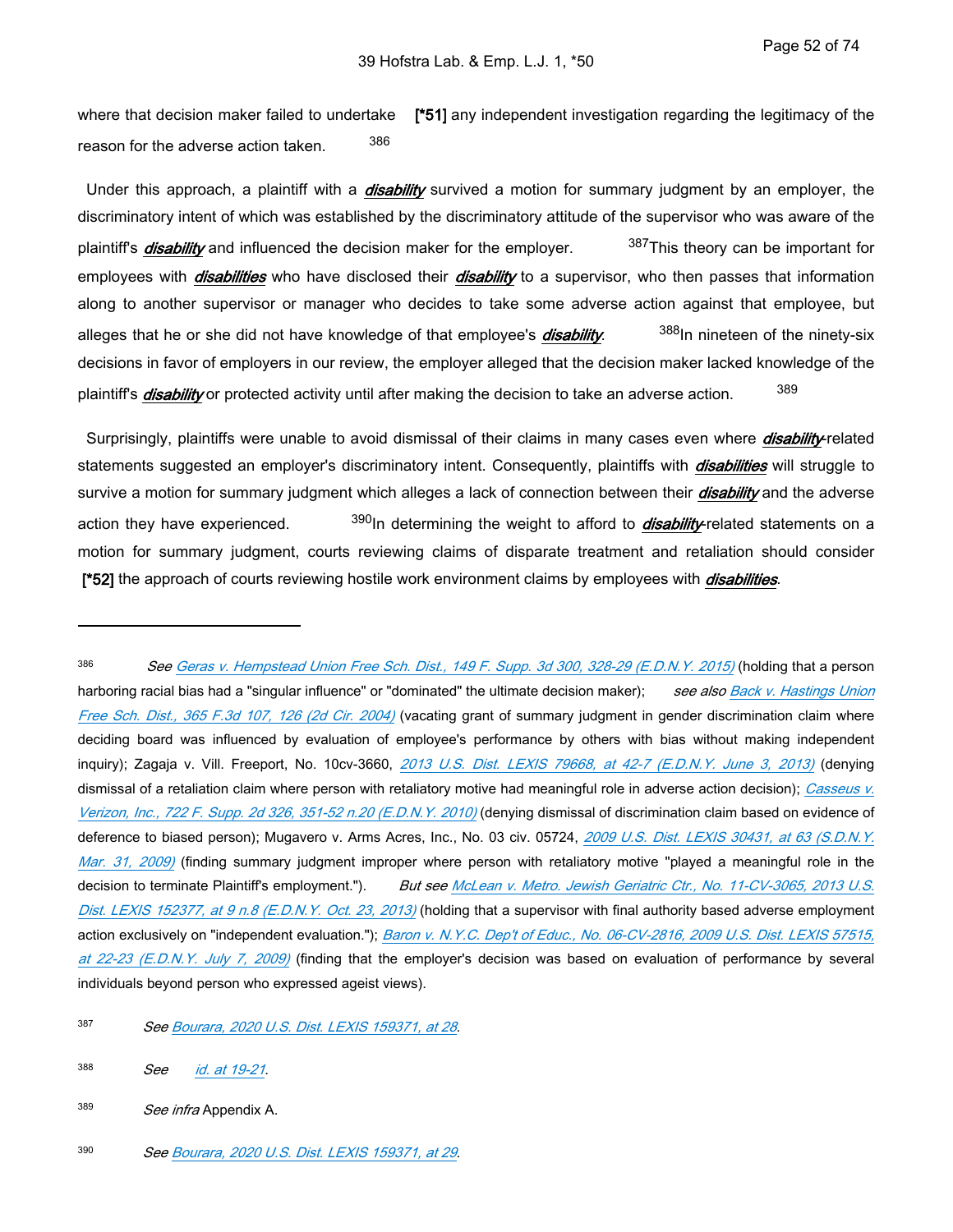Some harassment-related statements prevent dismissal even if they do not refer directly to a person's *disability*. <sup>391</sup>For example, a supervisor's *disability*-related statements to an employee established the requisite causation in a hostile environment claim by telling the employee to go home, take medication and see a psychiatrist. <sup>392</sup>In some hostile work environment claims, causation can be established even though the harassers may lack specific information about the target's medical condition. <sup>393</sup>For example, a target of harassment survived a motion for summary judgment where the target told his harassers about his symptoms and that he suffered from "medical issues" and "ailments." 394Similarly, causation was established by a harasser's use of "*disability*-specific and derogatory terms" showing that the harassment was motivated by the target's *disability*. <sup>395</sup>This court also noted that more neutral insults could be deemed connected to the target's *disability* if that harassment began after the target revealed his *disability* to the harasser. 396

 If an employer's supervisor or manager exhibits a discriminatory or retaliatory attitude through their negative statements, courts should at a minimum allow a jury to determine the significance of those statements in determining whether the employer acted with intent consistent with those statements. Placing limitations on the relevance of such statements so as to remove claims from a jury's consideration places inappropriate barriers to disparate treatment and retaliation claims by employees with *disabilities*. 397

## 2. Temporal Proximity as Proof of Pretext

 For an employer whose supervisors and managers are savvy enough to avoid making negative, discriminatory statements, plaintiffs often rely on the timing of the adverse action they suffered after revealing their [\*53] *disability* or requesting an accommodation. <sup>398</sup>For example, one court refused to grant a motion for

392 *Id*.

393 *See, e.g.*, *[Schmitt v. City of New York, No. 15-CV-05992, 2018 U.S. Dist. LEXIS 187382, at 17-18 \(E.D.N.Y. Nov. 1,](https://advance.lexis.com/api/document?collection=cases&id=urn:contentItem:5TMG-YXR1-JFDC-X19Y-00000-00&context=1516831)  [2018\)](https://advance.lexis.com/api/document?collection=cases&id=urn:contentItem:5TMG-YXR1-JFDC-X19Y-00000-00&context=1516831)*.

394

396 *[Id. at 30](https://advance.lexis.com/api/document?collection=cases&id=urn:contentItem:5JDY-C6B1-F04K-J11B-00000-00&context=1516831)*.

*Id.*

398 *See* Nash v. HomeGoods, Inc., No. 16-cv-1043, *[2019 U.S. Dist. LEXIS 55151, at 27-29 \(E.D.N.Y. Mar. 29, 2019\)](https://advance.lexis.com/api/document?collection=cases&id=urn:contentItem:5VSM-F051-JWBS-60SM-00000-00&context=1516831)* (employer began adverse treatment for disputed reasons shortly after revelation of *disability*); McNulty v. City of Warren, No. 1:16-CV-843, *[2019 U.S. Dist. LEXIS 36591, at 46 \(N.D.N.Y. Mar. 7, 2019\)](https://advance.lexis.com/api/document?collection=cases&id=urn:contentItem:5VKC-GF11-FG68-G3MJ-00000-00&context=1516831)* (pretext established by person with *disability* who was subjected to heightened scrutiny shortly after returning from leave); *[Vale v. Great Neck Water Pollution Control Dist., 80 F. Supp.](https://advance.lexis.com/api/document?collection=cases&id=urn:contentItem:5F40-P221-F04F-000J-00000-00&context=1516831)* 

<sup>391</sup>  *See* Mlinarchik v. Brennan, No. 3:16-cv-257, *[2018 U.S. Dist. LEXIS 174037, at 9-10 \(W.D. Pa. Oct. 10, 2018\)](https://advance.lexis.com/api/document?collection=cases&id=urn:contentItem:5TFT-KWH1-FCSB-S0D1-00000-00&context=1516831)*.

<sup>395</sup>  *[Mashni v. Bd. of Educ. of City of Chicago, No. 15C10951, 2017 U.S. Dist. LEXIS 141706, at 29 \(N.D. Ill. Sept. 1, 2017\)](https://advance.lexis.com/api/document?collection=cases&id=urn:contentItem:5PCN-CP11-F04D-70PM-00000-00&context=1516831)*.

<sup>397</sup>  *See id.*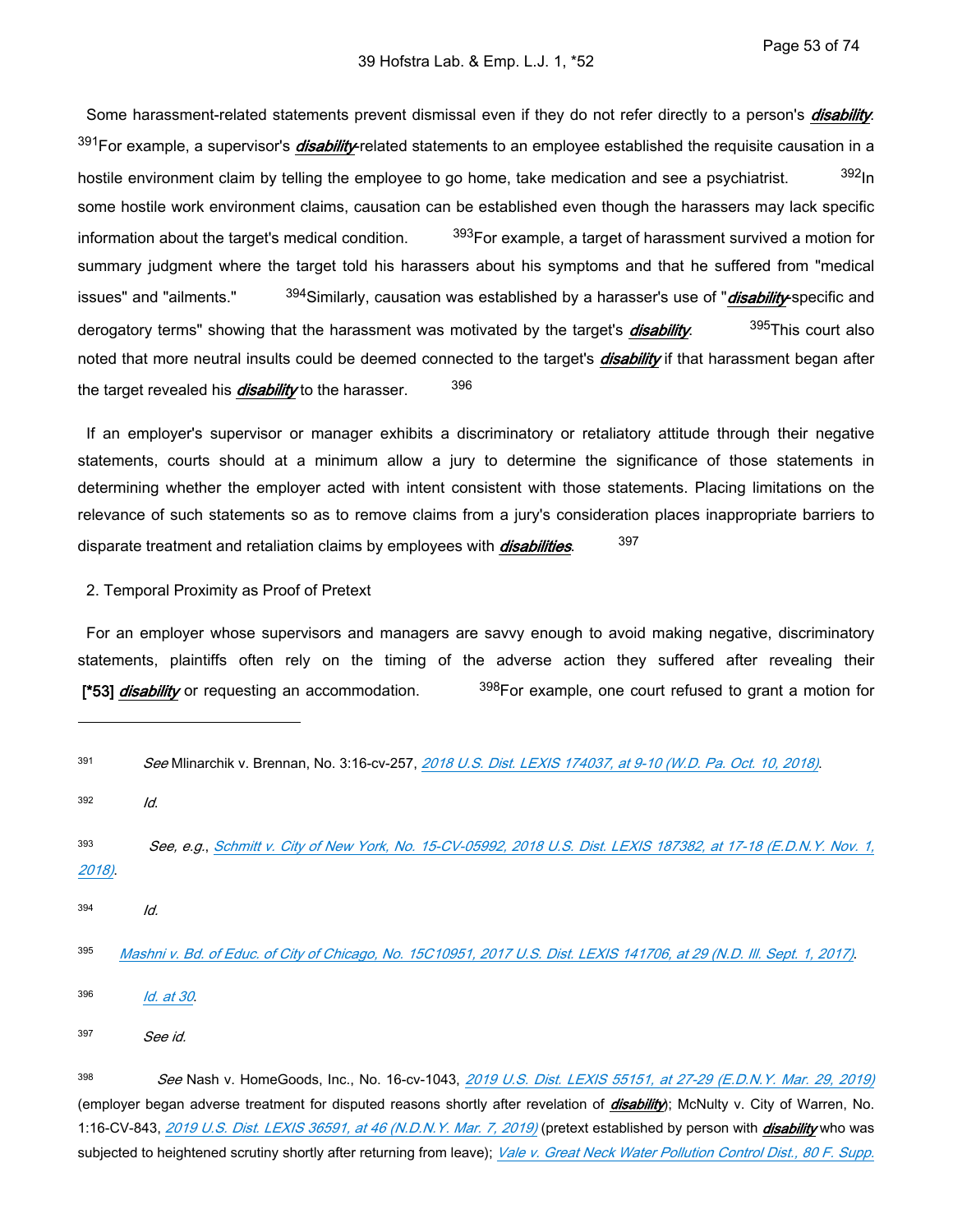summary judgment filed against an employee with epilepsy where the school employing him as a custodian imposed unjustified, disproportionate discipline three months after his revelation of his *disability*. <sup>399</sup>This decision, which also relied on the court's skepticism of the plaintiff's performance as justification for the adverse action, <sup>400</sup>exemplifies the principle that to demonstrate pretext, "plaintiffs may rely on evidence comprising [their] prima facie case, including temporal proximity, together with other evidence such as inconsistent employer explanations, to defeat summary judgment at that stage." 401

 This principle means that temporal proximity may only be sufficient to establish pretext for discrimination or retaliation if the employer fails to provide a sufficient legitimate reason for the adverse action. <sup>402</sup>Conversely, if an employer offers any reason for the adverse action, temporal proximity alone is "insufficient to demonstrate a pretext." 403For **[\*54]** example, one court's opinion included no discussion of pretext when an employer's performance-based justification for discharge just thirteen days after learning of an employee's *disability* was accepted by the court. <sup>404</sup>Similarly, a second court failed to discuss the significance of temporal proximity as

*[3d 426, 437 \(E.D.N.Y. 2015\)](https://advance.lexis.com/api/document?collection=cases&id=urn:contentItem:5F40-P221-F04F-000J-00000-00&context=1516831)* (employer began taking adverse action shortly after plaintiff's injury even though termination did not occur for more than two years).

<sup>399</sup>Karatzas v. Herricks Union Free Sch. Dist., No. 15-cv-2888, *[2017 U.S. Dist. LEXIS 112397, at 61-3 \(E.D.N.Y. July 18,](https://advance.lexis.com/api/document?collection=cases&id=urn:contentItem:5P27-YNR1-F04F-017B-00000-00&context=1516831)  [2017\)](https://advance.lexis.com/api/document?collection=cases&id=urn:contentItem:5P27-YNR1-F04F-017B-00000-00&context=1516831)*.

400 *[Id. at 66-7](https://advance.lexis.com/api/document?collection=cases&id=urn:contentItem:5JDY-C6B1-F04K-J11B-00000-00&context=1516831)*.

401 *[Kwan v. Andalex Grp. LLC, 737 F.3d 834, 847 \(2d Cir. 2013\)](https://advance.lexis.com/api/document?collection=cases&id=urn:contentItem:5B2P-4RT1-F04K-J12R-00000-00&context=1516831)*.

402 *[Baron v. Advanced Asset & Prop. Mgm't Sols., 15 F. Supp. 3d 274, 283 \(E.D.N.Y. 2014\)](https://advance.lexis.com/api/document?collection=cases&id=urn:contentItem:5C38-XGS1-F04F-013V-00000-00&context=1516831)*.

403 *[Parks v. UPS Supply Chain Sols., Inc., 607 F. App'x 508, 517 \(6th Cir. 2015\)](https://advance.lexis.com/api/document?collection=cases&id=urn:contentItem:5FSH-KRG1-F04K-P072-00000-00&context=1516831)*; *see also [Powell v. Merrick Acad.](https://advance.lexis.com/api/document?collection=cases&id=urn:contentItem:5RS2-9B71-F22N-X4GK-00000-00&context=1516831)  [Charter Sch., No. 16-CV-5315, 2018 U.S. Dist. LEXIS 32810, at 20-21 \(E.D.N.Y. Feb. 28, 2018\)](https://advance.lexis.com/api/document?collection=cases&id=urn:contentItem:5RS2-9B71-F22N-X4GK-00000-00&context=1516831)* (temporal proximity of less than one month insufficient to survive motion for summary judgment where pleadings established other legitimate reason for adverse action); *[Mancini v. Accredo Health Grp., Inc., 411 F. Supp. 3d 243, 253-54 \(D. Conn. 2019\)](https://advance.lexis.com/api/document?collection=cases&id=urn:contentItem:5WYY-9TN1-JGHR-M1PF-00000-00&context=1516831)* (claim dismissed on summary judgment despite temporal proximity and factual issues regarding truth of employer's reasons for adverse action); *[Kieffer v. CPR](https://advance.lexis.com/api/document?collection=cases&id=urn:contentItem:5SB7-61K1-FFMK-M0CV-00000-00&context=1516831)  [Restoration & Cleaning Serv., LLC, 733 F. App'x 632, 638-39 \(3d Cir. 2018\)](https://advance.lexis.com/api/document?collection=cases&id=urn:contentItem:5SB7-61K1-FFMK-M0CV-00000-00&context=1516831)*; *[Francis v. Namdor, Inc., No. 15CV745, 2017 U.S.](https://advance.lexis.com/api/document?collection=cases&id=urn:contentItem:5P9H-P711-F04F-0169-00000-00&context=1516831)  [Dist. LEXIS 134251, at 8-9 \(E.D.N.Y Aug. 22, 2017\)](https://advance.lexis.com/api/document?collection=cases&id=urn:contentItem:5P9H-P711-F04F-0169-00000-00&context=1516831)* (temporal proximity does not prevent dismissal where employer provides a legitimate, non-discriminatory reason for adverse action); *[Trent v. Town of Brookhaven, 966 F. Supp. 2d 196, 206 \(E.D.N.Y.](https://advance.lexis.com/api/document?collection=cases&id=urn:contentItem:594G-G701-F04F-0147-00000-00&context=1516831)  [2013\)](https://advance.lexis.com/api/document?collection=cases&id=urn:contentItem:594G-G701-F04F-0147-00000-00&context=1516831)* (granting summary judgment where "Plaintiff's only evidence disputing Defendant's evidence of a legitimate, nondiscriminatory reason is the temporal proximity of particular events and speculation."); *[El Sayed v. Hilton Hotels Corp., 627 F.3d](https://advance.lexis.com/api/document?collection=cases&id=urn:contentItem:51R5-V3P1-652R-00H3-00000-00&context=1516831)  [931, 933 \(2d Cir. 2010\)](https://advance.lexis.com/api/document?collection=cases&id=urn:contentItem:51R5-V3P1-652R-00H3-00000-00&context=1516831)* ("temporal proximity is insufficient to satisfy [a plaintiff's] burden to bring forward some evidence of pretext."); *[Iverson v. Verizon Communications, No. 08 Civ. 8873, 2009 U.S. Dist. LEXIS 96117, at 20 \(S.D.N.Y. Oct. 13, 2009\)](https://advance.lexis.com/api/document?collection=cases&id=urn:contentItem:4XG5-0JY0-TXFR-J3CY-00000-00&context=1516831)* ("Merely claiming temporal proximity between the disclosure of *disability* and termination, however, is not enough to show that [employer's] reasons for termination were a pretext for discrimination."); *[Holcomb v. Iona Coll., 521 F.3d 130, 141 \(2d Cir. 2008\)](https://advance.lexis.com/api/document?collection=cases&id=urn:contentItem:4S69-5390-TXFX-422J-00000-00&context=1516831)* (given employer's evidence that it acted for non-discriminatory reasons, "[plaintiff] may no longer rely on the presumption of discrimination raised by the prima facie case.").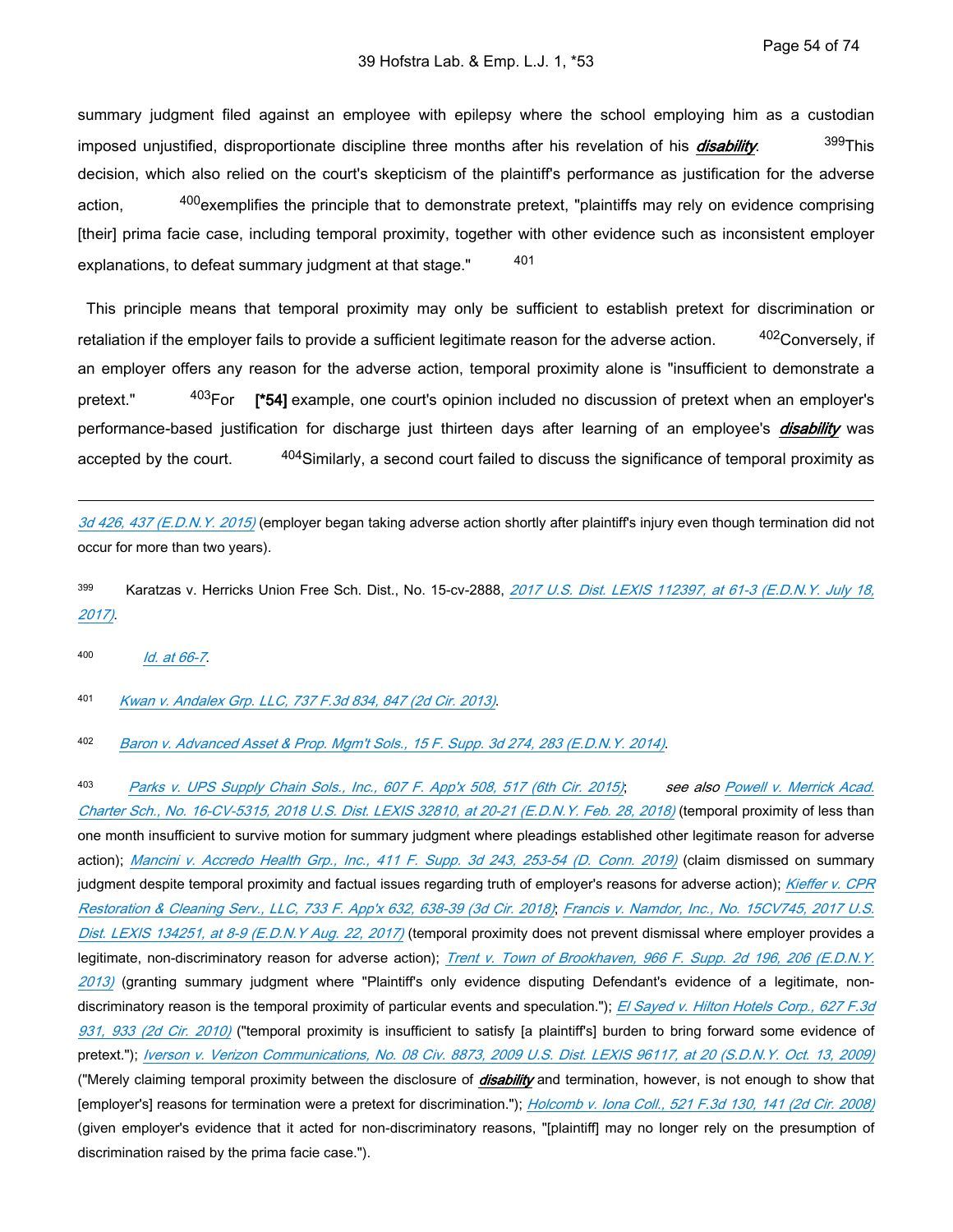evidence of pretext when, based on the court's acceptance of a doctor's tardiness as justification for dismissal, an employer was permitted to discharge an employee with a *disability* within days of his request for accommodations. 405

 The Sixth Circuit affirmed dismissal of this second disparate treatment claim because "temporal proximity cannot be the sole basis for finding pretext" once the employer has offered other legitimate reasons for the adverse action. 406While the court noted that the temporal proximity was sufficient for a prima facie claim of retaliation, the court dismissed the claim absent additional evidence of pretext in light of the employer's other substantiated reasons for the discharge, which were documented by warnings. 407

 These decisions demonstrate that a plaintiff who reveals her *disability* or requests an accommodation for that *disability* can only rely on a very short time frame to establish a prima facie claim of disparate treatment based on temporal proximity. <sup>408</sup>Even if that timing is sufficiently close to establish a prima facie claim, it may be insufficient to establish the employer's pretext to discriminate if the employer offers some other legitimate reason for its adverse action. <sup>409</sup>This approach essentially nullifies the temporal connection between an employee's revelation of their *disability* or request for accommodation and the adverse action they suffer shortly thereafter. 410

 **[\*55]** As with claims of disparate treatment, in claims of retaliation, temporal proximity typically fails to defeat a motion for summary judgment where the employer has offered some legitimate reason for its adverse action. 411For example, temporal proximity between a plaintiff's protected activity and an adverse action was insufficient to

405 *[Keogh v. Concenta Corp., No. 16-CV-11460, 2017 U.S. Dist. LEXIS 170535, at 8-11 \(E.D. Mi. Oct. 16, 2017\)](https://advance.lexis.com/api/document?collection=cases&id=urn:contentItem:5PR8-3B01-F04D-H3TM-00000-00&context=1516831)*, *aff'd [752 F. App'x 316 \(6th Cir. 2018\)](https://advance.lexis.com/api/document?collection=cases&id=urn:contentItem:5TP0-8V61-JKPJ-G40X-00000-00&context=1516831)*.

406 *[Keogh, 752 F. App'x at 324-25](https://advance.lexis.com/api/document?collection=cases&id=urn:contentItem:5TP0-8V61-JKPJ-G40X-00000-00&context=1516831)*.

407 *Id.*; *see also [Sukari v. Akebono Brake Corp., No. 18-10987, 2019 U.S. Dist. LEXIS 127177, at 14-15 \(E.D. Mich.](https://advance.lexis.com/api/document?collection=cases&id=urn:contentItem:5WPG-8441-FBV7-B4BT-00000-00&context=1516831)  [July 31, 2019\)](https://advance.lexis.com/api/document?collection=cases&id=urn:contentItem:5WPG-8441-FBV7-B4BT-00000-00&context=1516831)* (summary judgment in favor of employer justifying discharge based on plaintiff's attendance issues and belief in plaintiff's misuse of vacation days, despite temporal proximity).

| 408 | Mishak, 2018 U.S. Dist. LEXIS 185625, at 16-17. | Keogh, 752 F. App'x at 324-25, | Sukari, 2019 U.S. Dist. |
|-----|-------------------------------------------------|--------------------------------|-------------------------|
|     | LEXIS 127177, at 14-15                          |                                |                         |
| 409 | Mishak, 2018 U.S. Dist. LEXIS 185625, at 16-17. | Keogh, 752 F. App'x at 324-25, | Sukari, 2019 U.S. Dist. |
|     | LEXIS 127177, at 14-15                          |                                |                         |
| 410 | Mishak, 2018 U.S. Dist. LEXIS 185625, at 16-17. | Keogh, 752 F. App'x at 324-25. | Sukari, 2019 U.S. Dist. |
|     | LEXIS 127177, at 14-15                          |                                |                         |

<sup>404</sup>Mishak v. Serazin, No. 1:17CV1543, *[2018 U.S. Dist. LEXIS 185625, at 16-17, 48-50 \(N.D. Ohio Oct. 30. 2018\)](https://advance.lexis.com/api/document?collection=cases&id=urn:contentItem:5TM5-NCF1-JXNB-6009-00000-00&context=1516831)*.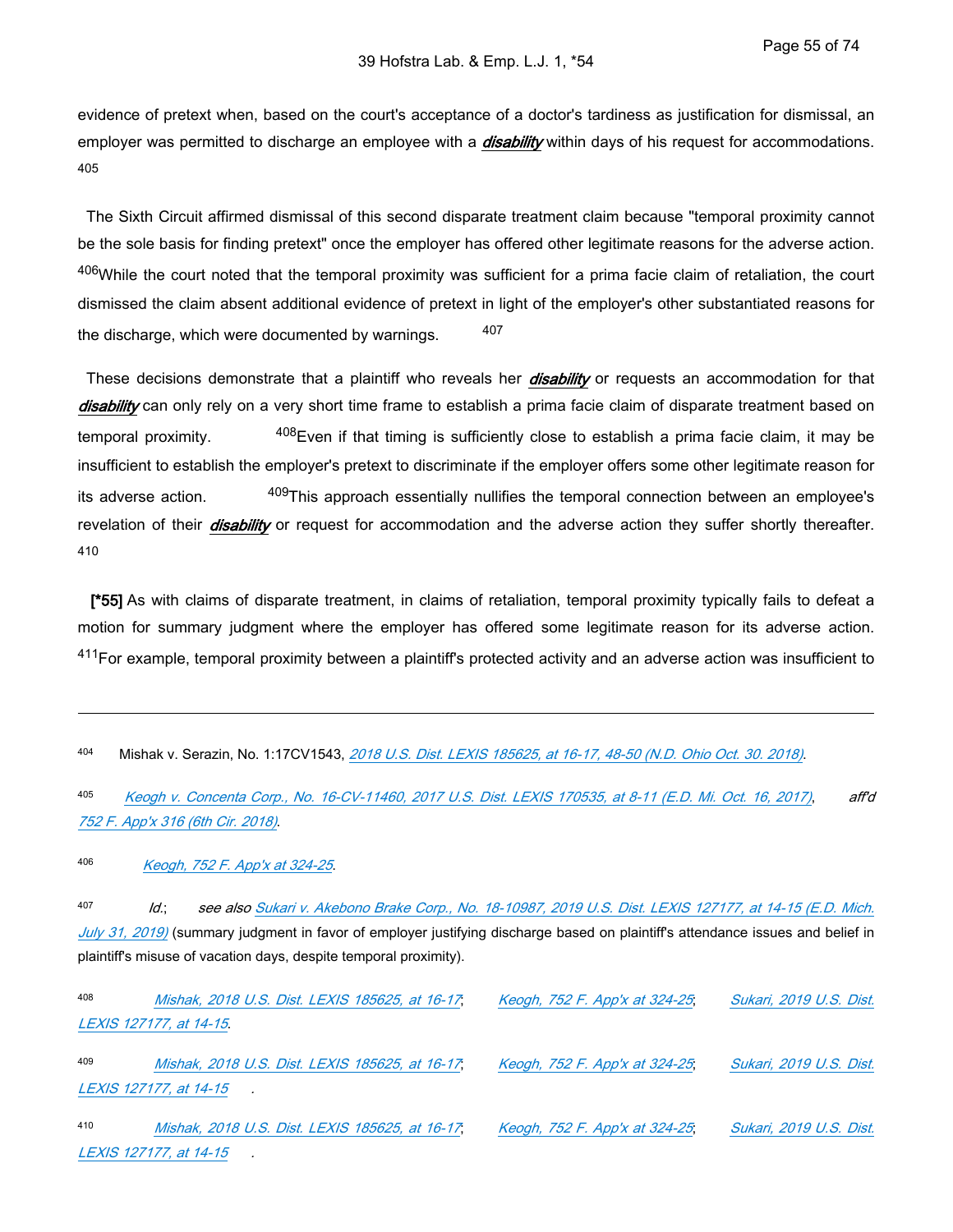prove retaliation where the employer already had plans to implement an adverse action prior to the plaintiff's protected activity. 412

 Although often insufficient by itself, temporal proximity generally may be combined with other evidence of pretext to survive a motion for summary judgment regarding a claim of retaliation.  $413$ In a very narrow range of decisions, plaintiffs with *disabilities* were able to rely on temporal proximity as evidence of pretext to defeat a motion for summary judgment. <sup>414</sup>The Sixth Circuit provided a path for plaintiffs to survive a motion for summary judgment by refusing to dismiss the claim of a plaintiff discharged shortly after he engaged in protected activity under Title VII, and where the employer only offered "inconsistent explanations for her termination." 415For example, a police officer plaintiff was able to survive a motion for summary judgment where he alleged that the retaliatory adverse actions occurred within four months of his request for an accommodation and two weeks after he complained about a hostile work environment, where his supervisor had also made derogatory **[\*56]** comments about his medical condition during that time. <sup>416</sup>This approach applied under Title VII should be expanded to protect employees with *disabilities* who have suffered an adverse action shortly after revealing a *disability* or engaging in a protected activity, such as requesting an accommodation.

411 *[El Sayed v. Hilton Hotels Corp., 627 F.3d 931, 933 \(2d Cir. 2010\)](https://advance.lexis.com/api/document?collection=cases&id=urn:contentItem:51R5-V3P1-652R-00H3-00000-00&context=1516831)* (plaintiff must produce "evidence other than temporal proximity in support of [a] charge that the proffered reason for [their] discharge was pretextual.").

412 *[Mishak, 2018 U.S. Dist. LEXIS 185625, at 70-71](https://advance.lexis.com/api/document?collection=cases&id=urn:contentItem:5TM5-NCF1-JXNB-6009-00000-00&context=1516831)*; *see also* Langella v. Mahopac Cent. Sch. Dist., No. 18-cv-10023, *[2020 U.S. Dist. LEXIS 95588, at 32 \(S.D.N.Y. May 31, 2020\)](https://advance.lexis.com/api/document?collection=cases&id=urn:contentItem:601R-YHG1-JG59-206K-00000-00&context=1516831)* (showing that investigation began before protected activity); *[Wang v. Palmisano, 157 F. Supp. 3d 306, 327 \(S.D.N.Y. 2016\)](https://advance.lexis.com/api/document?collection=cases&id=urn:contentItem:5HY4-HVV1-F04F-03JT-00000-00&context=1516831)* (FLSA retaliation claim dismissed despite close temporal proximity where employer's conduct began before employee's protected activity); Varughese v. Mount Sinai Med. Ctr., No. 12- Civ.-8812, *[2015 U.S. Dist. LEXIS 43758, at 174 \(S.D.N.Y. Mar. 27, 2015\)](https://advance.lexis.com/api/document?collection=cases&id=urn:contentItem:5FMX-8WR1-F04F-00KD-00000-00&context=1516831)* (Title VII retaliation claim dismissed where adverse actions were part of employer's "course of conduct that began well before any protected activity took place.").

413 *[Kwan v. Andalex Grp., LLC, 737 F.3d 834, 847 \(2d Cir. 2013\)](https://advance.lexis.com/api/document?collection=cases&id=urn:contentItem:5B2P-4RT1-F04K-J12R-00000-00&context=1516831)* (retaliation under Title VII); *see also [Raniola v. Bratton,](https://advance.lexis.com/api/document?collection=cases&id=urn:contentItem:42NX-W8P0-0038-X1YK-00000-00&context=1516831)  [243 F.3d 610, 625 \(2d Cir. 2001\)](https://advance.lexis.com/api/document?collection=cases&id=urn:contentItem:42NX-W8P0-0038-X1YK-00000-00&context=1516831)* (detailing that retaliatory intent may be shown by sufficient proof to rebut employer's reason for discharge); *[James v. N.Y. Racing Ass'n, 233 F.3d 149, 156-57 \(2d Cir. 2000\)](https://advance.lexis.com/api/document?collection=cases&id=urn:contentItem:41SS-9180-0038-X3W6-00000-00&context=1516831)* (evidence of falsity of employer's reason for adverse action "may or may not be sufficient" to sustain claim of retaliation).

414 *[Kwan, 737 F.3d at 847](https://advance.lexis.com/api/document?collection=cases&id=urn:contentItem:5B2P-4RT1-F04K-J12R-00000-00&context=1516831)*; *[Lewis v. Univ. of Pa., No. 16-5874, 2018 U.S. Dist. LEXIS 13423, at 23 \(E.D. Pa. Jan. 29,](https://advance.lexis.com/api/document?collection=cases&id=urn:contentItem:5RHM-BWF1-JJ1H-X248-00000-00&context=1516831)  [2018\)](https://advance.lexis.com/api/document?collection=cases&id=urn:contentItem:5RHM-BWF1-JJ1H-X248-00000-00&context=1516831) aff'd in relevant part*, *[779 F. App'x 920 \(3d Cir. 2019\)](https://advance.lexis.com/api/document?collection=cases&id=urn:contentItem:5WSD-V361-F7ND-G0RB-00000-00&context=1516831)*; House v. Wal-Mart Stores Tex., LLC, No. EP-16-CV-408-*[PRM,](https://advance.lexis.com/api/document?collection=cases&id=urn:contentItem:5P7T-Y4M1-F04F-C0JB-00000-00&context=1516831)  [2017 U.S. Dist. LEXIS 128979, at 20-21 \(W.D. Tex. Aug. 14, 2017\)](https://advance.lexis.com/api/document?collection=cases&id=urn:contentItem:5P7T-Y4M1-F04F-C0JB-00000-00&context=1516831)*.

415 *[Kwan, 737 F.3d at 847](https://advance.lexis.com/api/document?collection=cases&id=urn:contentItem:5B2P-4RT1-F04K-J12R-00000-00&context=1516831)*.

416 *[Lewis, 2018 U.S. Dist. LEXIS 13423, at 23](https://advance.lexis.com/api/document?collection=cases&id=urn:contentItem:5RHM-BWF1-JJ1H-X248-00000-00&context=1516831)*. *But see [House, 2017 U.S. Dist. LEXIS 128979, at 20-21](https://advance.lexis.com/api/document?collection=cases&id=urn:contentItem:5P7T-Y4M1-F04F-C0JB-00000-00&context=1516831)* (four months between accommodation request and discharge undermines claim of retaliation).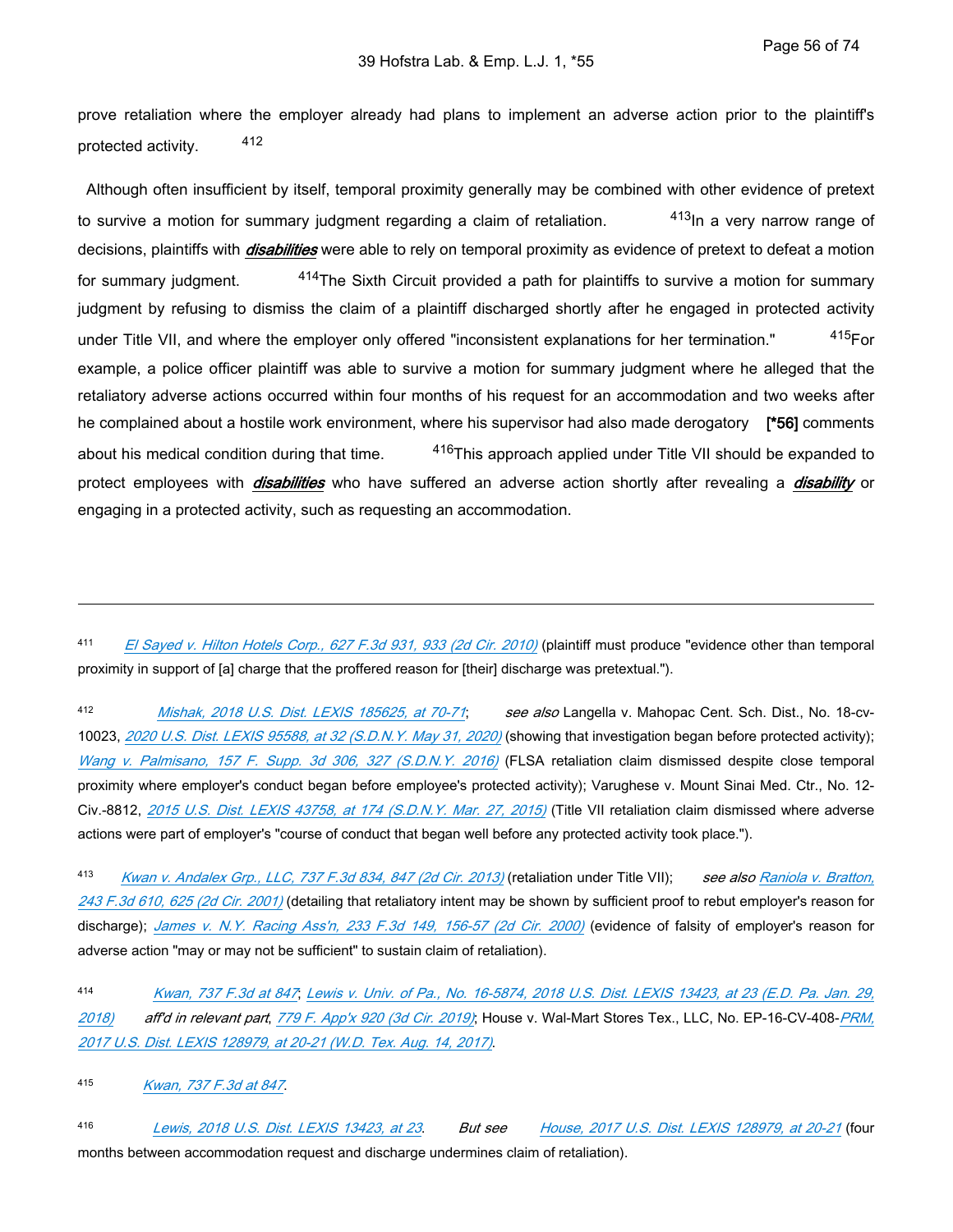These decisions demonstrate a fairly simple solution for employers seeking to avoid a claim of disparate treatment or retaliation after an employee has revealed a *disability* and/or requested an accommodation: wait one or two months, avoid any negative *disability*-related statements, and then proceed with any adverse action based merely on the employer's belief that some justification exists.  $417$ With such a relatively minor delay, the employee with a *disability* would need to produce additional evidence of the employer's discriminatory or retaliatory intent to survive a motion for summary judgment. 418

### 3. Limited Influence of Other Evidence of Pretext

 Beyond reliance on *disability*-related statements or temporal proximity, a plaintiff alleging disparate treatment or retaliation under the ADA may be able to survive a motion for summary judgment by challenging the legitimacy of the employer's reason for taking an adverse action.  $419$ In rare circumstances, summary judgment may be avoided by directly questioning the employer's honest belief in its reason for the adverse action. <sup>420</sup>In our review, such a challenge led to a trial for three plaintiffs out of forty-eight who successfully challenged a motion for summary judgment or motion to dismiss.  $421$  For example, a plaintiff who had requested accommodations less than three months before his **[\*57]** discharge was able to survive a motion for summary judgment where the performance issues relied upon by the employer to justify his discharge occurred seven months before his discharge. <sup>422</sup>This timing suggested to the court that the performance issues were not significant enough to support the discharge decision. 423

- 420 *[Singh, 2020 U.S. Dist. LEXIS 7713, at 31-32](https://advance.lexis.com/api/document?collection=cases&id=urn:contentItem:5Y0N-5B41-JC0G-6242-00000-00&context=1516831)*.
- 421 *See infra* Appendix A.
- 422 *[Singh, 2020 U.S. Dist. LEXIS 7713, at 31-32](https://advance.lexis.com/api/document?collection=cases&id=urn:contentItem:5Y0N-5B41-JC0G-6242-00000-00&context=1516831)*.
- 423

*Id.*

<sup>417</sup>  *[Mishak, 2018 U.S. Dist. LEXIS 185625, at 16-17](https://advance.lexis.com/api/document?collection=cases&id=urn:contentItem:5TM5-NCF1-JXNB-6009-00000-00&context=1516831)*; *[Keogh v. Concerta Corp., No. 16-CV-11460, 2017 U.S. Dist. LEXIS](https://advance.lexis.com/api/document?collection=cases&id=urn:contentItem:5PR8-3B01-F04D-H3TM-00000-00&context=1516831)  [170535, at 324-25 \(E.D. Mi. Oct. 16, 2017\)](https://advance.lexis.com/api/document?collection=cases&id=urn:contentItem:5PR8-3B01-F04D-H3TM-00000-00&context=1516831)*, *aff'd [752 F. App'x 316 \(6th Cir. 2018\)](https://advance.lexis.com/api/document?collection=cases&id=urn:contentItem:5TP0-8V61-JKPJ-G40X-00000-00&context=1516831)*; *[Sukari v. Akebono Brake Corp., No. 18-](https://advance.lexis.com/api/document?collection=cases&id=urn:contentItem:5WPG-8441-FBV7-B4BT-00000-00&context=1516831) [10987, 2019 U.S. Dist. LEXIS 127177, at 14-15 \(E.D. Mich. July 31, 2019\)](https://advance.lexis.com/api/document?collection=cases&id=urn:contentItem:5WPG-8441-FBV7-B4BT-00000-00&context=1516831)*; *[Langella, 2020 U.S. Dist. LEXIS 95588, at 20-21](https://advance.lexis.com/api/document?collection=cases&id=urn:contentItem:601R-YHG1-JG59-206K-00000-00&context=1516831)*; *[Wang, 157 F. Supp. 3d at 327](https://advance.lexis.com/api/document?collection=cases&id=urn:contentItem:5HY4-HVV1-F04F-03JT-00000-00&context=1516831)*; *[Varughese, 2015 U.S. Dist. LEXIS 43758, at 112-13](https://advance.lexis.com/api/document?collection=cases&id=urn:contentItem:5FMX-8WR1-F04F-00KD-00000-00&context=1516831)*.

<sup>418</sup>  *[Mishak, 2018 U.S. Dist. LEXIS 185625, at 16-17](https://advance.lexis.com/api/document?collection=cases&id=urn:contentItem:5TM5-NCF1-JXNB-6009-00000-00&context=1516831)*; *[Keogh, 2017 U.S. Dist. LEXIS 170535, at 324-25](https://advance.lexis.com/api/document?collection=cases&id=urn:contentItem:5PR8-3B01-F04D-H3TM-00000-00&context=1516831)*; *[Sukari,](https://advance.lexis.com/api/document?collection=cases&id=urn:contentItem:5WPG-8441-FBV7-B4BT-00000-00&context=1516831)  [2019 U.S. Dist. LEXIS 127177, at 14-15 \(E.D. Mich. July 31, 2019\)](https://advance.lexis.com/api/document?collection=cases&id=urn:contentItem:5WPG-8441-FBV7-B4BT-00000-00&context=1516831)*; *[Langella, 2020 U.S. Dist. LEXIS 95588, at 20-21](https://advance.lexis.com/api/document?collection=cases&id=urn:contentItem:601R-YHG1-JG59-206K-00000-00&context=1516831)*; *[Wang, 157 F. Supp. 3d at 327](https://advance.lexis.com/api/document?collection=cases&id=urn:contentItem:5HY4-HVV1-F04F-03JT-00000-00&context=1516831)*; *[Varughese, 2015 U.S. Dist. LEXIS 43758, at 112-13](https://advance.lexis.com/api/document?collection=cases&id=urn:contentItem:5FMX-8WR1-F04F-00KD-00000-00&context=1516831) .*

<sup>419</sup>  *See* Singh v. Vanderbilt Univ. Med. Ctr., No 3:17-cv-00400, *[2020 U.S. Dist. LEXIS 7713, at 31-32 \(M.D. Tenn. Jan.](https://advance.lexis.com/api/document?collection=cases&id=urn:contentItem:5Y0N-5B41-JC0G-6242-00000-00&context=1516831)  [16, 2020\)](https://advance.lexis.com/api/document?collection=cases&id=urn:contentItem:5Y0N-5B41-JC0G-6242-00000-00&context=1516831)*; *[Taylor v. Seamen's Soc'y for Child., No. 112 Civ. 3713, 2013 U.S. Dist. LEXIS 176914, at 41 \(S.D.N.Y. Dec. 17,](https://advance.lexis.com/api/document?collection=cases&id=urn:contentItem:5B2Y-0TM1-F04F-04CR-00000-00&context=1516831)  [2013\)](https://advance.lexis.com/api/document?collection=cases&id=urn:contentItem:5B2Y-0TM1-F04F-04CR-00000-00&context=1516831)*.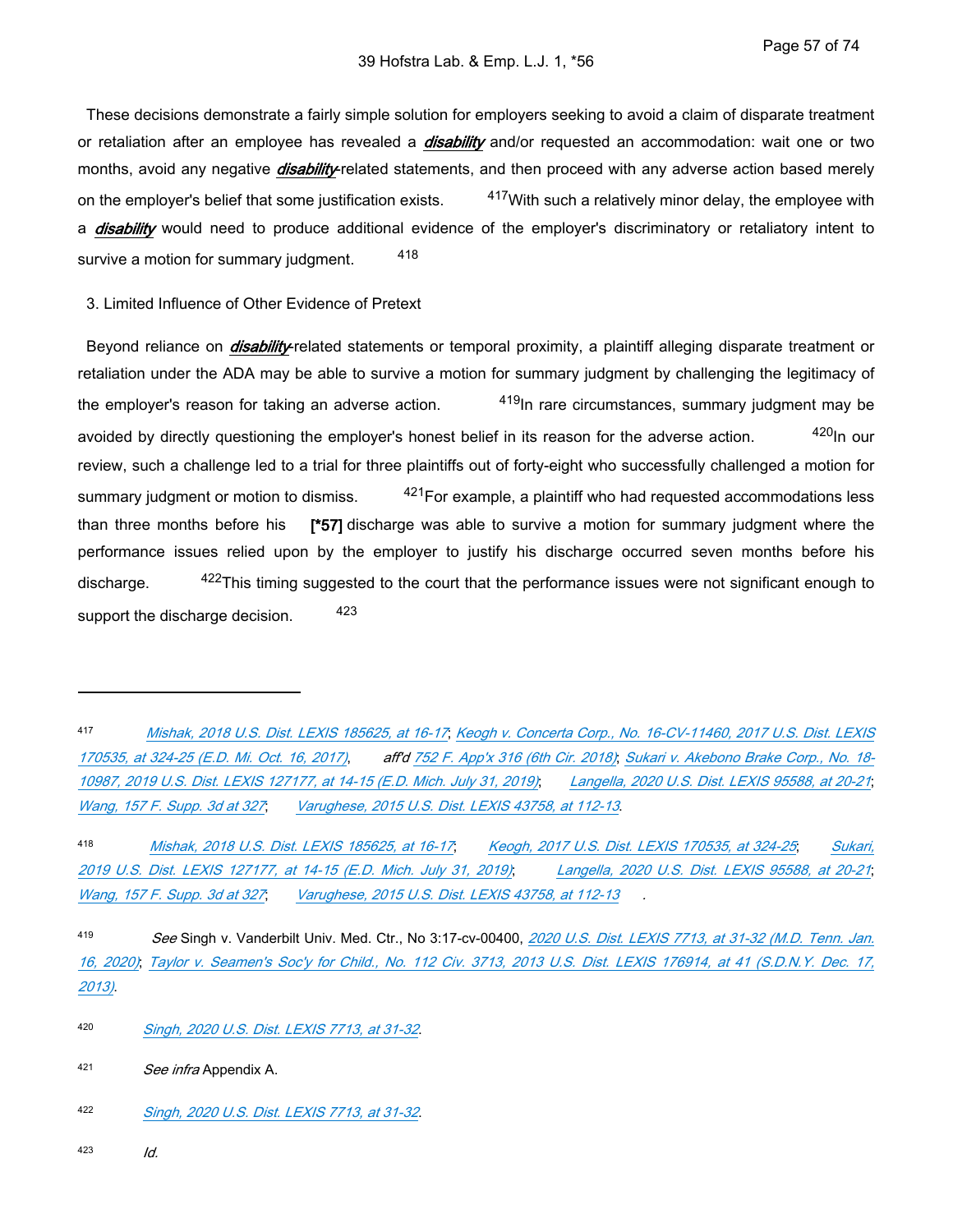Beyond asserting that the reason for adverse action simply is not true, plaintiffs can rely on a comparison between their adverse action and the adverse actions taken by the same employer against other employees. 424 Generally, a plaintiff alleging discrimination must establish that those comparable employees were in a situation sufficiently similar to the plaintiff's to support an inference that the difference of treatment may be attributable to discrimination. <sup>425</sup>Under the "but-for" standard, that plaintiff can defeat a motion for summary judgment by proving that "the employer treated other, similarly situated persons not of his protected class more favorably."  $426$ The plaintiff bears the burden of demonstrating that a putative comparator is similarly situated "in all material respects." 427

 To be similarly situated to another employee, a plaintiff will only be able to establish pretext based on more favorable treatment of co-workers who were (1) "subject to the same performance evaluation and discipline standards" and (2) "engaged in comparable conduct." <sup>428</sup>It should be noted that in general, the existence of employees who are similarly situated is ordinarily a question of fact; but "if there are many distinguishing factors between plaintiff and the comparators, the court may conclude as a matter of law that they are not similarly situated." **[\*58]** For example, summary judgment was granted where the comparators put forth by the plaintiff alleging discrimination under Title VII had worked for the employer for more years than the plaintiff had. 430

425 *Id.*

426 *[Frost v. City of Philadelphia, 839 F. App'x 752, 757 \(3d Cir. 2021\)](https://advance.lexis.com/api/document?collection=cases&id=urn:contentItem:61PF-KXJ1-JFSV-G19M-00000-00&context=1516831)*.

427 *See* Bennett v. Verizon Wireless, No. 04-CV-*[6314 CJS, 2008 U.S. Dist. LEXIS 5373, 4 \(W.D.N.Y. Jan. 24, 2008\)](https://advance.lexis.com/api/document?collection=cases&id=urn:contentItem:4RNT-CXM0-TXFR-J27H-00000-00&context=1516831)* (dismissing claim on post-trial motion for reconsideration); *see also [Graham v. Long Island R.R., 230 F.3d 34, 39 \(2d Cir.](https://advance.lexis.com/api/document?collection=cases&id=urn:contentItem:41G1-HRJ0-0038-X4H3-00000-00&context=1516831)  [2000\)](https://advance.lexis.com/api/document?collection=cases&id=urn:contentItem:41G1-HRJ0-0038-X4H3-00000-00&context=1516831)* (showing Title VII claim of race discrimination). *But see [White v. Home Depot Inc., No. 04-CV-401, 2008 U.S. Dist.](https://advance.lexis.com/api/document?collection=cases&id=urn:contentItem:4RNB-N7R0-TXFR-J1XW-00000-00&context=1516831)  [LEXIS 4294, at 10-11 \(E.D.N.Y. Jan. 17, 2008\)](https://advance.lexis.com/api/document?collection=cases&id=urn:contentItem:4RNB-N7R0-TXFR-J1XW-00000-00&context=1516831)* (showing Title VII claim not dismissed based on more favorable treatment of similarly situated coworkers seeking promotion).

#### 428 *[Graham, 230 F.3d at 40](https://advance.lexis.com/api/document?collection=cases&id=urn:contentItem:41G1-HRJ0-0038-X4H3-00000-00&context=1516831)*.

429 *[Watson v. Geithner, No. 09-CV-6624, 2013 U.S. Dist. LEXIS 139673, at 28 \(S.D.N.Y. Sept. 27, 2013\)](https://advance.lexis.com/api/document?collection=cases&id=urn:contentItem:59FN-6SG1-F04F-03CM-00000-00&context=1516831)*; s *ee also Sosa v. N.Y.C. Dep't of Educ., 368 F. Supp. 3d 489, 514-15 (E.D.N.Y. 2019)* (granting motion to dismiss where plaintiff failed to allege factual details relevant to allegation that other similarly situated employees were treated more favorably); *Abel v. N.Y.C. Hum. [Res. Admin., No. 10-CV-0295, 2011 U.S. Dist. LEXIS 23780, at 17-18 \(S.D.N.Y. Mar. 2, 2011\)](https://advance.lexis.com/api/document?collection=cases&id=urn:contentItem:52C1-MVY1-JCNC-80MC-00000-00&context=1516831)* (dismissing ADA claims where plaintiff failed to identify any nondisabled comparators); *[Fox v. State Univ. of N.Y., 686 F. Supp. 2d 225, 230 \(E.D.N.Y. 2010\)](https://advance.lexis.com/api/document?collection=cases&id=urn:contentItem:7XX5-J5S0-YB0N-V007-00000-00&context=1516831)* (dismissing *disability* discrimination claim where plaintiff failed to name any similarly situated nondisabled comparators who were treated differently).

<sup>424</sup>  *[Taylor, 2013 U.S. Dist. LEXIS 176914, at 41](https://advance.lexis.com/api/document?collection=cases&id=urn:contentItem:5B2Y-0TM1-F04F-04CR-00000-00&context=1516831)*.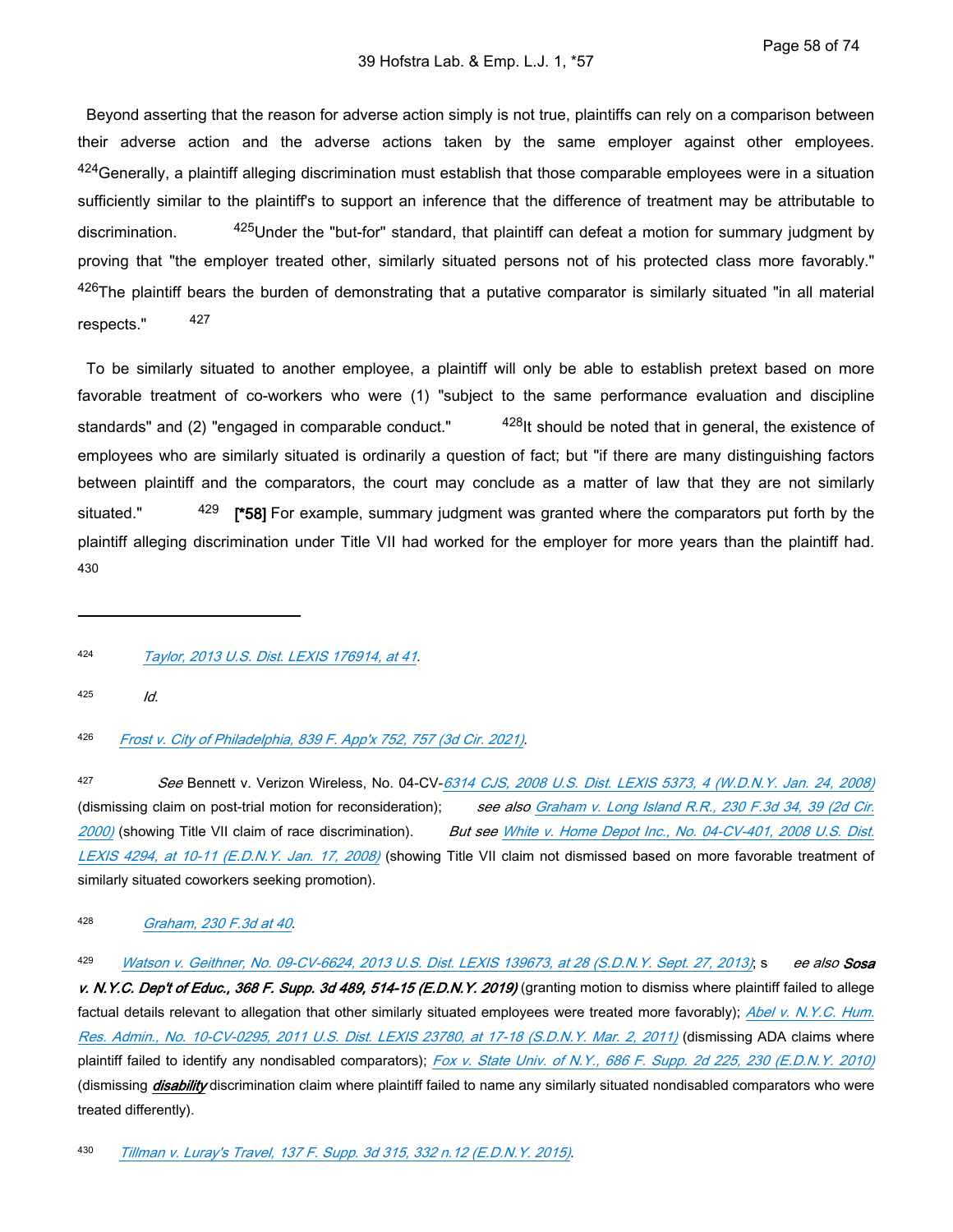Likewise, one court dismissed the claim of an employee challenging his dismissal as pretextual when other employees were not discharged for similar absences because the plaintiff failed to present evidence of the reasons for the proposed comparators' unauthorized absences, their opportunity to offer a proper explanation or excuse for their absences, whether they were disciplined in some other way, and whether their supervisor was the same. <sup>431</sup>These decisions demonstrate the heavy burden on an employee to establish that a coworker engaged in the same behavior or performed in the same way and yet was treated differently. <sup>432</sup>This demonstration of similarity becomes nearly impossible for an employee with a *disability* that affects their performance or behavior, given the small likelihood that another employee working for the same supervisor also has a similar *disability* affecting their performance. 433

 In rare cases, a plaintiff with a *disability* may establish questions of fact based on more favorable treatment of other similarly situated employees. 434For example, a doctor with a *disability* was able to defeat her employer's motion for summary judgment based on the employer's reasons for her discharge, including tardiness, refusal to cover for other doctors, and "behavioral issues," in large part because those reasons were either untrue or her behavior was less severe than similar conduct by other doctors. <sup>435</sup>Similarly, the employer's failure to discharge other similarly situated employees for comparable performance issues helped to defeat a motion for summary judgment against a plaintiff who claimed both disparate treatment and retaliation after his discharge, which occurred the day after informing his employer that he needed surgery. 436

 Like disparate treatment of similarly situated employees, an employer's failure to adhere to its own policies or procedures can, in rare **[\*59]** instances, help to defeat a motion for summary judgment. <sup>437</sup>For example, a Wal-Mart employee survived a motion for summary judgment based on evidence that she was discharged because of absences attributed to her *disability*. 438 Even though Wal-Mart had discharged other employees without *disabilities* under the same policy, it had failed to provide the plaintiff, known to have a *disability* because of earlier

432 *See [id. at 341](https://advance.lexis.com/api/document?collection=cases&id=urn:contentItem:5VRM-P0G1-DXWW-207X-00000-00&context=1516831)*.

435 *Id*.

<sup>437</sup>Feringa v. Andrews, No. 3:19-CV-656, *[2021 U.S. Dist. LEXIS 96425, at 27-29 \(N.D.N.Y. May 20, 2021\)](https://advance.lexis.com/api/document?collection=cases&id=urn:contentItem:62R7-2FS1-JWBS-61XY-00000-00&context=1516831)*.

438 *[Id. at 22-23](https://advance.lexis.com/api/document?collection=cases&id=urn:contentItem:5JDY-C6B1-F04K-J11B-00000-00&context=1516831)*.

<sup>431</sup>  *[Novick v. Vill. of Wappingers Falls, 376 F. Supp. 3d 318, 344 \(S.D.N.Y. 2019\)](https://advance.lexis.com/api/document?collection=cases&id=urn:contentItem:5VRM-P0G1-DXWW-207X-00000-00&context=1516831)*.

<sup>433</sup>  *See generally [id. at 343](https://advance.lexis.com/api/document?collection=cases&id=urn:contentItem:5VRM-P0G1-DXWW-207X-00000-00&context=1516831)* (explaining cases where employees had difficulty demonstrating another employee having a similar *disability*).

<sup>434</sup>  *See [Farha v. Cogent Healthcare of Mich., P.C., 164 F. Supp. 3d 974, 990 \(E.D. Mich. Feb. 29, 2016\)](https://advance.lexis.com/api/document?collection=cases&id=urn:contentItem:5J6P-8Y51-F04D-H41T-00000-00&context=1516831)*.

<sup>436</sup>  *[Sherman v. Cty. of Suffolk, 71 F. Supp. 3d 332, 351-53 \(E.D.N.Y. 2014\)](https://advance.lexis.com/api/document?collection=cases&id=urn:contentItem:5DY9-B4K1-F04F-000C-00000-00&context=1516831)*.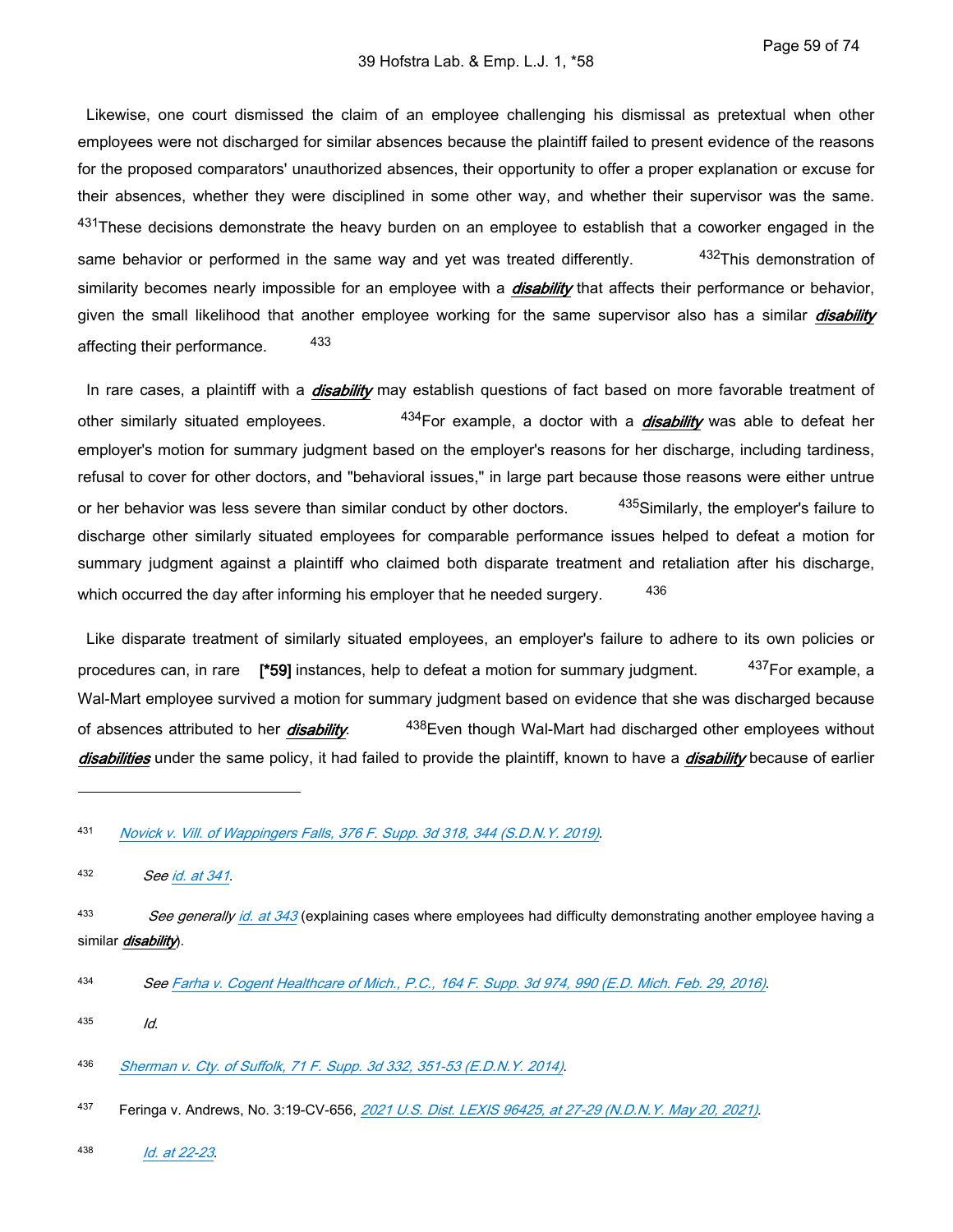requests for accommodation, with an opportunity to explain her absences as it had for those other employees. 439That court ultimately denied summary judgment because a jury could conclude that the employee was not provided with her routine attendance review meeting because her employer knew that her *disability* caused her absences and that authorization of those absences could be a reasonable accommodation for her. 440

 Proof of more favorable treatment of similarly situated employees or an employer's failure to follow its own procedures may be a path for avoiding summary judgment for other types of discrimination. <sup>441</sup>However, for a person with a *disability*, this proof of pretext requires a comparison between that employee's unique circumstances, as influenced by her *disability*, and other able-bodied employees who likely have not requested an accommodation or otherwise faced the barriers to job performance faced by employees with *disabilities*. 442 This difficulty may explain why, in our review of claims by employees with *disabilities*, most of them avoided summary judgment only if they were able to provide evidence of negative, *disability*-related statements made in close temporal proximity or otherwise in connection with the adverse action they were challenging.

### **[\*60]**

## CONCLUSION

 Research and our own survey establish that people who reveal their *disability* to their employer face bias, stigmatization, and stereotypes that will influence that employer's decisions about them after they reveal a *disability* or request an accommodation. <sup>443</sup>Both disparate treatment and retaliation are all possible outcomes of the revelation of a *disability* during one's employment. <sup>444</sup>The ADA was adopted to guard against those types of reactions. <sup>445</sup>But as was true twenty years ago regarding employment discrimination more generally, "the

- 444 *See* Sturm, *supra* note 8, at 466-67.
- 445 *See supra* Part II.

<sup>439</sup>  *[Id. at 23](https://advance.lexis.com/api/document?collection=cases&id=urn:contentItem:5JDY-C6B1-F04K-J11B-00000-00&context=1516831)*; *see also [Smith v. N. Shore-Long Island Jewish Health Sys., 286 F. Supp. 3d 501, 522 \(E.D.N.Y. 2018\)](https://advance.lexis.com/api/document?collection=cases&id=urn:contentItem:5RRS-6GJ1-JT42-S4HV-00000-00&context=1516831)* (denying motion for summary judgment where employer denied leave connected to *disability* for administrative reasons that were "either a post hoc fabrication or otherwise did not actually motivate the employment action.").

<sup>440</sup>  *[Feringa, 2021 U.S. Dist. LEXIS 96425, at 28-29](https://advance.lexis.com/api/document?collection=cases&id=urn:contentItem:62R7-2FS1-JWBS-61XY-00000-00&context=1516831)*; *see also [Conn v. Am. Nat'l Red Cross, 149 F. Supp. 3d 136, 145-](https://advance.lexis.com/api/document?collection=cases&id=urn:contentItem:5J5H-VBS1-F04C-Y1RH-00000-00&context=1516831) [46 \(D.D.C. 2016\)](https://advance.lexis.com/api/document?collection=cases&id=urn:contentItem:5J5H-VBS1-F04C-Y1RH-00000-00&context=1516831)* (denying motion for summary judgment where plaintiff establishes that other employees engaged in similar behavior and were not disciplined as harshly).

<sup>441</sup>  *See [Farha v. Cogent Healthcare of Mich., P.C., 164 F. Supp. 3d 974, 990 \(E.D. Mich. Feb. 29, 2016\)](https://advance.lexis.com/api/document?collection=cases&id=urn:contentItem:5J6P-8Y51-F04D-H41T-00000-00&context=1516831)*; *[Feringa,](https://advance.lexis.com/api/document?collection=cases&id=urn:contentItem:62R7-2FS1-JWBS-61XY-00000-00&context=1516831)  [2021 U.S. Dist. LEXIS 96425, at 27-29](https://advance.lexis.com/api/document?collection=cases&id=urn:contentItem:62R7-2FS1-JWBS-61XY-00000-00&context=1516831)*.

<sup>442</sup>  *See [Conn, 149 F. Supp. 3d at 145-46](https://advance.lexis.com/api/document?collection=cases&id=urn:contentItem:5J5H-VBS1-F04C-Y1RH-00000-00&context=1516831)*.

<sup>443</sup>  *Hickox* & Case, *supra* note 32, at 550.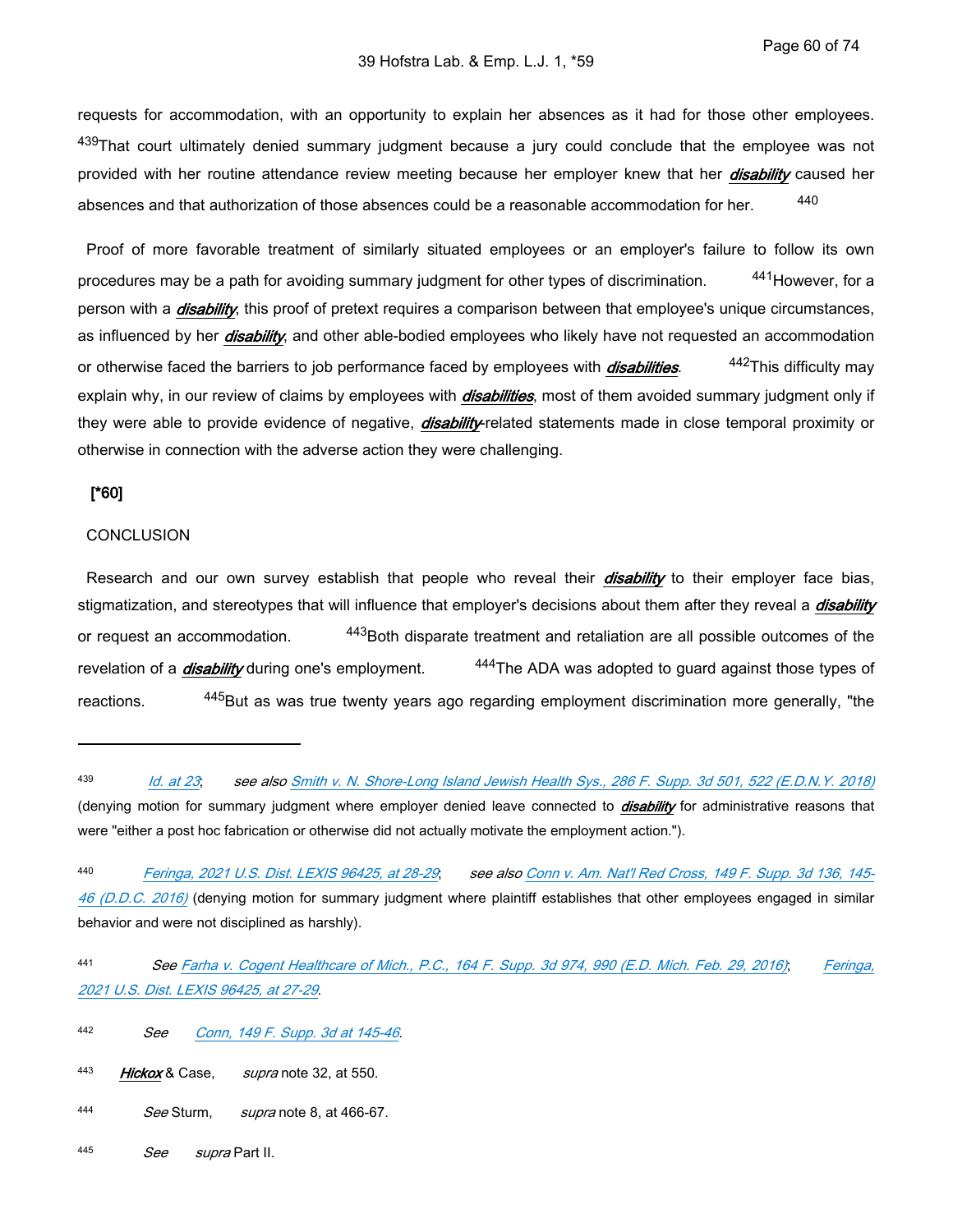features of accountability, reflection, and effectiveness that link process to outcomes have sometimes dropped out of judicial analysis" when addressing second generation biases. <sup>446</sup>As our overview of decisions applying the ADA to disparate treatment and retaliation shows, plaintiffs will lose in second generation cases without "clear evidence of intentional bias." 447

 One way to avoid these biases would be to expand the protections against revealing a *disability* in a post-offer medical examination, or otherwise prohibiting inquiries about employees' *disabilities*. However, employers will be even more reluctant to provide accommodations for applicants and employees who fail to justify their need for accommodation without revealing the details of their medical diagnosis. As long as revelation of one's *disability* remains part of the accommodation process, an employee may never feel comfortable in revealing their need for an accommodation, and "the anti-discrimination goals of ADA will not be realized." 448

 If an employee is required to reveal their *disability* to realize the ADA's promise of reasonable accommodation, <sup>449</sup>then employers must be required to address the influence of biases among their own decision makers. To do so, employers should adopt practices to reduce the subjectivity in their decision-making, including establishment of "fair systems and mechanisms of accountability." <sup>450</sup>To address second generation discrimination, employers' processes should address the structural problems underlying second generation bias. To adopt **[\*61]** processes that address "problems of both productivity and inclusion." 451employers should ensure that qualifications for a position and the scope of a direct threat analysis are not so broad as to exclude people with *disabilities* from their workforce. 452Moreover, adverse actions proposed after an employee reveals a *disability* or requests an accommodation should be examined carefully to ensure that biases have not influenced that proposition.

 If employers are unwilling or unable to adopt practices to address the influence of biases against people with *disabilities*, then courts must enhance their enforcement of the ADA's protections to reduce the influence of those biases. First, courts should reconsider their application of the honest belief defense under the ADA. <sup>453</sup>This defense allows employers to manufacture justifications for an adverse action taken against an employee with a

- 447 *[Id. at 554](https://advance.lexis.com/api/document?collection=cases&id=urn:contentItem:3S4W-XDP0-003B-R3R4-00000-00&context=1516831)*.
- 448 *See* Porter, *supra* note 11, at 852.
- 449 *[Id. at 851-52](https://advance.lexis.com/api/document?collection=cases&id=urn:contentItem:61PF-KXJ1-JFSV-G19M-00000-00&context=1516831)*.
- <sup>450</sup>Sturm, *supra* note 8, at 489.
- 451 *See id. at 489-90*.

452 *See generally id. at 489-520* (discussing examples from studies on the workplace) *.*

453 *See generally supra* Part II.D (discussing the honest belief defense).

<sup>446</sup>  *See generally [Sturm, supra note 8, at 542](https://advance.lexis.com/api/document?collection=cases&id=urn:contentItem:3S4W-XDP0-003B-R3R4-00000-00&context=1516831)*.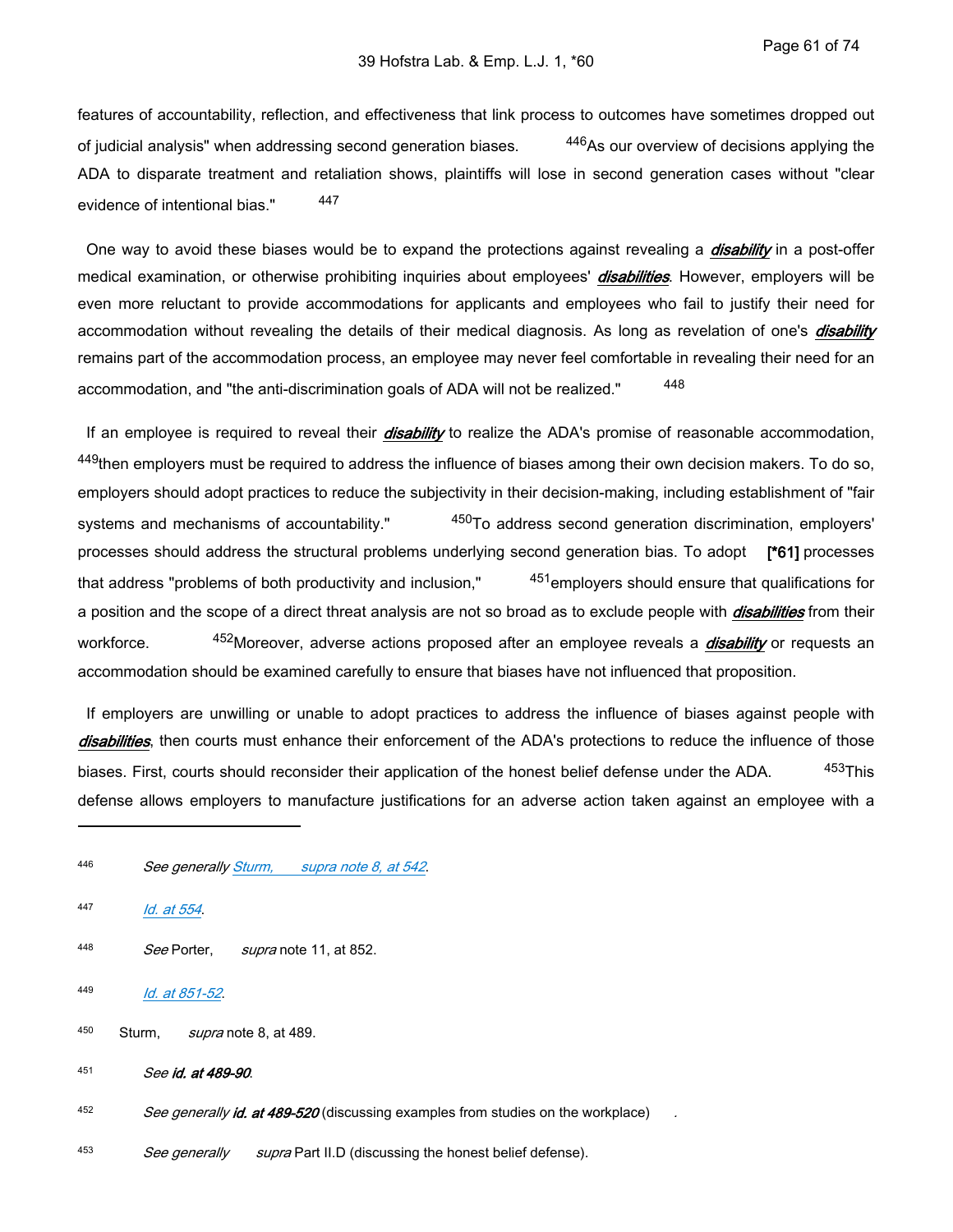*disability* simply by claiming that the employer believed, even mistakenly, that the employee was unable to perform their job duties or posed a direct threat because of their *disability*. 454This defense allows employers to rely on their biases and stereotypes about people with *disabilities* to justify an adverse action without even facing a jury's review. <sup>455</sup>Instead, untruthful or inaccurate justifications for an adverse action against an employee with a *disability* should not prevent that plaintiff from presenting all of her evidence of bias to a jury to determine the factual issue of whether her employer acted with discriminatory intent.

 Second, in both disparate treatment and retaliation claims, courts should allow a jury to decide whether negative *disability*-related statements made by an employer's representatives establish that employer's discriminatory or retaliatory intent, even if the employer does not acknowledge that the employee has a *disability* as defined by the ADA. <sup>456</sup>Moreover, a jury should decide whether statements made by any employer's representative reflects the influence of *disability*-related biases on an adverse action decision, even if that particular statement was not made by the employer's official "decision maker." <sup>457</sup>Such statements could reflect a culture where negative stereotypes indirectly influence **[\*62]** decisions. In addition, a jury could decide the relevance of such negative statements even if made some time prior to the final decision to take an adverse action against a person with a disability, because a person's *disability* and their need for accommodation is a continuous state of being. 458

 Third, a jury should decide whether discriminatory or retaliatory intent influenced an adverse action taken even after a significant period of time has passed since the person's initial revelation of a *disability* or request for accommodation. <sup>459</sup>Unlike other categories of employees protected against discrimination, employees with *disabilities* who seek accommodations should be afforded with a continuing assumption that an adverse action is tied to their request for an accommodation. This assumption is appropriate because accommodation is a continuous event rather than a singular event like revealing one's religion or engaging in some other type of protected activity, such as filing an EEOC charge. 460

 Employees with *disabilities* who cannot prove that *disability*-related statements were made should not be required to prove that their employer treated a similarly situated employee differently to survive a motion for summary

- 457 *See supra* Part II.E.1.
- 458 *See supra* Part II.E.1.
- 459 *See supra* Part II.C., II.E.2.
- 460 *See supra* Part II.C.

<sup>454</sup>  *See, e.g.*, *[Kolesnikow v. Hudson Valley Hosp. Ctr., 622 F. Supp. 2d 98, 111 \(S.D.N.Y. 2009\)](https://advance.lexis.com/api/document?collection=cases&id=urn:contentItem:4WBK-2T00-TXFR-J32H-00000-00&context=1516831)*.

<sup>455</sup>  *See [id. at 106-07](https://advance.lexis.com/api/document?collection=cases&id=urn:contentItem:4WBK-2T00-TXFR-J32H-00000-00&context=1516831)*.

<sup>456</sup>  *See supra* Part II.E.1.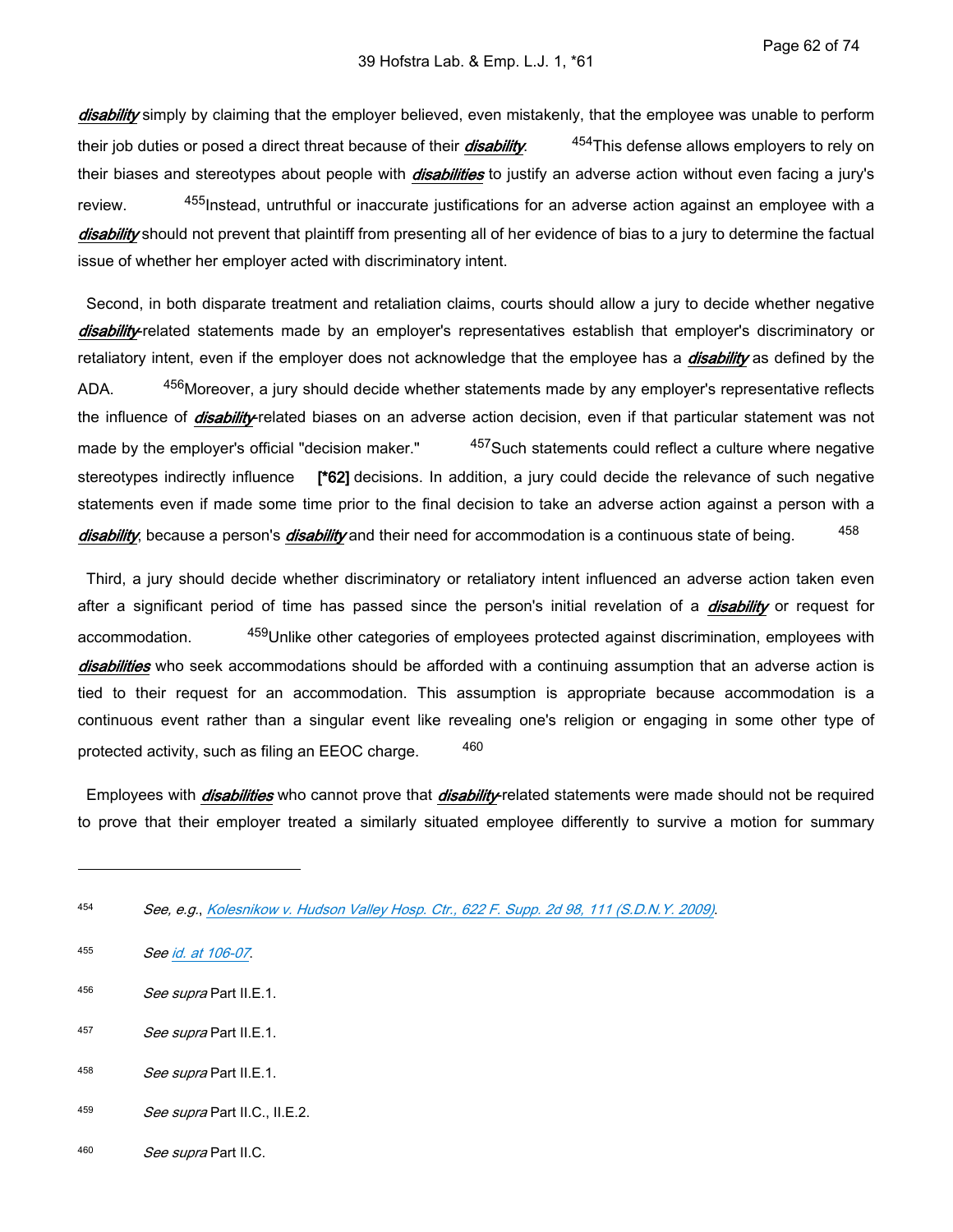judgment. 461Typically, an employee with a *disability* faces unique challenges or limitations in performing work duties, which is why the ADA provides for reasonable accommodation.  $462T<sub>O</sub>$  require that an employee compare herself to a co-worker with similar limitations, who likely does not exist, essentially nullifies this method of proving pretext. 463

 Lastly, courts need to ensure that employers adopt a system of accountability to ensure that bias does not negatively influence decisions about and treatment of people with *disabilities*. Professor Susan Sturm points out that such accountability needs to "(a) provide for regular assessment of the adequacy of processes and outcomes, (b) redefine compliance to reward effective problem solving, and (c) sanction stasis in the face of identified and uncorrected problems or extreme, first generation violations." <sup>464</sup>If employers are unwilling or unable to selfpolice to address the impact of biases against people with *disabilities*, then courts should "encourage employers to design systems that will bring **[\*63]** problems to the surface, to develop and continually reassess measures of effectiveness, to reflect on patterns that cut across individual cases, or to undertake more structural approaches" to provide stronger protections against disparate treatment, harassment and retaliation. 465Employers' processes should be required to include "robust criteria and measures of effectiveness in relation to the problems of bias." <sup>466</sup>

 Lack of employment opportunities is a serious issue for people with *disabilities*, especially those *disabilities* which carry a heavy, negative stigma. <sup>467</sup>Even if that *disability* is hidden, applicants and employees may need to reveal that *disability* to obtain the accommodations they need to be productive, to which they are entitled under the ADA. <sup>468</sup>That revelation can lead to disparate treatment, harassment, and retaliation by employers whose decision makers hold biases related to those *disabilities*. 469

- 462 *See Hickox* & Case, *supra* note 32, at 567.
- 463 *See supra* Part II.E.3.
- 464 *[Sturm, supra note 8, at 555](https://advance.lexis.com/api/document?collection=cases&id=urn:contentItem:3S4W-XDP0-003B-R3R4-00000-00&context=1516831)*.
- 465 *[Id. at 539](https://advance.lexis.com/api/document?collection=cases&id=urn:contentItem:3S4W-XDP0-003B-R3R4-00000-00&context=1516831)*.
- 466 *[Id. at 559](https://advance.lexis.com/api/document?collection=cases&id=urn:contentItem:3S4W-XDP0-003B-R3R4-00000-00&context=1516831)*.
- 467 *See supra* Part I.A.
- 468 *See supra* Part I.B.
- 469 *See supra* Part I.B.

<sup>461</sup>  *See supra* Part II.E.3.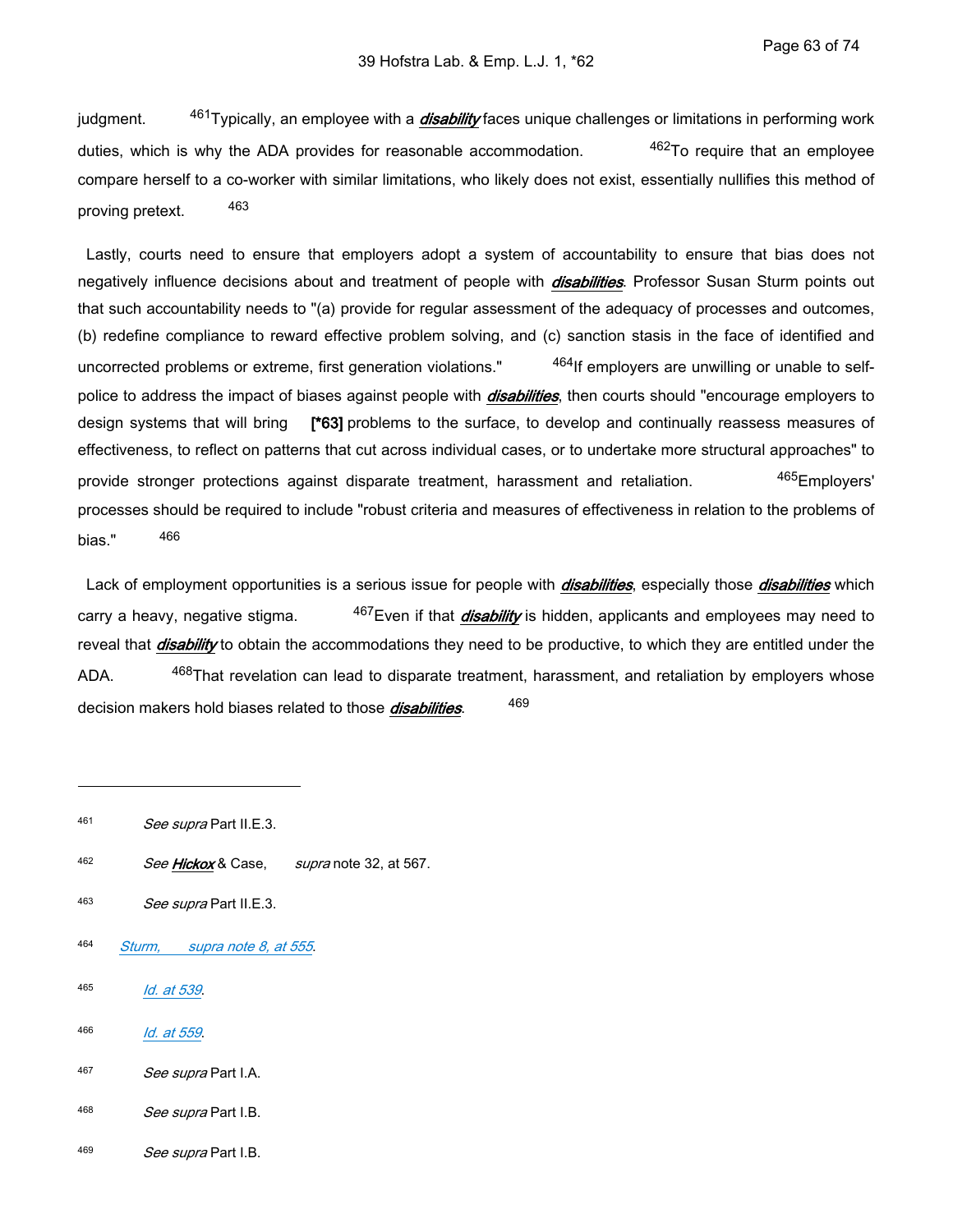To address that anticipated mistreatment, both employers and courts should adopt protections for people with *disabilities* that include the ability to challenge decisions and treatment which arise from those biases. This means that an applicant or employee should have an opportunity to establish discriminatory intent even if the decision maker or harasser does not use inflammatory language or time their decision in extremely close proximity to the revelation of a *disability*. <sup>470</sup>With additional protections in place, people with *disabilities* will have more opportunities to gain meaningful employment, which will in turn help to address biases in that organization. <sup>471</sup>Only then will the ADA have a chance to achieve its intended purpose of supporting the entry and retention of people with *disabilities* in the workforce. 472

## **[\*64]**

APPENDIX A

*List of Court Cases Analyzed*

*[Adams v. Persona, Inc., 124 F. Supp. 3d 973 \(D.S.D. 2015\)](https://advance.lexis.com/api/document?collection=cases&id=urn:contentItem:5GRF-B771-F04F-9003-00000-00&context=1516831)*

*[Ainsworth v. Indep. Sch. Dist. No. 3, 232 F. App'x 765 \(10th Cir. 2007\)](https://advance.lexis.com/api/document?collection=cases&id=urn:contentItem:4NKB-3G90-0038-X54W-00000-00&context=1516831)*

*[Anderson v. Coors Brewing Co., 181 F.3d 1171 \(10th Cir. 1999\)](https://advance.lexis.com/api/document?collection=cases&id=urn:contentItem:3WVB-7850-0038-X423-00000-00&context=1516831)*

*[Andrekovich v. Borough of Punxsutawney, No. 17-1041, 2018 U.S. Dist. LEXIS 184557 \(W.D. Pa. Oct. 29, 2018\)](https://advance.lexis.com/api/document?collection=cases&id=urn:contentItem:5TKW-2VH1-JFKM-600P-00000-00&context=1516831)*

*[Arthur v. Am. Showa, Inc., 625 F. App'x 704 \(6th Cir. 2015\)](https://advance.lexis.com/api/document?collection=cases&id=urn:contentItem:5GNX-J0H1-F04K-P0GP-00000-00&context=1516831)*

 Auble v. Babcock & Wilcox Tech. Servs. Y-12, LLC, No. 3:13-CV-422-*[TAV-HBG, 2015 U.S. Dist. LEXIS 140868](https://advance.lexis.com/api/document?collection=cases&id=urn:contentItem:5H54-XR91-F04F-B014-00000-00&context=1516831)  [\(E.D. Tenn. Oct. 15, 2015\)](https://advance.lexis.com/api/document?collection=cases&id=urn:contentItem:5H54-XR91-F04F-B014-00000-00&context=1516831)*

Bates v. Anthem Ins. Cos., No. 1:18-cv-502, *[2020 U.S. Dist. LEXIS 142522 \(S.D. Ohio Aug. 10, 2020\)](https://advance.lexis.com/api/document?collection=cases&id=urn:contentItem:60JS-X5T1-FGCG-S001-00000-00&context=1516831)*

*[Baron v. Advanced Asset & Prop. Mgmt. Sols., LLC, 15 F. Supp. 3d 274 \(E.D.N.Y. 2014\)](https://advance.lexis.com/api/document?collection=cases&id=urn:contentItem:5C38-XGS1-F04F-013V-00000-00&context=1516831)*

*[Berger v. Auto. Media, LLC, No. 18-11180, 2020 U.S. Dist. LEXIS 103050 \(E.D. Mich. June 12, 2020\)](https://advance.lexis.com/api/document?collection=cases&id=urn:contentItem:6046-FST1-F5DR-22VG-00000-00&context=1516831)*

Bogart v. Univ. of *[Ky., 766 F. App'x 291 \(6th Cir. 2019\)](https://advance.lexis.com/api/document?collection=cases&id=urn:contentItem:5VNP-4C61-F06F-24BX-00000-00&context=1516831)*

Bourara v. N.Y. Hotel Trades Council, No. 17cv7895 (*[DF\), 2020 U.S. Dist. LEXIS 159371 \(S.D.N.Y. Sept. 1, 2020\)](https://advance.lexis.com/api/document?collection=cases&id=urn:contentItem:60RC-PWP1-F22N-X1V6-00000-00&context=1516831)*

472 *See supra* Part II.

<sup>470</sup>  *See supra* Part II.A; *see also supra* Part II.C.

<sup>471</sup>  *See generally supra* Part II.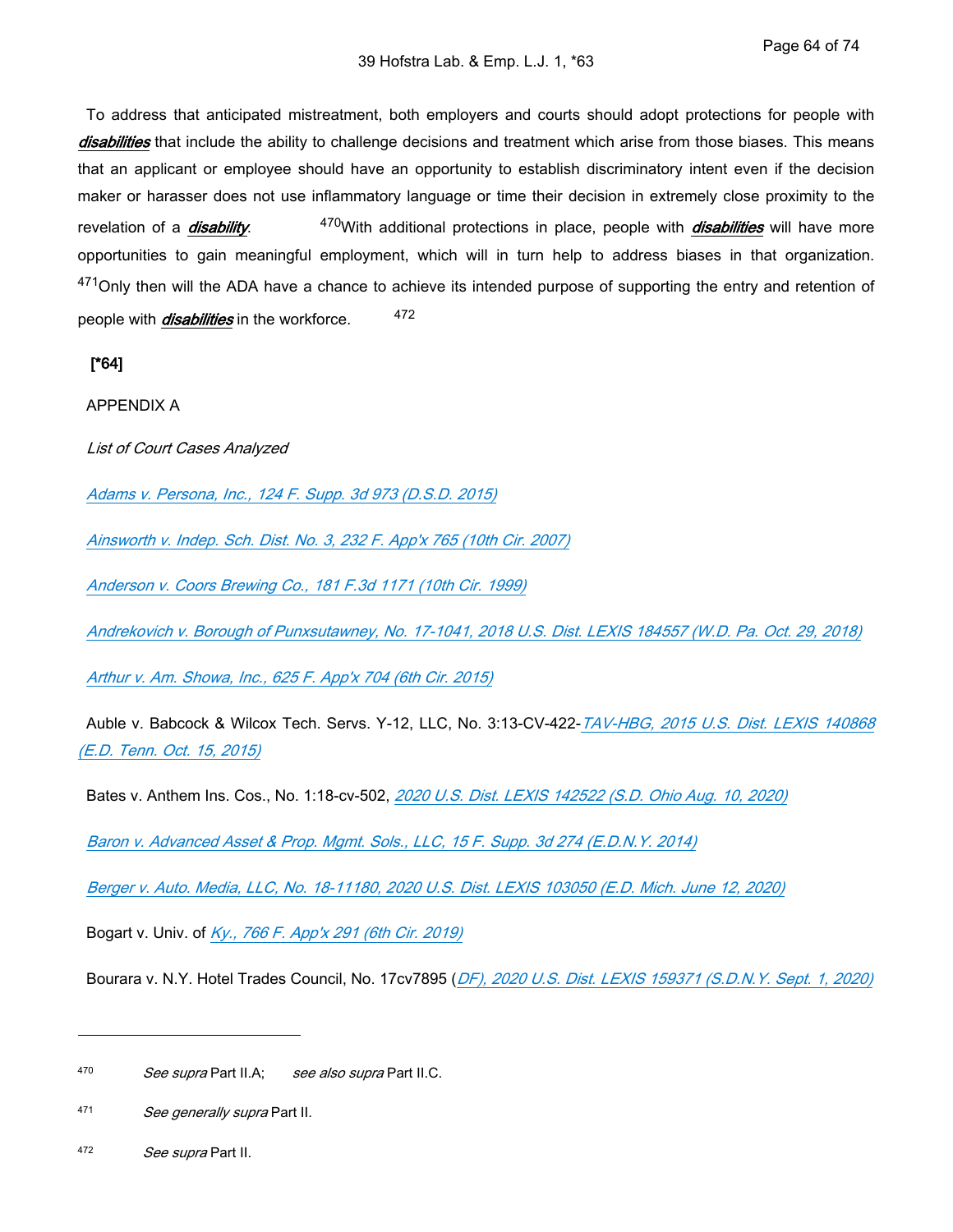*[Brady v. Bd. of Educ., 222 F. Supp. 3d 459 \(D. Md. 2016\)](https://advance.lexis.com/api/document?collection=cases&id=urn:contentItem:5MBY-1BS1-F04D-F0CN-00000-00&context=1516831)*

*[Bridgewater v. Mich. Gaming Control Bd., No. 17-2360, 2018 U.S. App. LEXIS 26966 \(6th Cir. Sept. 19, 2018\)](https://advance.lexis.com/api/document?collection=cases&id=urn:contentItem:5T9H-FJD1-F65M-63RT-00000-00&context=1516831)*

*[Brown v. BKW Drywall Supply, Inc., 305 F. Supp. 2d 814 \(S.D. Ohio 2004\)](https://advance.lexis.com/api/document?collection=cases&id=urn:contentItem:4BT7-7W30-0038-Y0B7-00000-00&context=1516831)*

Brown v. Duke Energy Corp., No. 1:13cv869, *[2019 U.S. Dist. LEXIS 54923 \(S.D. Ohio Mar. 31, 2019\)](https://advance.lexis.com/api/document?collection=cases&id=urn:contentItem:5VSM-JDH1-JWBS-63CW-00000-00&context=1516831)*

*[Budzban v. Dupage Cnty. Reg'l Off. of Educ., No. 12 C 900, 2013 U.S. Dist. LEXIS 5094 \(N.D. Ill. Jan. 14, 2013\)](https://advance.lexis.com/api/document?collection=cases&id=urn:contentItem:57H2-WR71-F04D-72X8-00000-00&context=1516831)*

Buzulencia v. Ohio Bell Tel. Co., No. 4:11CV2293, *[2014 U.S. Dist. LEXIS 102551 \(N.D. Ohio July 28, 2014\)](https://advance.lexis.com/api/document?collection=cases&id=urn:contentItem:5CSK-50H1-F04F-11YW-00000-00&context=1516831)*

*[Caez-Fermaint v. State Ins. Fund Corp., 286 F. Supp. 3d 302 \(D.P.R. 2017\)](https://advance.lexis.com/api/document?collection=cases&id=urn:contentItem:5R6N-V1S1-F016-S16H-00000-00&context=1516831)*

Cambria v. Ass'n of Flight Attendants, No. 03-cv-5605, *[2005 U.S. Dist. LEXIS 13101 \(E.D. Pa. June 30, 2005\)](https://advance.lexis.com/api/document?collection=cases&id=urn:contentItem:4GJN-4WS0-0038-Y2S5-00000-00&context=1516831)*

*[Cody v. Prairie Ethanol, LLC, 763 F.3d 992 \(8th Cir. 2014\)](https://advance.lexis.com/api/document?collection=cases&id=urn:contentItem:5CX8-VBB1-F04K-S01K-00000-00&context=1516831)*

*[Colon-Fontanez v. Mun. of San Juan, 660 F.3d 17 \(1st Cir. 2011\)](https://advance.lexis.com/api/document?collection=cases&id=urn:contentItem:83D0-CT11-652P-Y07T-00000-00&context=1516831)*

*[Conn v. Am. Nat'l Red Cross, 149 F. Supp. 3d 136 \(D.D.C. 2016\)](https://advance.lexis.com/api/document?collection=cases&id=urn:contentItem:5J5H-VBS1-F04C-Y1RH-00000-00&context=1516831)*

*[Consedine v. Willimansett E. SNF, 213 F. Supp. 3d 253 \(D. Mass. 2016\)](https://advance.lexis.com/api/document?collection=cases&id=urn:contentItem:5KVS-C8X1-F04D-D1MR-00000-00&context=1516831)*

*[Cormier v. City of Meriden, 420 F. Supp. 2d 11 \(D. Conn. 2006\)](https://advance.lexis.com/api/document?collection=cases&id=urn:contentItem:4JGC-T3Y0-0038-Y4Y9-00000-00&context=1516831)*

 **[\*65]** Corona v. Clarins U.S.A., Inc., No. 17-cv-4438 (*[JGK\), 2019 U.S. Dist. LEXIS 155862 \(S.D.N.Y. Sept. 12,](https://advance.lexis.com/api/document?collection=cases&id=urn:contentItem:5X1M-XNT1-FFMK-M35S-00000-00&context=1516831)  [2019\)](https://advance.lexis.com/api/document?collection=cases&id=urn:contentItem:5X1M-XNT1-FFMK-M35S-00000-00&context=1516831)*

*[Coulson v. Goodyear Tire & Rubber Co., 31 F. App'x 851 \(6th Cir. 2002\)](https://advance.lexis.com/api/document?collection=cases&id=urn:contentItem:45DJ-5DG0-0038-X1SR-00000-00&context=1516831)*

 Cozzi v. Great Neck Union Free Sch. Dist., No. 05-cv-1389-*[ENV-WDW, 2009 U.S. Dist. LEXIS 74305 \(E.D.N.Y.](https://advance.lexis.com/api/document?collection=cases&id=urn:contentItem:4X2T-JHC0-TXFR-J2JV-00000-00&context=1516831)  [Aug. 21, 2009\)](https://advance.lexis.com/api/document?collection=cases&id=urn:contentItem:4X2T-JHC0-TXFR-J2JV-00000-00&context=1516831)*

*[Cloe v. City of Indianapolis, 712 F.3d 1171 \(7th Cir. 2013\)](https://advance.lexis.com/api/document?collection=cases&id=urn:contentItem:5855-4FY1-F04K-R0XS-00000-00&context=1516831)*

*Crandall v. Paralyzed Veterans of Am., 146 F.3d 894 (D.C. Cir. 1998)*

 Custer v. Penn State Geisinger Health Sys., No. 00-cv-1860, *[2004 U.S. Dist. LEXIS 28953 \(M.D. Pa. Dec. 27,](https://advance.lexis.com/api/document?collection=cases&id=urn:contentItem:4HX0-3710-TVWB-J37K-00000-00&context=1516831)  [2004\)](https://advance.lexis.com/api/document?collection=cases&id=urn:contentItem:4HX0-3710-TVWB-J37K-00000-00&context=1516831)*

*[Davis v. W. Carolina Univ., 695 F. App'x 686 \(4th Cir. 2017\)](https://advance.lexis.com/api/document?collection=cases&id=urn:contentItem:5NSK-89R1-F04K-M1BG-00000-00&context=1516831)*

Donaldson v. Clover Sch. Dist., No. 0:15-1768-*[MBS-KDW, 2017 U.S. Dist. LEXIS 155431 \(D.S.C. 2017\)](https://advance.lexis.com/api/document?collection=cases&id=urn:contentItem:5PJ8-B091-F04F-8178-00000-00&context=1516831)*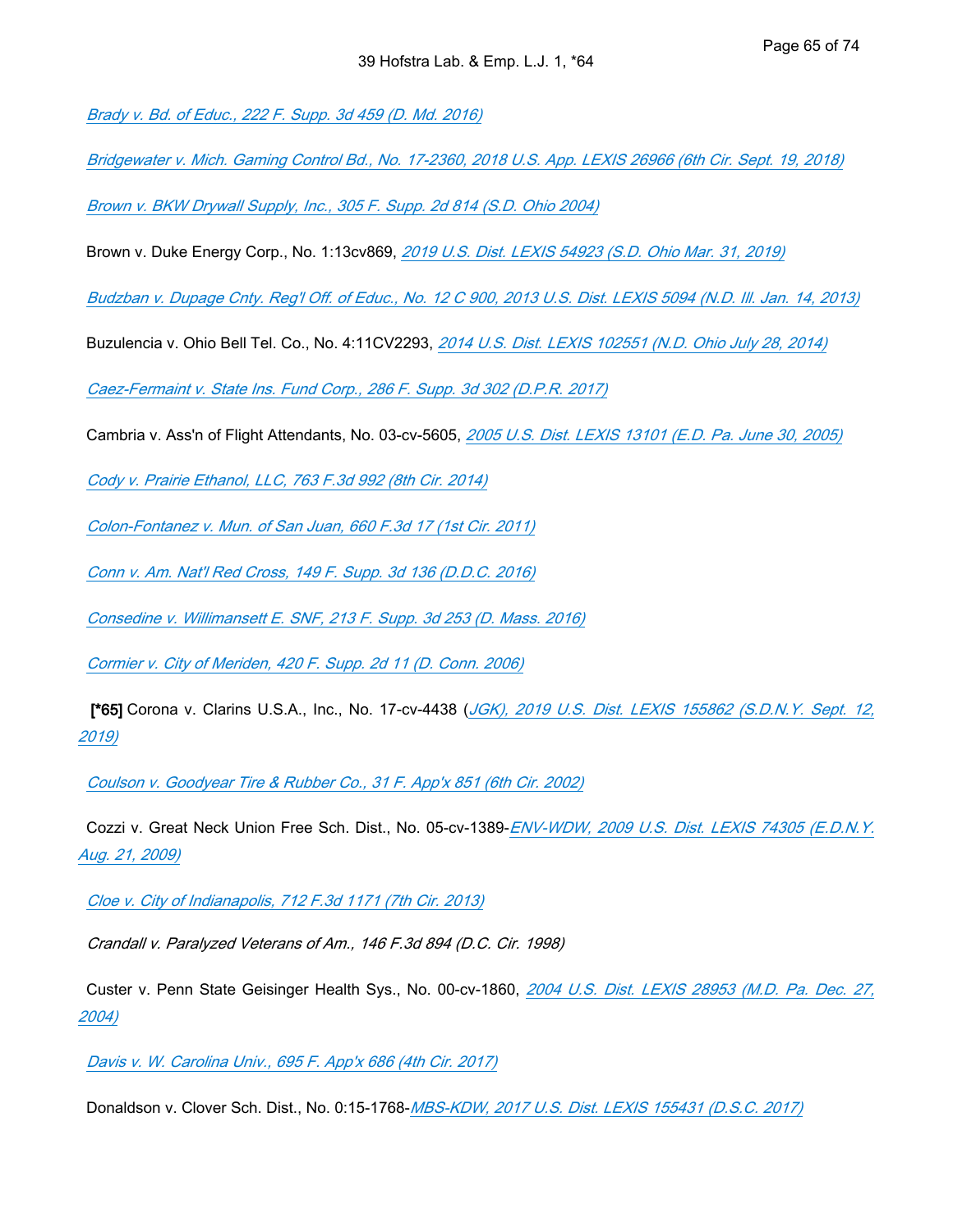*[Duarte v. St. Barnabas Hosp., 265 F. Supp. 3d 325 \(S.D.N.Y. 2017\), 341 F. Supp. 3d 306 \(S.D.N.Y. 2018\)](https://advance.lexis.com/api/document?collection=cases&id=urn:contentItem:5PG7-1521-F04F-0394-00000-00&context=1516831)*

 Duryea v. MetroCast Cablevision of N.H., LLC, No. 15-cv-164-*[LM, 2017 U.S. Dist. LEXIS 60841 \(N.H. Apr. 21,](https://advance.lexis.com/api/document?collection=cases&id=urn:contentItem:5NC9-9CF1-F04D-V001-00000-00&context=1516831)  [2017\)](https://advance.lexis.com/api/document?collection=cases&id=urn:contentItem:5NC9-9CF1-F04D-V001-00000-00&context=1516831)*

*[EEOC v. C.R. Eng., Inc., 644 F.3d 1028 \(10th Cir. 2011\)](https://advance.lexis.com/api/document?collection=cases&id=urn:contentItem:52SD-55M1-F04K-W08W-00000-00&context=1516831)*

 *[EEOC v. Detroit Cmty. Health Connection, No. 13-12801, 2014 U.S. Dist. LEXIS 165904 \(E.D. Mich. Nov. 26,](https://advance.lexis.com/api/document?collection=cases&id=urn:contentItem:5DP9-16X1-F04D-H09J-00000-00&context=1516831)  [2014\)](https://advance.lexis.com/api/document?collection=cases&id=urn:contentItem:5DP9-16X1-F04D-H09J-00000-00&context=1516831)*

 Edwards v. Sec'y, United States DOI, No. 3:15 *[CV 2073, 2017 U.S. Dist. LEXIS 120123 \(N.D. Ohio July 31, 2017\)](https://advance.lexis.com/api/document?collection=cases&id=urn:contentItem:5P4Y-FCD1-F04F-14C5-00000-00&context=1516831)*, *aff'd [2018 U.S. App. LEXIS 19997 \(6th Cir. July 18, 2018\)](https://advance.lexis.com/api/document?collection=cases&id=urn:contentItem:5SV3-HGF1-F1WF-M3KW-00000-00&context=1516831)*

*[Fabian v. St. Mary's Med. Ctr., No. 16-4741, 2018 U.S. Dist. LEXIS 147634 \(E.D. Pa. Aug. 29, 2018\)](https://advance.lexis.com/api/document?collection=cases&id=urn:contentItem:5T52-0121-JJD0-G4FM-00000-00&context=1516831)*

*[Farha v. Cogent Healthcare of Mich., P.C., 164 F. Supp. 3d 974 \(E.D. Mich. 2016\)](https://advance.lexis.com/api/document?collection=cases&id=urn:contentItem:5J6P-8Y51-F04D-H41T-00000-00&context=1516831)*

Feringa v. Andrews, No. 3:19-CV-656, *[2021 U.S. Dist. LEXIS 96425 \(N.D.N.Y. May 20, 2021\)](https://advance.lexis.com/api/document?collection=cases&id=urn:contentItem:62R7-2FS1-JWBS-61XY-00000-00&context=1516831)*

*[Flaherty v. Entergy Nuclear Operations, Inc., 946 F.3d 41 \(1st Cir. 2019\)](https://advance.lexis.com/api/document?collection=cases&id=urn:contentItem:5XTF-40T1-F8D9-M54D-00000-00&context=1516831)*

*[Flowers v. S. Reg'l Physician Servs., 247 F.3d 229 \(5th Cir. 2001\)](https://advance.lexis.com/api/document?collection=cases&id=urn:contentItem:42PK-CBN0-0038-X2CY-00000-00&context=1516831)*

Francis v. Namdor, Inc., No. 15 CV 745 (RJD) (*[CLP\), 2017 U.S. Dist. LEXIS 134251 \(E.D.N.Y. Aug. 22, 2017\)](https://advance.lexis.com/api/document?collection=cases&id=urn:contentItem:5P9H-P711-F04F-0169-00000-00&context=1516831)*

*[Freadman v. Metro. Prop. & Cas. Ins. Co., 484 F.3d 91 \(1st Cir. 2007\)](https://advance.lexis.com/api/document?collection=cases&id=urn:contentItem:4NHP-51S0-0038-X4HR-00000-00&context=1516831)*

*[Gentry v. E.W. Partners Club Mgmt. Co., 816 F.3d 228 \(4th Cir. 2016\)](https://advance.lexis.com/api/document?collection=cases&id=urn:contentItem:5J77-2GG1-F04K-M15K-00000-00&context=1516831)*

 Gerena v. Quest Diagnostics, Inc., No. 05-1656 (*[DRD/BJM\), 2007 U.S. Dist. LEXIS 109286 \(D.P.R. June 14,](https://advance.lexis.com/api/document?collection=cases&id=urn:contentItem:5Y48-8PW1-JSC5-M21X-00000-00&context=1516831)  [2007\)](https://advance.lexis.com/api/document?collection=cases&id=urn:contentItem:5Y48-8PW1-JSC5-M21X-00000-00&context=1516831)*

*[Grant v. Oceans Healthcare, LLC, No. 17-00642, 2019 U.S. Dist. LEXIS 211504 \(M.D. La. Dec. 9, 2019\)](https://advance.lexis.com/api/document?collection=cases&id=urn:contentItem:5XPH-SVV1-F900-G2K8-00000-00&context=1516831)*

 Gray v. Onondaga-Cortland-Madison Bd. of Coop. Educ. Servs., No. 5:16-CV-973 (*[NAM/TWD\), 2020 U.S. Dist.](https://advance.lexis.com/api/document?collection=cases&id=urn:contentItem:5YBN-GJ01-FGRY-B2NM-00000-00&context=1516831)  [LEXIS 36231 \(N.D.N.Y. Mar. 3, 2020\)](https://advance.lexis.com/api/document?collection=cases&id=urn:contentItem:5YBN-GJ01-FGRY-B2NM-00000-00&context=1516831)*

 **[\*66]** Gruttemeyer v. Transit Auth. of Omaha, No. 8:18CV70, *[2019 U.S. Dist. LEXIS 232869 \(D. Neb. Dec. 30,](https://advance.lexis.com/api/document?collection=cases&id=urn:contentItem:60M5-7NG1-F873-B2K6-00000-00&context=1516831)  [2019\)](https://advance.lexis.com/api/document?collection=cases&id=urn:contentItem:60M5-7NG1-F873-B2K6-00000-00&context=1516831)*

*[Hamilton v. Frank C. Videon, Inc., No. 16-4547, 2019 U.S. Dist. LEXIS 135914 \(E.D. Pa. Aug. 12, 2019\)](https://advance.lexis.com/api/document?collection=cases&id=urn:contentItem:5WT7-VCF1-JKB3-X4C0-00000-00&context=1516831)*

*[Harp v. SEPTA, No. 04-2205, 2006 U.S. Dist. LEXIS 35344 \(E.D. Pa. May 31, 2006\)](https://advance.lexis.com/api/document?collection=cases&id=urn:contentItem:4K3F-FVJ0-0038-Y1W7-00000-00&context=1516831)*

Hansen v. Cent. Mgmt. Servs., No. 17-cv-3256, *[2018 U.S. Dist. LEXIS 98144 \(C.D. Ill. June 12, 2018\)](https://advance.lexis.com/api/document?collection=cases&id=urn:contentItem:5SJ7-3V81-F4GK-M300-00000-00&context=1516831)*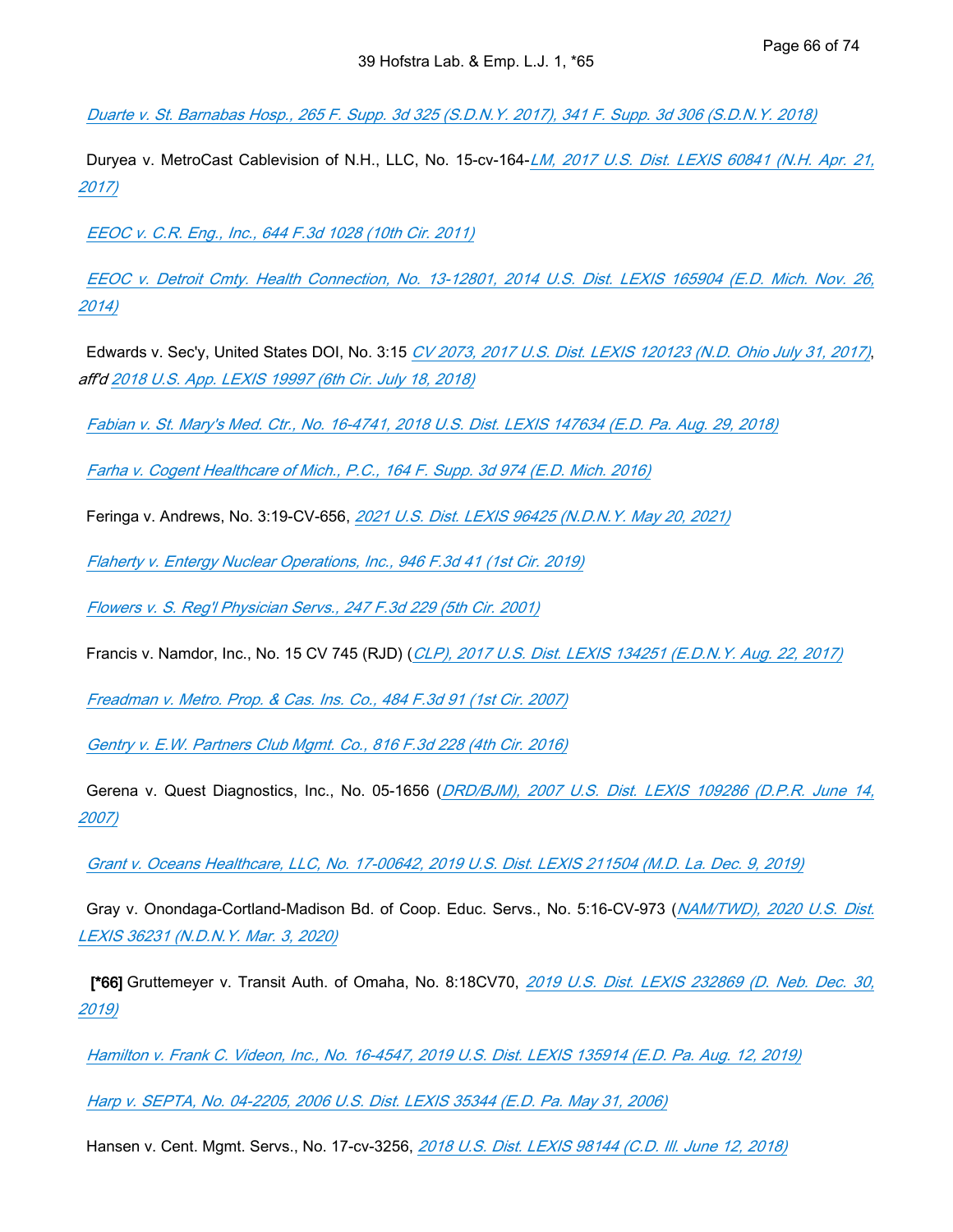*[Hatch v. Franklin Cnty., 755 F. App'x 194 \(3d Cir. 2018\)](https://advance.lexis.com/api/document?collection=cases&id=urn:contentItem:5V38-MW61-F4NT-X0NH-00000-00&context=1516831)*

*[Hedberg v. Ind. Bell Tel. Co., 47 F.3d 928 \(7th Cir. 1995\)](https://advance.lexis.com/api/document?collection=cases&id=urn:contentItem:3S3D-8J20-001T-D1TK-00000-00&context=1516831)*

Hersko v. Wilson, No. 3:15-cv-215, *[2018 U.S. Dist. LEXIS 119573 \(S.D. Ohio July 18, 2018\)](https://advance.lexis.com/api/document?collection=cases&id=urn:contentItem:5STW-MM01-K0HK-24V9-00000-00&context=1516831)*

 House v. Wal-Mart Stores Tex., LLC, No. EP-16-CV-408-*[PRM, 2017 U.S. Dist. LEXIS 128979 \(W.D. Tex. Aug. 14,](https://advance.lexis.com/api/document?collection=cases&id=urn:contentItem:5P7T-Y4M1-F04F-C0JB-00000-00&context=1516831)  [2017\)](https://advance.lexis.com/api/document?collection=cases&id=urn:contentItem:5P7T-Y4M1-F04F-C0JB-00000-00&context=1516831)*

*[Hixon v. TVA Bd. of Dirs., 504 F. Supp. 3d 851 \(E.D. Tenn. 2020\)](https://advance.lexis.com/api/document?collection=cases&id=urn:contentItem:61DS-7VY1-F65M-624B-00000-00&context=1516831)*

 Horwath v. DHD Windows & Doors, LLC, No. 3:18-cv-1422 (*[CSH\), 2020 U.S. Dist. LEXIS 106371 \(D. Conn. June](https://advance.lexis.com/api/document?collection=cases&id=urn:contentItem:605B-8BS1-FFMK-M2C7-00000-00&context=1516831)  [17, 2020\)](https://advance.lexis.com/api/document?collection=cases&id=urn:contentItem:605B-8BS1-FFMK-M2C7-00000-00&context=1516831)*

*[Hunt v. Monro Muffler Brake, Inc., 769 F. App'x 253 \(6th Cir. 2019\)](https://advance.lexis.com/api/document?collection=cases&id=urn:contentItem:5VYT-06N1-F22N-X0HV-00000-00&context=1516831)*

Infantolino v. Joint Indus. Bd. of the Elec. Indus *., [582 F. Supp. 2d 351 \(E.D.N.Y. 2008\)](https://advance.lexis.com/api/document?collection=cases&id=urn:contentItem:4TKH-S0X0-TXFR-J2H3-00000-00&context=1516831)*

Israelitt v. Enter. Servs. LLC, No. SAG-18-1454, *[2021 U.S. Dist. LEXIS 38821 \(D. Md. Mar. 2, 2021\)](https://advance.lexis.com/api/document?collection=cases&id=urn:contentItem:6249-BBY1-JX3N-B2ND-00000-00&context=1516831)*

Jacobson v. Cap. One Fin. Corp., No. 16-cv-06169 (*[CM\), 2018 U.S. Dist. LEXIS 211312 \(S.D.N.Y. Dec. 12, 2018\)](https://advance.lexis.com/api/document?collection=cases&id=urn:contentItem:5TYP-0W61-FFTT-X17D-00000-00&context=1516831)*

*[Jarvis v. Potter, 500 F.3d 1113 \(10th Cir. 2007\)](https://advance.lexis.com/api/document?collection=cases&id=urn:contentItem:4PJC-04B0-TXFX-F32V-00000-00&context=1516831)*

*[Jenkins v. Med. Lab'ys of E. Iowa, Inc., 880 F. Supp. 2d 946 \(N.D. Iowa 2012\)](https://advance.lexis.com/api/document?collection=cases&id=urn:contentItem:565N-KD51-F04D-5113-00000-00&context=1516831)*

*[Jones v. Nationwide Life Ins. Co., 696 F.3d 78 \(1st Cir. 2012\)](https://advance.lexis.com/api/document?collection=cases&id=urn:contentItem:56NK-PR01-F04K-H0FR-00000-00&context=1516831)*

*[Johnson v. Bennett Auto Supply, Inc., 319 F. Supp. 3d 1278 \(S.D. Fla. 2018\)](https://advance.lexis.com/api/document?collection=cases&id=urn:contentItem:5SYV-MK81-JNS1-M4H6-00000-00&context=1516831)*

Kane v. City of Ithaca, No. 3:18-CV-0074 (*[ML\), 2019 U.S. Dist. LEXIS 188376 \(N.D.N.Y. Oct. 30, 2019\)](https://advance.lexis.com/api/document?collection=cases&id=urn:contentItem:5XD2-8521-F956-S2KM-00000-00&context=1516831)*

 Karatzas v. Herricks Union Free Sch. Dist., No. 15-cv-2888(ADS)(*[AKT\), 2017 U.S. Dist. LEXIS 112397 \(E.D.N.Y.](https://advance.lexis.com/api/document?collection=cases&id=urn:contentItem:5P27-YNR1-F04F-017B-00000-00&context=1516831)  [July 18, 2017\)](https://advance.lexis.com/api/document?collection=cases&id=urn:contentItem:5P27-YNR1-F04F-017B-00000-00&context=1516831)*

*[Keeshan v. Home Depot, U.S.A., Inc., NO. 00-529, 2001 U.S. Dist. LEXIS 3607 \(E.D. Pa. Mar. 27, 2001\)](https://advance.lexis.com/api/document?collection=cases&id=urn:contentItem:42R6-P2P0-0038-Y2F0-00000-00&context=1516831)*

*[Kelly v. N. Shore-Long Island Jewish Health Sys., 166 F. Supp. 3d 274 \(E.D.N.Y. 2016\)](https://advance.lexis.com/api/document?collection=cases&id=urn:contentItem:5HVS-61H1-F04F-02XK-00000-00&context=1516831)*

*[Keogh v. Concentra Health Servs., 752 F. App'x 316 \(6th Cir. 2018\)](https://advance.lexis.com/api/document?collection=cases&id=urn:contentItem:5TP0-8V61-JKPJ-G40X-00000-00&context=1516831)*

*[Klimek v. USW Local 397, 618 F. App'x 77 \(3d Cir. 2015\)](https://advance.lexis.com/api/document?collection=cases&id=urn:contentItem:5G7J-4PR1-F04K-K02K-00000-00&context=1516831)*

**[\*67]** *[Kieffer v. CPR Restoration & Cleaning Serv., LLC, 200 F. Supp. 3d 520 \(E.D. Pa. 2016\)](https://advance.lexis.com/api/document?collection=cases&id=urn:contentItem:5KCM-VY21-F04F-419H-00000-00&context=1516831)*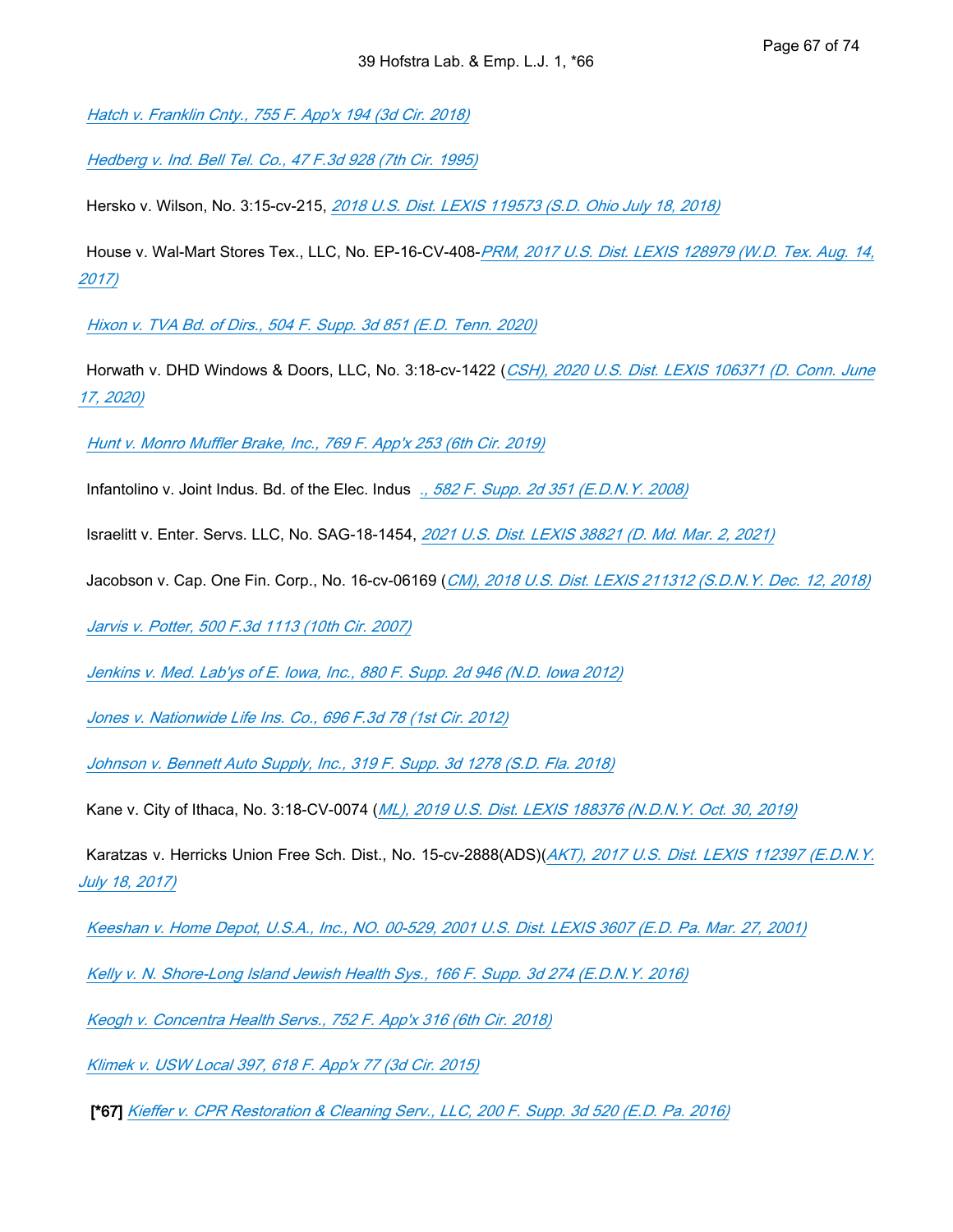Langella v. Mahopac Cent. Sch. Dist., No. 18-cv-10023 (*[NSR\), 2020 U.S. Dist. LEXIS 95588 \(S.D.N.Y. May 31,](https://advance.lexis.com/api/document?collection=cases&id=urn:contentItem:601R-YHG1-JG59-206K-00000-00&context=1516831)  [2020\)](https://advance.lexis.com/api/document?collection=cases&id=urn:contentItem:601R-YHG1-JG59-206K-00000-00&context=1516831)*

Lareau v. Nw. Med. Ctr *.*, No. 2:17-cv-81, *[2019 U.S. Dist. LEXIS 174256 \(D. Vt. Oct. 8, 2019\)](https://advance.lexis.com/api/document?collection=cases&id=urn:contentItem:5X76-SP31-JF75-M09J-00000-00&context=1516831)*

*[LeBoy v. Brennan, No. 14 C 3287, 2017 U.S. Dist. LEXIS 103294 \(N.D. Ill. July 5, 2017\)](https://advance.lexis.com/api/document?collection=cases&id=urn:contentItem:5NY9-3CP1-F04D-7227-00000-00&context=1516831)*

*[Lewis v. Humboldt Acquisition Corp., 681 F.3d 312 \(6th Cir. 2012\)](https://advance.lexis.com/api/document?collection=cases&id=urn:contentItem:55R4-DK21-F04K-P0J0-00000-00&context=1516831)*

Lober v. Brennan, No. CV-18-2640-*[PHX-DMF, 2020 U.S. Dist. LEXIS 68694 \(D. Ariz. Apr. 20, 2020\)](https://advance.lexis.com/api/document?collection=cases&id=urn:contentItem:5YPX-3CF1-F4GK-M327-00000-00&context=1516831)*

*[Magnotti v. Crossroads Healthcare Mgmt. LLC, 126 F. Supp. 3d 301 \(E.D.N.Y 2015\)](https://advance.lexis.com/api/document?collection=cases&id=urn:contentItem:5GVB-GC21-F04F-0004-00000-00&context=1516831)*

*[Mancini v. Accredo Health Grp., Inc., 411 F. Supp. 3d 243 \(D. Conn. 2019\)](https://advance.lexis.com/api/document?collection=cases&id=urn:contentItem:5WYY-9TN1-JGHR-M1PF-00000-00&context=1516831)*

Magee v. Trader Joe's Co., No. 3:18-cv-01956-*[AC, 2021 U.S. Dist. LEXIS 76777 \(D. Or. Apr. 20, 2021\)](https://advance.lexis.com/api/document?collection=cases&id=urn:contentItem:62GR-SWD1-JWJ0-G2RX-00000-00&context=1516831)*

*[Mashni v. Bd. of Educ., No. 15 C 10951, 2017 U.S. Dist. LEXIS 141706 \(N.D. Ill. Sept. 1, 2017\)](https://advance.lexis.com/api/document?collection=cases&id=urn:contentItem:5PCN-CP11-F04D-70PM-00000-00&context=1516831)*

Matthews v. Gee, No. 3:17cv271-*[HEH, 2017 U.S. Dist. LEXIS 102549 \(E.D. Va. June 30, 2017\)](https://advance.lexis.com/api/document?collection=cases&id=urn:contentItem:5NX6-STV1-F04F-F25S-00000-00&context=1516831)*

*[McDonnell v. Schindler Elevator Corp., 618 F. App'x 697 \(2d Cir. 2015\)](https://advance.lexis.com/api/document?collection=cases&id=urn:contentItem:5GBR-B651-F04K-J03J-00000-00&context=1516831)*

*[McNely v. Ocala Star-Banner Corp., 99 F.3d 1068 \(11th Cir. 1996\)](https://advance.lexis.com/api/document?collection=cases&id=urn:contentItem:3RVK-BDT0-006F-M3P0-00000-00&context=1516831)*

 McNulty v. Cnty. of Warren, N.Y., No. 1:16-CV-843 (*[NAM/DJS\), 2019 U.S. Dist. LEXIS 36591 \(N.D.N.Y. Mar. 7,](https://advance.lexis.com/api/document?collection=cases&id=urn:contentItem:5VKC-GF11-FG68-G3MJ-00000-00&context=1516831)  [2019\)](https://advance.lexis.com/api/document?collection=cases&id=urn:contentItem:5VKC-GF11-FG68-G3MJ-00000-00&context=1516831)*

Mehan v. UPS, No. RDB-18-1788, *[2019 U.S. Dist. LEXIS 50971 \(Md. Mar. 26, 2019\)](https://advance.lexis.com/api/document?collection=cases&id=urn:contentItem:5VRD-FHJ1-JCJ5-22GW-00000-00&context=1516831)*

Melani v. Chipotle Servs., LLC, No. 3:17-cv-01177-*[AC, 2019 U.S. Dist. LEXIS 227041 \(D. Or. Sept. 4, 2019\)](https://advance.lexis.com/api/document?collection=cases&id=urn:contentItem:5Y69-8RJ1-FD4T-B3DY-00000-00&context=1516831)*

 Merendo v. Ohio Gastroenterology Grp., Inc., No. 2:17-cv-817, *[2019 U.S. Dist. LEXIS 31507 \(S.D. Ohio Feb. 27,](https://advance.lexis.com/api/document?collection=cases&id=urn:contentItem:5VHS-3H71-JT42-S2V9-00000-00&context=1516831)  [2019\)](https://advance.lexis.com/api/document?collection=cases&id=urn:contentItem:5VHS-3H71-JT42-S2V9-00000-00&context=1516831)*

*[Merrill v. McCarthy, 184 F. Supp. 3d 221 \(E.D.N.C. 2016\)](https://advance.lexis.com/api/document?collection=cases&id=urn:contentItem:5JPB-GKR1-F04D-R3NB-00000-00&context=1516831)*

*[Meyers v. Conshohocken Catholic Sch., No. 03-4693, 2004 U.S. Dist. LEXIS 26135 \(E.D. Pa. Feb. 27, 2004\)](https://advance.lexis.com/api/document?collection=cases&id=urn:contentItem:4F5V-FJF0-0038-Y0FP-00000-00&context=1516831)*

*[Michael v. City of Troy Police Dep't, 808 F.3d 304 \(6th Cir. 2015\)](https://advance.lexis.com/api/document?collection=cases&id=urn:contentItem:5HKX-W441-F04K-P05W-00000-00&context=1516831)*

Miller v. Md. Dep't of Nat. Res., No. GLR-17-2349, *[2018 U.S. Dist. LEXIS 165863 \(D. Md. Aug. 16, 2018\)](https://advance.lexis.com/api/document?collection=cases&id=urn:contentItem:5TBT-R8X1-JYYX-644W-00000-00&context=1516831)*

Milsap v. City of Chi., No. 16-cv-4202, *[2018 U.S. Dist. LEXIS 8638 \(N.D. Ill. Jan. 19, 2018\)](https://advance.lexis.com/api/document?collection=cases&id=urn:contentItem:5RFH-G0V1-FBN1-23PS-00000-00&context=1516831)*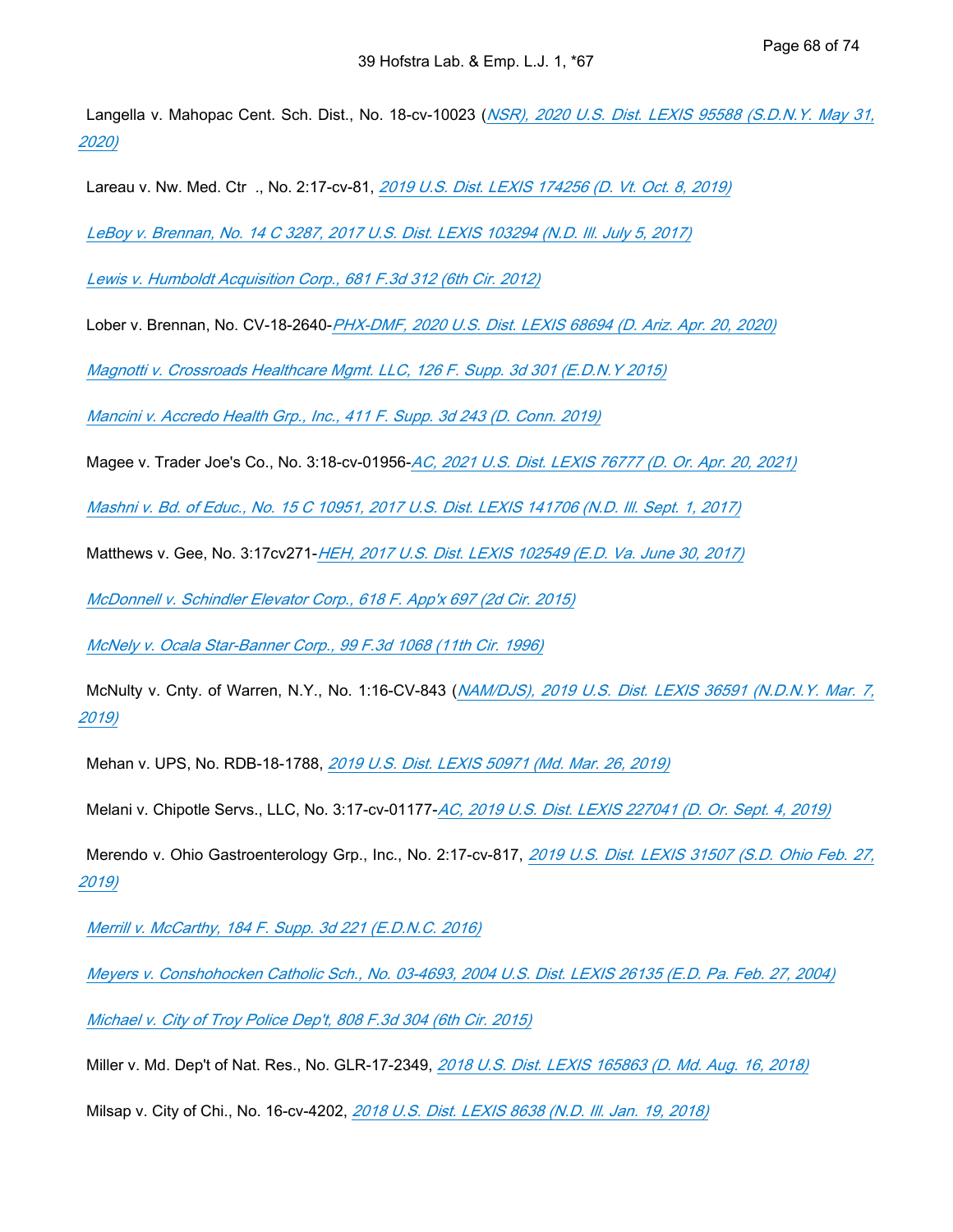Mishak v. Serazin, No. 1:17CV1543, *[2018 U.S. Dist. LEXIS 185625 \(N.D. Ohio Oct. 30, 2018\)](https://advance.lexis.com/api/document?collection=cases&id=urn:contentItem:5TM5-NCF1-JXNB-6009-00000-00&context=1516831)*

 **[\*68]** *[Moloney v. Home Depot U.S.A., Inc., No. 11-10924, No. 11-10924, 2012 U.S. Dist. LEXIS 75430 \(E.D. Mich.](https://advance.lexis.com/api/document?collection=cases&id=urn:contentItem:55SK-4N01-F04D-H2R7-00000-00&context=1516831)  [May 31, 2012\)](https://advance.lexis.com/api/document?collection=cases&id=urn:contentItem:55SK-4N01-F04D-H2R7-00000-00&context=1516831)*

*[Monroe v. Ind. DOT, 871 F.3d 495 \(7th Cir. 2017\)](https://advance.lexis.com/api/document?collection=cases&id=urn:contentItem:5PH7-PX01-F04K-R0HC-00000-00&context=1516831)*

*[Morgan v. J.C. Penney Co., No. 13-10023, 2014 U.S. Dist. LEXIS 62907 \(E.D. Mich. 2014\)](https://advance.lexis.com/api/document?collection=cases&id=urn:contentItem:5C50-SB51-F04D-H03R-00000-00&context=1516831)*

*[Morgan v. Wells Fargo Bank, Nat'l Ass'n, 585 F. App'x 152 \(4th Cir. 2014\)](https://advance.lexis.com/api/document?collection=cases&id=urn:contentItem:5DJ1-4HX1-F04K-M1KN-00000-00&context=1516831)*

Moses v. Dassault Falcon Jet - *[Wilmington Corp., 894 F.3d 911 \(8th Cir. 2018\)](https://advance.lexis.com/api/document?collection=cases&id=urn:contentItem:5SPN-XMW1-F7ND-G2X8-00000-00&context=1516831)*

Mulvaney v. City of Rochester, No. 6:18-CV-*[06367 MAT, 2019 U.S. Dist. LEXIS 86498 \(W.D.N.Y. May 22, 2019\)](https://advance.lexis.com/api/document?collection=cases&id=urn:contentItem:5W5P-WS81-JG02-S3MR-00000-00&context=1516831)*

 Murphy v. N.Y. State Pub. Emp. Fed'n, No. 1:17-cv-628 (*[TJM/TWD\), 2019 U.S. Dist. LEXIS 152908 \(N.D.N.Y.](https://advance.lexis.com/api/document?collection=cases&id=urn:contentItem:5X11-X1M1-F7ND-G4M9-00000-00&context=1516831)  [Sept. 9, 2019\)](https://advance.lexis.com/api/document?collection=cases&id=urn:contentItem:5X11-X1M1-F7ND-G4M9-00000-00&context=1516831)*

*[Nall v. BNSF Ry. Co., 917 F.3d 335 \(5th Cir. 2019\)](https://advance.lexis.com/api/document?collection=cases&id=urn:contentItem:5VF3-RY81-JJ6S-62KF-00000-00&context=1516831)*

*[Natofsky v. City of N.Y., 921 F.3d 337 \(2d Cir. 2019\)](https://advance.lexis.com/api/document?collection=cases&id=urn:contentItem:5VX9-5511-JKHB-633W-00000-00&context=1516831)*

*[Nilles v. Givaudan Flavors Corp., 521 F. App'x 364 \(6th Cir. 2013\)](https://advance.lexis.com/api/document?collection=cases&id=urn:contentItem:582T-BS71-F04K-P0RJ-00000-00&context=1516831)*

*[Oehmke v. Medtronic, Inc., 844 F.3d 748 \(8th Cir. 2016\)](https://advance.lexis.com/api/document?collection=cases&id=urn:contentItem:5MFN-XV51-F04K-S07K-00000-00&context=1516831)*

Payne v. Cornell Univ., No. 18-CV-1442 (*[GTS/ML\), 2021 U.S. Dist. LEXIS 864 \(N.D.N.Y. Jan. 5, 2021\)](https://advance.lexis.com/api/document?collection=cases&id=urn:contentItem:61PB-B2G1-JNCK-217Y-00000-00&context=1516831)*

*[Perez v. Transformer Mfrs., Inc., 35 F. Supp. 3d 941 \(N.D. Ill. 2014\)](https://advance.lexis.com/api/document?collection=cases&id=urn:contentItem:5BTM-1VM1-F04D-710T-00000-00&context=1516831)*

*[Piligian v. Icahn Sch. of Med. at Mount Sinai, 490 F. Supp. 3d 707 \(S.D.N.Y. 2020\)](https://advance.lexis.com/api/document?collection=cases&id=urn:contentItem:60Y4-MGW1-F65M-614W-00000-00&context=1516831)*

 Pogorzelski v. Cmty. Care Physicians, PC, No. 6:16-cv-498 (*[GLS/ATB\), 2018 U.S. Dist. LEXIS 54217 \(N.D.N.Y.](https://advance.lexis.com/api/document?collection=cases&id=urn:contentItem:5S0F-9231-JS0R-20KC-00000-00&context=1516831)  [Mar. 30, 2018\)](https://advance.lexis.com/api/document?collection=cases&id=urn:contentItem:5S0F-9231-JS0R-20KC-00000-00&context=1516831)*

 Powell v. Merrick Acad. Charter Sch., No. 16-CV-5315 (NGG) (*[RLM\), 2018 U.S. Dist. LEXIS 32810 \(E.D.N.Y. Feb.](https://advance.lexis.com/api/document?collection=cases&id=urn:contentItem:5RS2-9B71-F22N-X4GK-00000-00&context=1516831)  [27, 2018\)](https://advance.lexis.com/api/document?collection=cases&id=urn:contentItem:5RS2-9B71-F22N-X4GK-00000-00&context=1516831)*

*[Primmer v. CBS Studios, Inc., 667 F. Supp. 2d 248 \(S.D.N.Y. 2009\)](https://advance.lexis.com/api/document?collection=cases&id=urn:contentItem:4X67-MJ90-TXFR-J26B-00000-00&context=1516831)*

*[Quinn v. Chi. Transit Auth., No. 17 C 3011, 2018 U.S. Dist. LEXIS 152657 \(N.D. Ill. Sept. 7, 2018\)](https://advance.lexis.com/api/document?collection=cases&id=urn:contentItem:5T6S-K7B1-JFKM-637B-00000-00&context=1516831)*

Rafferty v. Giant Eagle Mkts., Inc., No. 2:17-CV-617, *[2018 U.S. Dist. LEXIS 186643 \(S.D. Ohio Oct. 31, 2018\)](https://advance.lexis.com/api/document?collection=cases&id=urn:contentItem:5TM9-C2P1-JF75-M2TM-00000-00&context=1516831)*

*[Rios-Jimenez v. Sec'y of Veterans Affairs, 520 F.3d 31 \(1st Cir. 2008\)](https://advance.lexis.com/api/document?collection=cases&id=urn:contentItem:4S1V-NKN0-TXFX-3312-00000-00&context=1516831)*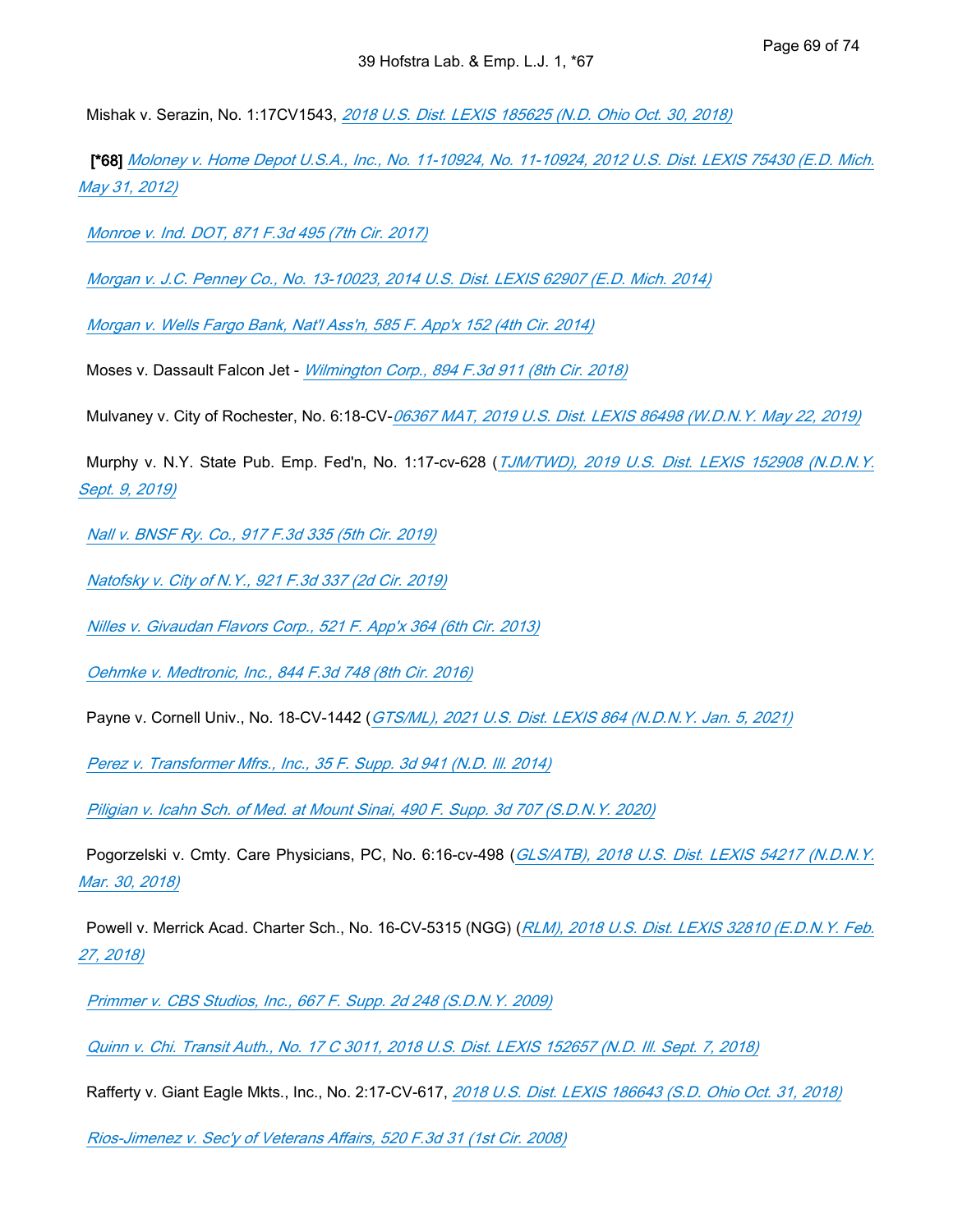Porto v. Chevron NA Expl. & Prod. Co., No. H-17-1419, *[2018 U.S. Dist. LEXIS 123757 \(S.D. Tex. July 24, 2018\)](https://advance.lexis.com/api/document?collection=cases&id=urn:contentItem:5SW9-RV31-F81W-2176-00000-00&context=1516831)*

*[Reutzel v. Answer Pro, LLC, No. 17-944, 2019 U.S. Dist. LEXIS 130511 \(W.D. Pa. Aug. 5, 2019\)](https://advance.lexis.com/api/document?collection=cases&id=urn:contentItem:5WRJ-37M1-F22N-X1WS-00000-00&context=1516831)*

*[Schmitt v. City of N.Y., No. 15-CV-05992, 2018 U.S. Dist. LEXIS 187382 \(E.D.N.Y. Nov. 1, 2018\)](https://advance.lexis.com/api/document?collection=cases&id=urn:contentItem:5TMG-YXR1-JFDC-X19Y-00000-00&context=1516831)*

*[Schwendeman v. Marietta City Schs, No. 20-3251, 2020 U.S. App. LEXIS 39230 \(6th Cir. Dec. 14, 2020\)](https://advance.lexis.com/api/document?collection=cases&id=urn:contentItem:61HS-5JM1-JBDT-B2MN-00000-00&context=1516831)*

Shaver v. Indep. Stave Co *., [350 F.3d 716 \(8th Cir. 2003\)](https://advance.lexis.com/api/document?collection=cases&id=urn:contentItem:4B4J-26V0-0038-X2XH-00000-00&context=1516831)*

*[Shellenberger v. Summit Bancorp, Inc., 318 F.3d 183 \(3d Cir. 2003\)](https://advance.lexis.com/api/document?collection=cases&id=urn:contentItem:47T2-42Y0-0038-X0SN-00000-00&context=1516831)*

**[\*69]** *[Sista v. CDC Ixis N. Am., Inc., 445 F.3d 161 \(2d Cir. 2006\)](https://advance.lexis.com/api/document?collection=cases&id=urn:contentItem:4JRR-S9H0-0038-X46R-00000-00&context=1516831)*

*Staley v. Gruenberg, 575 F. App'x 153 (4th Cir. 2014)*

Suarez v. Bank of Am. Corp., No. 18-cv-01202-*[LB, 2018 U.S. Dist. LEXIS 90290 \(N.D. Cal. May 30, 2018\)](https://advance.lexis.com/api/document?collection=cases&id=urn:contentItem:5SFJ-9MB1-FCYK-20XJ-00000-00&context=1516831)*

*[Sukari v. Akebono Brake Corp., 814 F. App'x 108 \(6th Cir. 2020\)](https://advance.lexis.com/api/document?collection=cases&id=urn:contentItem:6013-KRN1-F5T5-M024-00000-00&context=1516831)*

Stillman v. City of Terre Haute, No. 2:17-cv-00394-*[JMS-DLP, 2019 U.S. Dist. LEXIS 16325 \(S.D. Ind. Feb 1, 2019\)](https://advance.lexis.com/api/document?collection=cases&id=urn:contentItem:5VB4-JX91-FJDY-X03C-00000-00&context=1516831)*

Stryker v. HSBC Sec. (USA), No. 16-cv-9424 (*[JGK\), 2020 U.S. Dist. LEXIS 158630 \(S.D.N.Y. Aug. 31, 2020\)](https://advance.lexis.com/api/document?collection=cases&id=urn:contentItem:60R9-M4T1-F5DR-223V-00000-00&context=1516831)*

Teegarden v. Gold Crown Mgmt., LLC, No. 4:18-cv-00554-*[SRB, 2018 U.S. Dist. LEXIS 188514 \(W.D. Mo. 2018\)](https://advance.lexis.com/api/document?collection=cases&id=urn:contentItem:5TNB-BX11-FGCG-S06V-00000-00&context=1516831)*

 Telesford v. N.Y.C. Dep't of Educ., No. 16-CV-819 (CBA) (*[SMG\), 2021 U.S. Dist. LEXIS 26242 \(E.D.N.Y. Jan. 6,](https://advance.lexis.com/api/document?collection=cases&id=urn:contentItem:6204-5F91-F7VM-S2BR-00000-00&context=1516831)  [2021\)](https://advance.lexis.com/api/document?collection=cases&id=urn:contentItem:6204-5F91-F7VM-S2BR-00000-00&context=1516831)*

Timbol v. Com. Bank of Kuwait, 99 Civ. 1891 (DAB), *[2000 U.S. Dist. LEXIS 2927 \(S.D.N.Y. 2000\)](https://advance.lexis.com/api/document?collection=cases&id=urn:contentItem:3YVC-TD60-0038-Y25T-00000-00&context=1516831)*

*[Treglia v. Town of Manlius, 313 F.3d 713 \(2d Cir. 2002\)](https://advance.lexis.com/api/document?collection=cases&id=urn:contentItem:47GB-6BX0-0038-X2FV-00000-00&context=1516831)*

Trower v. Mount Sinai Hosp., No. 16-cv-4322 (*[PKC\), 2018 U.S. Dist. LEXIS 152341 \(S.D.N.Y. 2018\)](https://advance.lexis.com/api/document?collection=cases&id=urn:contentItem:5T6P-DBN1-JB7K-2168-00000-00&context=1516831)*

*[Vale v. Great Neck Water Pollution Control Dist., 80 F. Supp. 3d 426 \(E.D.N.Y. 2015\)](https://advance.lexis.com/api/document?collection=cases&id=urn:contentItem:5F40-P221-F04F-000J-00000-00&context=1516831)*

*[Walton v. Mental Health Ass'n, 168 F.3d 661 \(3d Cir. 1999\)](https://advance.lexis.com/api/document?collection=cases&id=urn:contentItem:3VW7-2V10-0038-X15V-00000-00&context=1516831)*

*[Wein v. N.Y.C. Dep't of Educ., No. 18 Civ. 11141 \(PAE\), 2020 U.S. Dist. LEXIS 150136 \(S.D.N.Y. Aug. 19, 2020\)](https://advance.lexis.com/api/document?collection=cases&id=urn:contentItem:60MK-FVR1-FBV7-B15D-00000-00&context=1516831)*

Weirich v. Horst Realty Co., LLC, No. 07-cv-871, *[2009 U.S. Dist. LEXIS 130160 \(E.D. Pa. Mar. 27, 2009\)](https://advance.lexis.com/api/document?collection=cases&id=urn:contentItem:51KH-T0K1-JCNC-D004-00000-00&context=1516831)*

*[Watson v. Fairfax Cnty., 297 F. Supp. 3d 591 \(E.D. Va. 2018\)](https://advance.lexis.com/api/document?collection=cases&id=urn:contentItem:5RS4-PN61-F8SS-60GJ-00000-00&context=1516831)*

Whaley v. Bonded Logic Inc., No. CV-19-02442-*[PHX-DJH, 2020 U.S. Dist. LEXIS 171801 \(D. Ariz. 2020\)](https://advance.lexis.com/api/document?collection=cases&id=urn:contentItem:60WK-8BG1-FGRY-B4W2-00000-00&context=1516831)*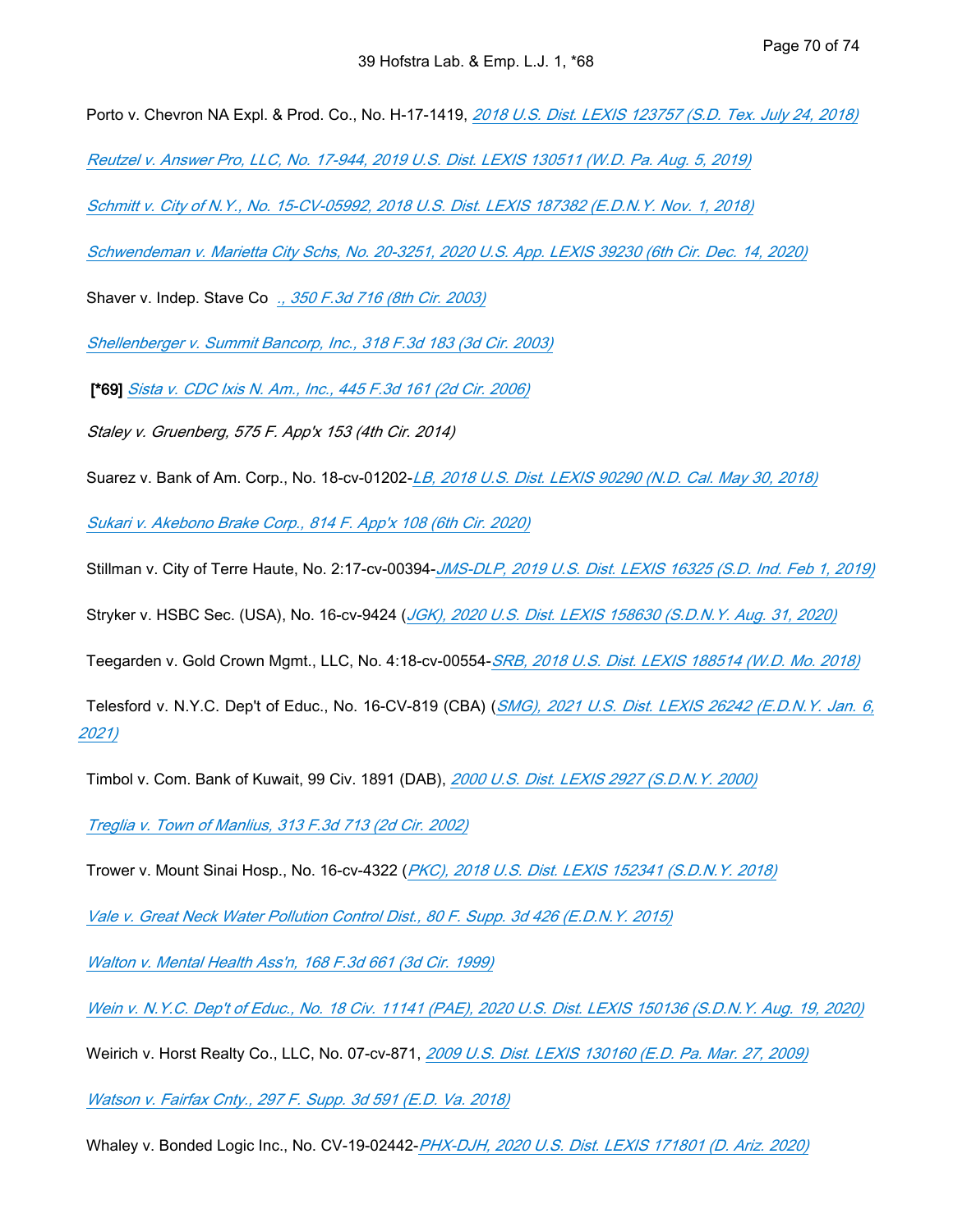*[Williams v. AT&T Mobility Servs. LLC, 847 F.3d 384 \(6th Cir. 2017\)](https://advance.lexis.com/api/document?collection=cases&id=urn:contentItem:5MRC-7CY1-F04K-P0MM-00000-00&context=1516831)*

*[Williams v. FedEx Corp. Servs., 849 F.3d 889 \(10th Cir. 2017\)](https://advance.lexis.com/api/document?collection=cases&id=urn:contentItem:5MYB-7MD1-F04K-W04F-00000-00&context=1516831)*

*[Williamson v. Bon Secours Richmond Health Sys., 34 F. Supp. 3d 607 \(E.D. Va. 2014\)](https://advance.lexis.com/api/document?collection=cases&id=urn:contentItem:5CSF-X9V1-F04F-F17R-00000-00&context=1516831)*

*[Yarberry v. Gregg Appliances, Inc., 625 F. App'x 729 \(6th Cir. 2015\)](https://advance.lexis.com/api/document?collection=cases&id=urn:contentItem:5GV5-NPG1-F04K-P002-00000-00&context=1516831)*

 Zelasko v. N.Y. City Dep't of Educ., No. 20-CV-5316 (RRM) (*[LB\), 2021 U.S. Dist. LEXIS 119127 \(E.D.N.Y. June](https://advance.lexis.com/api/document?collection=cases&id=urn:contentItem:630T-8KD1-FD4T-B1HV-00000-00&context=1516831)  [25, 2021\)](https://advance.lexis.com/api/document?collection=cases&id=urn:contentItem:630T-8KD1-FD4T-B1HV-00000-00&context=1516831)*

# **[\*70]**

## APPENDIX B

## *Survey Questions*

 Below are the questions asked in the survey conducted by the authors. The results of this survey remain unpublished; however, they are analyzed and summarized in this article. The results are on file with both the author and the Hofstra Labor & Employment Law Journal.

Q1: Are you an employee, student, or both?

Q2: How would you classify your *disability* (check all that apply)?

Q3: Do you receive any accommodations in your workplace?

Q4: Who did you first contact to receive an accommodation (selected choice)?

Q5: Who else did you meet to discuss your needs for accommodation(s) during the process (selected choice)?

Q6: Did you need and/or receive assistance to complete the accommodation request (selected choice)?

 Q7: Did any of the following factors add to the time from when you requested an accommodation to the time you received the accommodation(s) (Check all that apply)?

Q8: How would you characterize the process of requesting accommodations?

*Easy*

*Somewhat easy*

*No Strong Opinion*

*Somewhat Difficult*

*Difficult*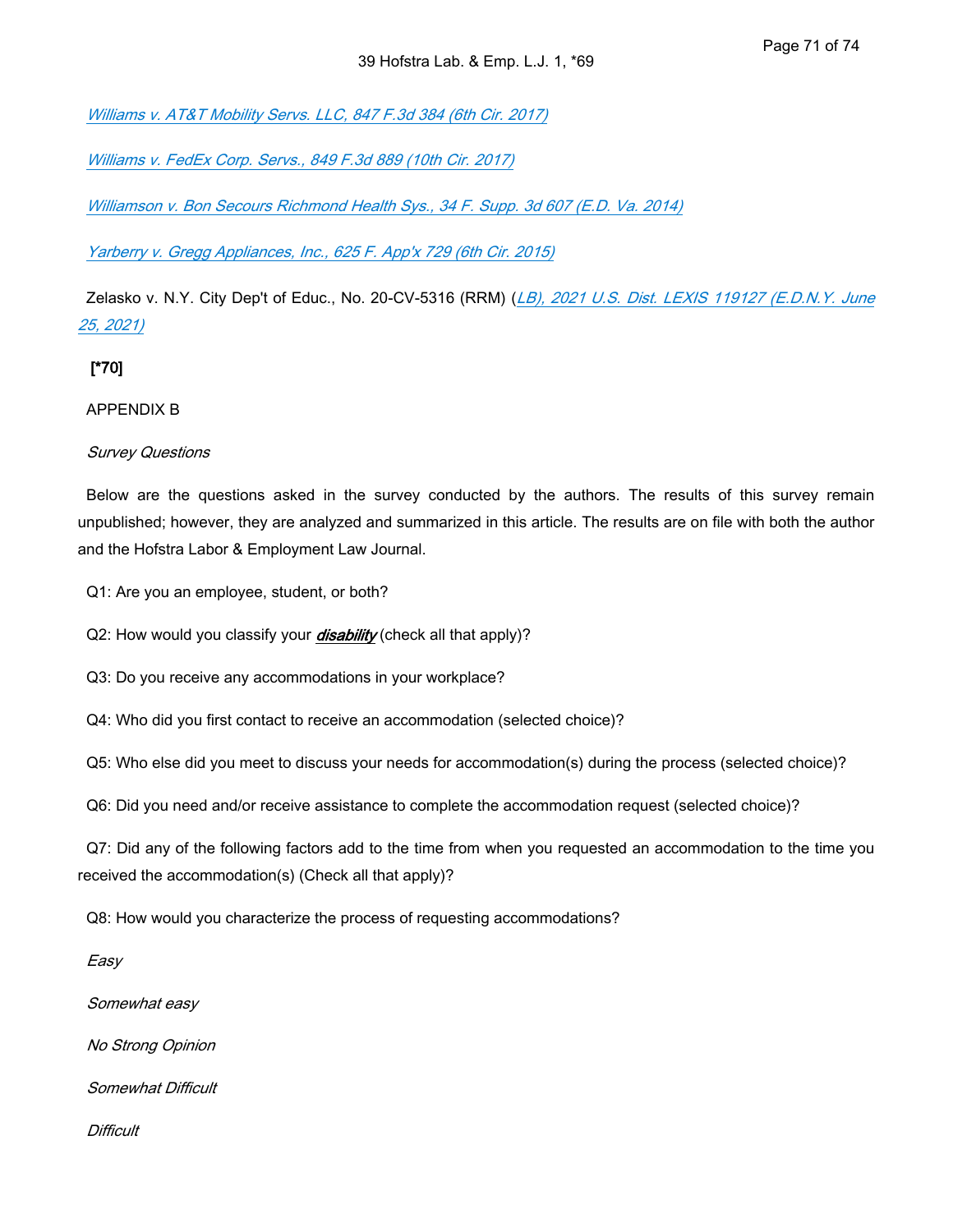Q9: I was satisfied with the results of the accommodation request process.

*Strongly Agree*

*Agree*

*Neither Agree nor disagree*

*Disagree*

## **[\*71]**

*Strongly Disagree*

Q10: My relationship with my supervisor was negatively affected by the accommodation process.

*Strongly Agree*

*Agree*

*Neither Agree nor disagree*

*Disagree*

*Strongly Disagree*

Q11: Stereotypes/stigma related to my *disability* have negatively influenced how peers and supervisors treat me.

*Strongly Agree*

*Agree*

*Neither Agree nor disagree*

*Disagree*

*Strongly Disagree*

Q12: Disclosing my *disability* has helped my *disability* has helped achieve my goals in work.

*Strongly Agree*

*Agree*

*Neither Agree nor disagree*

*Disagree*

*Strongly Disagree*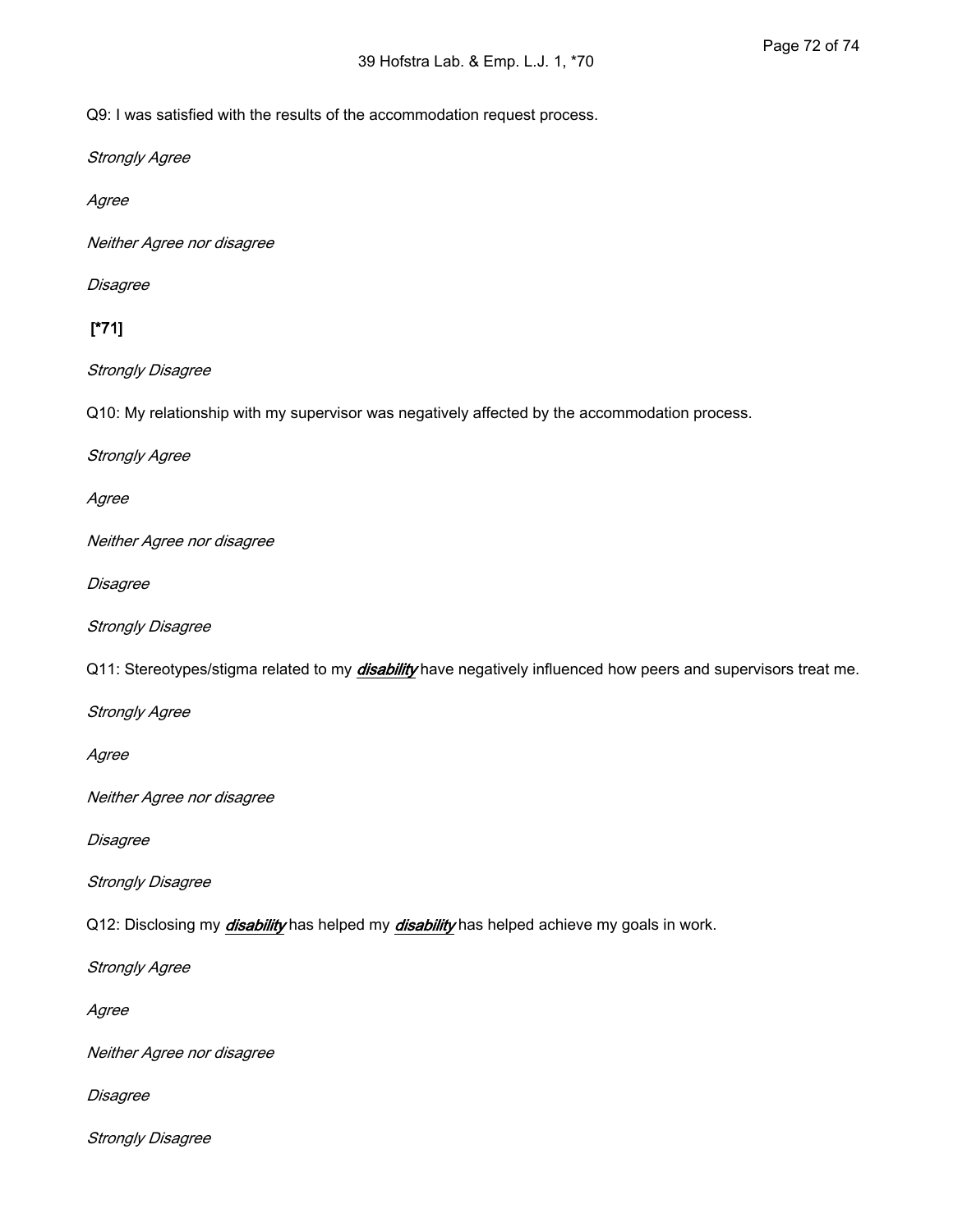Q13: Only the necessary information to provide my accommodation was given to my direct supervisor.

*Strongly Agree*

*Agree*

*Neither Agree nor disagree*

*Disagree*

*Strongly Disagree*

Q14: I can be honest with my supervisor about my *disability* and how it affects me.

*Strongly Agree*

*Agree*

*Neither Agree nor disagree*

*Disagree*

*Strongly Disagree*

**[\*72]** Q15: I feel in control of the accommodation process and how it affects me.

*Strongly Agree*

*Agree*

*Neither Agree nor disagree*

*Disagree*

*Strongly Disagree*

Q16: I had access to information about receiving accommodations early on in my employment.

*Strongly Agree*

*Agree*

*Neither Agree nor disagree*

*Disagree*

*Strongly Disagree*

Q17: Would you be interested in participating in a follow up 20-30-minute interview?